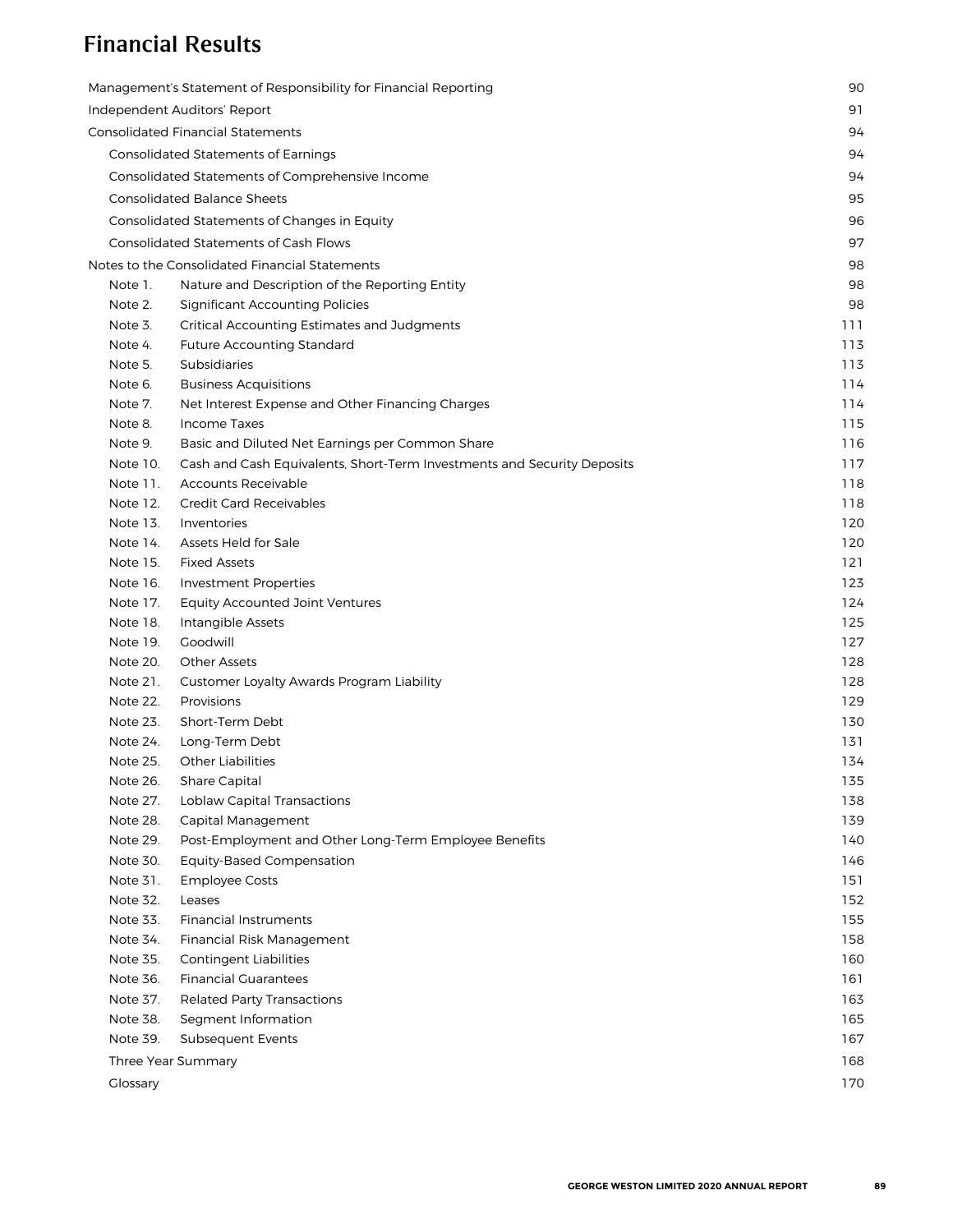# <span id="page-1-0"></span>Management's Statement of Responsibility for Financial Reporting

Management of George Weston Limited is responsible for the preparation, presentation and integrity of the accompanying consolidated financial statements, Management's Discussion and Analysis and all other information in the Annual Report. This responsibility includes the selection and consistent application of appropriate accounting principles and methods in addition to making the judgments and estimates necessary to prepare the consolidated financial statements in accordance with International Financial Reporting Standards as issued by the International Accounting Standards Board. It also includes ensuring that the financial information presented elsewhere in the Annual Report is consistent with that in the consolidated financial statements.

Management is also responsible for providing reasonable assurance that assets are safeguarded and that relevant and reliable financial information is produced. Management is required to design a system of internal controls and certify as to the design and operating effectiveness of internal controls over financial reporting. A dedicated control compliance team reviews and evaluates internal controls, the results of which are shared with management on a quarterly basis.

KPMG LLP, whose report follows, were appointed as independent auditors by a vote of the Company's shareholders to audit the consolidated financial statements.

The Board of Directors, acting through an Audit Committee comprised solely of directors who are independent, is responsible for determining that management fulfills its responsibilities in the preparation of the consolidated financial statements and the financial control of operations. The Audit Committee recommends the independent auditors for appointment by the shareholders. The Audit Committee meets regularly with senior and financial management, internal auditors and the independent auditors to discuss internal controls, auditing activities and financial reporting matters. The independent auditors and internal auditors have unrestricted access to the Audit Committee. These consolidated financial statements and Management's Discussion and Analysis have been approved by the Board of Directors for inclusion in the Annual Report based on the review and recommendation of the Audit Committee.

*[signed]* **Galen G. Weston** Chairman and Chief Executive Officer

*[signed]* **Richard Dufresne** President and Chief Financial Officer

Toronto, Canada March 1, 2021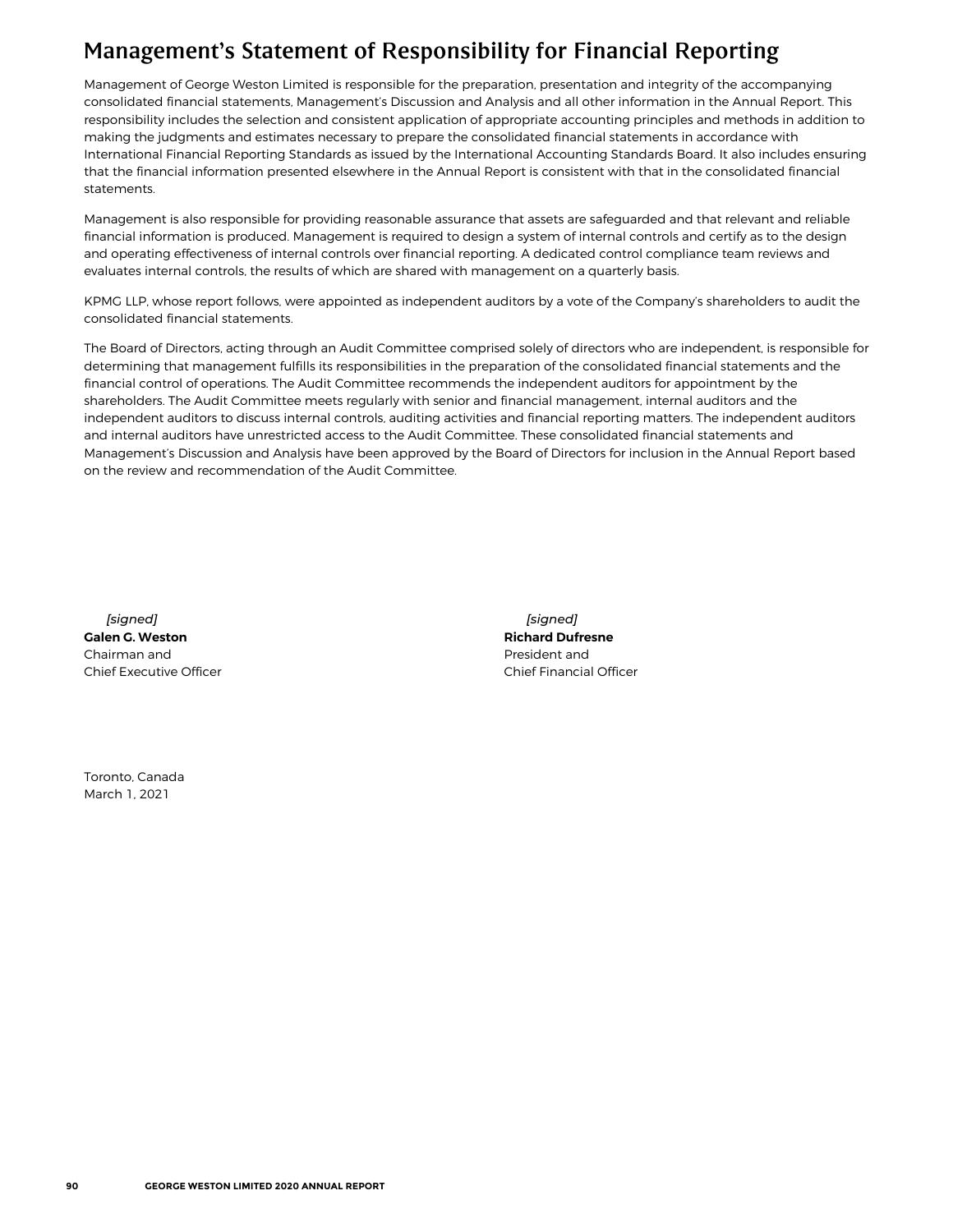# <span id="page-2-0"></span>Independent Auditors' Report

## **TO THE SHAREHOLDERS OF GEORGE WESTON LIMITED**

## **Opinion**

We have audited the consolidated financial statements of George Weston Limited (the "Entity"), which comprise:

- the consolidated balance sheets as at December 31, 2020 and December 31, 2019
- the consolidated statements of earnings for the years then ended
- the consolidated statements of comprehensive income for the years then ended
- the consolidated statements of changes in equity for the years then ended
- the consolidated statements of cash flows for the years then ended
- and notes to the consolidated financial statements, including a summary of significant accounting policies

(Hereinafter referred to as the "financial statements").

In our opinion, the accompanying financial statements present fairly, in all material respects, the consolidated financial position of the Entity as at December 31, 2020 and December 31, 2019, and its consolidated financial performance and its consolidated cash flows for the years then ended in accordance with International Financial Reporting Standards (IFRS).

### *Basis for Opinion*

We conducted our audit in accordance with Canadian generally accepted auditing standards. Our responsibilities under those standards are further described in the *"Auditors' Responsibilities for the Audit of the Financial Statements"* section of our auditors' report.

We are independent of the Entity in accordance with the ethical requirements that are relevant to our audit of the financial statements in Canada and we have fulfilled our other ethical responsibilities in accordance with these requirements.

We believe that the audit evidence we have obtained is sufficient and appropriate to provide a basis for our opinion.

## *Key Audit Matters*

Key audit matters are those matters that, in our professional judgment, were of most significance in our audit of the financial statements for the year ended December 31, 2020. These matters were addressed in the context of our audit of the financial statements as a whole, and in forming our opinion thereon, and we do not provide a separate opinion on these matters.

We have determined the matters described below to be the key audit matters to be communicated in our auditors' report.

### *Evaluation of Impairment of Certain Non-Financial Assets for Food Retail Locations*

### *Description of the matter*

We draw attention to Notes 2, 3, 15 and 32 to the financial statements. At each balance sheet date, the Entity reviews the carrying amounts of its non-financial assets to determine whether there is any indication of impairment. If any such indication exists, the asset is then tested for impairment by comparing its recoverable amount to its carrying value. Fixed assets and rightof-use assets are \$11,943 and \$4,043 million, respectively. The Entity has determined that each retail location is a separate cash generating unit (CGU) for purposes of impairment testing of non-financial assets for food retail locations. The recoverable amount of a CGU is the higher of its value-in-use and its fair value less cost to sell. In determining the recoverable amount various estimates are employed. The Entity's estimates in evaluating the impairment of certain non-financial assets for food retail locations include:

- Discount rate, projected future revenues, and earnings for value-in-use
- Discount rate, capitalization rates, terminal capitalization rates, future cash flows over the holding period and market rental rates for fair value less cost to sell.

## *Why the matter is a key audit matter*

We identified the evaluation of impairment of certain non-financial assets, specifically fixed assets and right-of-use assets, for food retail locations as a key audit matter. Food retail assets comprised the largest portion of the Loblaw operating segment tested for impairment. This matter represented an area of significant risk of material misstatement due to the magnitude of the balance and the high degree of estimation uncertainty in determining the recoverable amount. Significant auditor judgment and the involvement of professionals with specialized skills and knowledge was required to evaluate the evidence supporting the Entity's estimates due to the sensitivity of the recoverable amount to minor changes in those estimates.

## *How the matter was addressed in the audit*

The primary procedures we performed to address this key audit matter included the following:

We evaluated the design and tested the operating effectiveness of the control over the Entity's review of estimates used to determine the recoverable amount of the CGU. This control included the review of estimates used to determine the recoverable amount.

For a selection of food retail locations, where value-in-use was used in the evaluation of impairment, we evaluated the appropriateness of the:

- Projected future revenues and earnings estimates by comparing to the actual historical revenues and earnings generated by the food retail location. We took into account changes in conditions and events affecting the retail location to assess the adjustments or lack of adjustments made in arriving at the projected future revenues and earnings estimates
- Discount rate by involving valuations professionals with specialized skills and knowledge by comparing it against a discount rate range that was independently developed using publicly available market data for comparable entities.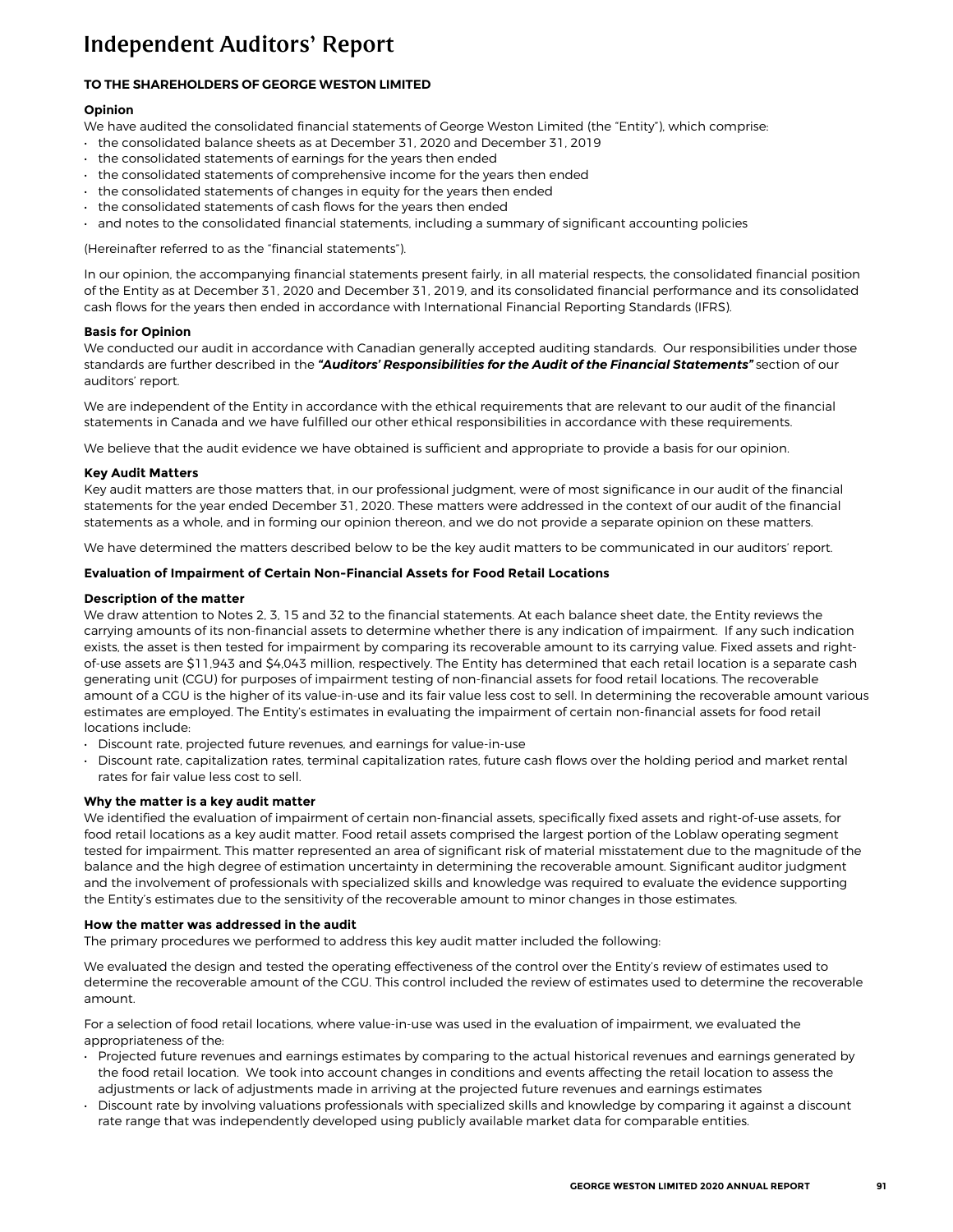# Independent Auditors' Report

For a selection of food retail locations, where fair value less cost to sell was used in the evaluation of impairment, we evaluated the appropriateness of the:

- Future cash flows over the holding period based on representative leases. We took into account the changes in conditions and events affecting those future cash flows to assess the adjustments, or lack of adjustments, made by the Entity.
- Terminal capitalization rates and discount rates on a portfolio basis by involving valuations professionals with specialized skills and knowledge. These rates were evaluated by comparing them to published reports of real estate industry commentators and considering the various characteristics of the portfolio.
- Capitalization rates and market rental rates by comparing to external information such as industry reports and commercial real estate property listings.

### *Evaluation of the fair value of income producing properties*

### *Description of the matter*

We draw attention to Note 2, 3, and Note 16 of the financial statements. The income producing properties are measured at fair value using the fair value model. The Entity has recorded income producing properties at fair value for an amount of \$4,832 million. The Entity's significant assumptions in evaluating the fair value of income producing properties include:

- future cash flows over the holding period
- terminal capitalization rates and discount rates applied to these cash flows.

### *Why the matter is a key audit matter*

We identified the evaluation of the fair value of income producing properties as a key audit matter. This matter represented an area of significant risk of material misstatement given the magnitude of income producing properties and the high degree of estimation uncertainty in determining the fair value of income producing properties. Significant auditor judgment and involvement of professionals with specialized skills and knowledge was required to evaluate the results of our audit procedures due to the sensitivity of the fair value of income producing properties to minor changes in certain significant assumptions.

#### *How the matter was addressed in the audit*

The primary procedures we performed to address this key audit matter included the following:

For a selection of income producing properties, we assessed the Entity's ability to accurately forecast by comparing the Entity's future cash flows over the holding period used in the prior year's fair value of income producing properties to actual results.

For a selection of income producing properties, we compared the future cash flows over the holding period to the actual historical cash flows generated by the income producing properties. We took into account the changes in conditions and events affecting the income producing properties to assess the adjustments, or lack of adjustments, made by the Entity in arriving at those future cash flows.

For a selection of income producing properties, we involved valuations professionals with specialized skills and knowledge, who assisted in evaluating the terminal capitalization rates and discount rates. These rates were evaluated by comparing them to published reports of real estate industry commentators and considering the features of the specific income producing property.

#### *Other Information*

Management is responsible for the other information. Other information comprises:

- the information included in Management's Discussion and Analysis filed with the relevant Canadian Securities Commissions.
- the information, other than the financial statements and the auditors' report thereon, included in a document entitled "2020 Annual Report".

Our opinion on the financial statements does not cover the other information and we do not and will not express any form of assurance conclusion thereon.

In connection with our audit of the financial statements, our responsibility is to read the other information identified above and, in doing so, consider whether the other information is materially inconsistent with the financial statements or our knowledge obtained in the audit and remain alert for indications that the other information appears to be materially misstated.

We obtained the information included in Management's Discussion and Analysis and a document entitled "2020 Annual Report" filed with the relevant Canadian Securities Commissions as at the date of this auditors' report. If, based on the work we have performed on this other information, we conclude that there is a material misstatement of this other information, we are required to report that fact in the auditors' report.

**We have nothing to report in this regard.**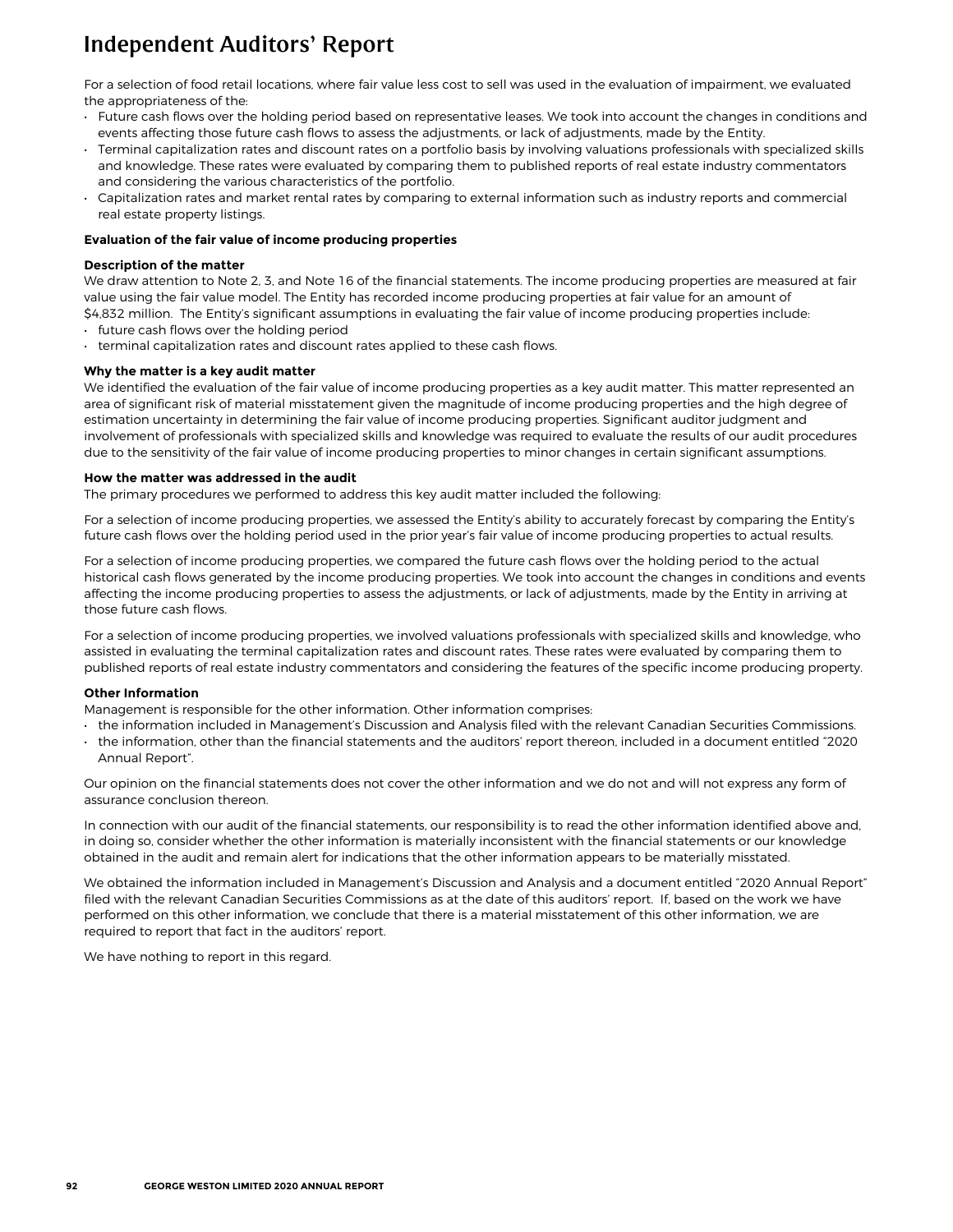#### *Responsibilities of Management and Those Charged with Governance for the Financial Statements*

Management is responsible for the preparation and fair presentation of the financial statements in accordance with IFRS, and for such internal control as management determines is necessary to enable the preparation of financial statements that are free from material misstatement, whether due to fraud or error.

In preparing the financial statements, management is responsible for assessing the Entity's ability to continue as a going concern, disclosing as applicable, matters related to going concern and using the going concern basis of accounting unless management either intends to liquidate the Entity or to cease operations, or has no realistic alternative but to do so.

Those charged with governance are responsible for overseeing the Entity's financial reporting process.

#### *Auditors' Responsibilities for the Audit of the Financial Statements*

Our objectives are to obtain reasonable assurance about whether the financial statements as a whole are free from material misstatement, whether due to fraud or error, and to issue an auditors' report that includes our opinion.

Reasonable assurance is a high level of assurance, but is not a guarantee that an audit conducted in accordance with Canadian generally accepted auditing standards will always detect a material misstatement when it exists.

Misstatements can arise from fraud or error and are considered material if, individually or in the aggregate, they could reasonably be expected to influence the economic decisions of users taken on the basis of the financial statements.

As part of an audit in accordance with Canadian generally accepted auditing standards, we exercise professional judgment and maintain professional skepticism throughout the audit.

We also:

• Identify and assess the risks of material misstatement of the financial statements, whether due to fraud or error, design and perform audit procedures responsive to those risks, and obtain audit evidence that is sufficient and appropriate to provide a basis for our opinion.

The risk of not detecting a material misstatement resulting from fraud is higher than for one resulting from error, as fraud may involve collusion, forgery, intentional omissions, misrepresentations, or the override of internal control.

- Obtain an understanding of internal control relevant to the audit in order to design audit procedures that are appropriate in the circumstances, but not for the purpose of expressing an opinion on the effectiveness of the Entity's internal control.
- Evaluate the appropriateness of accounting policies used and the reasonableness of accounting estimates and related disclosures made by management.
- Conclude on the appropriateness of management's use of the going concern basis of accounting and, based on the audit evidence obtained, whether a material uncertainty exists related to events or conditions that may cast significant doubt on the Entity's ability to continue as a going concern. If we conclude that a material uncertainty exists, we are required to draw attention in our auditors'report to the related disclosures in the financial statements or, if such disclosures are inadequate, to modify our opinion. Our conclusions are based on the audit evidence obtained up to the date of our auditors'report. However, future events or conditions may cause the Entity to cease to continue as a going concern.
- Evaluate the overall presentation, structure and content of the financial statements, including the disclosures, and whether the financial statements represent the underlying transactions and events in a manner that achieves fair presentation.
- Communicate with those charged with governance regarding, among other matters, the planned scope and timing of the audit and significant audit findings, including any significant deficiencies in internal control that we identify during our audit.
- Provide those charged with governance with a statement that we have complied with relevant ethical requirements regarding independence, and communicate with them all relationships and other matters that may reasonably be thought to bear on our independence, and where applicable, related safeguards.
- Obtain sufficient appropriate audit evidence regarding the financial information of the entities or business activities within the group Entity to express an opinion on the financial statements. We are responsible for the direction, supervision and performance of the group audit. We remain solely responsible for our audit opinion.
- Determine, from the matters communicated with those charged with governance, those matters that were of most significance in the audit of the financial statements of the current period and are therefore the key audit matters. We describe these matters in our auditors' report unless law or regulation precludes public disclosure about the matter or when, in extremely rare circumstances, we determine that a matter should not be communicated in our auditors' report because the adverse consequences of doing so would reasonably be expected to outweigh the public interest benefits of such communication.

KPMG LLP

Chartered Professional Accountants, Licensed Public Accountants The engagement partner on the audit resulting in this auditors' report is Sebastian Distefano.

Toronto, Canada March 1, 2021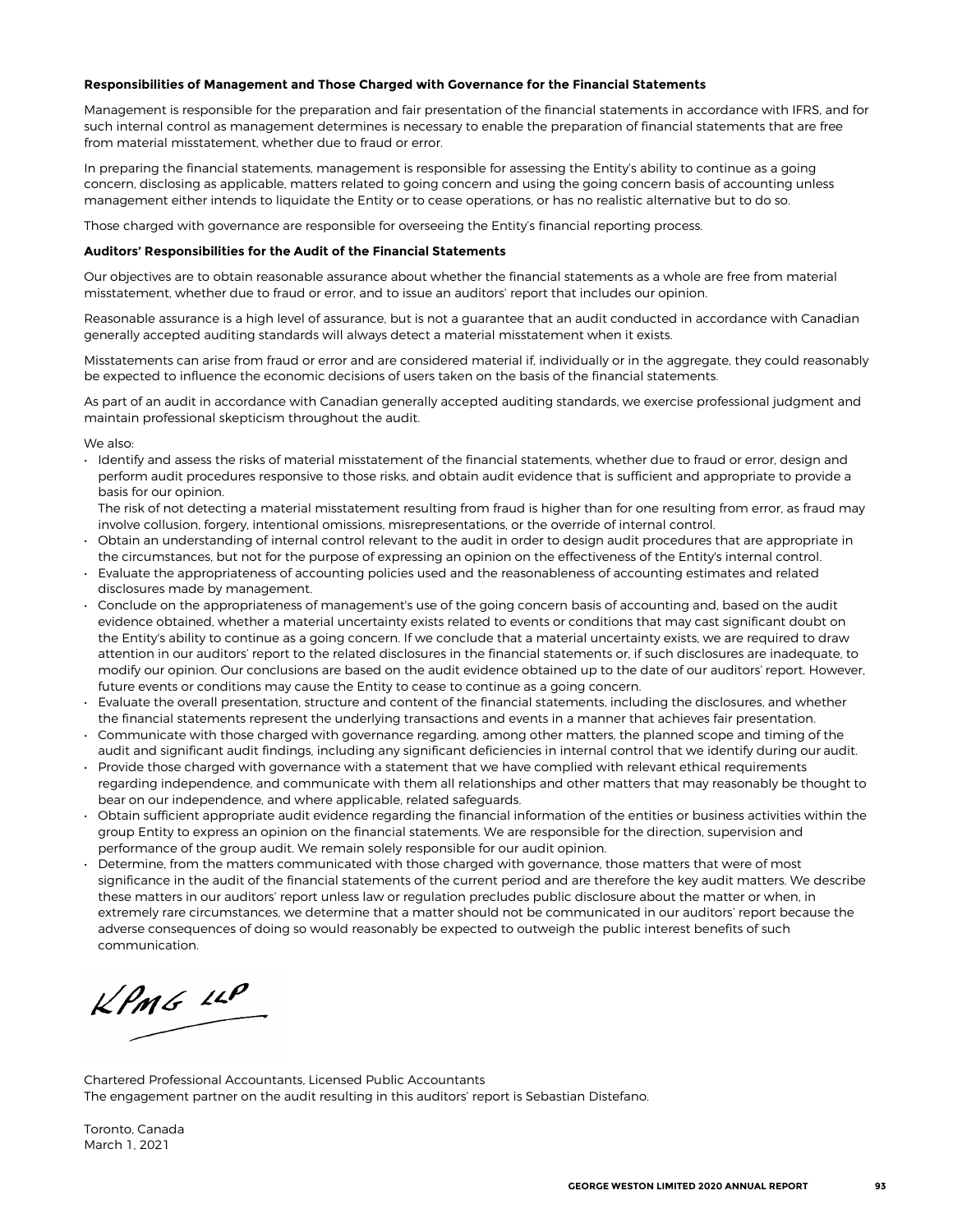# <span id="page-5-0"></span>Consolidated Statements of Earnings

| For the years ended December 31                                 |              |              |
|-----------------------------------------------------------------|--------------|--------------|
| (millions of Canadian dollars except where otherwise indicated) | 2020         | 2019         |
| Revenue                                                         | \$<br>54,705 | \$<br>50,109 |
| <b>Operating Expenses</b>                                       |              |              |
| Cost of inventories sold (note 13)                              | 37,583       | 34,166       |
| Selling, general and administrative expenses                    | 14,234       | 12,985       |
|                                                                 | 51,817       | 47,151       |
| <b>Operating Income</b>                                         | 2,888        | 2,958        |
| Net Interest Expense and Other Financing Charges (note 7)       | 831          | 1,704        |
| <b>Earnings Before Income Taxes</b>                             | 2,057        | 1.254        |
| Income Taxes (note 8)                                           | 475          | 431          |
| <b>Net Earnings</b>                                             | 1,582        | 823          |
| Attributable to:                                                |              |              |
| Shareholders of the Company (note 9)                            | 963          | 242          |
| Non-Controlling Interests                                       | 619          | 581          |
| <b>Net Earnings</b>                                             | \$<br>1,582  | \$<br>823    |
| <b>Net Earnings per Common Share (\$)</b> (note 9)              |              |              |
| <b>Basic</b>                                                    | \$<br>5.99   | \$<br>1.29   |
| Diluted                                                         | \$<br>5.96   | \$<br>1.26   |
|                                                                 |              |              |

See accompanying notes to the consolidated financial statements.

# Consolidated Statements of Comprehensive Income

| For the years ended December 31                                       |             |           |
|-----------------------------------------------------------------------|-------------|-----------|
| (millions of Canadian dollars)                                        | 2020        | 2019      |
| Net earnings                                                          | \$<br>1.582 | \$<br>823 |
| Other comprehensive (loss) income, net of taxes                       |             |           |
| Items that are or may be reclassified subsequently to profit or loss. |             |           |
| Foreign currency translation adjustment (note 33)                     | (28)        | (49)      |
| Unrealized losses on cash flow hedges (note 33)                       | (31)        | (7)       |
| Items that will not be reclassified to profit or loss:                |             |           |
| Net defined benefit plan actuarial (losses) gains (note 29)           | (43)        |           |
| Adjustment to fair value of investment properties (note 16)           | 17          | 10        |
| Other comprehensive loss                                              | (85)        | (45)      |
| <b>Comprehensive Income</b>                                           | 1,497       | 778       |
| Attributable to:                                                      |             |           |
| Shareholders of the Company                                           | 910         | 202       |
| Non-Controlling Interests                                             | 587         | 576       |
| <b>Comprehensive Income</b>                                           | \$<br>1,497 | \$<br>778 |
|                                                                       |             |           |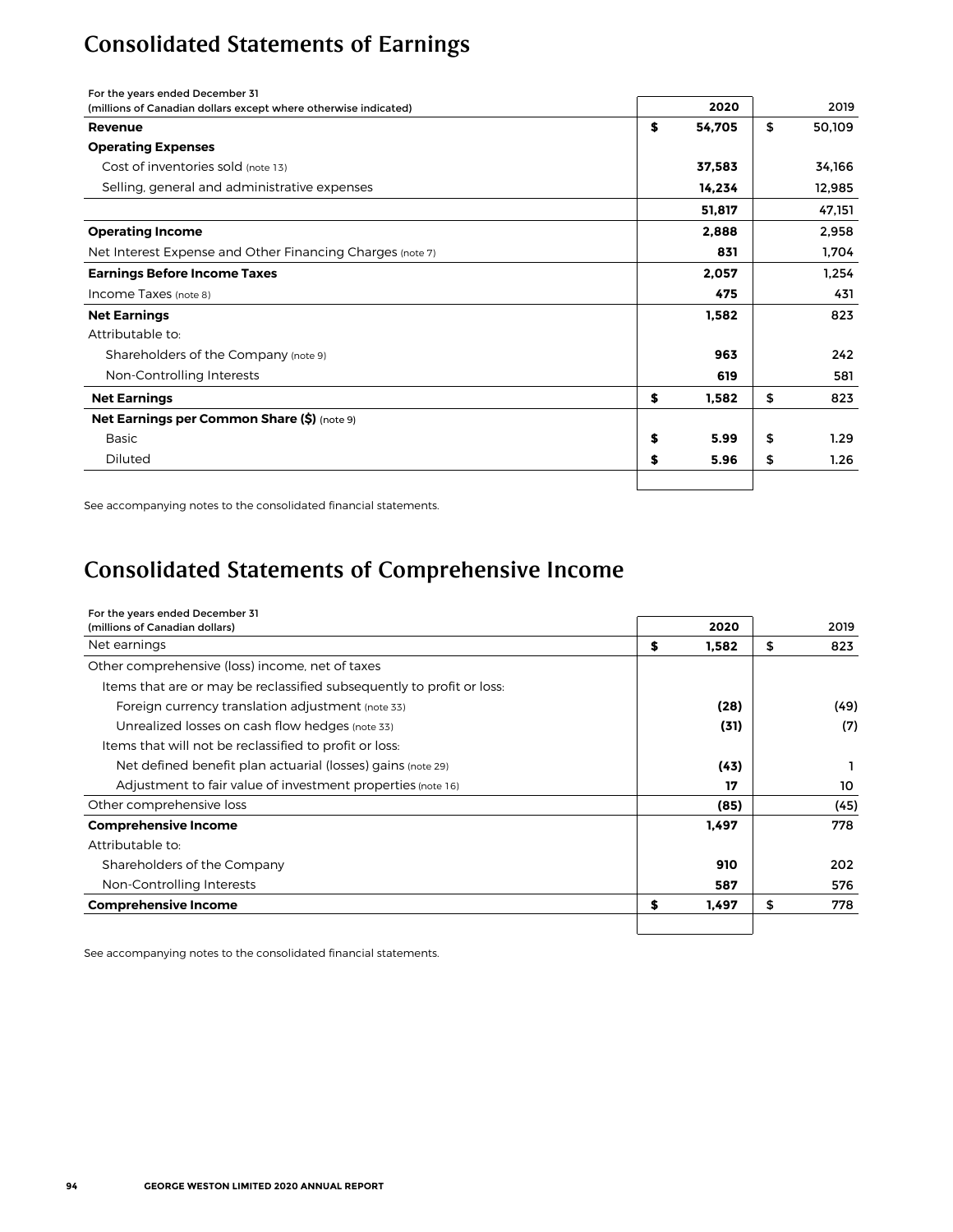# <span id="page-6-0"></span>Consolidated Balance Sheets

| As at December 31<br>(millions of Canadian dollars)      | 2020         | $2019^{(i)}$ |
|----------------------------------------------------------|--------------|--------------|
| <b>ASSETS</b>                                            |              |              |
| <b>Current Assets</b>                                    |              |              |
| Cash and cash equivalents (note 10)                      | \$<br>2,581  | \$<br>1,834  |
| Short-term investments (note 10)                         | 575          | 229          |
| Accounts receivable (note 11)                            | 1,192        | 1,295        |
| Credit card receivables (note 12)                        | 3,109        | 3,518        |
| Inventories (note 13)                                    | 5,385        | 5,270        |
| Prepaid expenses and other assets                        | 304          | 336          |
| Assets held for sale (note 14)                           | 108          | 203          |
| <b>Total Current Assets</b>                              | 13,254       | 12,685       |
| Fixed Assets (note 15)                                   | 11,943       | 11,773       |
| Right-of-Use Assets (note 32)                            | 4,043        | 4,074        |
| Investment Properties (note 16)                          | 4,930        | 4,888        |
| Equity Accounted Joint Ventures (note 17)                | 573          | 605          |
| Intangible Assets (note 18)                              | 7,032        | 7,488        |
| Goodwill (note 19)                                       | 4,772        | 4,775        |
| Deferred Income Taxes (note 8)                           | 139          | 250          |
| Security Deposits (note 10)                              | 75           | 76           |
| Franchise Loans Receivable (note 33)                     |              | 19           |
| Other Assets (note 20)                                   | 1,314        | 1,180        |
| <b>Total Assets</b>                                      | \$<br>48,075 | \$<br>47,813 |
| <b>LIABILITIES</b>                                       |              |              |
| <b>Current Liabilities</b>                               |              |              |
| Bank indebtedness (note 36)                              | \$<br>86     | \$<br>18     |
| Trade payables and other liabilities                     | 6,011        | 5,906        |
| Loyalty liability (note 21)                              | 194          | 191          |
| Provisions (note 22)                                     | 109          | 147          |
| Income taxes payable                                     | 128          | 53           |
| Demand deposits from customers                           | 24           |              |
| Short-term debt (note 23)                                | 1,335        | 1,489        |
| Long-term debt due within one year (note 24)             | 924          | 1,842        |
| Lease liabilities due within one year (note 32)          | 799          | 857          |
| Associate interest                                       | 349          | 280          |
| <b>Total Current Liabilities</b>                         | 9,959        | 10,783       |
| Provisions (note 22)                                     | 117          | 90           |
| Long-Term Debt (note 24)                                 | 13.519       | 12,712       |
| Lease Liabilities (note 32)                              | 4,206        | 4,250        |
| Trust Unit Liability (note 33)                           | 3,600        | 3,601        |
| Deferred Income Taxes (note 8)                           | 2,059        | 2,245        |
| Other Liabilities (note 25)                              | 1,197        | 957          |
| <b>Total Liabilities</b>                                 | 34,657       | 34,638       |
| <b>EQUITY</b>                                            |              |              |
| Share Capital (note 26)                                  | 3,599        | 3,626        |
| <b>Retained Earnings</b>                                 | 5,226        | 4,766        |
| Contributed Surplus (notes 27 & 30)                      | (1,180)      | (979)        |
| Accumulated Other Comprehensive Income                   | 166          | 196          |
| Total Equity Attributable to Shareholders of the Company | 7,811        | 7,609        |
| Non-Controlling Interests                                | 5,607        | 5,566        |
| <b>Total Equity</b>                                      | 13,418       | 13,175       |
| <b>Total Liabilities and Equity</b>                      | \$<br>48,075 | \$<br>47,813 |
|                                                          |              |              |
|                                                          |              |              |

(i) Certain comparative figures have been restated to conform with current year presentation.

Contingent liabilities (note 35). Subsequent events (note 39).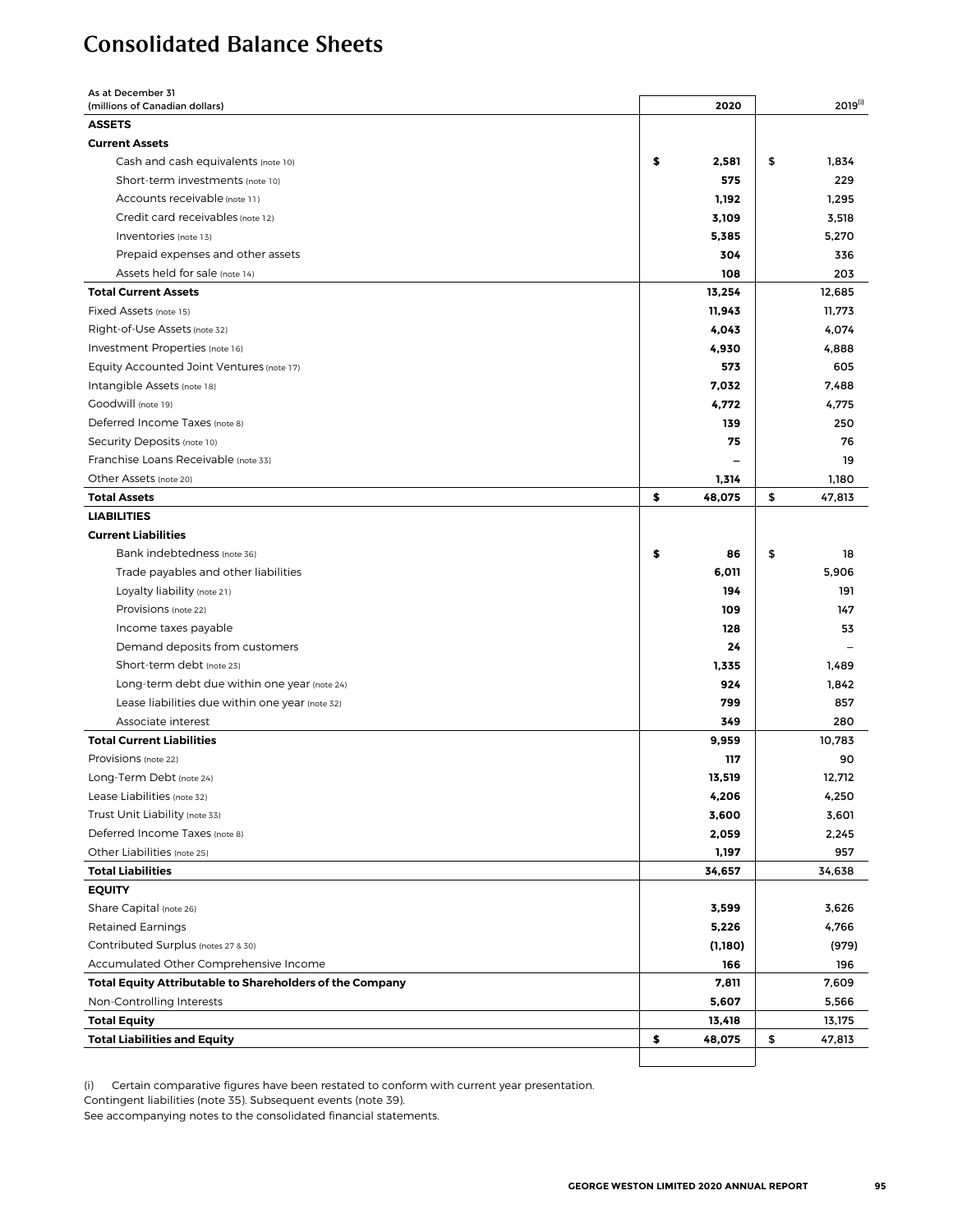# <span id="page-7-0"></span>Consolidated Statements of Changes in Equity

| (millions of Canadian dollars except<br>where otherwise indicated) | Common<br><b>Shares</b> | Preferred<br>Shares      |              | Total<br>Share<br>Capital |   | Retained<br><b>Earnings</b> | Contributed<br><b>Surplus</b> |      | Foreian<br>Currency<br>Translation<br>Adjustment | Cash<br>Flow<br>Hedges | Adjustment to<br>Fair Value on<br>Transfer of<br>Investment<br>Properties |      | <b>Total</b><br>Accumulated<br>Other<br>Comprehensive<br>Income |          | Non-<br>Controlling<br>Interests | Total<br><b>Equity</b> |
|--------------------------------------------------------------------|-------------------------|--------------------------|--------------|---------------------------|---|-----------------------------|-------------------------------|------|--------------------------------------------------|------------------------|---------------------------------------------------------------------------|------|-----------------------------------------------------------------|----------|----------------------------------|------------------------|
| Balance as at Dec. 31, 2019                                        | $$2,809$ \$             | 817                      | $\mathbf{s}$ | $3,626$ \$                |   | 4,766 \$                    | $(979)$ \$                    |      | 182 \$                                           | $(4)$ \$               | 18S                                                                       |      | 196                                                             | <b>s</b> | 5,566 \$                         | 13,175                 |
| Net earnings                                                       |                         |                          |              |                           |   | 963                         |                               |      |                                                  |                        | -                                                                         |      |                                                                 |          | 619                              | 1,582                  |
| Other comprehensive (loss)<br>income <sup>(i)</sup>                |                         | $\qquad \qquad -$        |              |                           |   | (23)                        | $\overline{\phantom{0}}$      |      | (29)                                             | (18)                   | 17                                                                        |      | (30)                                                            |          | (32)                             | (85)                   |
| Comprehensive income (loss)                                        | \$<br>$-5$              | $-$                      | $\sim$       | $-$ s                     |   | 940 \$                      |                               | $-5$ | $(29)$ \$                                        | $(18)$ \$              | 17 <sub>5</sub>                                                           |      | $(30)$ \$                                                       |          | 587 \$                           | 1,497                  |
| Effect of equity-based<br>compensation (notes 26 & 30)             |                         | $\overline{\phantom{0}}$ |              | ı                         |   | (1)                         | 12                            |      |                                                  |                        |                                                                           |      |                                                                 |          | 4                                | 16                     |
| Shares purchased and<br>cancelled (note 26)                        | (24)                    | -                        |              | (24)                      |   | (99)                        |                               |      |                                                  |                        |                                                                           |      |                                                                 |          |                                  | (123)                  |
| Net effect of shares held in<br>trusts (notes 26 & 30)             | (4)                     | $\qquad \qquad -$        |              | (4)                       |   | (11)                        |                               |      |                                                  |                        | $\overline{\phantom{0}}$                                                  |      |                                                                 |          |                                  | (15)                   |
| Loblaw capital transactions and<br>dividends (notes 27 & 30)       |                         |                          |              |                           |   |                             | (213)                         |      |                                                  |                        |                                                                           |      |                                                                 |          | (550)                            | (763)                  |
| Dividends declared                                                 |                         |                          |              |                           |   |                             |                               |      |                                                  |                        |                                                                           |      |                                                                 |          |                                  |                        |
| Per common share (\$)<br>$-$ \$2.125<br>Per preferred share (\$)   |                         |                          |              |                           |   | (326)                       |                               |      |                                                  |                        |                                                                           |      |                                                                 |          |                                  | (326)                  |
| $-$ Series I $-$ \$1.45                                            |                         |                          |              |                           |   | (13)                        | -                             |      |                                                  |                        | -                                                                         |      |                                                                 |          |                                  | (13)                   |
| - Series III - $$1.30$                                             |                         |                          |              | $\qquad \qquad -$         |   | (10)                        | -                             |      |                                                  |                        | -                                                                         |      |                                                                 |          |                                  | (10)                   |
| - Series IV - $$1.30$                                              |                         |                          |              |                           |   | (10)                        |                               |      |                                                  |                        | -                                                                         |      |                                                                 |          |                                  | (10)                   |
| - Series $V - $1.1875$                                             |                         | $\overline{\phantom{0}}$ |              |                           |   | (10)                        |                               |      |                                                  |                        | $\overline{\phantom{0}}$                                                  |      |                                                                 |          |                                  | (10)                   |
|                                                                    | \$<br>$(27)$ \$         |                          | $-$ \$       | $(27)$ \$                 |   | $(480)$ \$                  | $(201)$ \$                    |      | $-5$                                             | $-5$                   | $\overline{\phantom{0}}$                                                  | - \$ | $\qquad \qquad -$                                               | \$       | $(546)$ \$                       | (1, 254)               |
| Balance as at Dec. 31, 2020                                        | $$2,782$ \$             | 817                      | \$           | 3.599                     | £ | $5,226$ \$                  | $(1,180)$ \$                  |      | 153 \$                                           | $(22)$ \$              | 35S                                                                       |      | 166                                                             | S        | 5,607 \$                         | 13,418                 |

| (millions of Canadian dollars except<br>where otherwise indicated) | Common<br><b>Shares</b>  |      | Preferred<br><b>Shares</b> |              | Total<br><b>Share</b><br>Capital |      | Retained<br><b>Earnings</b> | Contributed<br><b>Surplus</b> |      | Foreign<br>Currency<br>Translation<br>Adjustment |      | Cash<br>Flow<br>Hedges   | Adjustment to<br>Fair Value on<br>Transfer of<br>Investment<br>Properties |     | Total<br><b>Accumulated</b><br>Other<br>Comprehensive<br>Income |      | Non-<br>Controlling<br>Interests |      | Total<br>Equity |
|--------------------------------------------------------------------|--------------------------|------|----------------------------|--------------|----------------------------------|------|-----------------------------|-------------------------------|------|--------------------------------------------------|------|--------------------------|---------------------------------------------------------------------------|-----|-----------------------------------------------------------------|------|----------------------------------|------|-----------------|
| Balance as at Dec. 31, 2018                                        | $$2,766$ \$              |      | 817                        | \$           | $3.583$ \$                       |      | 5.017 \$                    | $(799)$ \$                    |      | 231 \$                                           |      | $-5$                     |                                                                           | 8\$ | 239                                                             | - \$ | $6,164$ \$                       |      | 14,204          |
| Impact of adopting IFRS 16                                         | $\qquad \qquad -$        |      | $\overline{\phantom{0}}$   |              | $\qquad \qquad -$                |      | (115)                       | $\qquad \qquad -$             |      | $\qquad \qquad -$                                |      | $\qquad \qquad -$        | $\qquad \qquad -$                                                         |     |                                                                 |      | (394)                            |      | (509)           |
| Restated balance as at<br>Jan. 1, 2019                             | $$2.766$ \$              |      | 817                        | $\mathbf{s}$ | $3.583$ \$                       |      | 4.902 S                     | $(799)$ \$                    |      | 231S                                             |      | $-5$                     |                                                                           | 8\$ | 239                                                             | \$   | 5,770                            | - \$ | 13,695          |
| Net earnings                                                       |                          |      |                            |              |                                  |      | 242                         |                               |      |                                                  |      |                          |                                                                           |     |                                                                 |      | 581                              |      | 823             |
| Other comprehensive income<br>$(logs)$ <sup>(i)</sup>              |                          |      | $\qquad \qquad -$          |              |                                  |      | 3                           | $\qquad \qquad -$             |      | (49)                                             |      | (4)                      | 10                                                                        |     | (43)                                                            |      | (5)                              |      | (45)            |
| Comprehensive income (loss)                                        | \$                       | $-5$ |                            | $-5$         | $-5$                             |      | 245S                        |                               | $-5$ | $(49)$ \$                                        |      | $(4)$ \$                 | 10 <sub>5</sub>                                                           |     | $(43)$ \$                                                       |      | 576 \$                           |      | 778             |
| Effect of equity-based<br>compensation (notes 26 & 30)             | 47                       |      | ۳                          |              | 47                               |      | (1)                         | (10)                          |      |                                                  |      |                          |                                                                           |     |                                                                 |      | (3)                              |      | 33              |
| Shares purchased and<br>cancelled (note 26)                        | (4)                      |      | $\qquad \qquad -$          |              | (4)                              |      | (21)                        |                               |      |                                                  |      |                          | -                                                                         |     |                                                                 |      |                                  |      | (25)            |
| Net effect of shares held in<br>trusts (notes 26 & 30)             |                          |      |                            |              |                                  |      | 5                           |                               |      |                                                  |      |                          |                                                                           |     |                                                                 |      |                                  |      | 5               |
| Loblaw capital transactions<br>and dividends (notes 27 & 30)       |                          |      |                            |              |                                  |      |                             | (170)                         |      |                                                  |      |                          |                                                                           |     |                                                                 |      | (777)                            |      | (947)           |
| Dividends declared                                                 |                          |      |                            |              |                                  |      |                             |                               |      |                                                  |      |                          |                                                                           |     |                                                                 |      |                                  |      |                 |
| Per common share (\$)<br>$-$ \$2.090<br>Per preferred share (\$)   |                          |      |                            |              |                                  |      | (321)                       |                               |      |                                                  |      |                          |                                                                           |     |                                                                 |      |                                  |      | (321)           |
| $-$ Series I $-$ \$1.45                                            |                          |      |                            |              |                                  |      | (13)                        |                               |      |                                                  |      |                          |                                                                           |     |                                                                 |      |                                  |      | (13)            |
| - Series III - $$1.30$                                             |                          |      | $\qquad \qquad -$          |              | -                                |      | (10)                        |                               |      |                                                  |      |                          | $\qquad \qquad -$                                                         |     |                                                                 |      |                                  |      | (10)            |
| - Series IV - $$1.30$                                              |                          |      | -                          |              | $\overline{\phantom{0}}$         |      | (10)                        |                               |      |                                                  |      |                          | $\overline{\phantom{0}}$                                                  |     |                                                                 |      |                                  |      | (10)            |
| - Series $V - $1.1875$                                             | $\overline{\phantom{0}}$ |      | $\overline{\phantom{a}}$   |              | $\overline{\phantom{m}}$         |      | (10)                        | $\overline{\phantom{0}}$      |      | -                                                |      | $\overline{\phantom{0}}$ | $\overline{\phantom{m}}$                                                  |     | -                                                               |      | $\overline{\phantom{0}}$         |      | (10)            |
|                                                                    | \$<br>43 \$              |      |                            | $-5$         | 43S                              |      | $(381)$ \$                  | $(180)$ \$                    |      |                                                  | $-5$ | $-5$                     | $\qquad \qquad -$                                                         | \$  | -                                                               | Ŝ.   | $(780)$ \$                       |      | (1, 298)        |
| Balance as at Dec 31, 2019                                         | $$2.809$ \$              |      | 817 \$                     |              | 3.626                            | - \$ | $4.766$ \$                  | $(979)$ \$                    |      | 182S                                             |      | $(4)$ \$                 | 18 <sup>5</sup>                                                           |     | 196                                                             | - S  | 5.566                            | - \$ | 13,175          |

(i) Other comprehensive (loss) income includes actuarial loss of \$43 million (2019 – gain of \$1 million), \$23 million (2019 – gain of \$3 million) of which is presented above in retained earnings, and \$20 million (2019 – loss of \$2 million) in non-controlling interests. Also included in non-controlling interests is foreign currency translation gain of \$1 million (2019 – nil) and unrealized loss on cash flow hedges of \$13 million (2019 – \$3 million).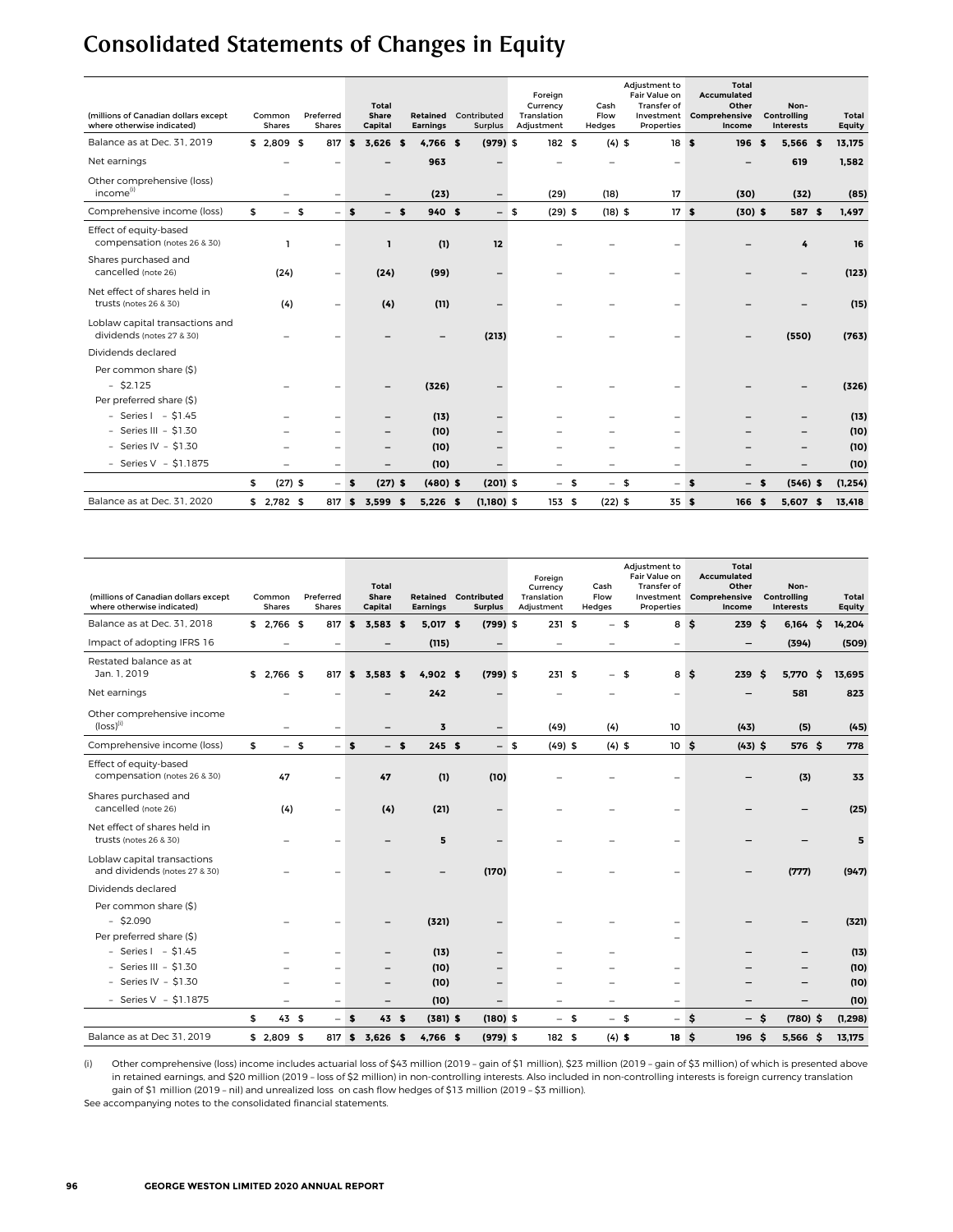## <span id="page-8-0"></span>Consolidated Statements of Cash Flows

For the years ended December 31

| For the years ended December 51<br>(millions of Canadian dollars)                            | 2020           | $2019^{(i)}$             |
|----------------------------------------------------------------------------------------------|----------------|--------------------------|
| <b>Operating Activities</b>                                                                  |                |                          |
| Net earnings                                                                                 | \$<br>1,582    | \$<br>823                |
| Add:                                                                                         |                |                          |
| Net interest expense and other financing charges (note 7)                                    | 831            | 1,704                    |
| Income taxes (note 8)                                                                        | 475            | 431                      |
| Depreciation and amortization                                                                | 2,427          | 2,318                    |
| Asset impairments, net of recoveries                                                         | 39             | 46                       |
| Adjustment to fair value of investment properties and assets held for sale (notes 14 and 16) | 194            | 93                       |
| Change in allowance for credit card receivables (note 12)                                    | 41             | 29                       |
| Change in provisions (note 22)                                                               | (6)            | (54)                     |
|                                                                                              | 5,583          | 5,390                    |
| Change in gross credit card receivables (note 12)                                            | 368            | (238)                    |
| Change in non-cash working capital                                                           | (57)           | (7)                      |
| Income taxes paid                                                                            | (448)          | (656)                    |
| Interest received                                                                            | 25             | 35                       |
| Interest received from finance leases (note 32)                                              | 3              | 4                        |
| Other                                                                                        | 47             | 27                       |
| <b>Cash Flows from Operating Activities</b>                                                  | 5,521          | 4,555                    |
| <b>Investing Activities</b>                                                                  |                |                          |
| Fixed asset and investment properties purchases (notes 15 & 16)                              | (1, 235)       | (1, 155)                 |
| Intangible asset additions (note 18)                                                         | (357)          | (403)                    |
| Cash assumed on initial consolidation of franchises (note 6)                                 | 14             | 20                       |
| Proceeds from disposal of assets                                                             | 301            | 87                       |
| Lease payments received from finance leases                                                  | 5              | 8                        |
|                                                                                              |                |                          |
| Change in short-term investments (note 10)                                                   | (346)          | 52                       |
| Change in security deposits (note 10)                                                        |                | 7                        |
| Other                                                                                        | (120)          | (108)                    |
| <b>Cash Flows used in Investing Activities</b>                                               | (1,738)        | (1, 492)                 |
| <b>Financing Activities</b>                                                                  |                |                          |
| Change in bank indebtedness                                                                  | 68             | (38)                     |
| Change in short-term debt (note 23)                                                          | (154)<br>24    | (90)                     |
| Change in demand deposits from customers<br>Proceeds from other financing (note 25)          | 231            |                          |
| Interest paid                                                                                |                | 435                      |
| Long-term debt - Issued (note 24)                                                            | (883)<br>2,492 | (891)<br>1,438           |
| - Repayments (note 24)                                                                       | (2,598)        | (1,690)                  |
| Cash rent paid on lease liabilities - Interest (note 32)                                     | (207)          | (214)                    |
| Cash rent paid on lease liabilities - Principal (note 32)                                    | (650)          | (520)                    |
| Share capital - Issued (notes 26 & 30)                                                       | L              | 40                       |
| - Purchased and held in trusts (note 26)                                                     | (21)           | (6)                      |
| - Purchased and cancelled (note 26)                                                          | (123)          | (25)                     |
| Loblaw common share capital - Issued (notes 27 & 30)                                         | 30             | 82                       |
| - Purchased and held in trusts (note 27)                                                     | (10)           | (62)                     |
| - Purchased and cancelled (note 27)                                                          | (552)          | (937)                    |
| Choice Properties units - Issued (note 5)                                                    |                | 345                      |
| - Issuance Costs                                                                             |                | (14)                     |
| Dividends - To common shareholders                                                           | (328)          | (319)                    |
| - To preferred shareholders                                                                  | (44)           | (44)                     |
| - To minority shareholders                                                                   | (284)          | (228)                    |
| Other                                                                                        | (27)           | (12)                     |
| <b>Cash Flows used in Financing Activities</b>                                               | (3,035)        | (2,750)                  |
| Effect of foreign currency exchange rate changes on cash and cash equivalents                | (1)            | $\overline{\phantom{m}}$ |
| Change in Cash and Cash Equivalents                                                          | 747            | 313                      |
| Cash and Cash Equivalents, Beginning of Year                                                 | 1,834          | 1,521                    |
| <b>Cash and Cash Equivalents, End of Year</b>                                                | \$<br>2,581    | \$<br>1,834              |
|                                                                                              |                |                          |

(i) Certain comparative figures have been restated to conform with current year presentation.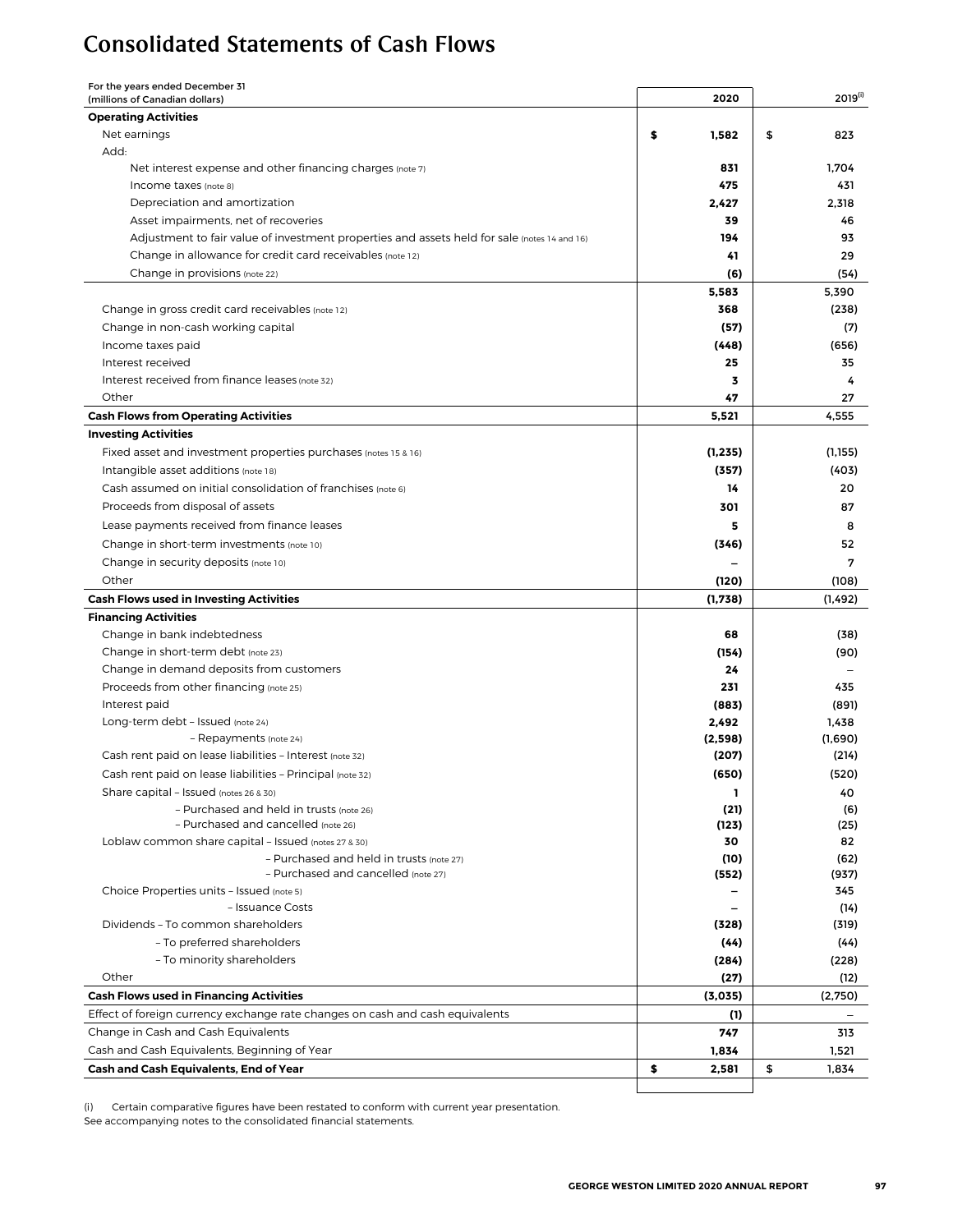## <span id="page-9-0"></span>**Note 1. Nature and Description of the Reporting Entity**

George Weston Limited ("GWL" or the "Company") is a Canadian public company incorporated in 1928, with its registered office located at 22 St. Clair Avenue East, Toronto, Canada M4T 2S5. The Company's parent is Wittington Investments, Limited ("Wittington").

The Company operates through its three reportable operating segments, Loblaw Companies Limited ("Loblaw"), Choice Properties Real Estate Investment Trust ("Choice Properties"), and Weston Foods. Other and Intersegment includes eliminations, intersegment adjustments related to the consolidation and cash and short-term investments held by the Company. All other company level activities that are not allocated to the reportable operating segments, such as interest expense, corporate activities and administrative costs are included in Other and Intersegment.

Loblaw has two reportable operating segments, retail and financial services. Loblaw's retail segment consists primarily of food retail and drug retail. Loblaw provides Canadians with grocery, pharmacy, health and beauty, apparel, general merchandise and financial services.

Choice Properties owns, manages and develops a high-quality portfolio of commercial retail, industrial, office and residential properties across Canada.

Weston Foods is a North American bakery making bread, rolls, cupcakes, donuts, cookies, cakes, pies, cones and wafers, artisan baked goods and more.

Since the first quarter of 2020, the COVID-19 pandemic has had a significant impact on the Company. The Company's financial results for the year ended 2020 show increased revenue, driven by increased demands for the Company's products, as well as increased cost of inventories sold. In addition, starting in the second quarter of 2020 selling, general and administrative expenses ("SG&A") also increased as the Company increased its spending on temporary pay premiums, pay protection safeguards, security, customer convenience and health and safety measures to protect colleagues, customers, tenants and other stakeholders, incurring incremental COVID-19 related costs.

### **Note 2. Significant Accounting Policies**

**STATEMENT OF COMPLIANCE** The consolidated financial statements have been prepared in accordance with International Financial Reporting Standards ("IFRS" or "GAAP") as issued by the International Accounting Standards Board ("IASB") and using the accounting policies described herein.

These consolidated financial statements were authorized for issuance by the Company's Board of Directors ("Board") on March 1, 2021.

**BASIS OF PREPARATION** The consolidated financial statements were prepared on a historical cost basis except for the following items that were measured at fair value:

- investment properties as described in note 16;
- defined benefit pension plan assets with the obligations related to these pension plans measured at their discounted present value as described in note 29;
- amounts recognized for cash-settled equity-based compensation arrangements as described in note 30; and
- certain financial instruments as described in note 33.

The significant accounting policies set out below have been applied consistently in the preparation of the consolidated financial statements for all years presented.

The consolidated financial statements are presented in Canadian dollars.

**FISCAL YEAR** The Company's year end is December 31. Activities are reported on a fiscal year ending on the Saturday closest to December 31.

As a result, the Company's fiscal year is usually 52 weeks in duration but includes a 53rd week every five to six years. The years ended December 31, 2020 and December 31, 2019 contained 53 weeks and 52 weeks, respectively.

**BASIS OF CONSOLIDATION** The consolidated financial statements include the accounts of GWL and other entities that the Company controls. Control exists when the Company has the existing rights that give it the current ability to direct the activities that significantly affect the entities' returns. The Company assesses control on an ongoing basis. The Company's interest in the voting share capital of its subsidiaries is 100%, except for Loblaw and Choice Properties (see note 5).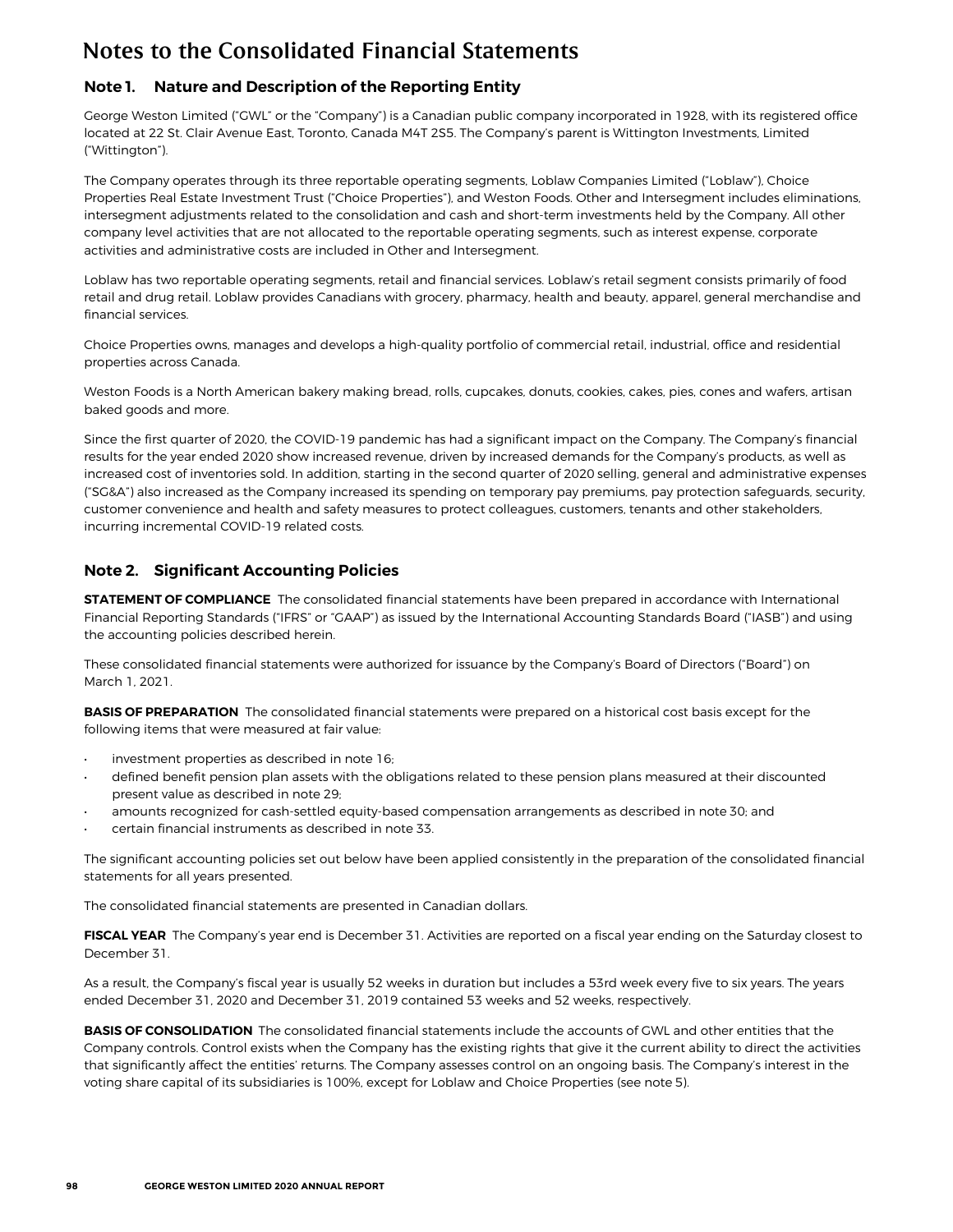Structured entities are entities controlled by the Company which were designed so that voting or similar rights are not the dominant factor in deciding who controls the entity. Structured entities are consolidated if, based on an evaluation of the substance of its relationship with the Company, the Company concludes that it controls the structured entity. Structured entities controlled by the Company were established under terms that impose strict limitations on the decision-making powers of the structured entities' management and that results in the Company receiving the majority of the benefits related to the structured entities' operations and net assets, being exposed to the majority of risks incident to the structured entities' activities, and retaining the majority of the residual or ownership risks related to the structured entities or their assets.

Transactions and balances between the Company and its consolidated entities have been eliminated on consolidation.

Non-controlling interests are recorded in the consolidated financial statements and represent the non-controlling shareholders' portion of the net assets and net earnings of Loblaw. Transactions with non-controlling interests are treated as transactions with equity owners of the Company. Changes in GWL's ownership interest in its subsidiaries are accounted for as equity transactions.

Choice Properties' Trust Units held by non-controlling interests are presented as a liability as the Trust Units are redeemable for cash at the option of the holder, subject to certain restrictions.

Loblaw consolidates the Associates as well as the franchisees of its food retail stores that are subject to a simplified franchise agreement implemented in 2015 ("Franchise Agreement"). An "Associate" is a pharmacist-owner of a corporation that is licensed to operate a retail drug store at a specific location using Shoppers Drug Mart Corporation ("Shoppers Drug Mart") trademarks. The consolidation of Associates and franchisees is based on the concept of control, for accounting purposes, which was determined to exist through the agreements that govern the relationships between Loblaw and the Associates and franchisees. Loblaw does not have any direct or indirect shareholdings in the corporations that operate the Associates. Associate interest reflects the investment the Associates have in the net assets of their businesses. Under the terms of the Associate Agreements, Shoppers Drug Mart Inc. (or an affiliate thereof) agrees to purchase the assets that the Associates use in store operations, primarily at the carrying value to the Associate, when Associate Agreements are terminated by either party. The Associates' corporations and the franchisees remain separate legal entities.

**BUSINESS COMBINATIONS** Business combinations are accounted for using the acquisition method as of the date when control is transferred to the Company. The Company measures goodwill as the excess of the sum of the fair value of the consideration transferred over the net identifiable assets acquired and liabilities assumed, all measured as at the acquisition date. Transaction costs that the Company incurs in connection with a business combination, other than those associated with the issue of debt or equity securities, are expensed as incurred.

**NET EARNINGS PER COMMON SHARE ("EPS")** Basic EPS is calculated by dividing the net earnings available to common shareholders by the weighted average number of common shares outstanding during the period. Diluted EPS is calculated by adjusting the net earnings available to common shareholders and the weighted average number of common shares outstanding for the effects of all potential dilutive instruments.

**REVENUE RECOGNITION** The Company recognizes revenue when control of the goods or services has been transferred. Revenue is measured at the amount of consideration to which the Company expects to be entitled to, including variable consideration to the extent that it is highly probable that a significant reversal will not occur.

**Loblaw Retail** revenue includes the sale of goods and services to customers through corporate stores and consolidated franchise stores and Associates, and sales to non-consolidated franchise stores and independent wholesale account customers. Revenue is measured at the amount of consideration to which the Company expects to be entitled to, net of estimated returns, sales incentives and franchise fee reductions. The Company recognizes revenue made through corporate stores, consolidated franchise stores and Associates at the time the point of sale is made or when service is delivered to the customers. The Company recognizes revenue made through non-consolidated franchise stores and independent wholesale customers at the time of delivery of inventory and when administrative and management services are rendered.

On the initial sale of franchising arrangements, the Company offered products and services as part of an arrangement with multiple performance obligations. Prior to the implementation of the Franchise Agreement, the initial sale to non-consolidated franchise stores were recorded using a relative fair value approach.

Customer loyalty awards are accounted for as a separate performance obligation of the sales transaction in which they are granted. The Company defers revenue at the time the award is earned by members based on the relative fair value of the award. The relative fair value is determined by allocating consideration between the fair value of the loyalty awards earned by loyalty program members, net of breakage, and the goods and services on which the awards were earned, based on their relative stand-alone selling price.

For certain sale of goods in which the Company earns commissions, including but not limited to lottery and third party gift cards, the Company records net revenue as an agent on the basis that the Company does not control pricing or bear inventory risk.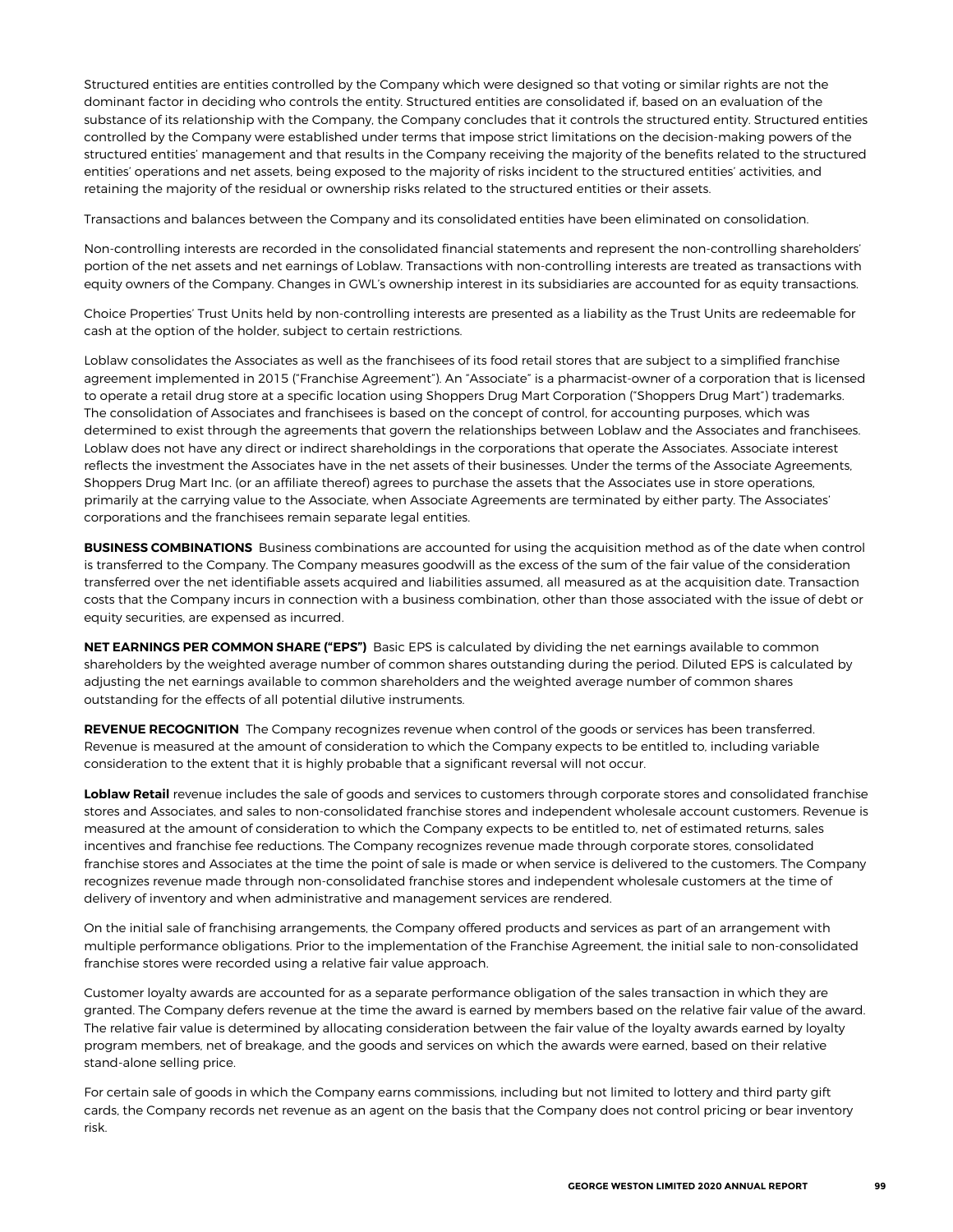**Loblaw Financial Services** revenue includes interest income on credit card loans, credit card service fees, commissions, and other revenue related to financial services. Interest income is recognized using the effective interest method. Credit card service fees are recognized when services are rendered. Commission revenue is recorded on a net basis. Other revenue is recognized periodically or according to contractual provisions.

**Choice Properties** revenue includes rental revenue on base rents earned from tenants under lease agreements, realty tax and operating cost recoveries and other incidental income, including intersegment revenue earned from Loblaw's Retail segment. The rental revenue is recognized on a straight-line basis over the terms of the respective leases. Property tax and operating cost recoveries are recognized in the period that recoverable costs are chargeable to tenants. Percentage participation rents are recognized when tenants' specified sales targets have been met as set out in the lease agreements.

**Weston Foods** recognizes sales upon delivery of its products to customers and acceptance of its products by customers net of provisions for returns, discounts and allowances.

**INCOME TAXES** Current and deferred taxes are recognized in the consolidated statements of earnings, except for current and deferred taxes related to a business combination, or amounts charged directly to equity or other comprehensive income, which are recognized in the consolidated balance sheets.

Current tax is the expected tax payable or receivable on the taxable income or loss for the period, using tax rates enacted or substantively enacted at the reporting date, and any adjustment to tax payable in respect of previous years.

Deferred tax is recognized using the asset and liability method of accounting on temporary differences arising between the financial statement carrying values of existing assets and liabilities and their respective income tax bases. Deferred tax is measured using enacted or substantively enacted income tax rates expected to apply in the years in which those temporary differences are expected to be recovered or settled. A deferred tax asset is recognized for temporary differences as well as unused tax losses and credits to the extent that it is probable that future taxable profits will be available against which they can be utilized. Deferred tax assets are reviewed at each reporting date and are reduced to the extent that it is no longer probable that the related tax benefit will be realized.

Deferred tax assets and liabilities are offset if there is a legally enforceable right to offset current tax liabilities and assets and they relate to income taxes levied by the same taxation authority on the same taxable entity, or on different taxable entities where the Company intends to settle its current tax assets and liabilities on a net basis.

Deferred tax is recorded on temporary differences arising on investments in subsidiaries, except where the timing of the reversal of the temporary difference is controlled by the Company and it is probable that the temporary difference will not reverse in the foreseeable future.

Choice Properties qualifies as a "mutual fund trust" and a real estate investment trust ("REIT") under the Income Tax Act (Canada). Certain legislation relating to the federal income taxation of Specified Investment Flow Through trusts or partnerships ("SIFT") provides that certain distributions from a SIFT will not be deductible in computing the SIFT's taxable income and that the SIFT will be subject to tax on such distributions at a rate that is substantially equivalent to the general tax rate applicable to Canadian corporations.

Under the SIFT rules, the taxation regime will not apply to a REIT that meets prescribed conditions relating to the nature of its assets and revenue (the "REIT Conditions") and distributions may be deducted against the REIT's taxable income. Choice Properties has reviewed the SIFT rules and has assessed its interpretation and application to Choice Properties' assets and revenue and has determined that it meets the REIT Conditions. The Trustees intend to annually distribute all taxable income directly earned by Choice Properties to Unitholders and to deduct such distributions for income tax purposes and, accordingly, no net current income tax expense or deferred income tax assets or liabilities have been recorded in the consolidated financial statements of Choice Properties related to its Canadian investment properties.

Choice Properties also consolidates certain taxable entities in Canada and in the United States for which current and deferred income taxes are recorded. Current tax is the expected tax payable or receivable on the taxable income or loss for the period, using tax rates enacted or substantively enacted at the reporting date, and any adjustment to tax payable in respect of previous years.

**CASH EQUIVALENTS** Cash equivalents consist of highly liquid marketable investments with an original maturity date of 90 days or less from the date of acquisition.

**SHORT-TERM INVESTMENTS** Short-term investments consist of marketable investments with an original maturity date greater than 90 days and less than 365 days from the date of acquisition.

**SECURITY DEPOSITS** Security deposits consist of cash and cash equivalents and short-term investments. Security deposits also include amounts which are required to be placed with counterparties as collateral to enter into and maintain certain outstanding letters of credit and certain financial derivative contracts.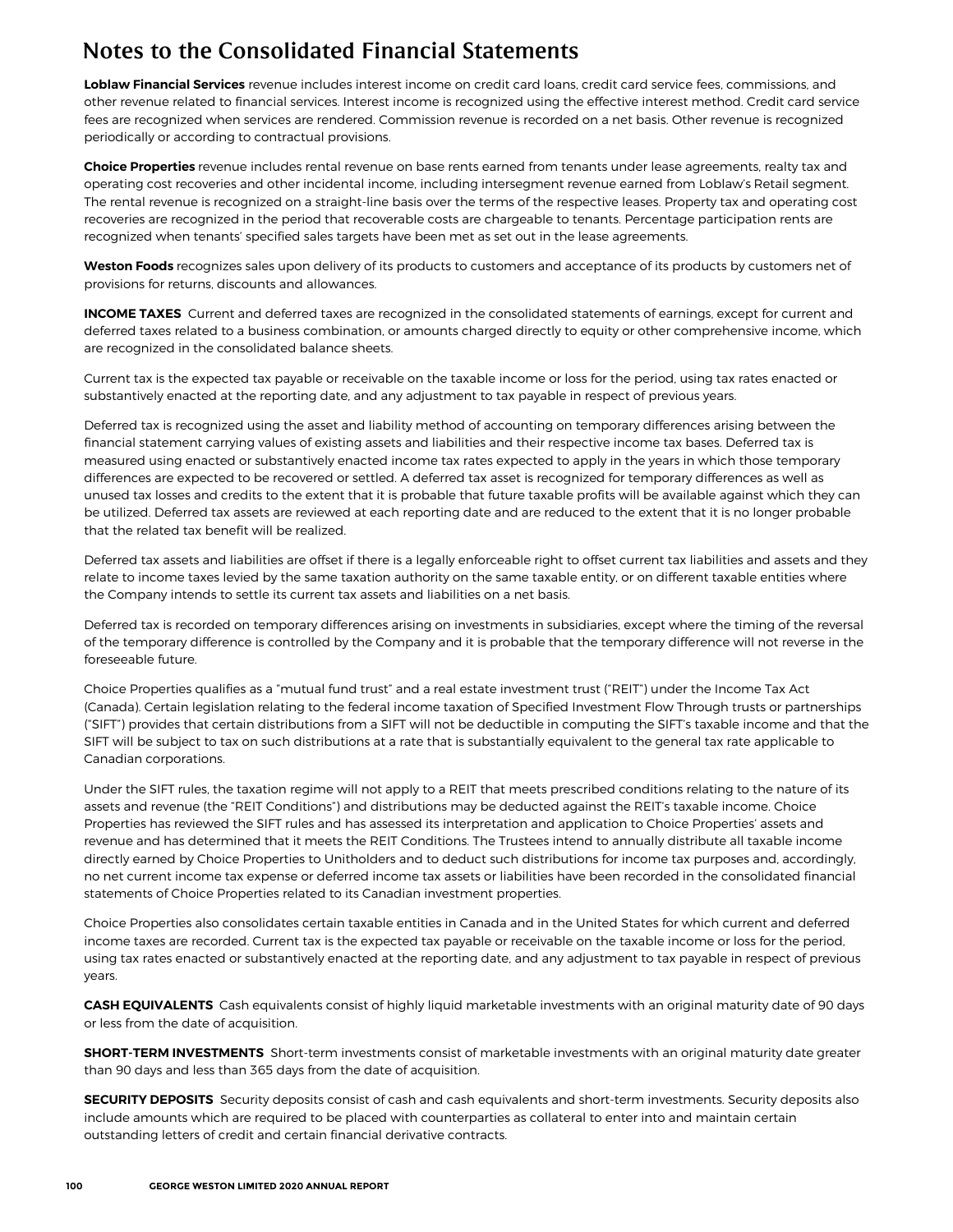**ACCOUNTS RECEIVABLE** Accounts receivable consists primarily of receivables from Loblaw's non-consolidated franchisees, government and third-party drug plans arising from prescription drug sales, independent accounts and receivables from Weston Foods customers and suppliers, and are recorded net of allowances.

**CREDIT CARD RECEIVABLES** Loblaw, through President's Choice Bank ("PC Bank"), a wholly-owned subsidiary of Loblaw, has credit card receivables that are stated net of an allowance. Interest income is recorded in revenue and interest expense is recorded in net interest expense and other financing charges using the effective interest method. The effective interest rate is the rate that discounts the estimated future cash receipts through the expected life of the credit card receivable (or, where appropriate, a shorter period) to the carrying amount. When calculating the effective interest rate, Loblaw estimates future cash flows considering all contractual terms of the financial instrument, but not future credit losses. For credit-impaired credit card receivables, a credit-adjusted effective interest rate is calculated using estimated future cash flows including expected credit losses.

The Company applies the expected credit loss ("ECL") model to assess for impairment on its credit card receivables at each balance sheet date. Credit card receivables are assessed collectively for impairment by applying the three-stage approach. Refer to the Impairment of Financial Assets policy for details of each stage. The application of the ECL model requires PC Bank to apply significant judgments, assumptions and estimations (see note 3).

Impairment losses and reversals are recorded in selling, general and administrative expenses ("SG&A") in the consolidated statements of earnings with the carrying amount of the credit card receivables adjusted through the use of allowance accounts.

Loblaw, through PC Bank, participates in various securitization programs that provide the primary source of funds for the operation of its credit card business. PC Bank maintains and monitors co-ownership interest in credit card receivables with independent securitization trusts, in accordance with its financing requirements. PC Bank is required to absorb a portion of the related credit losses. As a result, Loblaw has not transferred all of the risks and rewards related to these assets and continues to recognize these assets in credit card receivables. The transferred receivables are accounted for as financing transactions. The associated liabilities secured by these assets are included in either short-term debt or long-term debt based on their characteristics and are carried at amortized cost. Loblaw provides a standby letter of credit for the benefit of the independent securitization trusts.

*Eagle Credit Card Trust®* PC Bank participates in a single seller revolving co-ownership securitization program with *Eagle Credit Card Trust® ("Eagle")* and continues to service the credit card receivables on behalf of *Eagle***,** but does not receive any fee for its servicing obligations and has a retained interest in the securitized receivables represented by the right to future cash flows after obligations to investors have been met. Loblaw consolidates *Eagle* as a structured entity.

**Other Independent Securitization Trusts** The Other Independent Securitization Trusts administer multi-seller, multi-asset securitization programs that acquire assets from various participants, including credit card receivables from PC Bank. These trusts are managed by major Canadian chartered banks. PC Bank does not control the trusts through voting interests and does not exercise any control over the trusts' management, administration or assets. The activities of these trusts are conducted on behalf of the participants and each trust is a conduit through which funds are raised to purchase assets through the issuance of senior and subordinated short-term and medium term asset backed notes. These trusts are unconsolidated structured entities.

**FRANCHISE LOANS RECEIVABLE** Franchise loans receivable are comprised of amounts due from non-consolidated franchises for loans issued through a structure involving consolidated independent funding trusts. These trusts, which are considered structured entities, were created to provide loans to franchises to facilitate their purchase of inventory and fixed assets. Each franchise provides security to the independent funding trust for its obligations by way of a general security agreement. In the event that a franchise defaults on its loan and the Company has not, within a specified time period, assumed the loan or the default is not otherwise remedied, the independent funding trust would assign the loan to the Company and draw upon a standby letter of credit. The Company has agreed to reimburse the issuing bank for any amount drawn on the standby letter of credit. The carrying amount of franchise loan receivables approximates fair value.

**INVENTORIES** The Company values inventories at the lower of cost and net realizable value. Cost includes the costs of purchases net of vendor allowances plus other costs, such as transportation, that are directly incurred to bring inventories to their present location and condition. Inventories are measured at weighted average cost.

Loblaw estimates net realizable value as the amount that inventories are expected to be sold taking into consideration fluctuations in retail prices due to seasonality less estimated costs necessary to make the sale. Inventories are written down to net realizable value when the cost of inventories is estimated to be unrecoverable due to obsolescence, damage or declining selling prices. When circumstances that previously caused inventories to be written down below cost no longer exist or when there is clear evidence of an increase in selling prices, the amount of the write-down previously recorded is reversed. Storage costs, indirect administrative overhead and certain selling costs related to inventories are expensed in the period that these costs are incurred.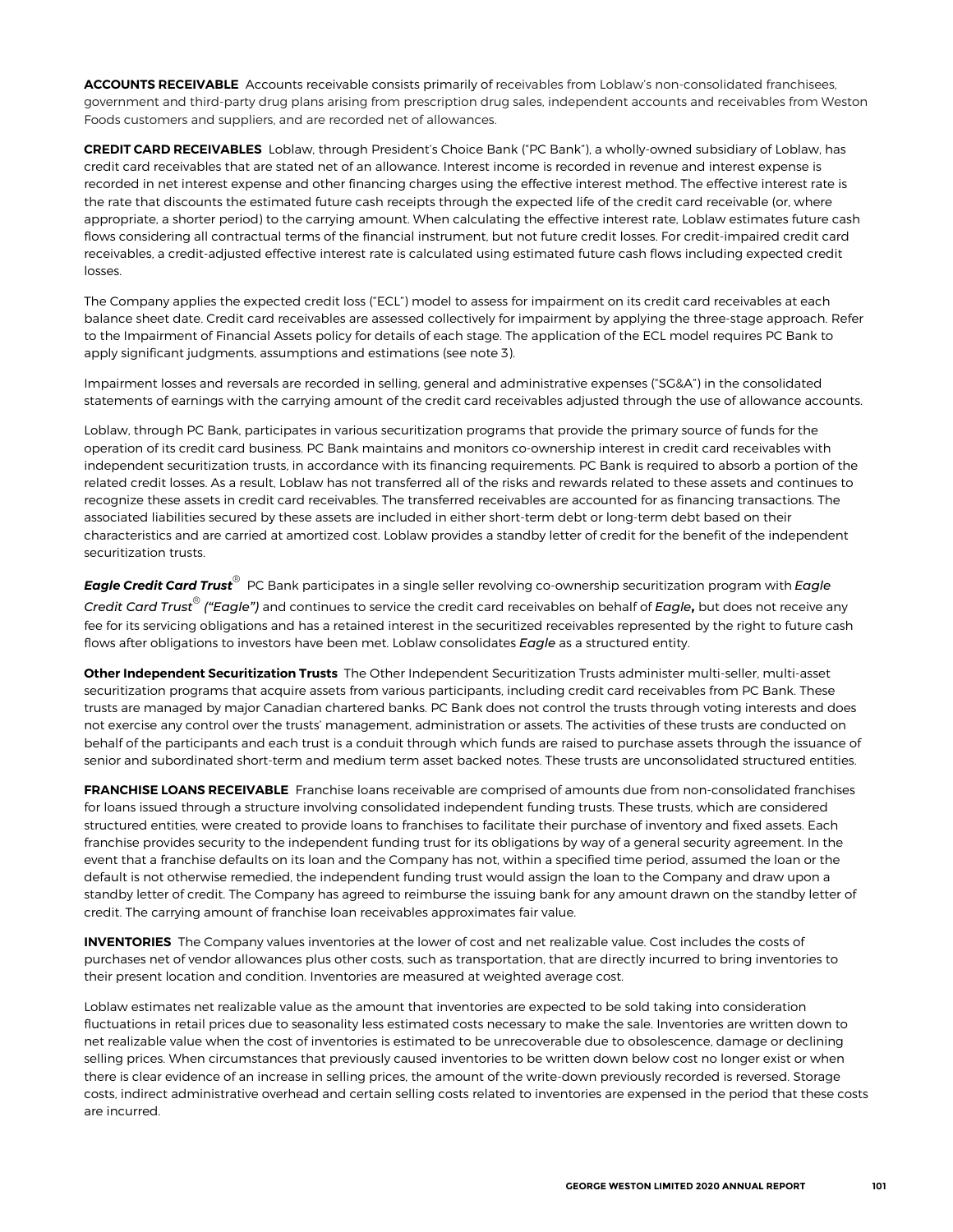**VENDOR ALLOWANCES** The Company receives allowances from certain of its vendors whose products it purchases. These allowances are received for a variety of buying and/or merchandising activities, including vendor programs such as volume purchase allowances, purchase discounts, listing fees and exclusivity allowances. Allowances received from a vendor are a reduction in the cost of the vendor's products or services, and are recognized as a reduction in the cost of inventories sold and the related inventory in the consolidated statements of earnings and the consolidated balance sheets, respectively, when it is probable that they will be received and the amount of the allowance can be reliably estimated. Amounts received but not yet earned are presented in other liabilities as deferred vendor allowances. Certain exceptions apply if the consideration is a payment for goods or services delivered to the vendor or for direct reimbursement of selling costs incurred to promote goods. The consideration is then recognized as a reduction of the cost incurred in the consolidated statements of earnings.

**ASSETS HELD FOR SALE** Non-current assets are classified as assets held for sale if their carrying amount will be recovered principally through a sale transaction rather than through continuing use. To qualify as assets held for sale, the sale must be highly probable, assets must be available for immediate sale in their present condition and management must be committed to a plan to sell assets that should be expected to close within one year from the date of classification. Assets that were previously classified as investment properties are measured using the fair value model consistent with properties classified as investment properties.

**FIXED ASSETS** Fixed assets are recognized and subsequently measured at cost less accumulated depreciation and any accumulated impairment losses. Cost includes expenditures that are directly attributable to the acquisition of the asset, including costs incurred to prepare the asset for its intended use and capitalized borrowing costs. The commencement date for capitalization of costs occurs when the Company first incurs expenditures for the qualifying assets and undertakes the required activities to prepare the assets for their intended use.

Borrowing costs directly attributable to the acquisition, construction or production of fixed assets, that necessarily take a substantial period of time to prepare for their intended use and a proportionate share of general borrowings, are capitalized to the cost of those fixed assets, based on a quarterly weighted average cost of borrowing. All other borrowing costs are expensed as incurred and recognized in net interest expense and other financing charges.

The cost of replacing a fixed asset component is recognized in the carrying amount if it is probable that the future economic benefits embodied within the component will flow to the Company and the cost can be measured reliably. The carrying amount of the replaced component is derecognized. The cost of repairs and maintenance of fixed assets is expensed as incurred and recognized in SG&A.

Gains and losses on disposal of fixed assets are determined by comparing the fair value of proceeds from disposal with the net book value of the assets and are recognized net in operating income. For transactions in which the sale of a fixed asset satisfies the requirements of IFRS 15, "Revenue from Contracts with Customers" ("IFRS 15"), and the asset is leased back by the Company, the Company recognizes, in operating income, only the amount of gains or losses that relate to the rights transferred to the purchaser.

Fixed assets are depreciated on a straight-line basis over their estimated useful lives to their estimated residual value when the assets are available for use. When significant parts of a fixed asset have different useful lives, they are accounted for as separate components and depreciated separately. Depreciation methods, useful lives and residual values are reviewed annually and are adjusted for prospectively, if appropriate. Estimated useful lives are as follows:

| <b>Buildings</b>       | 10 to 40 years                                                            |
|------------------------|---------------------------------------------------------------------------|
| Equipment and fixtures | 2 to 16 years                                                             |
| Building improvements  | up to 10 years                                                            |
| Leasehold improvements | Lesser of term of the lease and useful life up to 25 years <sup>(i)</sup> |

If it is reasonably certain that the Company will obtain ownership of the leased asset by the end of the lease term, the associated leasehold improvements are depreciated over the useful life of the asset on the same basis as owned assets.

Fixed assets are reviewed at each balance sheet date to determine whether there is any indication of impairment. Refer to the Impairment of Non-Financial Assets policy.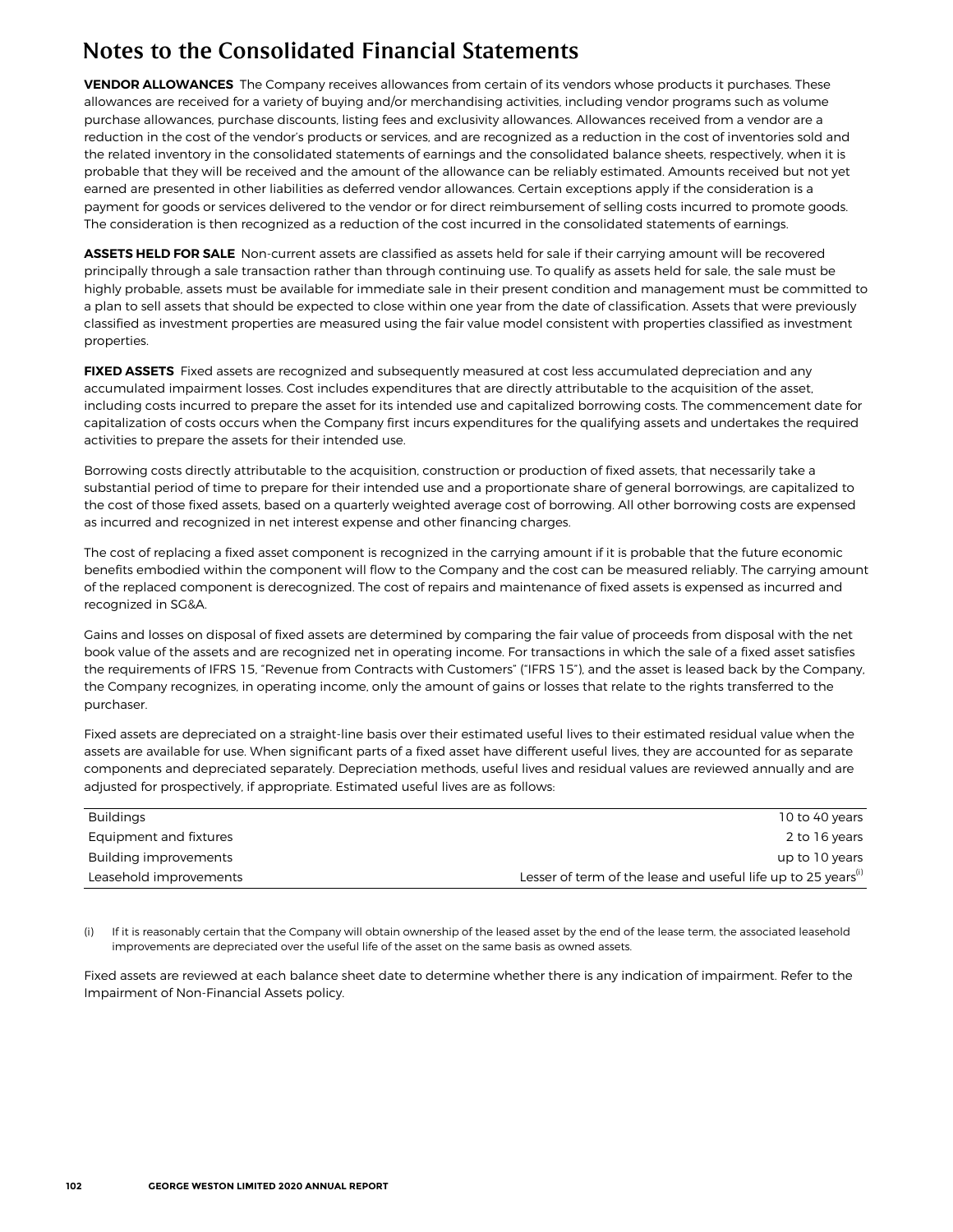### **LEASES**

**As a Lessee** At inception of a contract, the Company determines whether a contract is or contains a lease. A contract is or contains a lease if the contract gives the Company the right to control the use of an identified asset for the duration of the lease term in exchange for consideration. When a contract contains both lease and non-lease components, the Company will allocate the consideration in the contract to each of the components on the basis of the relative stand-alone price of the lease component and the aggregate stand-alone price of the non-lease components. Relative stand-alone prices are determined by maximizing the most observable supplier prices for a similar asset and/or service.

The Company recognizes a right-of-use asset and a lease liability based on the present value of future lease payments when the leased asset is available for use by the Company. Lease payments for assets that are exempt through the short-term or low-value exemptions and variable payments not based on an index or rate are recognized in cost of inventories sold and SG&A on the most systematic basis.

The measurement of lease liabilities includes the fixed and in-substance fixed payments and variable lease payments that depend on an index or a rate, less any lease incentives receivable. If applicable, lease liabilities will also include a purchase option exercise price if the Company is reasonably certain to exercise that option, termination penalties if the lease term also reflects the termination option and amounts expected to be payable under a residual value guarantee. Subsequent to initial measurement, the Company measures lease liabilities at amortized cost using the effective interest method. Lease liabilities are remeasured when there is a change in Management's assessment of whether it will exercise a renewal or termination option or a change in future lease payments due to a change in index or rate. Right-of-use assets are adjusted by the same remeasurement amount.

Right-of-use assets are measured at the initial amount of the lease liabilities plus any initial direct costs, lease payments made at or before the commencement date net of lease incentives received, and decommissioning costs. Subsequent to initial measurement, the Company applies the cost model with the exception of the fair value model application to right-of-use assets that meet the definition of investment properties. Right-of-use assets are measured at cost less accumulated depreciation, accumulated impairment losses and any remeasurements of lease liabilities. The assets are depreciated on a straight-line basis over the earlier of the assets' useful lives or the end of the lease terms. Right-of-use assets are reviewed at each balance sheet date to determine whether there is any indication of impairment. Refer to the Impairment of Non-Financial Assets policy.

Discount rates used in the present value calculation are the interest rates implicit in the leases, or if the rates cannot be readily determined, the Company's incremental borrowing rates. Lease terms applied are the contractual non-cancellable periods of the leases plus periods covered by an option to renew the leases if the Company is reasonably certain to exercise that option and the periods covered by an option to terminate the leases if the Company is reasonably certain not to exercise that option.

For sale and leaseback transactions, the Company applies the requirements of IFRS 15 to determine whether the transfer of the asset should be accounted for as a sale. If the transfer of the asset is a sale in accordance with IFRS 15, the Company will measure the right-of-use asset arising from the leaseback at the proportion of the previous carrying amount of the asset that relates to the right of use retained by the Company. If the transfer of the asset is not a sale in accordance with IFRS 15, the Company will continue to account for the asset under IAS 16, "Property, Plant and Equipment" and recognize the proceeds received as financial liabilities.

**As a Lessor** At the date the Company makes the underlying leased asset available for use to the lessee, the Company classifies each lease as either an operating lease or a finance lease. A lease is a finance lease if it transfers substantially all the risks and rewards of the underlying asset to the lessee; otherwise, the lease is an operating lease. Rental income from operating leases is recognized on a straight-line basis over the lease term. Rental income from finance leases is recognized on a systematic basis that reflects the Company's rate of return on the net investment in the leased asset.

When the Company is an intermediate lessor, it will assess the sublease classification by reference to the right-of-use asset. The Company considers factors such as whether the sublease term covers a major portion of the head lease term.

**INVESTMENT PROPERTIES** Investment properties include income producing properties and properties under development that are owned by the Company and held to either earn rental income, capital appreciation, or both. The Company's investment properties include single tenant properties held to earn rental income and certain multiple tenant properties. Land and buildings leased to franchisees are not accounted for as investment properties as these properties are related to the Company's operating activities.

Income producing properties are measured using the fair value model. Under the fair value model, investment properties are initially measured at cost and subsequently measured at fair value. Fair value is determined based on available market evidence. If market evidence is not readily available in less active markets, the Company uses alternative valuation methods such as discounted cash flow projections or recent transaction prices. Under the discounted cash flow methodology, discount rates are applied to the future cash flows over the holding period, generally over a minimum term of ten years, including a terminal value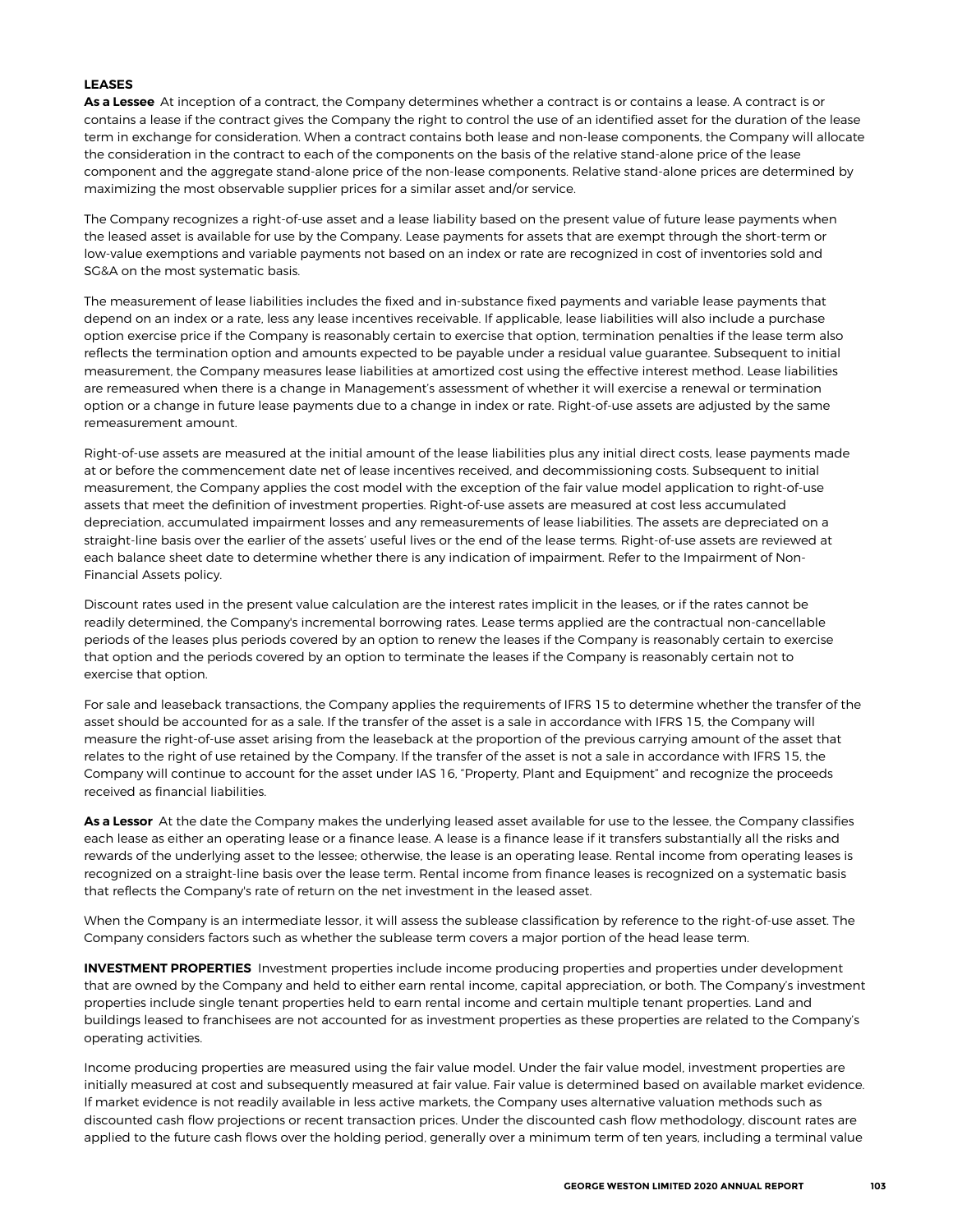of the investment properties based on a terminal capitalization rate applied to the estimated net operating income, a non-GAAP measure, in the terminal year. Gains and losses on fair value are recognized in operating income in the period in which they are incurred. Gains and losses from disposal of investment properties are determined by comparing the fair value of disposal proceeds and the carrying amount and are recognized in operating income.

When a property changes from own use to investment property, the property is remeasured to fair value. Any gain arising from the remeasurement is recognized in operating income to the extent that it reverses a previous impairment loss on that property, with any remaining gain recognized in the Company's other comprehensive income. Any loss on remeasurement is recognized in operating income. All subsequent changes in fair value of the property are recognized in operating income. Upon sale of an investment property that was previously classified as fixed assets, amounts included in the revaluation reserve are transferred to retained earnings.

When an investment property carried at fair value changes to own use, the property is recognized in fixed assets at the fair value at the date of change in use. The property is subsequently accounted for under the significant accounting policies for fixed assets.

Properties under development include specifically identifiable costs incurred in the period before construction is complete, and are transferred to income producing properties at their fair value upon practical completion.

**JOINT ARRANGEMENTS** The Company, through Choice Properties, owns investments under joint arrangements. Joint arrangements are arrangements of which two or more parties have joint control. Joint control is the contractual sharing of control of an arrangement, which exists only when decisions about the relevant activities require unanimous consent of the parties sharing control. Joint arrangements are classified as either joint operations or joint ventures depending on Choice Properties' rights and obligations in the arrangement based on factors such as the structure, legal form and contractual terms of the arrangement.

**Joint Ventures** A joint venture is a joint arrangement whereby the parties that have joint control of the arrangement have rights to the net assets of the joint arrangement.

Choice Properties' investment in a joint venture is recorded using the equity method and is initially recognized in the consolidated balance sheet at cost and adjusted thereafter to recognize Choice Properties' share of the profit or loss and other comprehensive income of the joint venture. The Company's share of the joint venture's profit or loss is recognized in the Company's operating income and other comprehensive income.

The financial statements of the equity-accounted investment are prepared for the same reporting period as Choice Properties. Where necessary, adjustments are made to bring the accounting policies in line with those of the Company's.

A joint venture is considered to be impaired if there is objective evidence of impairment, as a result of one or more events that occurred after initial recognition of the joint venture, and that event has a negative impact on the future cash flows of the joint venture that can be reliably estimated.

**Joint Operations** A joint operation is a joint arrangement whereby the parties that have joint control have rights to the assets and obligations for the liabilities relating to the arrangement. The financial statements of the joint operations are prepared for the same reporting period as Choice Properties. Where necessary, adjustments are made to bring the accounting policies in line with those of the Company's. The Company recognizes its proportionate share of assets, liabilities, revenues and expenses of the joint operations.

**GOODWILL** Goodwill arising in a business combination is recognized as an asset at the date that control is acquired. Goodwill is subsequently measured at cost less accumulated impairment losses. Goodwill is not amortized but is tested for impairment on an annual basis or more frequently if there are indicators that goodwill may be impaired as described in the Impairment of Non-Financial Assets policy.

**INTANGIBLE ASSETS** Intangible assets with finite lives are measured at cost less accumulated amortization and any accumulated impairment losses. These intangible assets are amortized on a straight-line basis over their estimated useful lives, ranging from three to 30 years, and are tested for impairment as described in the Impairment of Non-Financial Assets policy. Useful lives, residual values and amortization methods for intangible assets with finite useful lives are reviewed at least annually. Amortization expense for intangible assets is recognized in SG&A.

Indefinite life intangible assets are measured at cost less any accumulated impairment losses. These intangible assets are tested for impairment on an annual basis or more frequently if there are indicators that intangible assets may be impaired as described in the Impairment of Non-Financial Assets policy.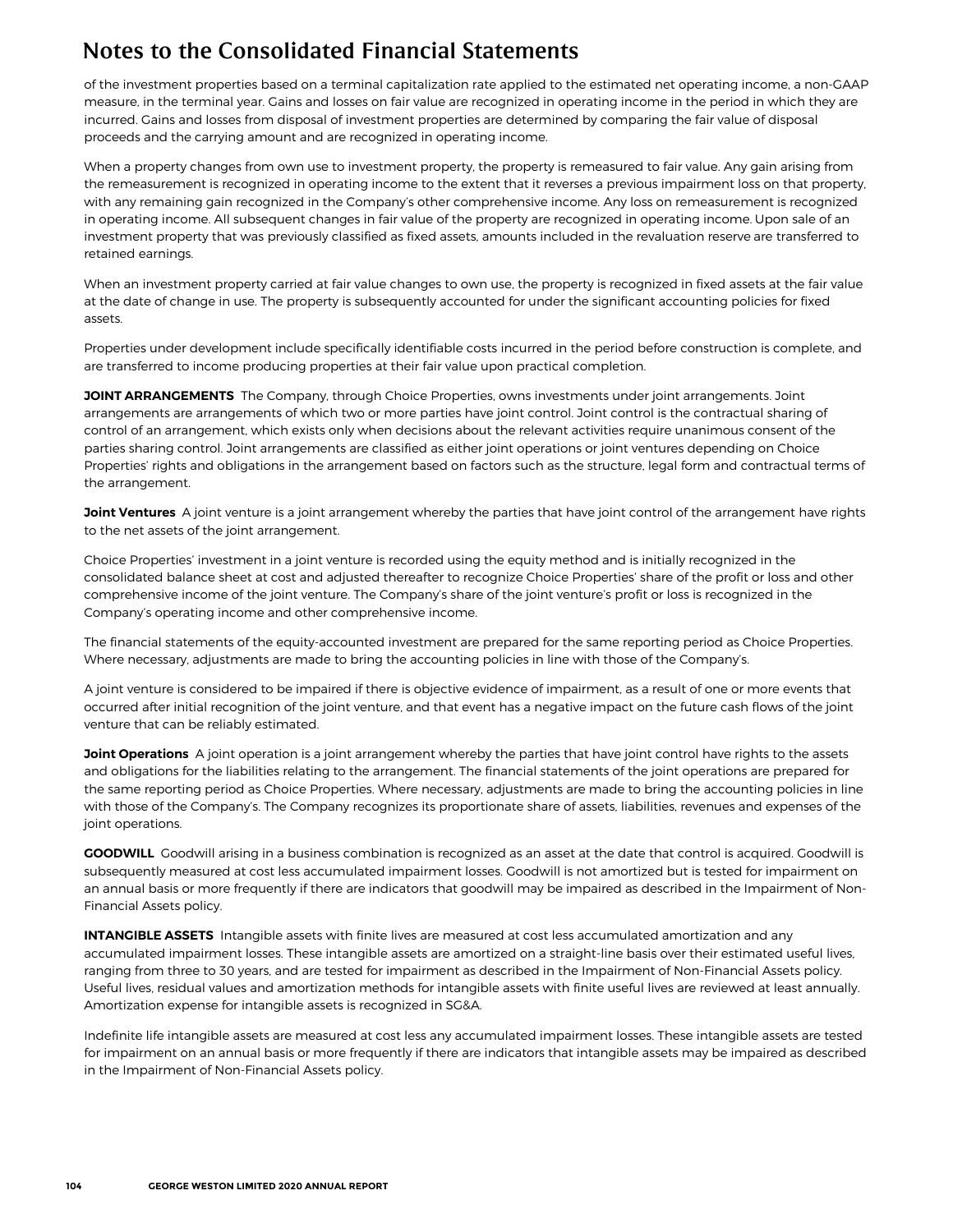**IMPAIRMENT OF NON-FINANCIAL ASSETS** At each balance sheet date, the Company reviews the carrying amounts of its nonfinancial assets, other than inventories, deferred tax assets and investment properties, to determine whether there is any indication of impairment. If any such indication exists, the asset is then tested for impairment by comparing its recoverable amount to its carrying value. Goodwill and indefinite life intangible assets are tested for impairment at least annually.

For the purpose of impairment testing, assets, including right-of-use assets, are grouped together into the smallest group of assets that generate cash inflows from continuing use that are largely independent of cash inflows of other assets or groups of assets. This grouping is referred to as a cash generating unit ("CGU"). Weston Foods' manufacturing assets are grouped together at the level of production categories which are capable of servicing their customers independently of other production categories. Loblaw has determined that each retail location is a separate CGU for purposes of impairment testing.

Corporate assets, which include head office facilities and distribution centers, do not generate separate cash inflows. Corporate assets are tested for impairment or reversals at the minimum grouping of CGUs to which the corporate assets can be reasonably and consistently allocated. Goodwill arising from a business combination is tested for impairment at the minimum grouping of CGUs that are expected to benefit from the synergies of the combination.

The recoverable amount of a CGU or CGU grouping is the higher of its value in use and its fair value less costs to sell. Value in use is based on the estimated future cash flows from the CGU or CGU grouping, discounted to their present value using a pre-tax discount rate that reflects current market assessments of the time value of money and the risks specific to the CGU or CGU grouping. If the CGU or CGU grouping includes right-of-use assets in its carrying amount, the pre-tax discount rate reflects the risks associated with the exclusion of lease payments from the estimated future cash flows. The fair value less costs to sell is based on the best information available to reflect the amount that could be obtained from the disposal of the CGU or CGU grouping in an arm's length transaction between knowledgeable and willing parties, net of estimates of the costs of disposal.

An impairment loss is recognized if the carrying amount of a CGU or CGU grouping exceeds its recoverable amount. For asset impairments other than goodwill, the impairment loss reduces the carrying amounts of the non-financial assets in the CGU on a pro-rata basis, up to an asset's individual recoverable amount. Any loss identified from goodwill impairment testing is first applied to reduce the carrying amount of goodwill allocated to the CGU grouping, and then to reduce the carrying amounts of the other non-financial assets in the CGU or CGU grouping on a pro-rata basis.

For assets other than goodwill, an impairment loss is reversed only to the extent that the asset's carrying amount does not exceed the carrying amount that would have been determined, net of depreciation or amortization, if no impairment loss had been recognized. An impairment loss in respect of goodwill is not reversed.

Impairment losses and reversals are recognized in SG&A.

**BANK INDEBTEDNESS** Bank indebtedness is comprised of balances outstanding on bank lines of credit drawn by Loblaw's **Associates** 

**PROVISIONS** Provisions are recognized when there is a present legal or constructive obligation as a result of a past event, it is probable that the Company will be required to settle the obligation and a reliable estimate of the amount of the obligation can be made. The amount recognized as a provision is the present value of the best estimate of the consideration required to settle the present obligation at the end of the reporting period, taking into account the risks and uncertainties specific to the obligation. The unwinding of the discount rate for the passage of time is recognized in net interest expense and other financing charges.

**FINANCIAL INSTRUMENTS AND DERIVATIVE FINANCIAL INSTRUMENTS** Financial assets and liabilities are recognized when the Company becomes party to the contractual provisions of the financial instrument. Upon initial recognition, financial instruments, including derivatives and embedded derivatives in certain contracts, are measured at fair value plus or minus transaction costs that are directly attributable to the acquisition or issue of financial instruments that are not classified as fair value through profit or loss.

**Classification and Measurement** The classification and measurement approach for financial assets reflect the business model in which assets are managed and their cash flow characteristics. Financial assets are classified and measured based on these categories: amortized cost, fair value through other comprehensive income ("FVOCI"), or fair value through profit and loss ("FVTPL"). Derivatives embedded in contracts where the host is a financial asset in the scope of the standard are not separated, but the hybrid financial instrument as a whole is assessed for classification.

A financial asset is measured at amortized cost if it meets both of the following conditions and is not designated as FVTPL:

- The financial asset is held within a business model whose objective is to hold assets in order to collect contractual cash flows; and
- The contractual terms of the financial asset give rise on specified dates to cash flows that are solely payments of principal and interest on the principal amount outstanding.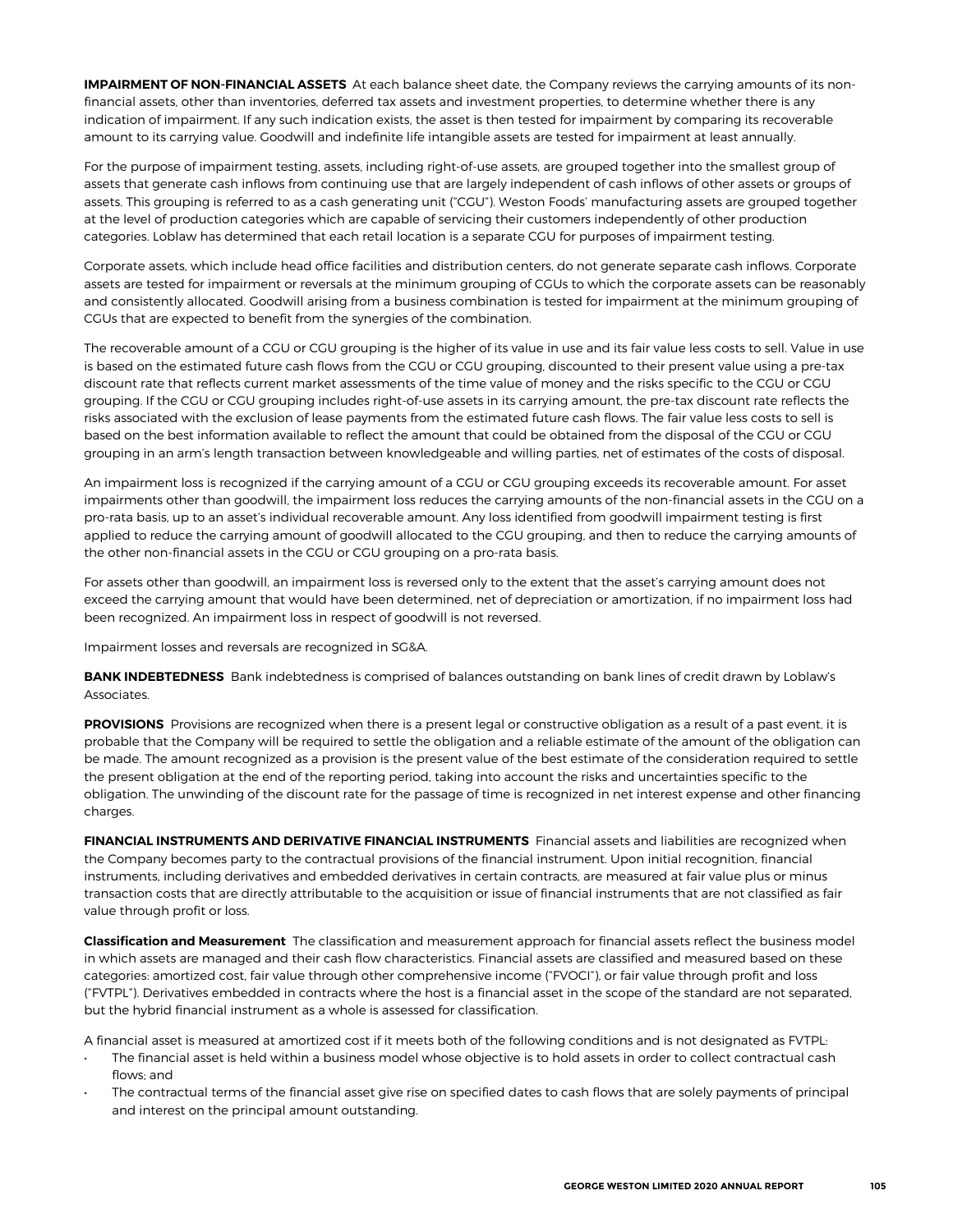A financial asset is measured at FVOCI if it meets both of the following conditions and is not designated as at FVTPL:

- The financial asset is held within a business model in which assets are managed to achieve a particular objective by both collecting contractual cash flows and selling financial assets; and
- The contractual terms of the financial asset give rise on specified dates to cash flows that are solely payments of principal and interest on the principal amount outstanding.

A financial asset shall be measured at FVTPL unless it is measured at amortized cost or at FVOCI.

Financial assets are not reclassified subsequent to their initial recognition unless the Company identifies changes in its business model in managing financial assets.

Financial liabilities are classified and measured based on two categories: amortized cost or FVTPL. A financial liability is classified as FVTPL if it is classified as held-for-trading, it is a derivative or it is designated as such on initial recognition. Financial liabilities at FVTPL are measured at fair value and net gains and losses are recognized in profit or loss. Other financial liabilities are subsequently measured at amortized cost using the effective interest method.

Fair values are based on quoted market prices where available from active markets, otherwise fair values are estimated using valuation methodologies, primarily discounted cash flows taking into account external market inputs where possible. The amortized cost of a financial asset or liability is the amount at which the financial asset or liability is measured at initial recognition, minus principal payments, plus or minus the cumulative amortization using the effective interest method of any difference between the initial amount recognized and the maturity amount, minus any reduction for impairment.

The following table summarizes the classification and measurement of the Company's financial assets and liabilities:

| <b>Asset / Liability</b>             | <b>Classification / Measurement</b>                                                |
|--------------------------------------|------------------------------------------------------------------------------------|
| Cash and cash equivalents            | Amortized cost                                                                     |
| Short-term investments               | Amortized cost                                                                     |
| Accounts receivable                  | Amortized cost                                                                     |
| Credit card receivables              | Amortized cost                                                                     |
| Security deposits                    | Fair value through profit and loss                                                 |
| Franchise Ioans receivable           | Amortized cost                                                                     |
| Certain other assets                 | Amortized cost / fair value through profit and loss                                |
| Certain long-term investments        | Fair value through other comprehensive income                                      |
| Bank indebtedness                    | Amortized cost                                                                     |
| Trade payables and other liabilities | Amortized cost                                                                     |
| Demand deposits from customers       | Amortized cost                                                                     |
| Short-term debt                      | Amortized cost                                                                     |
| Long-term debt                       | Amortized cost                                                                     |
| <b>Trust Unit liability</b>          | Fair value through profit and loss                                                 |
| Certain other liabilities            | Amortized cost                                                                     |
| Derivatives                          | Fair value through profit and loss / fair value through other comprehensive income |

Financial derivative instruments in the form of forwards and futures, as well as non-financial derivatives in the form of futures contracts, options contracts and forward contracts, are recorded at fair value on the consolidated balance sheet. The Company does not use derivative instruments for speculative purposes. Embedded derivatives are separated from the host contract and accounted for separately on the consolidated balance sheet at fair value if the host contract is not a financial asset. Derivative instruments are recorded in current or non-current assets and liabilities based on their remaining terms to maturity. All changes in fair values of the derivative instruments are recorded in net earnings unless the derivative qualifies and is effective as a hedging item in a designated hedging relationship.

The Company has cash flow hedges which are used to manage exposure to fluctuations in foreign currency exchange and interest rates. The effective portion of the change in fair value of the hedging item is recorded in other comprehensive income. If the change in fair value of the hedging item is not completely offset by the change in fair value of the hedged item, the ineffective portion of the hedging relationship is recorded in net earnings. Amounts accumulated in other comprehensive income are reclassified to net earnings when the hedged item is recognized in net earnings. The Company ensures that the hedge accounting relationships are aligned with the Company's risk management objectives and strategy and applies a more qualitative and forward-looking approach to assessing hedge effectiveness. The Company's risk management strategy and hedging activities are disclosed in Note 33 "Financial Instruments" and Note 34 "Financial Risk Management".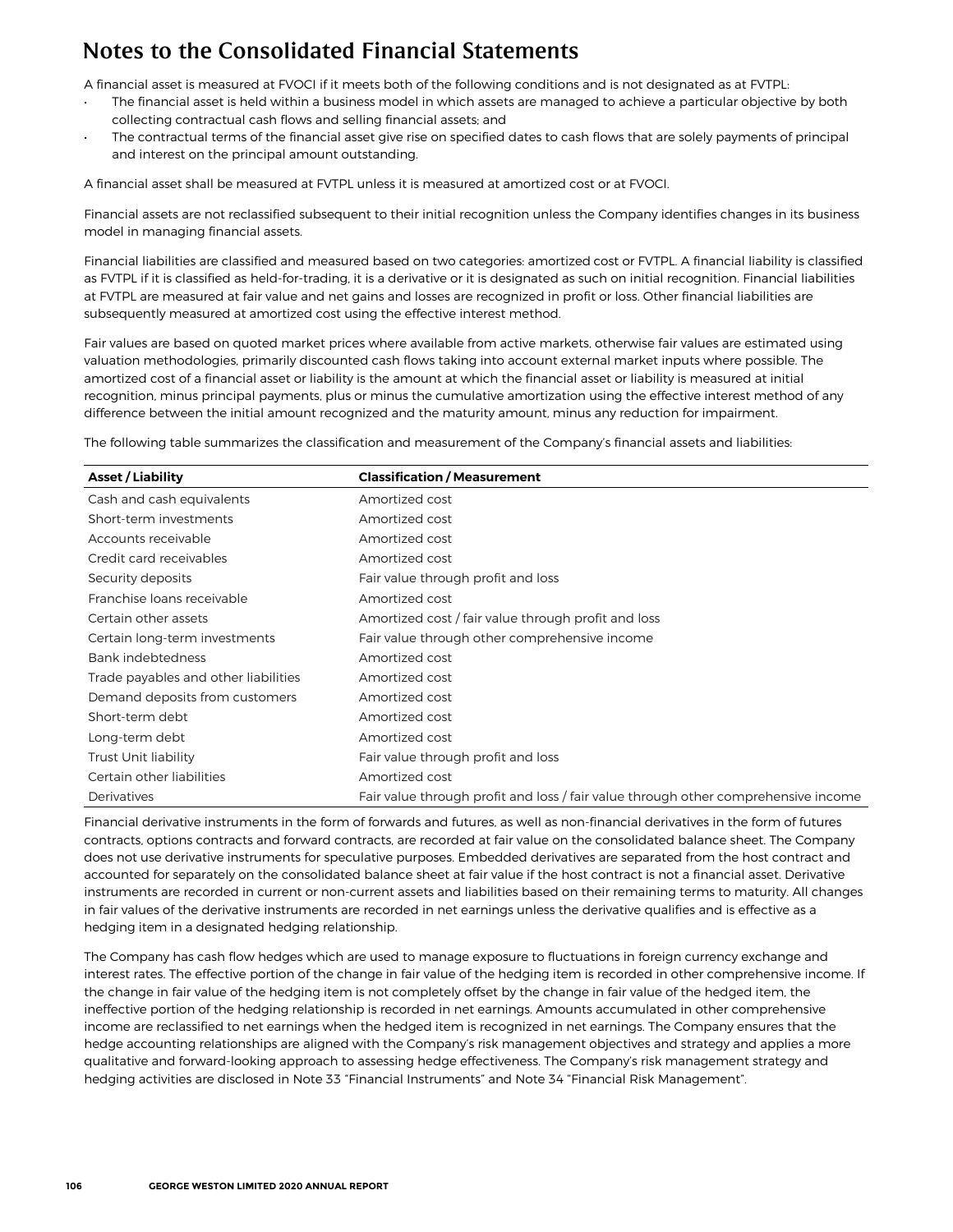Fair Value The Company measures financial assets and financial liabilities under the following fair value hierarchy. The different levels have been defined as follows:

- Fair Value Level 1: quoted prices (unadjusted) in active markets for identical assets or liabilities;
- Fair Value Level 2: inputs other than quoted prices included within Level 1 that are observable for the asset or liability, either directly (i.e. as prices) or indirectly (i.e. derived from prices); and
- Fair Value Level 3: inputs for the asset or liability that are not based on observable market data (unobservable inputs).

Determination of fair value and the resulting hierarchy requires the use of observable market data whenever available. The classification of a financial instrument in the hierarchy is based upon the lowest level of input that is significant to the measurement of fair value.

Gains and losses on FVTPL financial assets and financial liabilities are recognized in net earnings in the period in which they are incurred. Settlement date accounting is used to account for the purchase and sale of financial assets. Gains or losses between the trade date and settlement date on FVTPL financial assets are recorded in net earnings.

**Valuation Process** The determination of the fair value of financial instruments is performed by the Company's treasury and financial reporting departments on a quarterly basis. There was no change in the valuation techniques applied to financial instruments during the current year. The following table describes the valuation techniques used in the determination of the fair values of financial instruments:

| Type                                                                                                                                                                                                                                                 | <b>Valuation Approach</b>                                                                                                                                                                                                               |
|------------------------------------------------------------------------------------------------------------------------------------------------------------------------------------------------------------------------------------------------------|-----------------------------------------------------------------------------------------------------------------------------------------------------------------------------------------------------------------------------------------|
| Cash and Cash Equivalents, Short-Term<br>Investments, Security Deposits, Accounts<br>Receivable, Credit Card Receivables, Bank<br>Indebtedness, Trade Payables and Other<br>Liabilities, Demand deposits from other<br>customers and Short-Term Debt | The carrying amount approximates fair value due to the short-term<br>maturity of these instruments.                                                                                                                                     |
| Franchise Loans Receivable                                                                                                                                                                                                                           | The carrying amount approximates fair value as fluctuations in the forward<br>interest rates would not have significant impacts on the valuation and the<br>provisions recorded for all impaired receivables.                           |
| Derivatives                                                                                                                                                                                                                                          | Specific valuation techniques used to value derivative financial instruments<br>include:                                                                                                                                                |
|                                                                                                                                                                                                                                                      | Quoted market prices or dealer quotes for similar instruments; and                                                                                                                                                                      |
|                                                                                                                                                                                                                                                      | ' The fair values of other derivative instruments are determined based<br>on observable market information as well as valuations determined by<br>external valuators with experience in financial markets.                              |
| Long-Term Debt, Trust Unit Liability and certain<br>Other Financial Instruments                                                                                                                                                                      | The fair value is based on the present value of contractual cash flows,<br>discounted at the Company's current incremental borrowing rate for<br>similar types of borrowing arrangements or, where applicable, quoted<br>market prices. |

**Derecognition of Financial Instruments** Financial assets are derecognized when the contractual rights to receive cash flows and benefits from the financial asset expire, or if the Company transfers the control or substantially all the risks and rewards of ownership of the financial asset to another party. The difference between the carrying amount of the financial asset and the sum of the consideration received and receivable is recognized in earnings before income taxes.

Financial liabilities are derecognized when obligations under the contract expire, are discharged or cancelled. The difference between the carrying amount of the financial liability derecognized and the consideration paid and payable is recognized in earnings before income taxes.

**Impairment of Financial Assets** The Company applies a forward-looking ECL model at each balance sheet date to financial assets measured at amortized cost or those measured at FVOCI, except for investments in equity instruments.

The ECL model outlines a three-stage approach to reflect the increase in credit risks of a financial instrument:

- Stage 1 is comprised of all financial instruments that have not had a significant increase in credit risks since initial recognition or that have low credit risk at the reporting date. The Company is required to recognize impairment for Stage 1 financial instruments based on the expected losses over the expected life of the instrument arising from loss events that could occur during the 12 months following the reporting date.
- Stage 2 is comprised of all financial instruments that have had a significant increase in credit risks since initial recognition but that do not have objective evidence of a credit loss event. For Stage 2 financial instruments the impairment is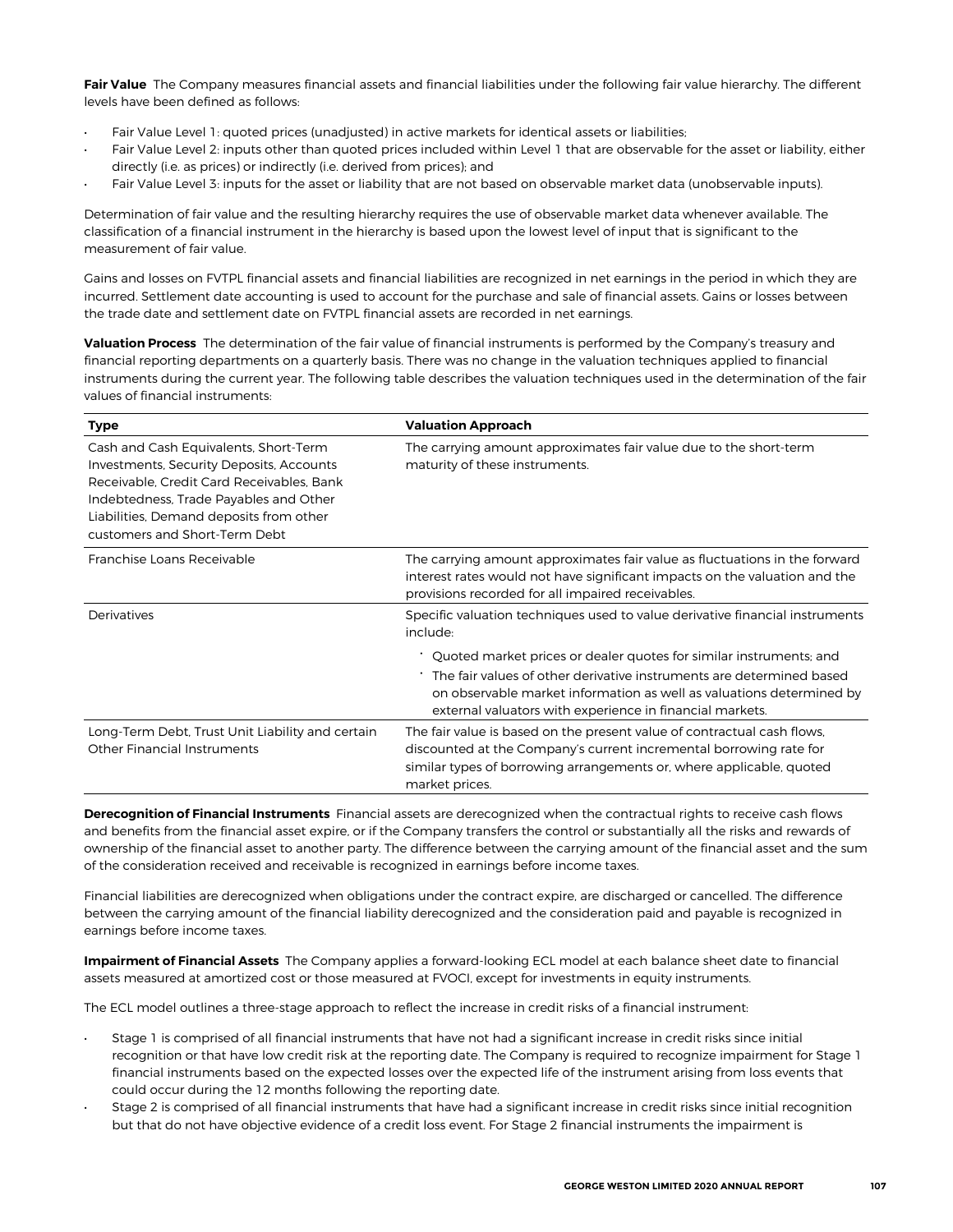recognized based on the expected losses over the expected life of the instrument arising from loss events that could occur over the expected life. The Company is required to recognize a lifetime ECL for Stage 2 financial instruments.

• Stage 3 is comprised of all financial instruments that have objective evidence of impairment at the reporting date. The Company is required to recognize impairment based on a lifetime ECL for Stage 3 financial instruments.

The ECL model applied to financial assets requires judgment, assumptions and estimations on changes in credit risks, forecasts of future economic conditions and historical information on the credit quality of the financial asset. Consideration of how changes in economic factors affect ECLs are determined on a probability-weighted basis.

Impairment losses and reversals are recorded in SG&A with the carrying amount of the financial asset or group of financial assets adjusted through the use of allowance accounts.

**FOREIGN CURRENCY TRANSLATION** The functional currency of the Company is the Canadian dollar.

Transactions in foreign currencies are translated into the functional currency at the foreign currency exchange rates that approximate the rates in effect at the dates when such items are transacted. Monetary assets and liabilities denominated in foreign currencies are translated into the functional currency at the exchange rate at the balance sheet date. Non-monetary items that are measured based on historical cost in a foreign currency are translated at the exchange rate at the date of the transaction. Foreign currency differences are recognized in operating income.

The assets and liabilities of foreign operations that have a functional currency different from that of the Company, including goodwill and fair value adjustments arising on acquisition, are translated into the functional currency at the foreign currency exchange rate in effect at the balance sheet date. The resulting foreign currency exchange gains or losses are recognized in the foreign currency translation adjustment as part of other comprehensive income. When such foreign operation is disposed of, the related foreign currency translation reserve is recognized in net earnings as part of the gain or loss on disposal. On the partial disposal of such foreign operation, the relevant proportion is reclassified to net earnings.

**SHORT-TERM EMPLOYEE BENEFITS** Short-term employee benefits include wages, salaries, compensated absences, profitsharing and bonuses. Short-term employee benefit obligations are measured on an undiscounted basis and are recognized in operating income as the related service is provided or capitalized if the service rendered is in connection with the creation of a tangible or intangible asset. A liability is recognized for the amount expected to be paid under short-term cash bonus or profitsharing plans if the Company has a present legal or constructive obligation to pay this amount as a result of past service provided by the employee, and the obligation can be estimated reliably.

**DEFINED BENEFIT POST-EMPLOYMENT PLANS** The Company has a number of contributory and non-contributory defined benefit post-employment plans providing pension and other benefits to eligible employees. The defined benefit pension plans provide a pension based on length of service and eligible pay. The other defined benefits include health care, life insurance and dental benefits provided to eligible employees who retire at certain ages having met certain service requirements. The Company's net defined benefit plan obligations (assets) for each plan are actuarially calculated by a qualified actuary at the end of each annual reporting period using the projected unit credit method pro-rated based on service and management's best estimate of the discount rate, the rate of compensation increase, retirement rates, termination rates, mortality rates and expected growth rate of health care costs. The discount rate used to value the defined benefit plan obligation for accounting purposes is based on high quality corporate bonds denominated in the same currency with cash flows that match the terms of the defined benefit plan obligations. Past service costs (credits) arising from plan amendments are recognized in operating income in the year that they arise. The actuarially determined net interest costs on the net defined benefit plan obligation are recognized in net interest expense and other financing charges.

The fair values of plan assets are deducted from the defined benefit plan obligations to arrive at the net defined benefit plan obligations (assets). For plans that result in a net defined benefit asset, the recognized asset is limited to the present value of economic benefits available in the form of future refunds from the plan or reductions in future contributions to the plan ("asset ceiling"). If it is anticipated that the Company will not be able to recover the value of the net defined benefit asset, after considering minimum funding requirements for future service, the net defined benefit asset is reduced to the amount of the asset ceiling. When the payment in the future of minimum funding requirements related to past service would result in a net defined benefit surplus or an increase in a surplus, the minimum funding requirements are recognized as a liability to the extent that the surplus would not be fully available as a refund or a reduction in future contributions.

Remeasurements including actuarial gains and losses, the effect of the asset ceiling (if applicable) and the impact of any minimum funding requirements are recognized through other comprehensive income and subsequently reclassified from accumulated other comprehensive income to retained earnings.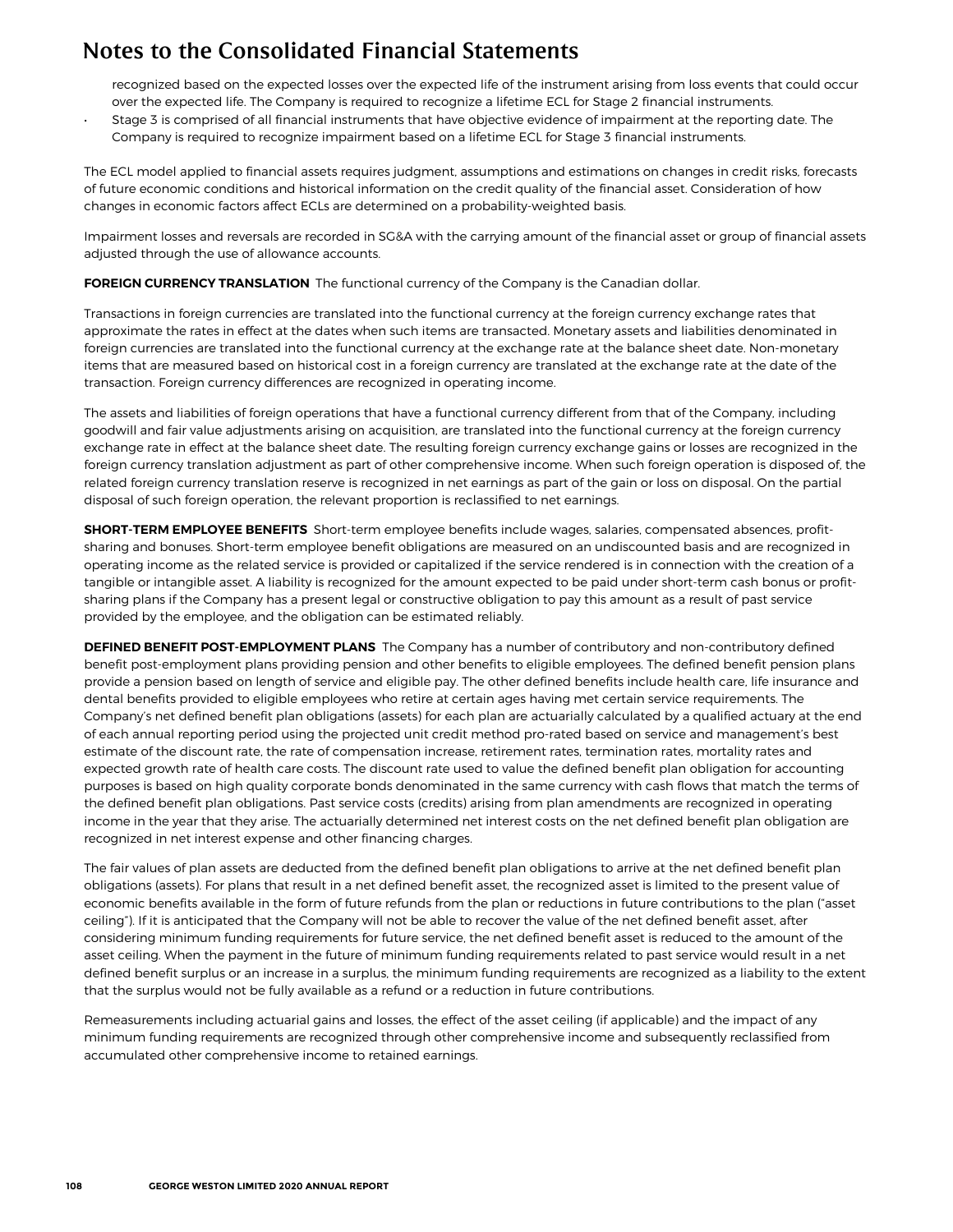**OTHER LONG-TERM EMPLOYEE BENEFIT PLANS** The Company offers other long-term employee benefits including contributory long-term disability benefits and non-contributory continuation of health care and dental benefits to employees who are on long-term disability leave. As the amount of the long-term disability benefit does not depend on length of service, the obligation is recognized when an event occurs that gives rise to an obligation to make payments. The accounting for other long-term employee benefit plans is similar to the method used for defined benefit plans except that all actuarial gains and losses are recognized in operating income.

**DEFINED CONTRIBUTION PLANS** The Company maintains a number of defined contribution pension plans for employees in which the Company pays fixed contributions for eligible employees into a registered plan and has no further significant obligation to pay any further amounts. The costs of benefits for defined contribution plans are expensed as employees have rendered service.

**MULTI-EMPLOYER PENSION PLANS** The Company participates in multi-employer pension plans ("MEPP") which are accounted for as defined contribution plans. The Company's responsibility to make contributions to these plans is limited to amounts established pursuant to its collective agreements. Defined benefit MEPPs are accounted for as defined contribution plans as adequate information to account for the Company's participation in the plans is not available due to the size and number of contributing employers in the plans. The contributions made by the Company to MEPPs are expensed as contributions are due.

**TERMINATION BENEFITS** Termination benefits are recognized as an expense at the earlier of when the Company can no longer withdraw the offer of those benefits and when the Company recognizes costs for a restructuring. Benefits payable are discounted to their present value when the effect of the time value of money is material.

**EQUITY-SETTLED EQUITY-BASED COMPENSATION PLANS** Stock options, Restricted Share Units ("RSUs"), Performance Share Units ("PSUs"), Director Deferred Share Units ("DSUs") and Executive Deferred Share Units ("EDSUs") issued by the Company are substantially all settled in common shares and are accounted for as equity-settled awards.

The Company and Loblaw's stock options outstanding have a seven year term to expiry, vest 20% cumulatively on each anniversary date of the grant and are exercisable at the designated common share price, which is based on the greater of the volume weighted average trading prices of the GWL or Loblaw common shares for either the five trading days prior to the date of grant or the trading day immediately preceding the grant date. The fair value of each tranche of options granted is measured separately at the grant date using a Black-Scholes option pricing model, and includes the following assumptions:

- The expected dividend yield is estimated based on the expected annual dividend prior to the option grant date and the closing share price as at the option grant date;
- The expected share price volatility is estimated based on the historical volatility of GWL or Loblaw over a period consistent with the expected life of the options;
- The risk-free interest rate is estimated based on the Government of Canada bond yield in effect at the grant date for a term to maturity equal to the expected life of the options; and
- The effect of expected exercise of options prior to expiry is incorporated into the weighted average expected life of the options, which is based on historical experience and general option holder behaviour.

RSUs and PSUs vest after the end of a three year performance period. The number of PSUs that vest is based on the achievement of specified performance measures. The fair value of each RSU and PSU granted is measured separately at the grant date based on the market value of a GWL or Loblaw common share. Dividends paid may be reinvested in RSUs and PSUs and are treated as capital transactions.

GWL and Loblaw established trusts for each of their RSU and PSU plans to facilitate the purchase of shares for future settlement upon vesting. Each company is the sponsor of their respective trusts and has assigned Computershare Trust Company of Canada as the trustee. GWL and Loblaw fund the purchase of shares for settlement and earn management fees from the trusts. The trusts are considered structured entities and are consolidated in the Company's financial statements with the cost of the acquired shares recorded at book value as a reduction to share capital. Any premium on the acquisition of the shares above book value is applied to retained earnings until the shares are issued to settle RSU and PSU obligations.

Members of GWL's, Loblaw's and Choice Properties' Board, who are not management, may elect to receive a portion of their annual retainers and fees in the form of DSUs. Eligible executives of the Company may elect to defer up to 100% of the Short-Term Incentive Plan earned in any year into the EDSU plan. Dividends paid earn fractional DSUs and EDSUs, respectively and are treated as capital transactions. DSUs and EDSUs vest upon grant.

The compensation expense for equity-settled plans is prorated over the vesting or performance period, with a corresponding increase to contributed surplus. Forfeitures are estimated at the grant date and are revised to reflect changes in expected or actual forfeitures.

Upon exercise of options, the amount accumulated in contributed surplus for the award plus the cash received upon exercise is recognized as an increase in share capital. Upon settlement of RSUs and PSUs, the amount accumulated in contributed surplus for the award is reclassified to share capital, with any premium or discount applied to retained earnings.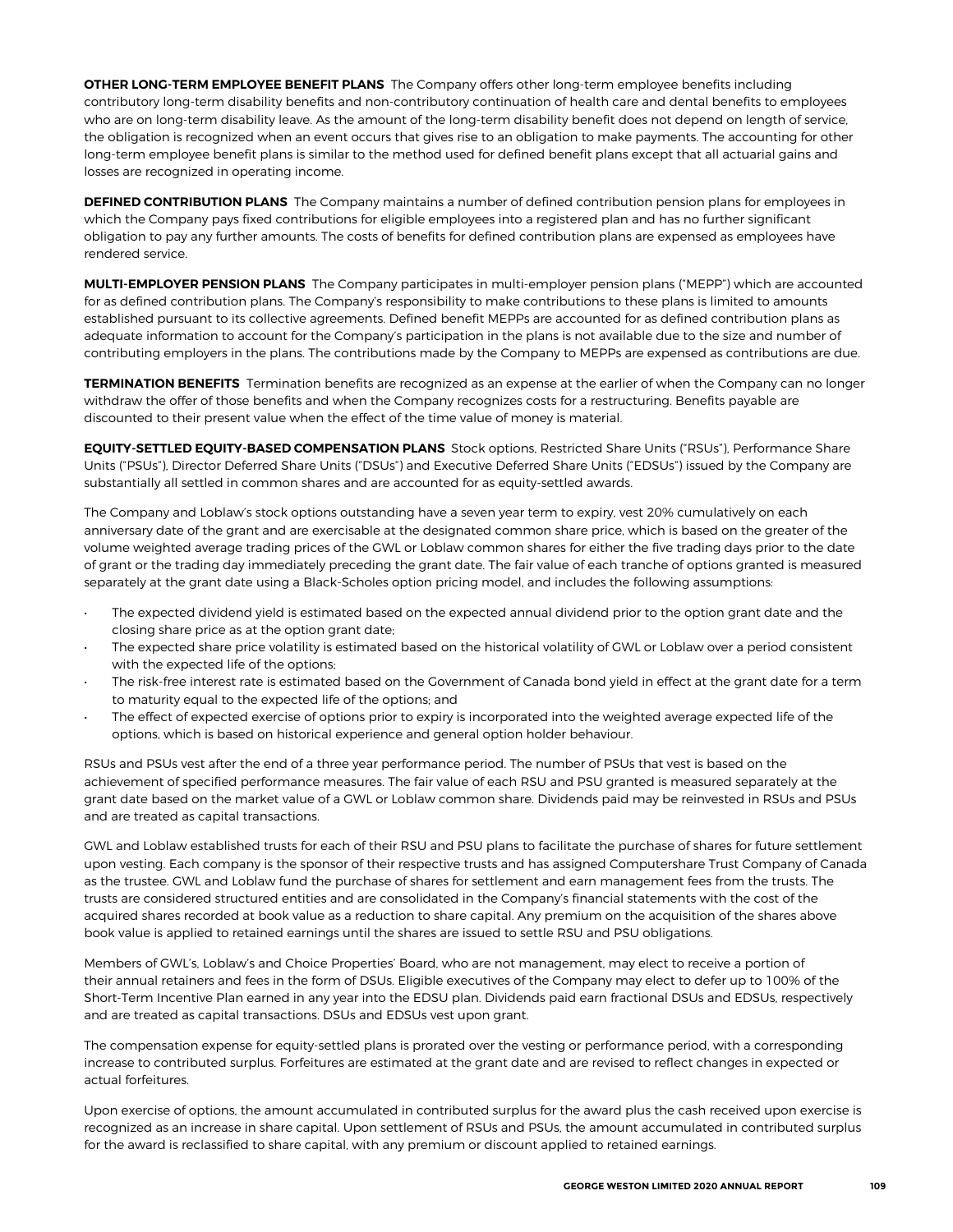**CASH-SETTLED EQUITY-BASED COMPENSATION PLANS** Unit Options, Restricted Units ("RUs"), Performance Units ("PUs"), Trustee Deferred Units ("DUs"), and Unit-Settled Restricted Units ("URUs") issued by Choice Properties, and certain DSUs and stock options are accounted for as cash-settled awards. The fair value of the amount payable to recipients in respect of these cash settled awards is re-measured at each balance sheet date, and a compensation expense is recognized in SG&A over the vesting period for each tranche with a corresponding change in the liability.

Choice Properties' Unit Options have a five to ten year term, vest 25% cumulatively on each anniversary date of the grant and are exercisable at the designated Unit price, which is based on the greater of the volume weighted average trading price of a Unit for the five trading days prior to the date of grant or the trading day immediately preceding the grant date. The fair value of each tranche is valued separately using a Black-Scholes option pricing model, and includes the following assumptions:

- The expected distribution yield is estimated based on the expected annual distribution prior to the balance sheet date and the closing Unit price as at the balance sheet date;
- The expected Unit price volatility is estimated based on the average volatility of Choice Properties unit price over a period consistent with the expected life of the options;
- The risk-free interest rate is estimated based on the Government of Canada bond yield in effect at the balance sheet date for a term to maturity equal to the expected life of the options; and
- The effect of expected exercise of options prior to expiry is incorporated into the weighted average expected life of the options, which is based on expectations of option holder behaviour.

RUs entitle certain employees to receive the value of the RU award in cash or Units at the employee's discretion at the end of the applicable vesting period, which is usually three years in length. The RU plan provides for the crediting of additional RUs in respect of distributions paid on Units for the period when an RU is outstanding. The fair value of each RU granted is measured based on the market value of a Unit at the balance sheet date.

PUs entitle certain employees to receive the value of the PU award in cash or Units at the end of the applicable performance period, which is usually three years in length, based on Choice Properties achieving certain performance conditions. The PU plan provides for the crediting of additional PUs in respect of distributions paid on Units for the period when a PU is outstanding. The fair value of each PU granted is measured based on the market value of a Unit and an estimate of the performance conditions being met at the balance sheet date.

Members of the Choice Properties' Board of Trustees, who are not management of Choice Properties, are required to receive a portion of their annual retainer in the form of DUs and may also elect to receive up to 100% of their remaining fees in DUs. Distributions paid earn fractional DUs, which are treated as additional awards. DUs vest upon grant. The fair value of each DU granted is measured based on the market value of a Unit at the balance sheet date.

URUs are accounted for as cash-settled awards. Typically, full vesting of the URUs would not occur until the employee had remained with Choice Properties for three or five years from the grant date. Depending on the nature of the grant, the URUs are subject to a six- or seven-year holding period during which the Units cannot be disposed. The fair value of each URU granted is measured based on the market value of a Unit at the balance sheet date, less a discount to account for the vesting and holding period restriction placed on the URUs.

**EMPLOYEE SHARE OWNERSHIP PLAN ("ESOP")** GWL's and Loblaw's contributions to the ESOPs are measured at cost and recorded as compensation expense in operating income when the contribution is made. The ESOPs are administered through a trust which purchases GWL's and Loblaw's common shares on the open market on behalf of its employees.

### **NEW SIGNIFICANT ACCOUNTING POLICIES**

**Investments Accounted For Under The Equity Method** Investments accounted for under the equity method represent an investment in an entity ("investee") in which the Company has significant influence, but not control, over the financial and operating policies. The investment is initially recognized in the consolidated balance sheets at cost, which includes transaction costs. Subsequent to the initial recognition, the investment is adjusted to recognize the Company's share of the profit or loss and other comprehensive income of the investee, until the date on which significant influence ceases. The Company's share of the investee's profit or loss is recognized in SG&A. An investment is considered to be impaired if there are objective evidences of impairments, as a result of one or more events that occurred after the initial recognition, and those events have negative impacts on the future cash flows of the investee that can be reliably estimated. The investment is reviewed at each balance sheet date to determine whether there is any indication of impairment. Refer to the Impairment of Non-Financial Assets policy.

**Demand Deposits from Customers** Demand deposits from customers are comprised of balances in customers' debit accounts with *PC Money* Account and are measured at amortized cost.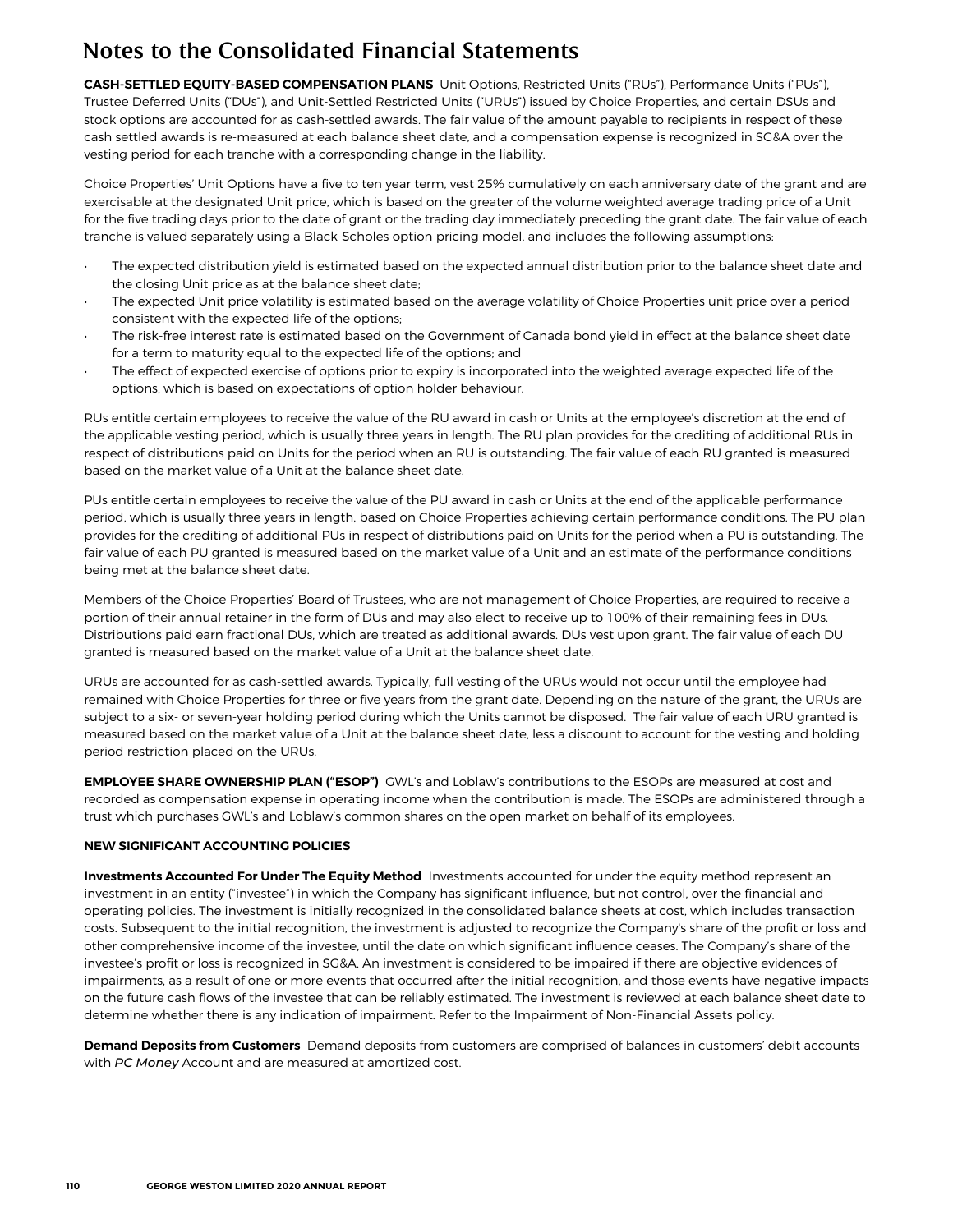## <span id="page-22-0"></span>**Note 3. Critical Accounting Estimates and Judgments**

The preparation of the consolidated financial statements requires management to make estimates and judgments in applying the Company's accounting policies that affect the reported amounts and disclosures made in the consolidated financial statements and accompanying notes.

Within the context of these consolidated financial statements, a judgment is a decision made by management in respect of the application of an accounting policy, a recognized or unrecognized financial statement amount and/or note disclosure, following an analysis of relevant information that may include estimates and assumptions. Estimates and assumptions are used mainly in determining the measurement of balances recognized or disclosed in the consolidated financial statements and are based on a set of underlying data that may include management's historical experience, knowledge of current events and conditions and other factors that are believed to be reasonable under the circumstances. Management continually evaluates the estimates and judgments it uses.

The following are the accounting policies subject to judgments and key sources of estimation uncertainty that the Company believes could have the most significant impact on the amounts recognized in the consolidated financial statements. The Company's significant accounting policies are disclosed in note 2.

### **BASIS OF CONSOLIDATION**

**Judgments Made in Relation to Accounting Policies Applied** The Company uses judgment in determining the entities that it controls and therefore consolidates. The Company controls an entity when the Company has the existing rights that give it the current ability to direct the activities that significantly affect the entity's returns. The Company consolidates all of its wholly owned subsidiaries. Judgment is applied in determining whether the Company controls the entities in which it does not have ownership rights or does not have full ownership rights. Most often, judgment involves reviewing contractual rights to determine if rights are participating (giving power over the entity) or protective rights (protecting the Company's interest without giving it power).

### **INVENTORIES**

**Key Sources of Estimation** Inventories are carried at the lower of cost and net realizable value which requires the Company to utilize estimates related to fluctuations in shrink, future retail prices, the impact of vendor rebates on cost, seasonality and costs necessary to sell the inventory**.** 

**IMPAIRMENT OF NON-FINANCIAL ASSETS (GOODWILL, INTANGIBLE ASSETS, FIXED ASSETS AND RIGHT-OF-USE ASSETS) Judgments Made in Relation to Accounting Policies Applied** Management is required to use judgment in determining the grouping of assets to identify their CGUs for the purposes of testing fixed assets and right-of-use assets for impairment. Judgment is further required to determine appropriate groupings of CGUs for the level at which goodwill and intangible assets are tested for impairment. The Company has determined that each retail location is a separate CGU for the purposes of fixed asset and right-of-use asset impairment testing. For the purpose of goodwill and indefinite life intangible assets impairment testing, CGUs are grouped at the lowest level at which goodwill and indefinite life intangible assets are monitored for internal management purposes. In addition, judgment is used to determine whether a triggering event has occurred requiring an impairment test to be completed.

**Key Sources of Estimation** In determining the recoverable amount of a CGU or a group of CGUs, various estimates are employed. The Company determines fair value less costs to sell using such estimates as market rental rates for comparable properties, recoverable operating costs for leases with tenants, non-recoverable operating costs, future cash flows, discount rates, capitalization rates and terminal rates. The Company determines value in use by using estimates including projected future revenues, earnings and capital investments consistent with strategic plans presented to the Board of Directors at GWL and Loblaw, and discount rates consistent with external industry information reflecting the risk associated with the specific cash flows.

#### **CUSTOMER LOYALTY AWARDS PROGRAMS**

**Key Sources of Estimation** Loblaw defers revenue at the time the award is earned by members based on the relative fair value of the award. The relative fair value is determined by allocating consideration between the fair value of the loyalty awards earned by loyalty program members, net of breakage, and the goods and services on which the awards were earned, based on their relative stand-alone selling price. The estimated fair value per point for the *PC Optimum®* program is determined based on the program reward schedule and is \$1 for every 1,000 points earned. The breakage rate of the program is an estimate of the amount of points that will never be redeemed. The rate is reviewed on an ongoing basis and is estimated utilizing historical redemption activity and anticipated earn and redeem behaviour of members.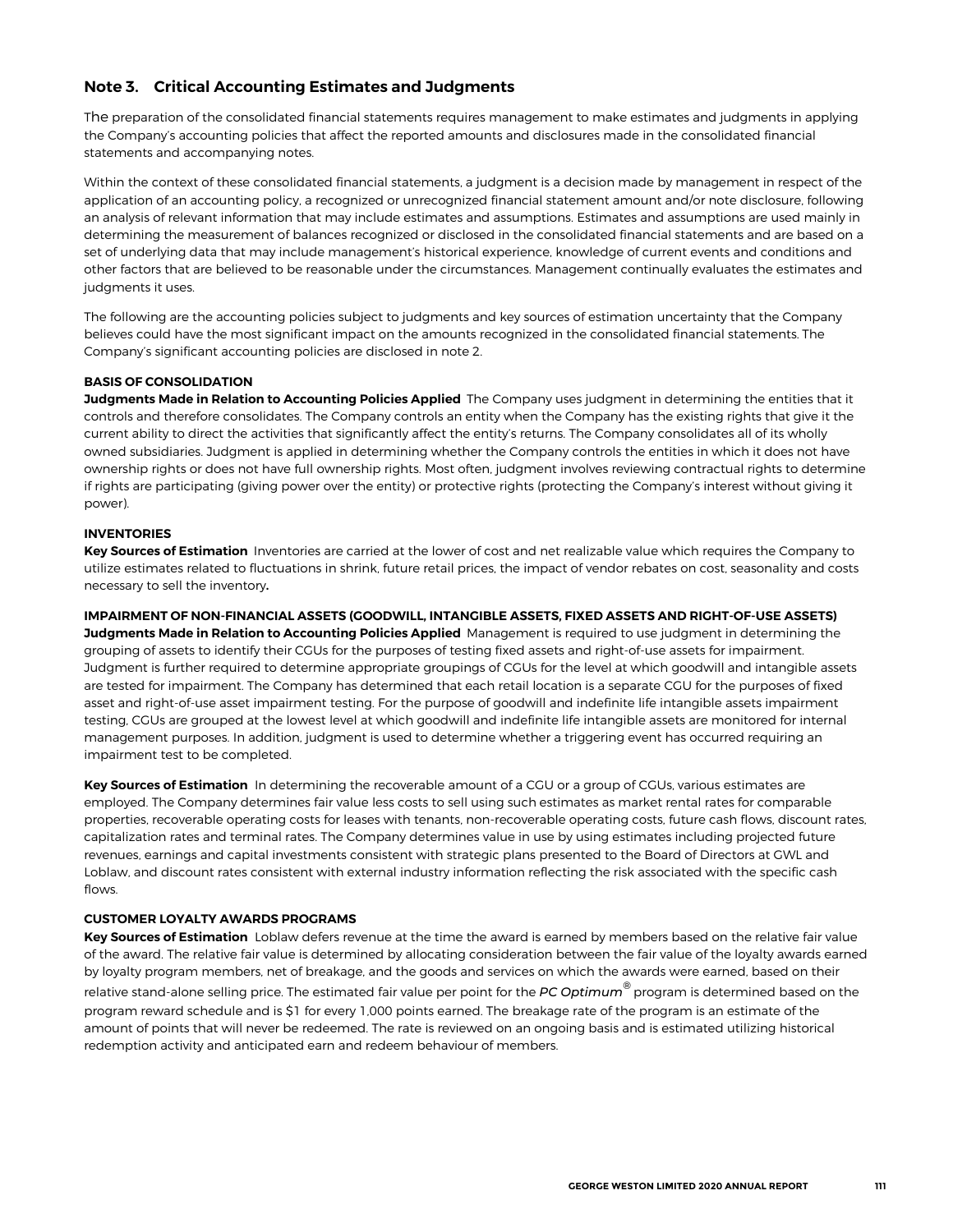### **IMPAIRMENT OF CREDIT CARD RECEIVABLES**

**Judgments Made in Relation to Accounting Policies Applied and Key Sources of Estimation** In each stage of the impairment model, impairment is determined based on the probability of default, loss given default, and expected exposures at default on drawn and undrawn exposures on credit card receivables, discounted using an average portfolio yield rate. The application of the ECL model requires management to apply the following significant judgments, assumptions and estimations:

- Movement of impairment measurement between the three stages of the ECL model, based on the assessment of the increase in credit risks on credit card receivables. The assessment of changes in credit risks includes qualitative and quantitative factors of the accounts, such as historical credit loss experience and external credit scores;
- Thresholds for significant increase in credit risks based on changes in probability of default over the expected life of the instrument relative to initial recognition; and
- Forecasts of future economic condition, namely the unemployment rate. Management uses unemployment rate forecasts published by major Canadian Chartered Banks and the Conference Board of Canada to establish the base case scenario and other representative ranges of possible forecast scenarios.

### **FAIR VALUE OF INCOME PRODUCING PROPERTIES**

**Key Sources of Estimation** The fair value of income producing properties is dependent on future cash flows over the holding period, terminal capitalization rates, and discount rates applicable to those assets. The review of future cash flows involves assumptions relating to occupancy, rental rates, and residual value. In addition to reviewing future cash flows, management assesses changes in the business climate and other factors, which may affect the ultimate value of the property. These assumptions may not ultimately be achieved.

#### **INCOME AND OTHER TAXES**

**Judgments Made in Relation to Accounting Policies Applied** The calculation of current and deferred income taxes requires management to make certain judgments regarding the tax rules in jurisdictions where the Company performs activities. Application of judgments is required regarding the classification of transactions and in assessing probable outcomes of claimed deductions including expectations about future operating results and the timing and reversal of temporary differences.

### **PROVISIONS**

**Judgments made in Relation to Accounting Policies Applied** The recording of provisions requires management to make certain judgments regarding whether there is a present legal or constructive obligation as a result of a past event, it is probable that the Company will be required to settle the obligation and if a reliable estimate of the amount of the obligation can be made. The Company has recorded provisions primarily in respect of restructuring, environmental and decommissioning liabilities, certain onerous costs on leased properties and legal claims. The Company reviews the merits, risks and uncertainties of each provision, based on current information, and the amount expected to be required to settle the obligation. Provisions are reviewed on an ongoing basis and are adjusted accordingly when new facts and events become known to the Company.

#### **LEASES**

**Judgments Made in Relation to Accounting Policies Applied** Management exercises judgment in determining the appropriate lease term on a lease by lease basis. Management considers all facts and circumstances that create an economic incentive to exercise a renewal option or to not exercise a termination option including investments in major leaseholds, store performances and past business practice and the length of time remaining before the option is exercisable. The periods covered by renewal options are only included in the lease term if management is reasonably certain to renew. Management considers reasonably certain to be a high threshold. Changes in the economic environment or changes in the retail industry may impact management's assessment of lease term, and any changes in management's estimate of lease terms may have a material impact on the Company's consolidated balance sheets and statements of earnings.

**Key Sources of Estimation** In determining the carrying amount of right-of-use assets and lease liabilities, the Company is required to estimate the incremental borrowing rate specific to each leased asset or portfolio of leased assets if the interest rate implicit in the lease is not readily determined. Management determines the incremental borrowing rate using a base risk-free interest rate estimated by reference to the Government of Canada bond yield with an adjustment that reflects the Company's credit rating, the security, lease term and value of the underlying leased asset, and the economic environment in which the leased asset operates. The incremental borrowing rates are subject to change due to changes in the business and macroeconomic environment.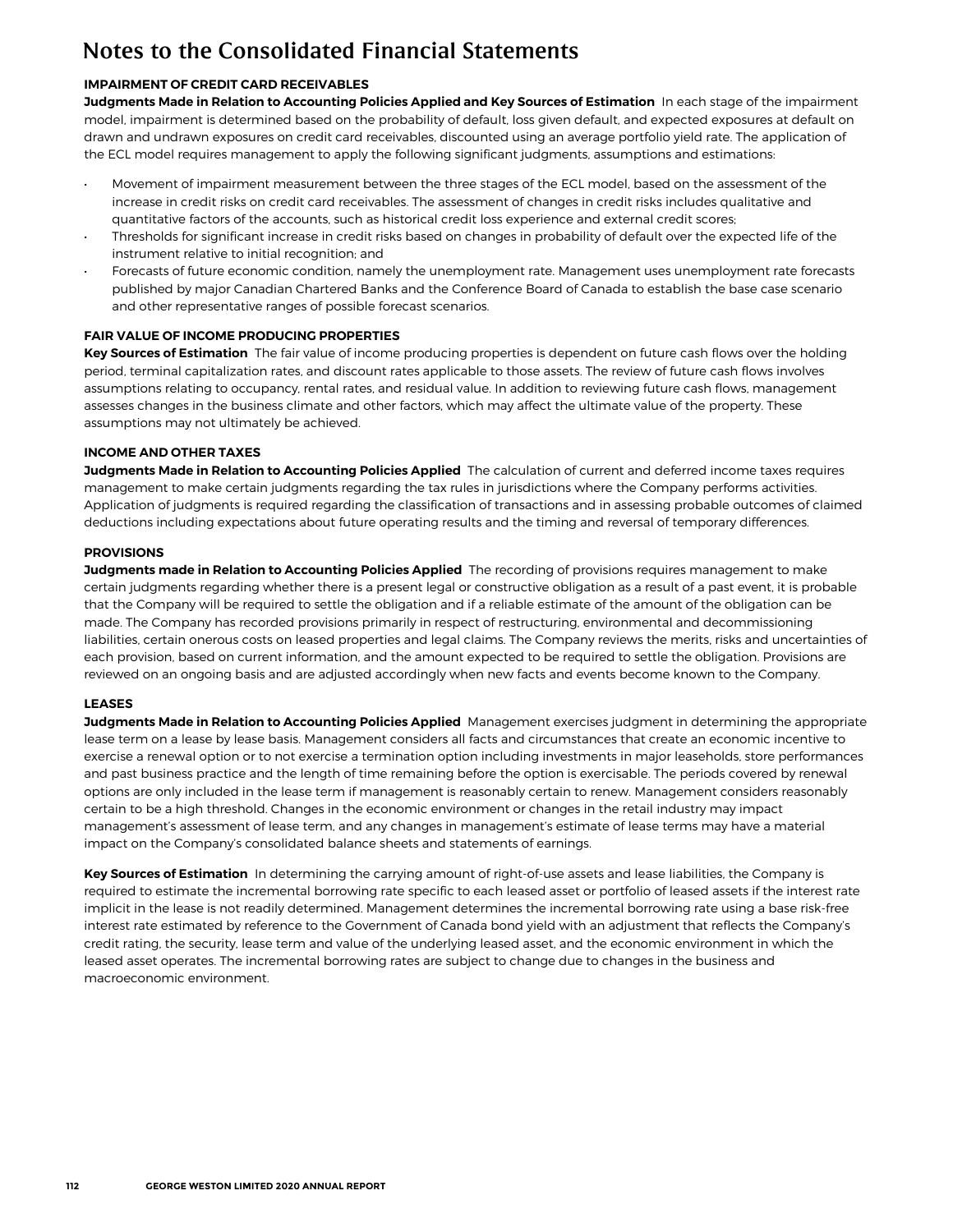### <span id="page-24-0"></span>**Note 4. Future Accounting Standard**

**IFRS 17** In 2017, the IASB issued IFRS 17, "Insurance Contracts" ("IFRS 17") replacing IFRS 4, "Insurance Contracts". IFRS 17 introduces consistent accounting for all insurance contracts. The standard requires a company to measure insurance contracts using updated estimates and assumptions that reflect the timing of cash flows and any uncertainty relating to these contracts. Additionally, IFRS 17 requires an entity to recognize profits as it delivers insurance services, rather than when it receives premiums. The standard is effective for annual reporting periods beginning on or after January 1, 2023 and is to be applied retrospectively. While early adoption is permitted, the Company does not intend to early adopt IFRS 17. The Company is currently assessing the impact of the standard on its consolidated financial statements.

### **Note 5. Subsidiaries**

The table below summarizes the Company's principal subsidiaries. The proportion of ownership interests held equals the voting rights held by the Company. GWL's ownership in Loblaw and Choice Properties is impacted by changes in Loblaw's common share equity and Choice Properties' trust units, respectively.

|                          |                                       | As at                                      |                       |                                     |                       |  |  |  |  |  |  |
|--------------------------|---------------------------------------|--------------------------------------------|-----------------------|-------------------------------------|-----------------------|--|--|--|--|--|--|
|                          |                                       |                                            | Dec. 31, 2020         |                                     | Dec. 31, 2019         |  |  |  |  |  |  |
|                          |                                       | <b>Number</b><br>of shares /<br>units held | Ownership<br>interest | Number<br>of shares /<br>units held | Ownership<br>interest |  |  |  |  |  |  |
| Loblaw                   | Common shares <sup>(1)</sup>          | 182,874,456                                | 52.6%                 | 187,815,136                         | 52.2%                 |  |  |  |  |  |  |
|                          | Class B LP Units <sup>(ii)(iii)</sup> | 395,786,525                                | n/a                   | 389,961,783                         | n/a                   |  |  |  |  |  |  |
|                          | Trust Units                           | 50,661,415                                 | n/a                   | 50,661,415                          | n/a                   |  |  |  |  |  |  |
| <b>Choice Properties</b> |                                       | 446,447,940                                | 61.8%                 | 440,623,198                         | 62.9%                 |  |  |  |  |  |  |

(i) Includes 9.6 million Loblaw common shares pledged under the equity forward sale agreement (see note 33). Additionally, commencing in the first quarter of 2020, GWL participated in Loblaw's Normal Course Issuer Bid ("NCIB") program, in order to maintain its proportionate percentage ownership (see note 27).

(ii) Class B LP Units ("Exchangeable Units") are economically equivalent to Trust Units, receive distributions equal to the distributions paid on Trust Units and are exchangeable, at the holder's option, into Trust Units.

(iii) During the fourth quarter of 2020, Choice Properties acquired six properties from Weston Foods and issued 5,824,742 Exchangeable Units as consideration.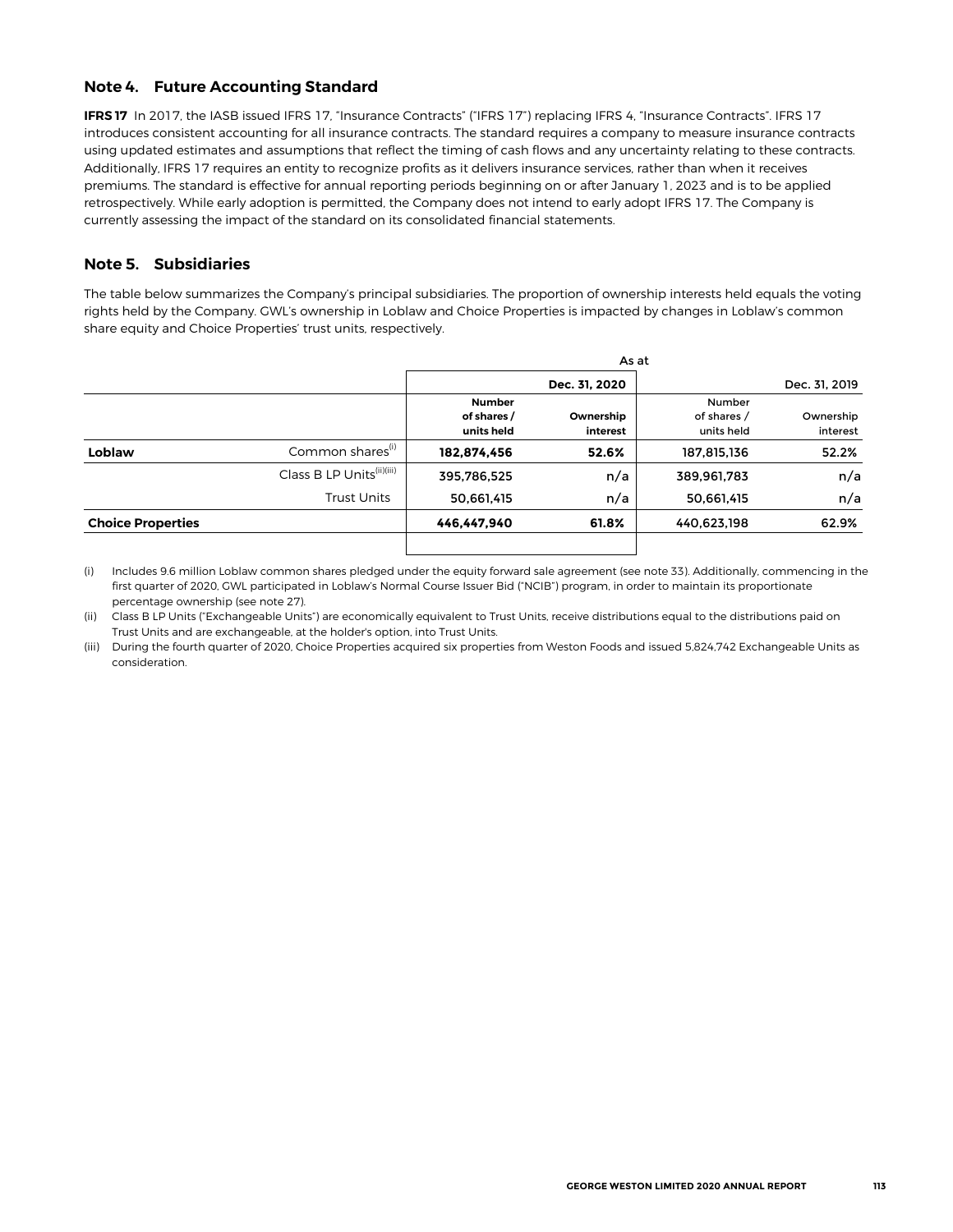## <span id="page-25-0"></span>**Note 6. Business Acquisitions**

**CONSOLIDATION OF FRANCHISES** Loblaw accounts for the consolidation of existing franchises as business acquisitions and consolidates its franchises as of the date the franchisee enters into a Franchise Agreement with Loblaw. The assets acquired and liabilities assumed through the consolidation are valued at the acquisition date using fair values, which approximate the franchise carrying values at the date of acquisition. The results of operations of the acquired franchises were included in Loblaw's results of operations from the date of acquisition.

Loblaw has more than 500 franchise food retail stores in its network. As at the end of the first quarter of 2020, Loblaw consolidated all of its remaining franchisees for accounting purposes under the Franchise Agreement.

The following table summarizes the amounts recognized for the assets acquired, liabilities assumed and non-controlling interests recognized at the acquisition dates:

| (\$ millions)                                       | 2020     |   | 2019 |
|-----------------------------------------------------|----------|---|------|
| Net assets acquired:                                |          |   |      |
| Cash and cash equivalents                           | 14<br>\$ | 5 | 20   |
| Inventories                                         | 42       |   | 51   |
| Fixed assets (note 15)                              | 44       |   | 67   |
| Trade payables and other liabilities <sup>(i)</sup> | (54)     |   | (48) |
| Other liabilities <sup>(i)</sup>                    | (30)     |   | (73) |
| Non-controlling interests                           | (16)     |   | (17) |
| Total net assets acquired                           |          |   |      |
|                                                     |          |   |      |

(i) On consolidation, trade payables and other liabilities and other liabilities eliminate against existing accounts receivable, franchise loans receivable and franchise investments held by Loblaw.

## **Note 7. Net Interest Expense and Other Financing Charges**

The components of net interest expense and other financing charges were as follows:

| (\$ millions)                                                                    | 2020        | 2019        |
|----------------------------------------------------------------------------------|-------------|-------------|
| Interest expense:                                                                |             |             |
| Long-term debt                                                                   | \$<br>638   | \$<br>644   |
| Lease liabilities                                                                | 207         | 214         |
| Borrowings related to credit card receivables                                    | 48          | 45          |
| Trust Unit distributions                                                         | 223         | 203         |
| Choice Properties issuance costs                                                 |             | 14          |
| Independent funding trusts                                                       | 14          | 19          |
| Post-employment and other long-term employee benefits (note 29)                  | 9           | 9           |
| Bank indebtedness                                                                | 4           | 6           |
| Financial liabilities (note 25)                                                  | 31          | 7           |
| Capitalized interest (capitalization rate $3.7\%$ (2019 - 4.0%)) (notes 15 & 18) | (4)         | (4)         |
|                                                                                  | \$<br>1,170 | \$<br>1,157 |
| Interest income:                                                                 |             |             |
| Accretion income                                                                 | \$<br>(5)   | \$<br>(9)   |
| Short-term interest income                                                       | (24)        | (33)        |
|                                                                                  | \$<br>(29)  | \$<br>(42)  |
| Forward sale agreement <sup>(i)</sup>                                            | \$<br>(71)  | \$<br>39    |
| Fair value adjustment of the Trust Unit liability (note 33)                      | (239)       | 550         |
| Net interest expense and other financing charges                                 | \$<br>831   | \$<br>1,704 |
|                                                                                  |             |             |

(i) Included income of \$47 million (2019 – charge of \$69 million) related to the fair value adjustment of the forward sale agreement for 9.6 million Loblaw common shares (see note 33). The fair value adjustment of the forward sale agreement is non-cash and results from changes in the value of the underlying Loblaw common shares. At maturity, any cash paid under the forward sale agreement could be offset by the sale of the underlying Loblaw common shares. Also included is forward accretion income of \$46 million (2019 – \$50 million), and the forward fee of \$22 million (2019 – \$20 million), associated with the forward sale agreement.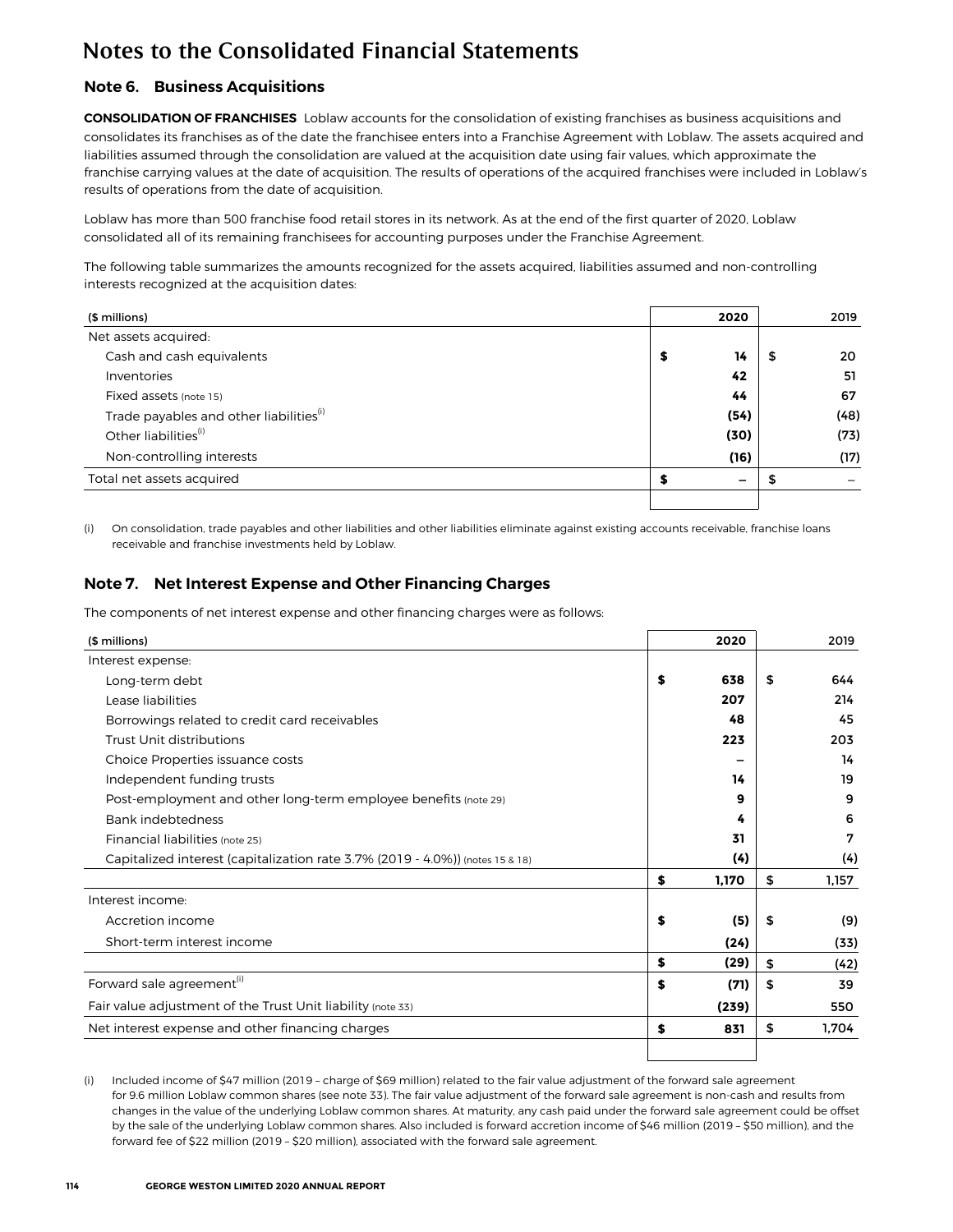### <span id="page-26-0"></span>**Note 8. Income Taxes**

The components of income taxes recognized in the consolidated statements of earnings were as follows:

| (\$ millions)                                     |   | 2020 | 2019      |
|---------------------------------------------------|---|------|-----------|
| <b>Current income taxes</b>                       |   |      |           |
| Current period                                    | s | 546  | \$<br>534 |
| Adjustment in respect of prior periods            |   | (18) | 8         |
| Deferred income taxes                             |   |      |           |
| Origination and reversal of temporary differences |   | (63) | (80)      |
| Effect of change in income tax rates              |   | (3)  | (10)      |
| Adjustment in respect of prior periods            |   | 13   | (21)      |
| Income taxes                                      |   | 475  | \$<br>431 |
|                                                   |   |      |           |

Income tax expense recognized in other comprehensive income was as follows:

| (\$ millions)                                                 | 2020 | 2019 |
|---------------------------------------------------------------|------|------|
| Net defined benefit plan actuarial gains (note 29)            | (15) |      |
| Adjustment to fair value on transfer of investment properties |      |      |
| Settlement of bond forward                                    | (10) |      |
| Total income tax recognized in other comprehensive income     | (22) |      |
|                                                               |      |      |

The effective tax rates in the consolidated statements of earnings were reported at rates different than the weighted average basic Canadian federal and provincial statutory income tax rates for the following reasons:

|                                                                                  | 2020  | 2019  |
|----------------------------------------------------------------------------------|-------|-------|
| Weighted average basic Canadian federal and provincial statutory income tax rate | 26.6% | 26.7% |
| Net (decrease) increase resulting from:                                          |       |       |
| Effect of tax rate in foreign jurisdictions                                      | -     | (0.7) |
| Non-deductible and non-taxable items                                             | (0.1) | (1.2) |
| Impact of fair value adjustment of Trust Unit liability                          | (3.1) | 11.7  |
| Impact of income tax rate changes on deferred income tax balances                | (0.2) | (0.8) |
| Adjustments in respect of prior periods                                          | (0.1) | (0.8) |
| Other                                                                            | -     | (0.5) |
| Effective tax rate applicable to earnings before income taxes                    | 23.1% | 34.4% |
|                                                                                  |       |       |

Loblaw has been reassessed by the Canada Revenue Agency and the Ontario Ministry of Finance on the basis that certain income earned by Glenhuron Bank Limited ("Glenhuron"), a wholly owned Barbadian subsidiary of Loblaw that was wound up in 2013, should be treated, and taxed, as income in Canada. The reassessments, which were received between 2015 and 2019, are for the 2000 to 2013 taxation years. On September 7, 2018, the Tax Court of Canada ("Tax Court") released its decision relating to the 2000 to 2010 taxation years. The Tax Court ruled that certain income earned by Glenhuron should be taxed in Canada based on a technical interpretation of the applicable legislation. On October 4, 2018, Loblaw filed a Notice of Appeal with the Federal Court of Appeal. During the second quarter, on April 23, 2020, the Federal Court of Appeal released its decision in the Glenhuron case in favour of Loblaw and reversed the decision of the Tax Court. During the fourth quarter, on October 29, 2020, the Supreme Court granted the Crown leave to appeal and on November 30, 2020, the Crown filed a Notice of Appeal with the Supreme Court. Subsequent to the end of the year, the Supreme Court scheduled the hearing of the appeal for May 13, 2021. Loblaw has not reversed any portion of the \$367 million of charges recorded during the third quarter of 2018, of which \$176 million was recorded in interest and \$191 million was recorded in income taxes.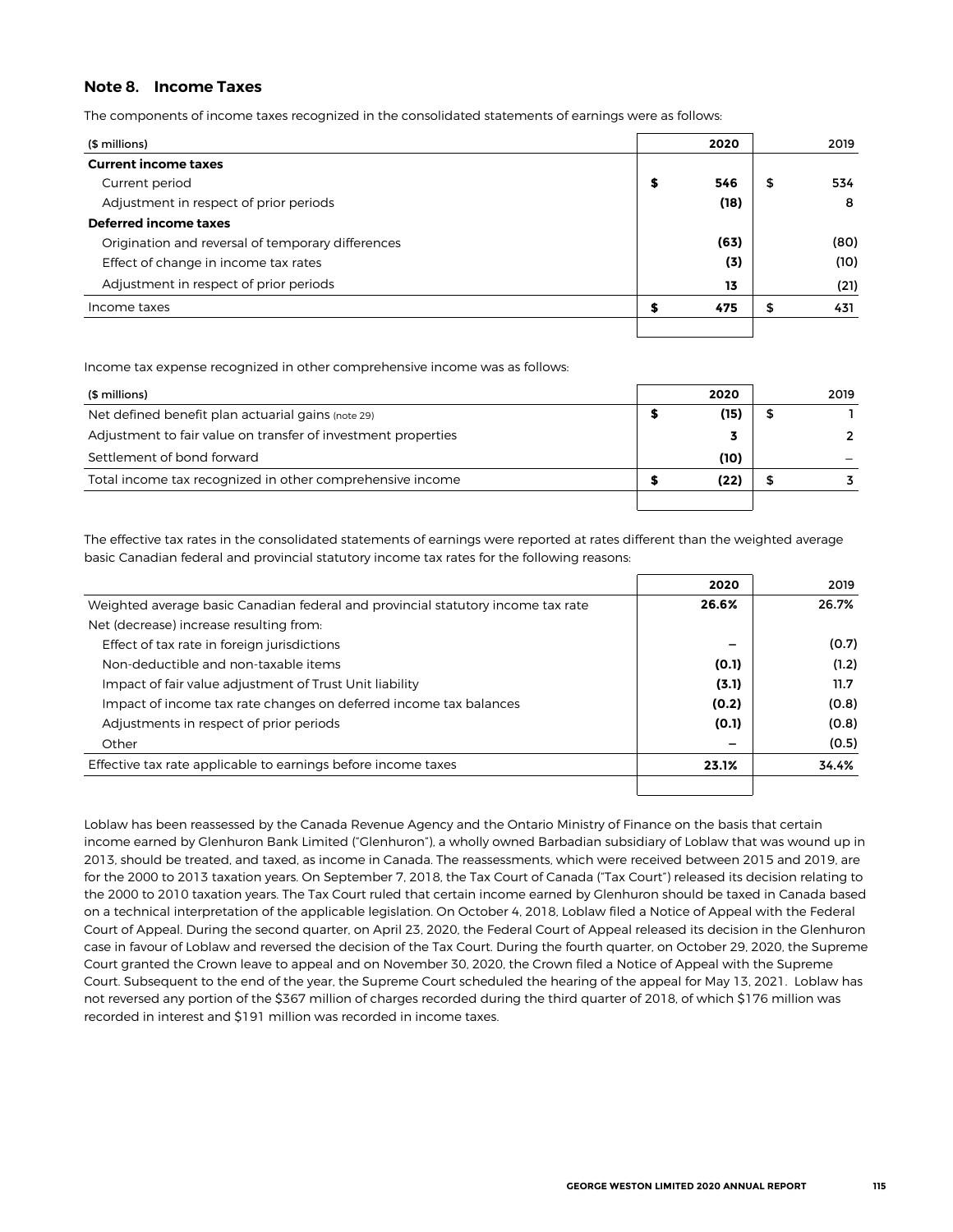<span id="page-27-0"></span>Deferred income tax assets which were not recognized on the consolidated balance sheets were as follows:

|                                         |               | As at |               |
|-----------------------------------------|---------------|-------|---------------|
| (\$ millions)                           | Dec. 31. 2020 |       | Dec. 31, 2019 |
| Deductible temporary differences        | 15            |       | 19            |
| Income tax losses and credits           | 171           |       | 185           |
| Unrecognized deferred income tax assets | 186           |       | 204           |
|                                         |               |       |               |

The portion of the income tax losses and credits which have a limited carry-forward period expire in the years 2026 to 2040. The deductible temporary differences do not expire under current income tax legislation. Deferred income tax assets were not recognized in respect of these items because it is not probable that future taxable income will be available to the Company to utilize the benefits.

Deferred income tax assets and liabilities recognized on the consolidated balance sheets were attributable to the following:

|                                                            |    | As at         |    |               |  |  |  |  |  |
|------------------------------------------------------------|----|---------------|----|---------------|--|--|--|--|--|
| (\$ millions)                                              |    | Dec. 31, 2020 |    | Dec. 31, 2019 |  |  |  |  |  |
| Trade payables and other liabilities                       | \$ | 82            | \$ | 92            |  |  |  |  |  |
| Other liabilities                                          |    | 372           |    | 141           |  |  |  |  |  |
| Lease liabilities                                          |    | 1,301         |    | 1,160         |  |  |  |  |  |
| Fixed assets                                               |    | (1, 153)      |    | (1,037)       |  |  |  |  |  |
| Right-of-use assets                                        |    | (1,064)       |    | (902)         |  |  |  |  |  |
| (1,559)<br>Goodwill and intangible assets                  |    |               |    | (1,674)       |  |  |  |  |  |
| Non-capital losses carried forward (expiring 2026 to 2040) |    | 97            |    | 155           |  |  |  |  |  |
| Capital losses carried forward                             |    | 19            |    | 32            |  |  |  |  |  |
| Other                                                      |    | (15)          |    | 38            |  |  |  |  |  |
| Net deferred income tax liabilities                        | \$ | (1,920)       | \$ | (1,995)       |  |  |  |  |  |
| Recorded on the consolidated balance sheets as follows:    |    |               |    |               |  |  |  |  |  |
| Deferred income tax assets                                 | \$ | 139           | \$ | 250           |  |  |  |  |  |
| Deferred income tax liabilities                            |    | (2,059)       |    | (2, 245)      |  |  |  |  |  |
| Net deferred income tax liabilities                        | \$ | (1,920)       | \$ | (1, 995)      |  |  |  |  |  |
|                                                            |    |               |    |               |  |  |  |  |  |

## **Note 9. Basic and Diluted Net Earnings per Common Share**

| (\$ millions except where otherwise indicated)                               |    | 2020  |    | 2019  |
|------------------------------------------------------------------------------|----|-------|----|-------|
| Net earnings attributable to shareholders of the Company                     | S  | 963   | S  | 242   |
| Prescribed dividends on preferred shares in share capital                    |    | (44)  |    | (44)  |
| Net earnings available to common shareholders of the Company                 | \$ | 919   | S  | 198   |
| Reduction in net earnings due to dilution at Loblaw                          |    | (4)   |    | (4)   |
| Net earnings available to common shareholders for diluted earnings per share | S  | 915   | \$ | 194   |
| Weighted average common shares outstanding (in millions) (note 26)           |    | 153.4 |    | 153.5 |
| Dilutive effect of equity-based compensation <sup>(i)</sup> (in millions)    |    | 0.1   |    | 0.2   |
| Diluted weighted average common shares outstanding (in millions)             |    | 153.5 |    | 153.7 |
| Basic net earnings per common share (\$)                                     | S  | 5.99  | \$ | 1.29  |
| Diluted net earnings per common share (\$)                                   | S  | 5.96  | \$ | 1.26  |
|                                                                              |    |       |    |       |

(i) Excluded from the computation of diluted net earnings per common share were 1.4 million (2019 – 1.0 million) potentially dilutive instruments, as they were anti-dilutive.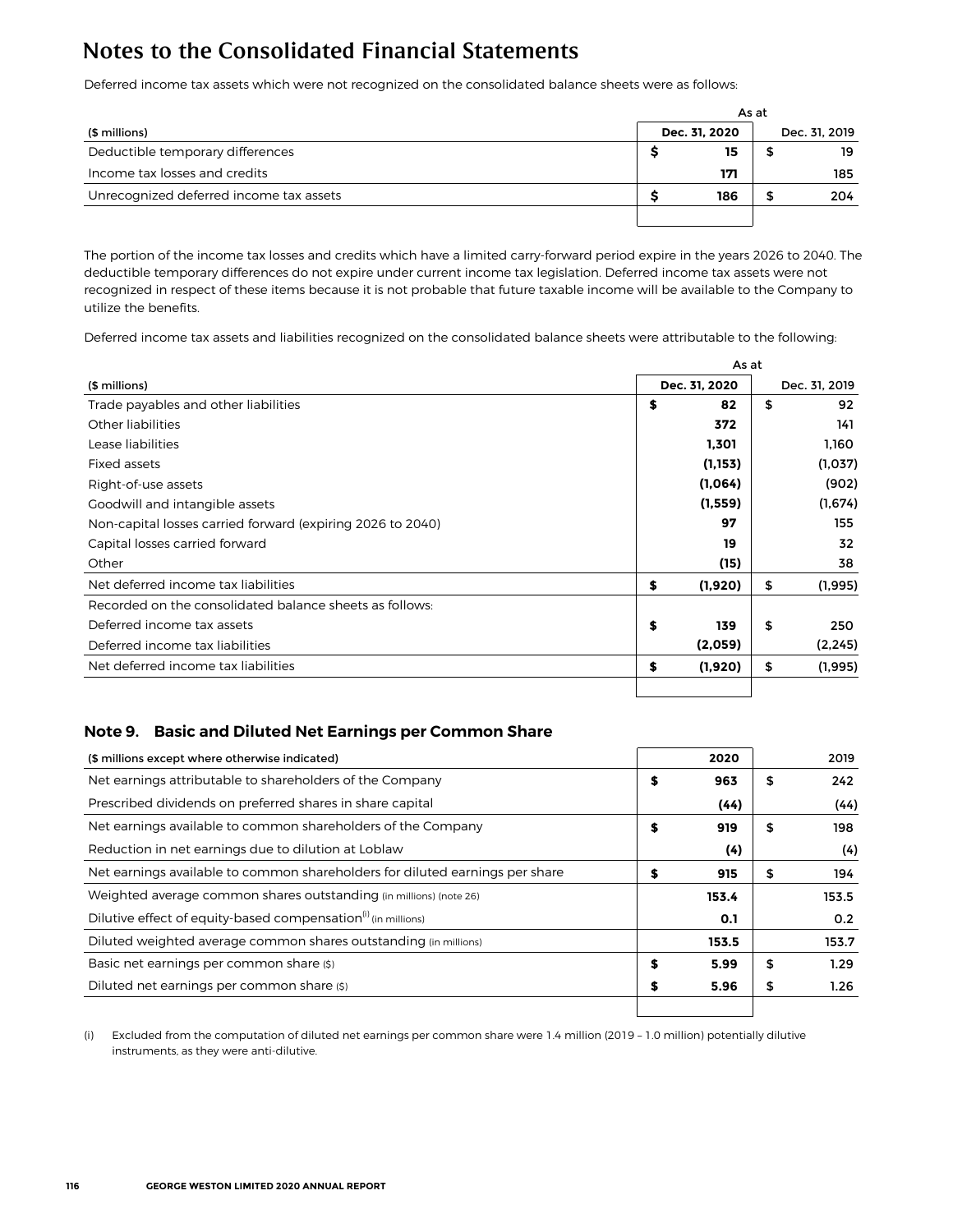## <span id="page-28-0"></span>**Note 10. Cash and Cash Equivalents, Short-Term Investments and Security Deposits**

The components of cash and cash equivalents, short-term investments and security deposits were as follows:

### **CASH AND CASH EQUIVALENTS**

|                                    | As at |                          |               |       |  |  |  |  |
|------------------------------------|-------|--------------------------|---------------|-------|--|--|--|--|
| (\$ millions)                      |       | Dec. 31, 2020            | Dec. 31, 2019 |       |  |  |  |  |
| Cash                               | \$    | 1,228                    | \$            | 775   |  |  |  |  |
| Cash equivalents:                  |       |                          |               |       |  |  |  |  |
| Government treasury bills          |       | 758                      |               | 262   |  |  |  |  |
| Bankers' acceptances               |       | 570                      |               | 557   |  |  |  |  |
| Corporate commercial paper         |       | $\overline{\phantom{0}}$ |               | 240   |  |  |  |  |
| Guaranteed investment certificates |       | 22                       |               |       |  |  |  |  |
| Other                              |       | 3                        |               |       |  |  |  |  |
| Cash and cash equivalents          | S     | 2,581                    | \$            | 1,834 |  |  |  |  |
|                                    |       |                          |               |       |  |  |  |  |

### **SHORT-TERM INVESTMENTS**

|                                           | As at |               |    |               |  |  |  |  |  |
|-------------------------------------------|-------|---------------|----|---------------|--|--|--|--|--|
| (\$ millions)                             |       | Dec. 31, 2020 |    | Dec. 31, 2019 |  |  |  |  |  |
| Government treasury bills                 | Э     | 485           | \$ | 61            |  |  |  |  |  |
| Bankers' acceptances                      |       | 81            |    | 32            |  |  |  |  |  |
| Corporate commercial paper                |       |               |    | 136           |  |  |  |  |  |
| <b>Guaranteed Investment Certificates</b> |       | 7             |    |               |  |  |  |  |  |
| Other                                     |       |               |    |               |  |  |  |  |  |
| Short-term investments                    |       | 575           | \$ | 229           |  |  |  |  |  |
|                                           |       |               |    |               |  |  |  |  |  |

### **SECURITY DEPOSITS**

|                           |               | As at |               |
|---------------------------|---------------|-------|---------------|
| (\$ millions)             | Dec. 31, 2020 |       | Dec. 31, 2019 |
| Cash                      | 52            |       | 46            |
| Government treasury bills | 23            |       | 30            |
| Security deposits         | 75            |       | 76            |
|                           |               |       |               |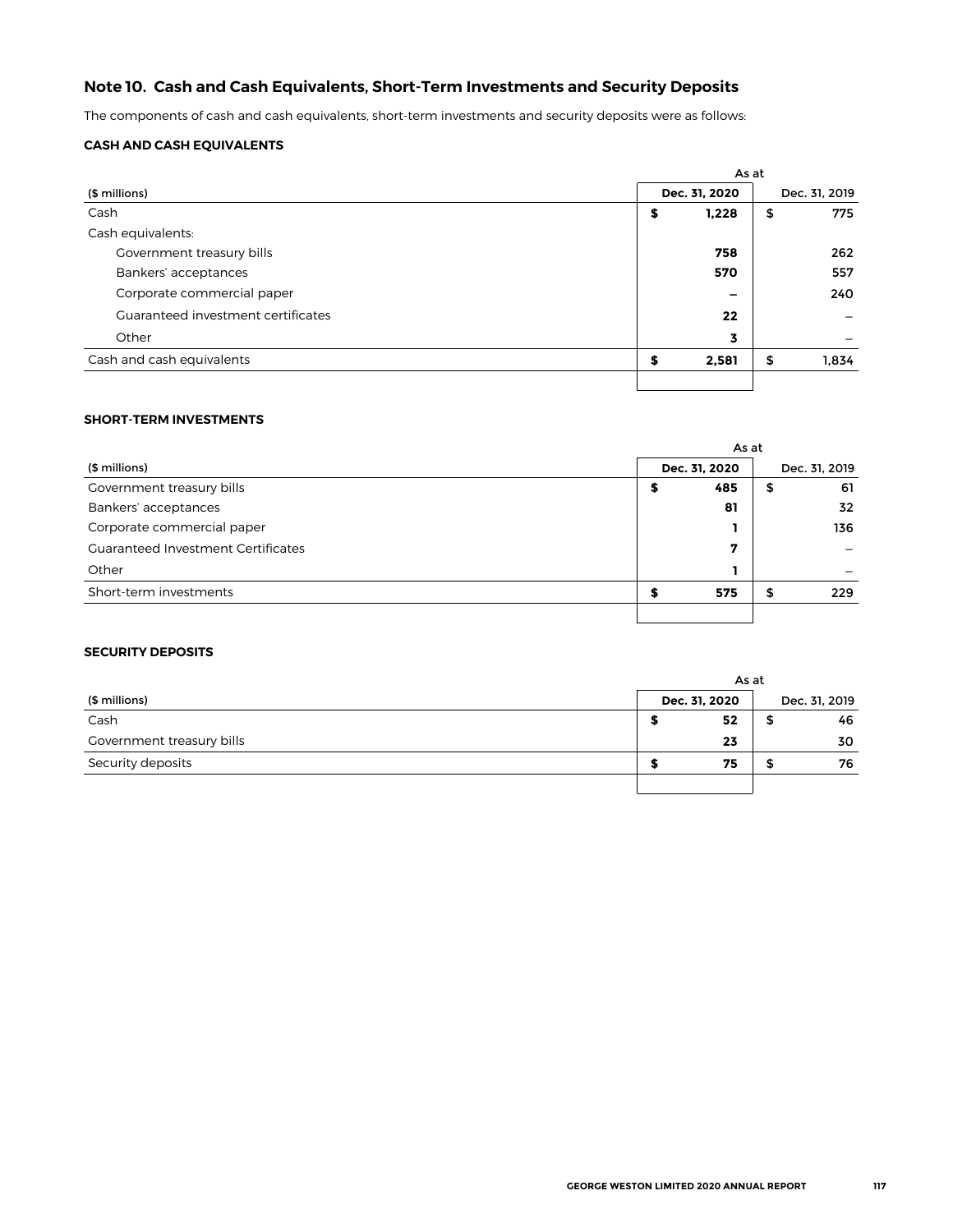## <span id="page-29-0"></span>**Note 11. Accounts Receivable**

The following is an aging of the Company's accounts receivable:

|                     | As at       |  |                  |  |            |  |               |  |          |                             |            |                              |
|---------------------|-------------|--|------------------|--|------------|--|---------------|--|----------|-----------------------------|------------|------------------------------|
|                     |             |  |                  |  |            |  | Dec. 31. 2020 |  |          |                             |            | Dec. 31, 2019 <sup>(i)</sup> |
| (\$ millions)       | 0 - 90 davs |  | > 90 days        |  | > 180 davs |  | Total         |  |          | 0 - 90 davs       > 90 davs | > 180 davs | Total                        |
| Accounts receivable | $1.036$ \$  |  | 108 <sub>s</sub> |  | 48 \$      |  | 1.192         |  | 1.180 \$ | 38 \$                       | 77 S       | 1.295                        |
|                     |             |  |                  |  |            |  |               |  |          |                             |            |                              |

(i) Certain comparative figures have been restated to conform with current year presentation.

The following are continuities of the Company's allowances for uncollectible accounts receivable:

| (\$ millions)                | 2020 | 2019 |
|------------------------------|------|------|
| Allowance, beginning of year | (34) | (34) |
| Net write-offs               |      |      |
| Allowance, end of year       | (31) | (34) |
|                              |      |      |

Credit risk associated with accounts receivable is discussed in note 34.

## **Note 12. Credit Card Receivables**

The components of credit card receivables were as follows:

|                                                                  |                                      |       | As at |               |
|------------------------------------------------------------------|--------------------------------------|-------|-------|---------------|
| (\$ millions)                                                    | Dec. 31, 2020<br>\$<br>\$<br>\$<br>S |       |       | Dec. 31, 2019 |
| Gross credit card receivables                                    |                                      | 3.346 | \$    | 3.714         |
| Allowance for credit card receivables                            |                                      | (237) |       | (196)         |
| Credit card receivables                                          |                                      | 3.109 | \$    | 3,518         |
| Securitized to independent securitization trusts:                |                                      |       |       |               |
| Securitized to Eagle Credit Card Trust <sup>®</sup> (note 24)    |                                      | 1.050 | \$    | 1.000         |
| Securitized to Other Independent Securitization Trusts (note 23) |                                      | 575   |       | 775           |
| Total securitized to independent securitization trusts           |                                      | 1.625 | \$    | 1.775         |
|                                                                  |                                      |       |       |               |

Loblaw, through PC Bank, participates in various securitization programs that provide a source of funds for the operation of its credit card business. PC Bank maintains and monitors the co-ownership interest in credit card receivables with independent securitization trusts, including *Eagle* and the Other Independent Securitization Trusts, in accordance with its financing requirements.

The associated liability of *Eagle* is recorded in long-term debt (see note 24). The associated liabilities of credit card receivables securitized to the Other Independent Securitization Trusts are recorded in short-term debt.

The securitization agreements between PC Bank and the Other Independent Securitization Trusts are renewed and extended on an annual basis. The existing agreements were renewed in 2020, with their respective maturity dates extended to 2022 and with all other terms and conditions remaining substantially the same.

On a year-to-date basis in 2020, PC Bank recorded a \$200 million net decrease of co-ownership interest in the securitized receivables held with the Other Independent Securitization Trusts as a result of a decline in the volume of credit card receivables.

The undrawn commitments on facilities available from the Other Independent Securitization Trusts at year end 2020 were \$400 million (2019 – \$125 million).

Loblaw has arranged letters of credit on behalf of PC Bank for the benefit of the Independent Securitization Trusts (see note 36).

Under its securitization programs, PC Bank is required to maintain, at all times, a credit card receivable pool balance equal to a minimum of 107% of the outstanding securitized liability. PC Bank was in compliance with this requirement as at year end 2020 and throughout the year.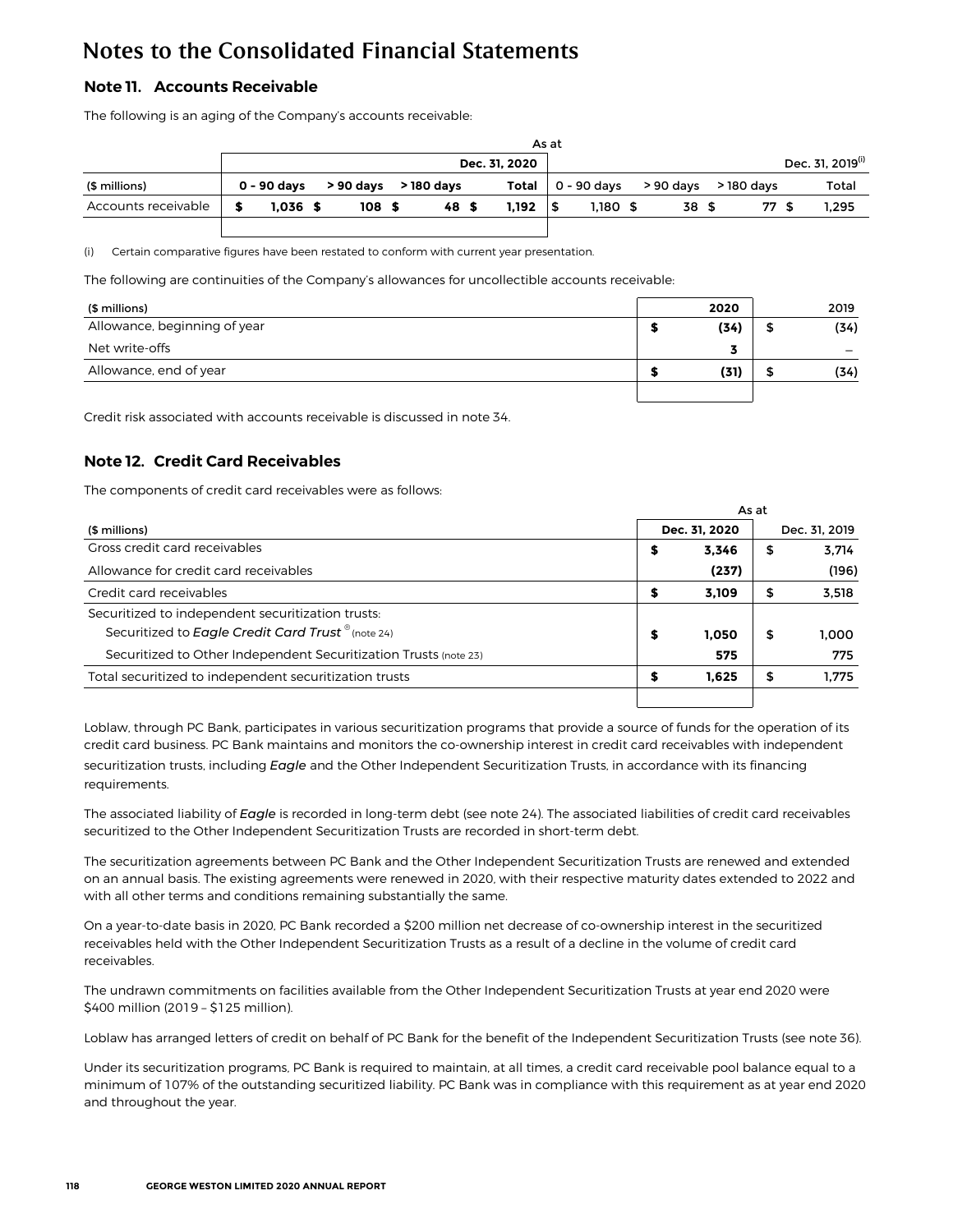The following is an aging of gross credit card receivables:

|                               |            |                         |  |          |     | As at         |            |                         |          |               |
|-------------------------------|------------|-------------------------|--|----------|-----|---------------|------------|-------------------------|----------|---------------|
|                               |            |                         |  |          |     | Dec. 31, 2020 |            |                         |          | Dec. 31, 2019 |
|                               |            | $1-90$ days $> 90$ days |  |          |     |               |            | $1-90$ days $> 90$ days |          |               |
| (\$ millions)                 | Current    | past due                |  | past due |     | Total         | Current    | past due                | past due | Total         |
| Gross credit card receivables | $3.169$ \$ | 150S                    |  |          | 27S | 3.346         | $3.504$ \$ | 176 \$                  | 34 \$    | 3.714         |
|                               |            |                         |  |          |     |               |            |                         |          |               |

The following are continuities of Loblaw's allowances for credit card receivables for the years ended December 31, 2020 and December 31, 2019:

|                                        |                |         |         | 2020         |
|----------------------------------------|----------------|---------|---------|--------------|
| (\$ millions)                          | Stage 1        | Stage 2 | Stage 3 | <b>Total</b> |
| Balance, beginning of the year         | \$<br>72<br>\$ | 92      | 32<br>S | \$<br>196    |
| Increase / (Decrease) during the year: |                |         |         |              |
| Transfers <sup>(i)</sup>               |                |         |         |              |
| To Stage 1                             | 33             | (33)    | -       |              |
| To Stage 2                             | (5)            | 7       | (2)     |              |
| To Stage 3                             | (1)            | (18)    | 19      |              |
| New loans originated <sup>(ii)</sup>   | 7              | 16      |         | 24           |
| New remeasurements <sup>(iii)</sup>    | (16)           | 52      | 93      | 129          |
| Write-offs                             |                |         | (138)   | (138)        |
| Recoveries                             |                |         | 26      | 26           |
| Balance, end of year                   | \$<br>90<br>S  | 116     | 31<br>S | \$<br>237    |
|                                        |                |         |         |              |

(i) Transfers reflect allowance movements between stages for loans that were recognized as of the beginning of the year.

(ii) New loans originated reflect the stage of loan, and the related loan balance, as of the end of the year.

(iii) Net remeasurement of loss allowance includes impact from changes in loan balances and credit quality during the year.

|                                        |          |          |         |       | 2019      |
|----------------------------------------|----------|----------|---------|-------|-----------|
| (\$ millions)                          | Stage 1  | Stage 2  | Stage 3 |       | Total     |
| Balance, beginning of the year         | \$<br>62 | 80<br>\$ | \$      | 25    | \$<br>167 |
| Increase / (Decrease) during the year: |          |          |         |       |           |
| Transfers <sup>(i)</sup>               |          |          |         |       |           |
| To Stage 1                             | 31       | (31)     |         |       |           |
| To Stage 2                             | (7)      | 8        |         | (1)   |           |
| To Stage 3                             | (1)      | (16)     |         | 17    |           |
| New loans originated <sup>(ii)</sup>   | 9        | 13       |         | 3     | 25        |
| New remeasurements <sup>(iii)</sup>    | (22)     | 38       |         | 105   | 121       |
| Write-offs                             |          |          |         | (139) | (139)     |
| Recoveries                             |          |          |         | 22    | 22        |
| Balance, end of year                   | \$<br>72 | 92<br>\$ | \$      | 32    | \$<br>196 |

(i) Transfers reflect allowance movements between stages for loans that were recognized as of the beginning of the year.

(ii) New loans originated reflect the stage of loan, and the related loan balance, as of the end of the year.

(iii) Net remeasurement of loss allowance includes impact from changes in loan balances and credit quality during the year.

The allowances for credit card receivables recorded on the consolidated balance sheets are maintained at a level which is considered adequate to endure credit-related losses on credit card receivables.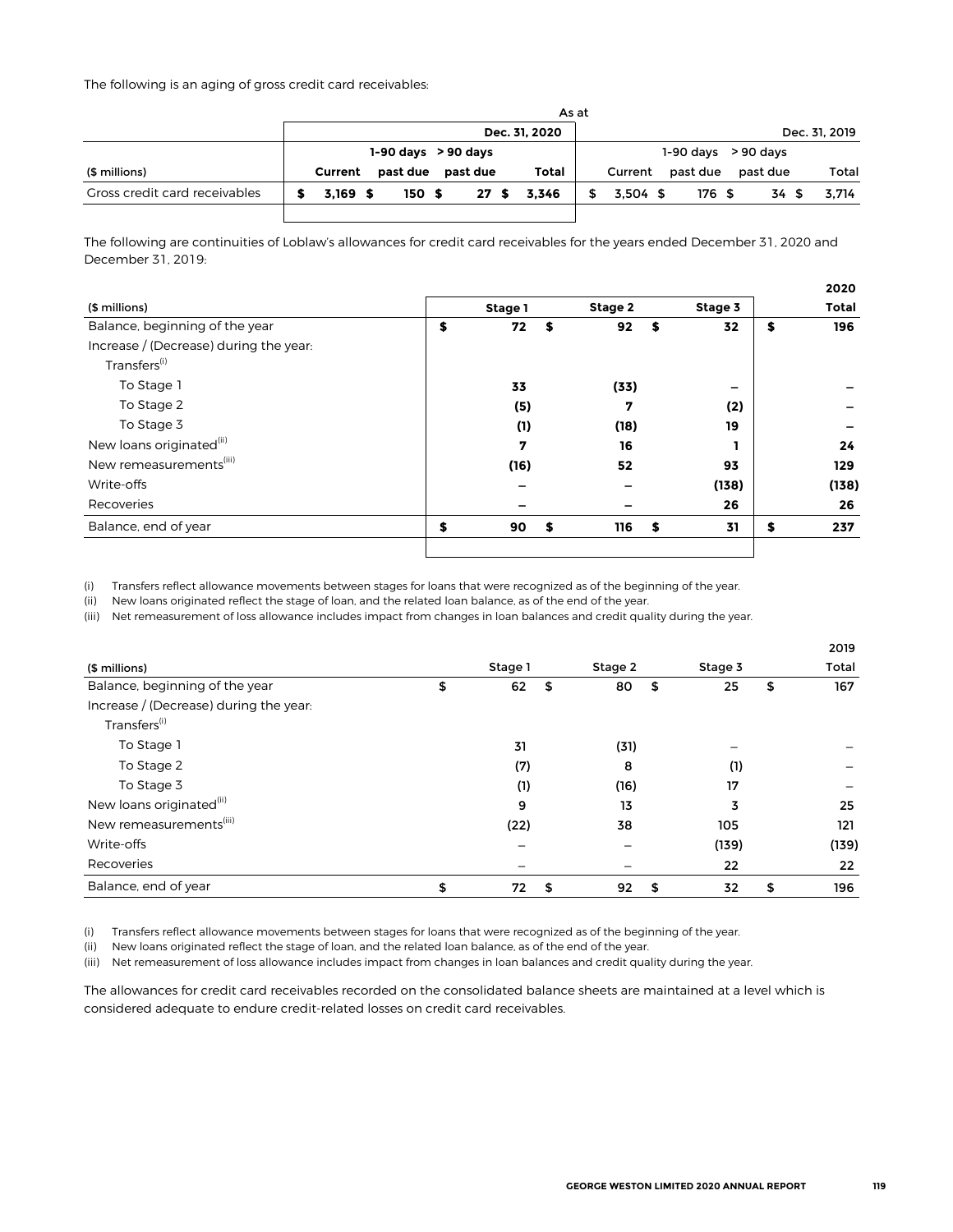## <span id="page-31-0"></span>**Note 13. Inventories**

The components of inventories were as follows:

|                            |               | As at  |               |
|----------------------------|---------------|--------|---------------|
| (\$ millions)              | Dec. 31, 2020 |        | Dec. 31, 2019 |
| Raw materials and supplies | 71            |        | 70            |
| Finished goods             | 5,314         |        | 5,200         |
| Inventories                | 5,385         | σ<br>ъ | 5,270         |
|                            |               |        |               |

As at year end 2020, Loblaw recorded an inventory provision of \$34 million (December 31, 2019 – \$33 million), for the writedown of inventories below cost to net realizable value. The write-down was included in cost of inventories sold. There were no reversals of previously recorded write-downs of inventories during December 31, 2020 and December 31, 2019.

## **Note 14. Assets Held for Sale**

Loblaw classifies certain assets, primarily land and buildings, that it intends to dispose of in the next 12 months, as assets held for sale. These assets were either originally used in Loblaw's retail business segment or held in investment properties. In 2020, Loblaw recorded a net gain of \$9 million (2019 – net gain of \$12 million) from the sale of these assets. Net fair value write-down of \$20 million (2019 – \$8 million) was recognized on assets held for sale in 2020.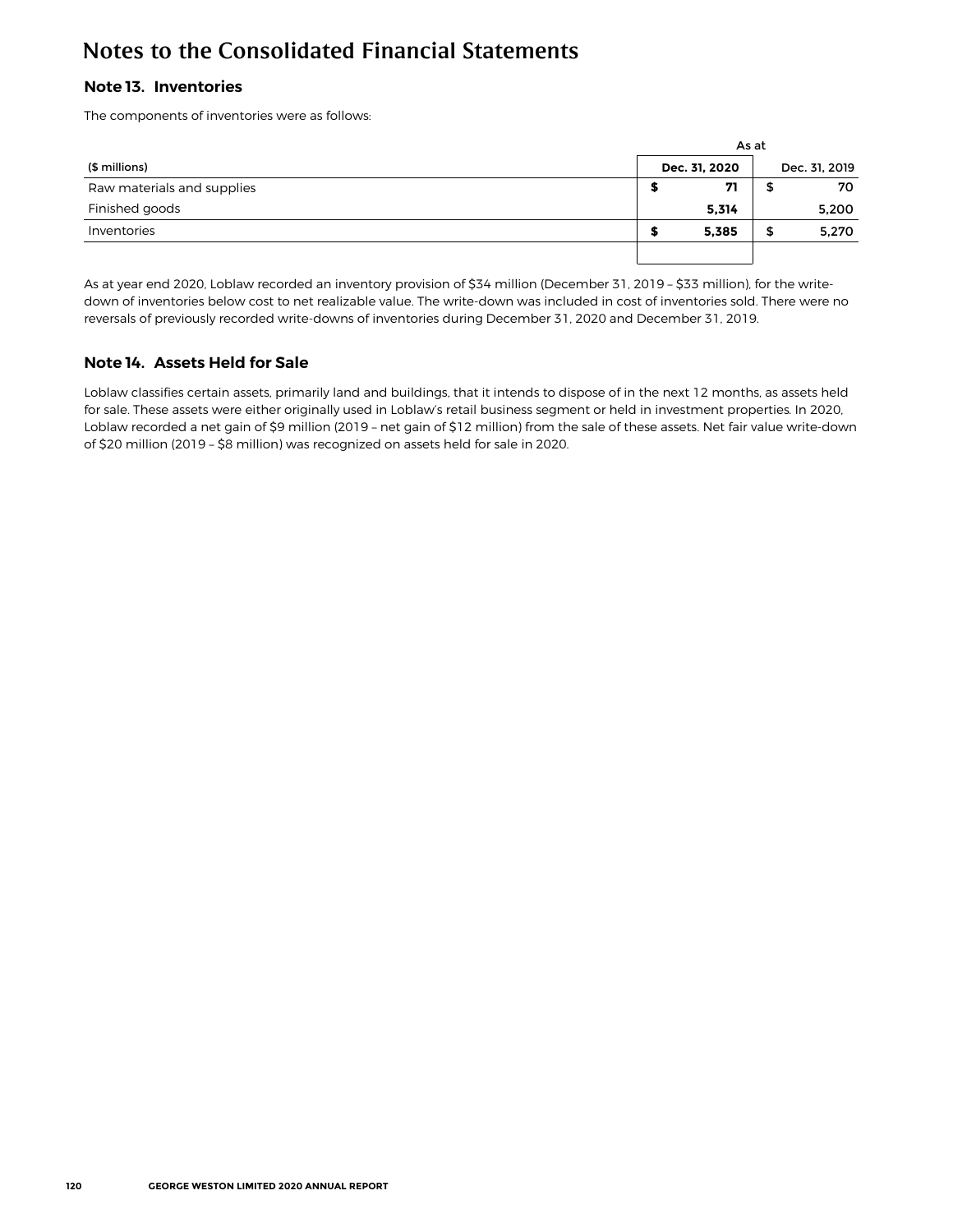## <span id="page-32-0"></span>**Note 15. Fixed Assets**

The following is a continuity of the cost and accumulated depreciation and impairment losses of fixed assets for the year ended December 31, 2020:

| (\$ millions)                                                            | Land             | <b>Buildings</b><br>and<br>building<br>improvements | <b>Equipment</b><br>and<br>fixtures | Leasehold<br>improvements | <b>Finance</b><br>leases -<br>land.<br>buildings,<br>equipment<br>and fixtures | construction | <b>Assets</b><br>under | Total         |
|--------------------------------------------------------------------------|------------------|-----------------------------------------------------|-------------------------------------|---------------------------|--------------------------------------------------------------------------------|--------------|------------------------|---------------|
| Cost, beginning of year                                                  | \$<br>2,071 \$   | 9.062 S                                             | 9,648                               | \$<br>$2,347$ \$          | $\overline{\phantom{0}}$                                                       | \$           |                        | 713 \$ 23,841 |
| Additions <sup>(1)</sup>                                                 | ı                | $\overline{\mathbf{2}}$                             | 145                                 | 32                        |                                                                                |              | 920                    | 1,100         |
| Disposals                                                                | (2)              | (43)                                                | (63)                                | (26)                      |                                                                                |              | (7)                    | (141)         |
| Transfer to assets held for sale                                         | (29)             |                                                     |                                     |                           |                                                                                |              |                        | (29)          |
| Net transfer from investment<br>properties (note 16)                     | 11               | 42                                                  |                                     |                           |                                                                                |              | 75                     | 128           |
| Net transfer to equity accounted<br>joint ventures                       |                  |                                                     |                                     |                           |                                                                                |              |                        |               |
| Transfer from assets under<br>construction                               | 30               | 340                                                 | 640                                 | 40                        |                                                                                |              | (1,050)                |               |
| Business acquisitions (note 6)                                           |                  |                                                     | 44                                  |                           |                                                                                |              |                        | 44            |
| Impact of foreign currency<br>translation                                |                  | (9)                                                 | (23)                                |                           |                                                                                |              | (2)                    | (34)          |
| Cost, end of year                                                        | \$<br>$2,082$ \$ | 9,394 \$                                            | 10,391 \$                           | $2,393$ \$                |                                                                                | $-$ \$       |                        | 649 \$24,909  |
| Accumulated depreciation and<br>impairment losses, beginning<br>of year  | \$               | 2 <sub>5</sub><br>3.680S                            | $7.000$ \$                          | 1.383S                    |                                                                                | S            | 3                      | \$12,068      |
| Depreciation                                                             |                  | 268                                                 | 632                                 | 134                       |                                                                                |              |                        | 1,034         |
| Impairment losses                                                        | ı                | 6                                                   | 12                                  | 9                         |                                                                                |              |                        | 28            |
| Reversal of impairment losses                                            |                  | (9)                                                 | (2)                                 | (4)                       |                                                                                |              |                        | (15)          |
| <b>Disposals</b>                                                         |                  | (22)                                                | (63)                                | (25)                      |                                                                                |              |                        | (110)         |
| Transfer to assets held for sale                                         |                  |                                                     |                                     |                           |                                                                                |              |                        |               |
| Transfer to investment<br>properties (note 16)                           |                  | (23)                                                |                                     |                           |                                                                                |              |                        | (23)          |
| Impact of foreign currency<br>translation                                |                  | (3)                                                 | (13)                                |                           |                                                                                |              |                        | (16)          |
| <b>Accumulated depreciation</b><br>and impairment losses,<br>end of year | \$               | 3 <sup>5</sup><br>3.897S                            | 7.566 \$                            | $1.497$ \$                | – \$                                                                           |              |                        | 3 \$ 12,966   |
| Carrying amount as at:                                                   |                  |                                                     |                                     |                           |                                                                                |              |                        |               |
| December 31, 2020                                                        | \$<br>2,079 \$   | $5,497$ \$                                          | $2,825$ \$                          | 896 \$                    |                                                                                | \$           | 646                    | \$ 11,943     |

(i) Additions to fixed assets in Loblaw includes \$66 million prepayment that was made in 2019. The balance was transferred from other assets in 2020.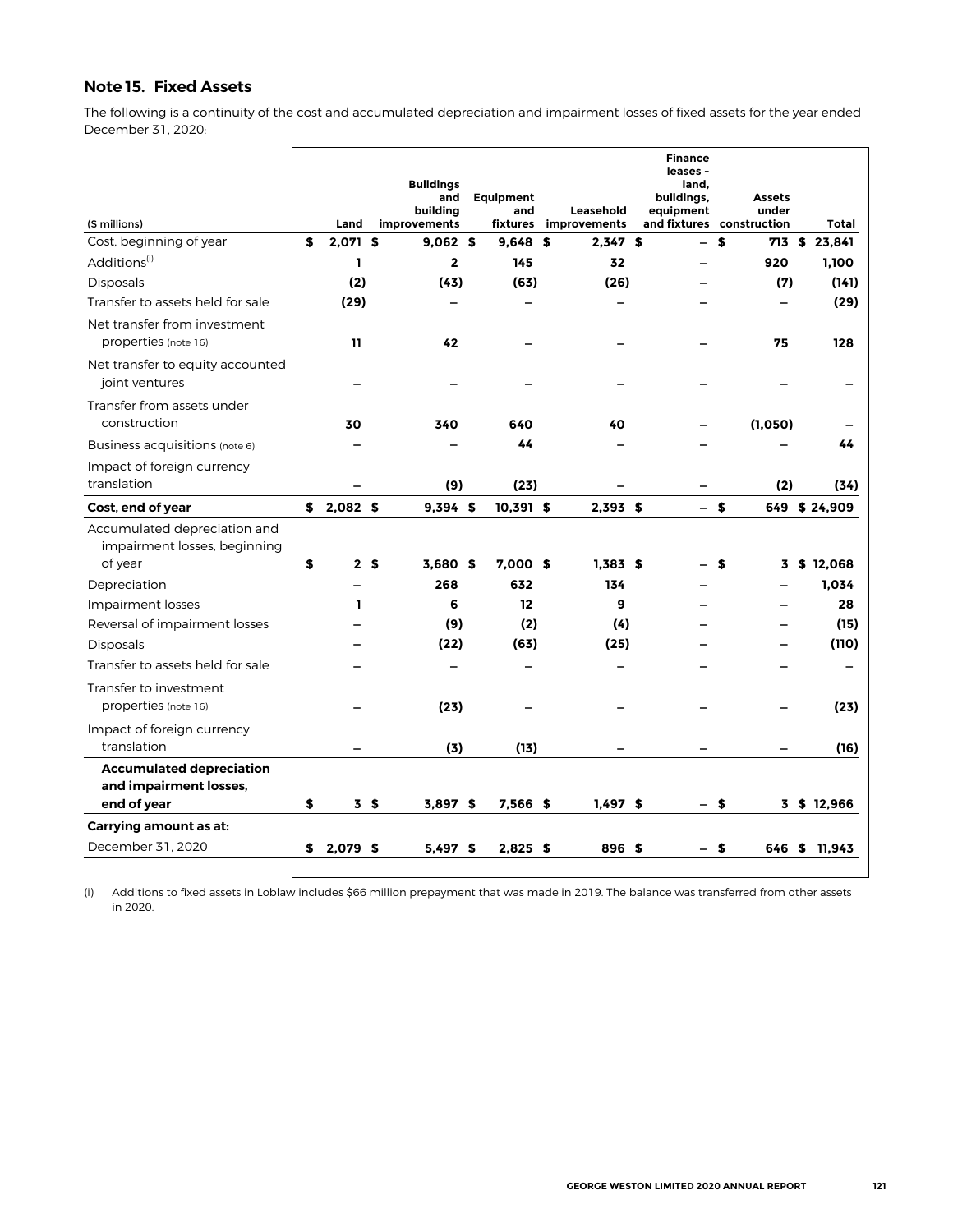The following is a continuity of the cost and accumulated depreciation and impairment losses of fixed assets for the year ended December 31, 2019:

| <b>Buildings</b><br>land,<br>and<br>Equipment<br>buildings,<br>building<br>and<br>Leasehold<br>equipment<br>and fixtures<br>(\$ millions)<br>Land<br>improvements<br>fixtures<br>improvements | Assets<br>under<br>construction | Total         |
|-----------------------------------------------------------------------------------------------------------------------------------------------------------------------------------------------|---------------------------------|---------------|
| Cost, beginning of year<br>$2,050$ \$<br>\$<br>8,895<br>\$<br>$9.164$ \$<br>$2,217$ \$<br>951 \$                                                                                              | 747                             | \$24,024      |
| IFRS 16 Adjustments<br>(42)<br>(951)<br>$\overline{\phantom{0}}$                                                                                                                              |                                 | (993)         |
| Restated balance, beginning<br>2,050<br>8,895<br>9,122<br>2,217<br>of year                                                                                                                    | 747                             | 23,031        |
| Additions <sup>(i)</sup><br>5<br>32<br>167<br>52                                                                                                                                              | 852                             | 1,108         |
| Disposals<br>(7)<br>(18)<br>(205)<br>(18)                                                                                                                                                     |                                 | (248)         |
| Transfer to assets held for sale<br>(9)<br>(4)                                                                                                                                                |                                 | (13)          |
| Net transfer to investment<br>properties (note 16)<br>(12)<br>(36)                                                                                                                            | (1)                             | (49)          |
| Net transfer to equity accounted<br>(8)<br>joint ventures                                                                                                                                     |                                 | (8)           |
| Transfer from assets under<br>44<br>174<br>528<br>133<br>construction                                                                                                                         | (879)                           |               |
| Business acquisitions<br>38<br>66<br>(37)                                                                                                                                                     |                                 | 67            |
| Impact of foreign currency<br>translation<br>(11)<br>(30)                                                                                                                                     | (6)                             | (47)          |
| \$<br>2,071 \$<br>$9,062$ \$<br>Cost, end of year<br>9,648 \$<br>$2,347$ \$<br>$-5$                                                                                                           |                                 | 713 \$ 23,841 |
| Accumulated depreciation<br>and impairment losses,<br>beginning of year<br>\$<br>2 <sub>5</sub><br>$3,499$ \$<br>$6,659$ \$<br>$1,220$ \$<br>540 \$                                           | 3\$                             | 11,923        |
| IFRS 16 Adjustments<br>(18)<br>(540)                                                                                                                                                          |                                 | (558)         |
| Restated balance, beginning<br>of year<br>2<br>1,220<br>3,499<br>6,641                                                                                                                        | 3                               | 11,365        |
| 227<br>561<br>163<br>Depreciation                                                                                                                                                             |                                 | 951           |
| 7<br>20<br>Impairment losses<br>18                                                                                                                                                            | $\overline{\phantom{0}}$        | 45            |
| Reversal of impairment losses<br>(18)<br>(5)<br>(4)                                                                                                                                           | —                               | (27)          |
| (18)<br>Disposals<br>(198)<br>(14)                                                                                                                                                            |                                 | (230)         |
| Transfer to assets held for sale<br>(1)                                                                                                                                                       |                                 | (1)           |
| Net transfer to investment<br>properties (note 16)<br>(12)                                                                                                                                    |                                 | (12)          |
| Impact of foreign currency<br>translation<br>(4)<br>(19)<br>—                                                                                                                                 |                                 | (23)          |
| Accumulated depreciation and<br>impairment losses, end of year<br>\$<br>2 <sub>5</sub><br>3,680 \$<br>7,000 \$<br>1,383 \$<br>$-$ \$                                                          |                                 | 3 \$ 12,068   |
| Carrying amount as at:                                                                                                                                                                        |                                 |               |
| December 31, 2019<br>$2,069$ \$<br>5,382 \$<br>964 \$<br>\$<br>2,648 \$<br>$-$ \$                                                                                                             | 710 \$                          | 11,773        |

(i) Additions to fixed assets in Loblaw includes \$13 million prepayment that was made in 2018. The balance was transferred from other assets in 2019.

**ASSETS UNDER CONSTRUCTION** The cost of additions to properties under construction for 2020 was \$920 million (2019 – \$852 million). Included in this amount were capitalized borrowing costs of \$4 million (2019 – \$4 million) with a weighted average capitalization rate of 3.7% (2019 – 4.0%) (see note 7).

**SECURITY AND ASSETS PLEDGED** As at year end 2020, the Company had fixed assets with a carrying amount of \$52 million (2019 - \$66 million) which were encumbered by mortgages of \$38 million (2019 - \$44 million) (see note 24).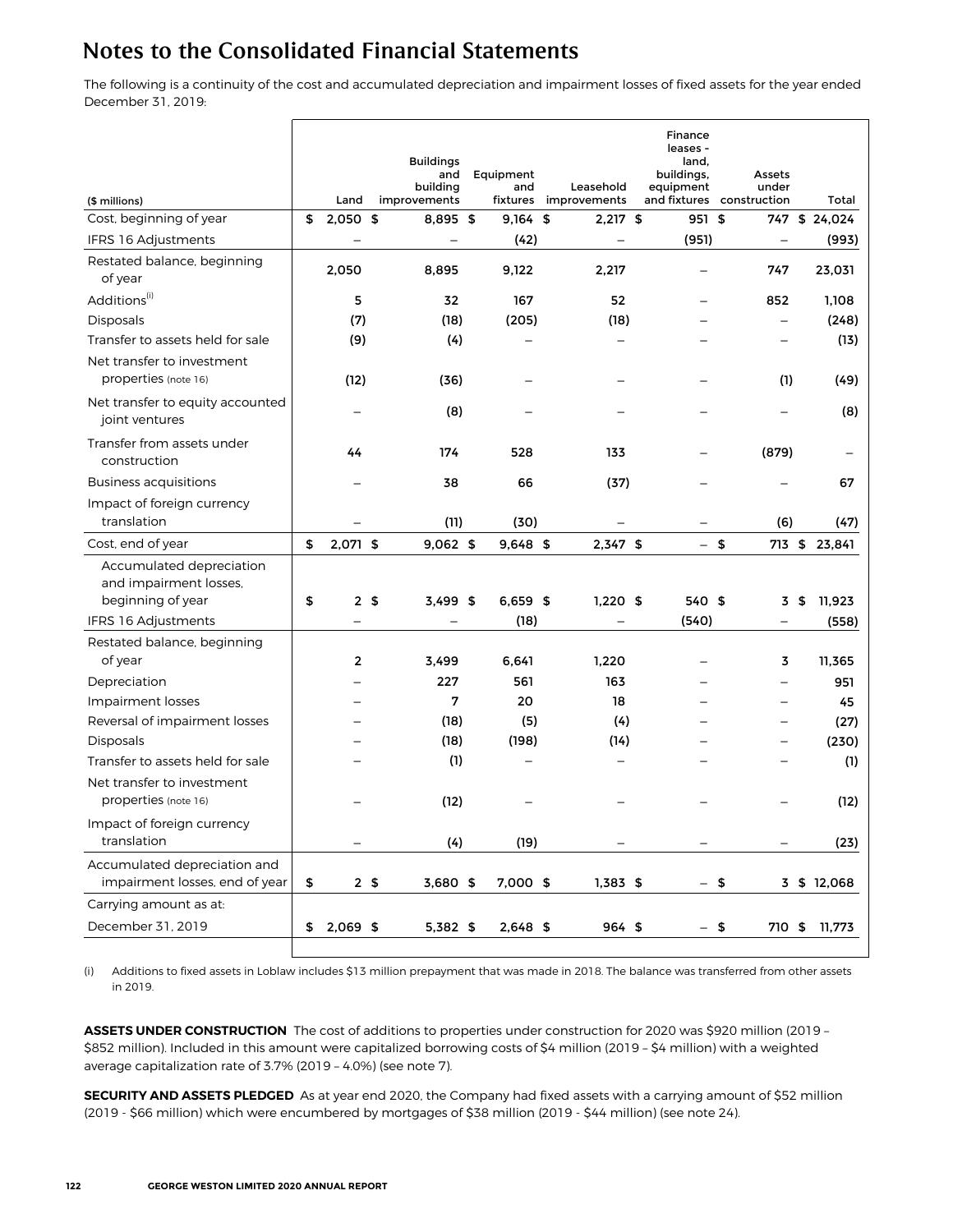<span id="page-34-0"></span>**FIXED ASSET COMMITMENTS** As at year end 2020, the Company had entered into commitments of \$502 million (2019 – \$773 million) for the construction, expansion and renovation of buildings and the purchase of real property.

**IMPAIRMENT LOSSES AND REVERSALS OF FIXED ASSETS AND RIGHT-OF-USE ASSETS** In 2020, the Company recorded \$20 million (2019 – \$41 million) of impairment losses on fixed assets and \$20 million (2019 - \$16 million) of impairment losses on right-of-use assets (note 32) in respect of 23 CGUs (2019 – 32 CGUs). The recoverable amount was based on the greater of the CGU's fair value less costs to sell and its value in use. Approximately 13% (2019 – 6%) of impaired CGUs had carrying values which were \$5 million (2019 – \$3 million) greater than their fair value less costs to sell. The remaining 87% (2019 – 94%) of impaired CGUs had carrying values which were \$35 million (2019 – \$54 million) greater than their value in use.

In 2020, the Company recorded \$15 million (2019 – \$27 million) of impairment reversals on fixed assets and \$2 million (2019 – nil) of impairment reversals on right-of-use assets (see note 32) in respect to 10 CGUs (2019 – 10 CGUs). Impairment reversals are recorded where the recoverable amount of the retail location exceeds its carrying values. Approximately 50% (2019 – 30%) of CGUs with impairment reversals had fair value less costs to sell greater than their carrying values of \$8 million (2019 – \$12 million). The remaining 50% (2019 – 70%) of CGUs with impairment reversals had value in use of \$9 million (2019 – \$15 million) greater than their carrying values.

When determining the value in use of a retail location, the Company develops a discounted cash flow model for each CGU. The duration of the cash flow projections for individual CGUs varies based on the remaining useful life of the significant assets within the CGU. Projected future sales and earnings for cash flows are based on actual operating results, operating budgets, and long-term growth rates that are consistent with industry averages, all of which are consistent with strategic plans presented to GWL's and Loblaw's Boards. The estimate of the value in use of relevant CGUs was determined using a pre-tax discount rate of 8.0% to 8.5% at the end of 2020 (2019 – 8.0% to 8.5%).

Additional impairment losses of \$8 million (2019 – \$4 million) were incurred related to Loblaw's store closures, renovations, conversions of retail locations and restructuring activities. Additional impairment losses on right-of-use assets (see note 32) of \$3 million (2019 – nil) were related to restructuring activities.

### **Note 16. Investment Properties**

The following are continuities of investment properties for the years ended December 31, 2020 and December 31, 2019:

| (\$ millions)                                                 |    | 2020         | 2019        |
|---------------------------------------------------------------|----|--------------|-------------|
| Balance, beginning of the year                                | \$ | 4,888        | \$<br>4,847 |
| Adjustment to fair value of investment properties             |    | (138)        | (74)        |
| Additions <sup>(i)</sup>                                      |    | 444          | 85          |
| <b>Disposals</b>                                              |    | (159)        | (34)        |
| Net transfer from (to) fixed assets <sup>(ii)</sup> (note 15) |    | (125)        | 49          |
| Net transfer to assets held for sale                          |    | (25)         | (174)       |
| Net transfer from equity accounted joint ventures             |    | 43           | 182         |
| Other                                                         |    | $\mathbf{2}$ | 7           |
| Balance, end of the year <sup>(iii)</sup>                     | S  | 4,930        | \$<br>4,888 |
|                                                               |    |              |             |

(i) Additions to investment properties includes \$243 million (2019 – \$25 million) of non-cash consideration.

(ii) Includes the fair value gain of \$20 million (2019 – \$12 million) recognized in other comprehensive income related to transfer of fixed assets to investment properties.

(iii) Includes \$4,832 million (2019 - \$4,822 million) of income producing properties and \$98 million (2019 - \$66 million) of properties under development.

During 2020, the Company recognized in operating income \$394 million (2019 – \$400 million) of rental revenue and incurred direct operating costs of \$137 million (2019 – \$123 million) related to its investment properties. In addition, the Company recognized direct operating costs of \$2 million (2019 – \$2 million) related to its investment properties for which no rental revenue was earned.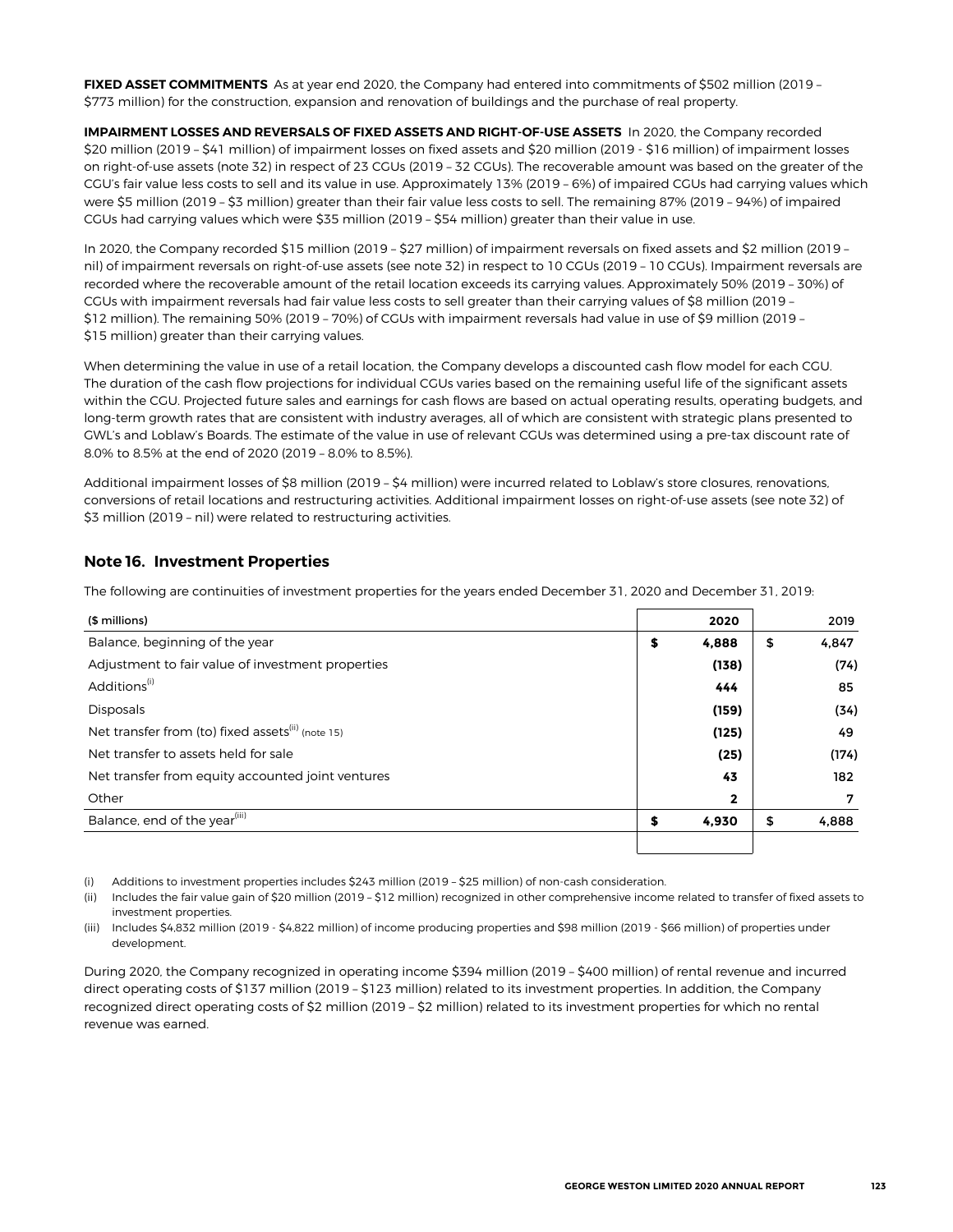### <span id="page-35-0"></span>**INTERNAL APPRAISALS**

Investment properties are measured at fair value, which was primarily determined by using the discounted cash flow method. Management reviews the valuation process and results prepared by the internal valuation team at least once per quarter. The valuations exclude any portfolio premium or value for the management platform and reflect the highest and best use for each of the Company's investment properties. As part of the internal valuation process, Management considers external valuations performed by independent national real estate valuation firms for a cross-section of properties that represent different geographical locations and asset classes across the Company's portfolio. On a quarterly basis, the internal valuation team reviews and updates, as deemed necessary, the valuation models to reflect current market data. Updates may be made to capitalization rates, discount rates, market rents, as well as current leasing and/or development activity, renewal probability, downtime on lease expiry, vacancy allowances, and expected maintenance costs.

### **INDEPENDENT APPRAISALS**

Properties are typically independently appraised at the time of acquisition. In addition, the Company has engaged independent nationally-recognized valuation firms to appraise its investment properties such that the majority of the portfolio will be independently appraised at least once over a four-year period. When an independent appraisal is obtained, the internal valuation team assesses all major inputs used by the independent valuators in preparing their reports and holds discussions with them on the reasonableness of their assumptions. Where warranted, adjustments will be made to the internal valuations to reflect the assumptions contained in the external valuations. The Company will record the internal value in its consolidated financial statements.

## **Note 17. Equity Accounted Joint Ventures**

Choice Properties accounts for its investments in joint ventures using the equity method. These investments hold primarily development properties and some income-producing properties. The table below summarizes Choice Properties' investment in joint ventures.

|                                                                |                                       | Dec. 31, 2020         |                                |    | Dec. 31, 2019         |
|----------------------------------------------------------------|---------------------------------------|-----------------------|--------------------------------|----|-----------------------|
|                                                                | <b>Number of</b><br>joint<br>ventures | Ownership<br>interest | Number of<br>joint<br>ventures |    | Ownership<br>interest |
| Retail                                                         | 16                                    | $25\% - 75\%$         | 16                             |    | 25% - 75%             |
| Industrial                                                     | $\mathbf{2}$                          | 50%                   | $\overline{2}$                 |    | 50%                   |
| Residential                                                    | 3                                     | 47% - 50%             | 3                              |    | 47% - 50%             |
| Mixed-use                                                      |                                       | -%                    |                                |    | 40%                   |
| Land, held development                                         |                                       | 50%                   |                                |    | -%                    |
| Total equity accounted joint ventures                          | 22                                    |                       | 22                             |    |                       |
| Investment in equity accounted joint<br>Ventures (\$ millions) |                                       | 573<br>\$             |                                | \$ | 605                   |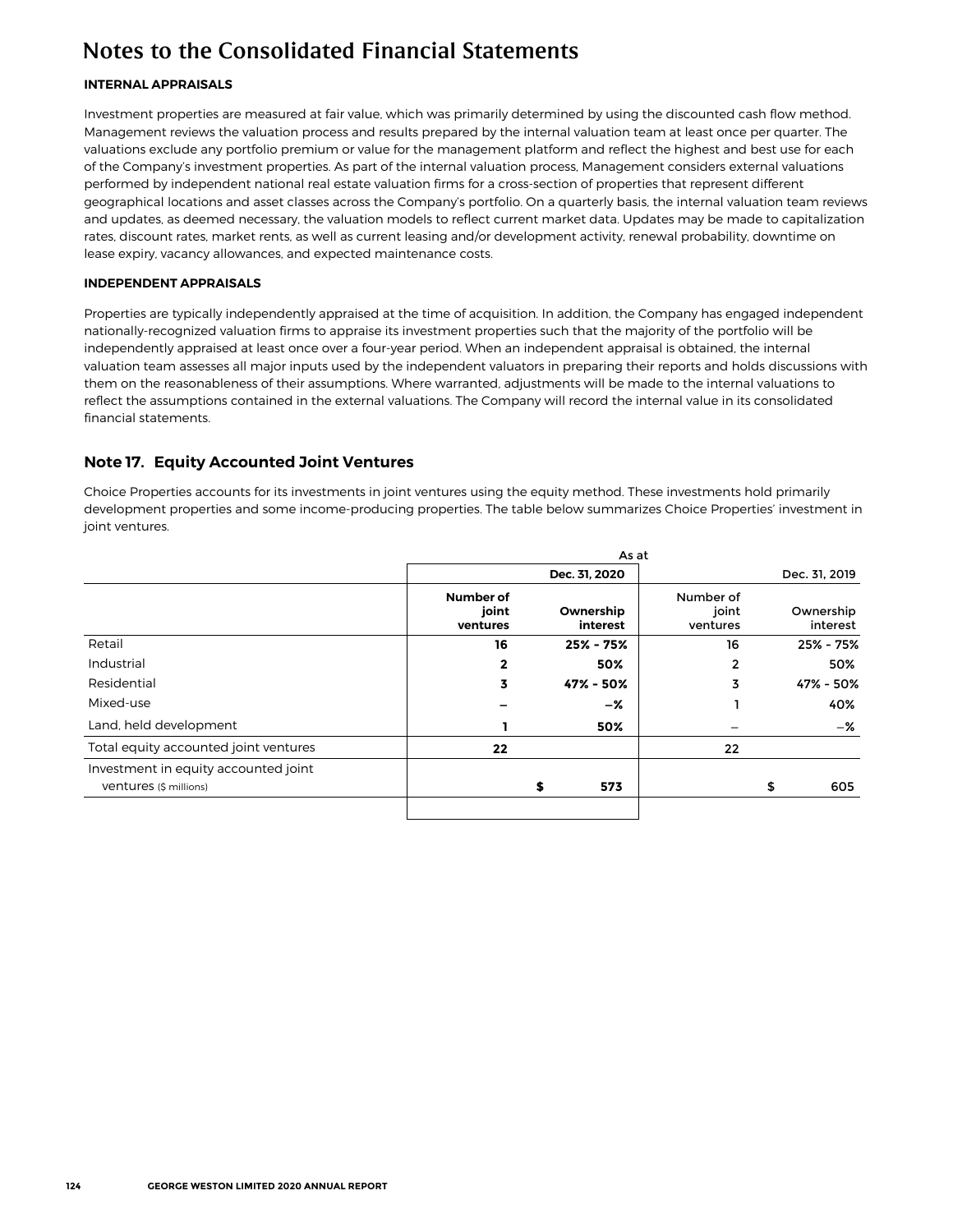## **Note 18. Intangible Assets**

The following is a continuity of the cost and accumulated amortization and impairment losses of intangible assets for the year ended December 31, 2020:

| (\$ millions)                                                        | <b>Indefinite</b><br>life<br>intangible<br>assets |    | <b>Definite life</b><br>internally<br>generated<br>intangible<br>assets |     | <b>Definite</b><br>life<br>trademarks<br>and brand<br>names |      | <b>Software</b> | Other<br>definite<br>life<br>intangible<br>assets | Total  |
|----------------------------------------------------------------------|---------------------------------------------------|----|-------------------------------------------------------------------------|-----|-------------------------------------------------------------|------|-----------------|---------------------------------------------------|--------|
| Cost, beginning of year <sup>(i)</sup>                               | \$<br>3,490 \$                                    |    | 20S                                                                     |     | 20S                                                         |      | $3,186$ \$      | $6,018$ \$                                        | 12,734 |
| Additions                                                            |                                                   |    |                                                                         |     |                                                             |      | 350             | 7                                                 | 357    |
| <b>Business acquisitions</b>                                         |                                                   |    |                                                                         |     |                                                             |      |                 | 2                                                 | 3      |
| Impact of foreign currency translation                               |                                                   |    |                                                                         |     |                                                             |      | (1)             | (3)                                               | (4)    |
| Cost, end of year                                                    | \$<br>$3,491$ \$                                  |    | 20 <sup>5</sup>                                                         |     | 20                                                          | - \$ | $3,535$ \$      | $6,024$ \$                                        | 13,090 |
| Accumulated amortization and impairment<br>losses, beginning of year | \$                                                | \$ | 20 <sub>s</sub>                                                         |     | 11S                                                         |      | 2.142S          | $3,073$ \$                                        | 5.246  |
| Amortization                                                         |                                                   |    |                                                                         |     |                                                             |      | 304             | 510                                               | 815    |
| Impairment losses                                                    |                                                   |    |                                                                         |     |                                                             |      |                 |                                                   |        |
| Impact of foreign currency translation                               |                                                   |    |                                                                         |     |                                                             |      |                 | (4)                                               | (4)    |
| Accumulated amortization and impairment<br>losses, end of year       | \$                                                | S. | 20 <sup>5</sup>                                                         |     | 12S                                                         |      | $2,446$ \$      | $3,580$ \$                                        | 6,058  |
| Carrying amount as at:                                               |                                                   |    |                                                                         |     |                                                             |      |                 |                                                   |        |
| December 31, 2020                                                    | \$<br>$3,491$ \$                                  |    |                                                                         | – S | 8\$                                                         |      | $1,089$ \$      | $2,444$ \$                                        | 7,032  |
|                                                                      |                                                   |    |                                                                         |     |                                                             |      |                 |                                                   |        |

(i) Certain comparative figures have been restated to conform with current year presentation.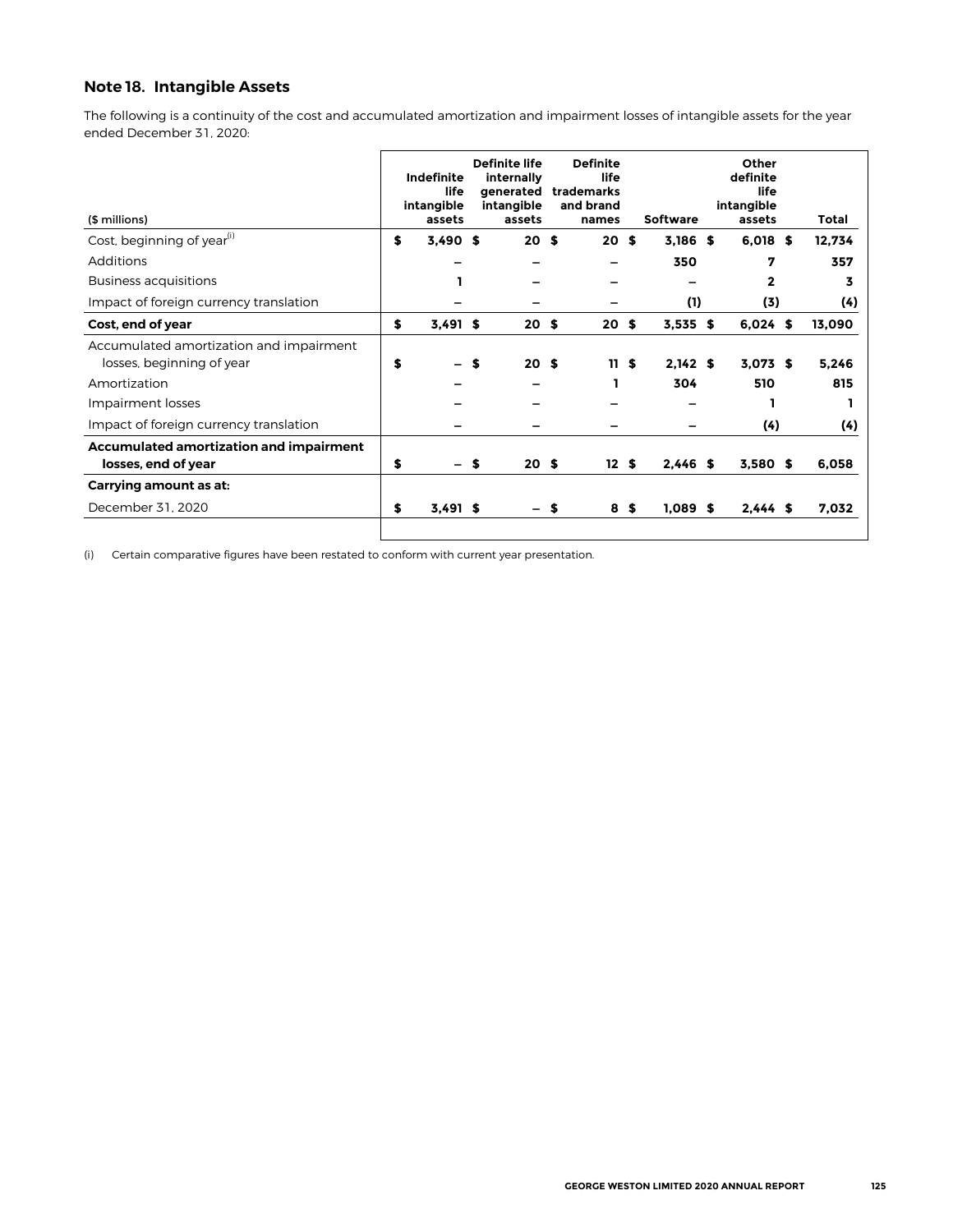The following is a continuity of the cost and accumulated amortization and impairment losses of intangible assets for the year ended December 31, 2019:

| (\$ millions)                                                        | Indefinite<br>life<br>intangible<br>assets | Definite life<br>internally<br>generated<br>intangible<br>assets | Definite<br>life<br>trademarks<br>and brand<br>names | Software         | Other<br>definite<br>life<br>intangible<br>assets | Total  |
|----------------------------------------------------------------------|--------------------------------------------|------------------------------------------------------------------|------------------------------------------------------|------------------|---------------------------------------------------|--------|
| Cost, beginning of year <sup>(i)</sup>                               | \$<br>3.489 \$                             | 20S                                                              | 20                                                   | \$<br>2,789 \$   | $6,204$ \$                                        | 12.522 |
| IFRS 16 adjustments                                                  |                                            |                                                                  |                                                      |                  | (207)                                             | (207)  |
| Restated balance, beginning of year                                  | 3.489                                      | 20                                                               | 20                                                   | 2.789            | 5,997                                             | 12,315 |
| Additions                                                            |                                            |                                                                  |                                                      | 397              | 5                                                 | 403    |
| <b>Business acquisitions</b>                                         |                                            |                                                                  |                                                      |                  | 23                                                | 23     |
| Disposal                                                             |                                            |                                                                  |                                                      |                  | (1)                                               | (1)    |
| Write-off cost of fully amortized assets                             |                                            |                                                                  |                                                      |                  | (1)                                               | (1)    |
| Impact of foreign currency translation                               |                                            |                                                                  |                                                      |                  | (5)                                               | (5)    |
| Cost, end of year                                                    | \$<br>$3.490$ \$                           | 20 <sub>5</sub>                                                  | 20 <sub>5</sub>                                      | 3.186 \$         | 6,018 \$                                          | 12,734 |
| Accumulated amortization and impairment<br>losses, beginning of year | \$                                         | \$<br>20 <sub>5</sub>                                            | 10                                                   | \$<br>$1.852$ \$ | $2.682$ \$                                        | 4.564  |
| IFRS 16 adjustments                                                  |                                            |                                                                  |                                                      |                  | (125)                                             | (125)  |
| Restated balance, beginning of year                                  |                                            | 20                                                               | 10                                                   | 1.852            | 2.557                                             | 4.439  |
| Amortization                                                         |                                            |                                                                  |                                                      | 290              | 508                                               | 799    |
| Impairment losses                                                    |                                            |                                                                  |                                                      |                  | 12                                                | 12     |
| <b>Disposals</b>                                                     |                                            |                                                                  |                                                      |                  | (1)                                               | (1)    |
| Write-off amortization of fully amortized assets                     |                                            |                                                                  |                                                      |                  | (1)                                               | (1)    |
| Impact of foreign currency translation                               |                                            |                                                                  |                                                      |                  | (2)                                               | (2)    |
| Accumulated amortization and impairment<br>losses, end of year       | \$                                         | \$<br>20 <sup>5</sup>                                            | 11 <sub>5</sub>                                      | $2,142$ \$       | $3,073$ \$                                        | 5,246  |
| Carrying amount as at:                                               |                                            |                                                                  |                                                      |                  |                                                   |        |
| December 31, 2019                                                    | \$<br>$3.490$ \$                           |                                                                  | \$<br>9                                              | \$<br>$1.044$ \$ | $2,945$ \$                                        | 7,488  |

(i) Certain comparative figures have been restated to conform with current year presentation.

**INDEFINITE LIFE INTANGIBLE ASSETS** Indefinite life intangible assets recorded by Loblaw are comprised of brand names, trademarks, import purchase quotas and certain liquor licenses. The brand names and trademarks are a result of Loblaw's acquisition of Shoppers Drug Mart and T&T Supermarket Inc. Loblaw expects to renew the registration of the brand names, trademarks, import purchase quotas and liquor licenses at each expiry date indefinitely, and expects these assets to generate economic benefit in perpetuity. As such, Loblaw assessed these intangibles to have indefinite useful lives.

The Company completed its annual impairment tests for indefinite life intangible assets and concluded there was no impairment.

**Key Assumptions** The key assumptions used to calculate the fair value less costs to sell are those regarding cash flow forecasts, growth rates, discount rates, and terminal rate. These assumptions are consistent with the assumptions used to calculate fair value less costs to sell for goodwill (see note 19).

**SOFTWARE** Software is comprised of software purchases and development costs. There were no capitalized borrowing costs included in 2020 (2019 – nil).

**OTHER DEFINITE LIFE INTANGIBLE ASSETS** Other definite life intangible assets recorded by Loblaw primarily consist of prescription files, the customer loyalty awards program and customer relationships.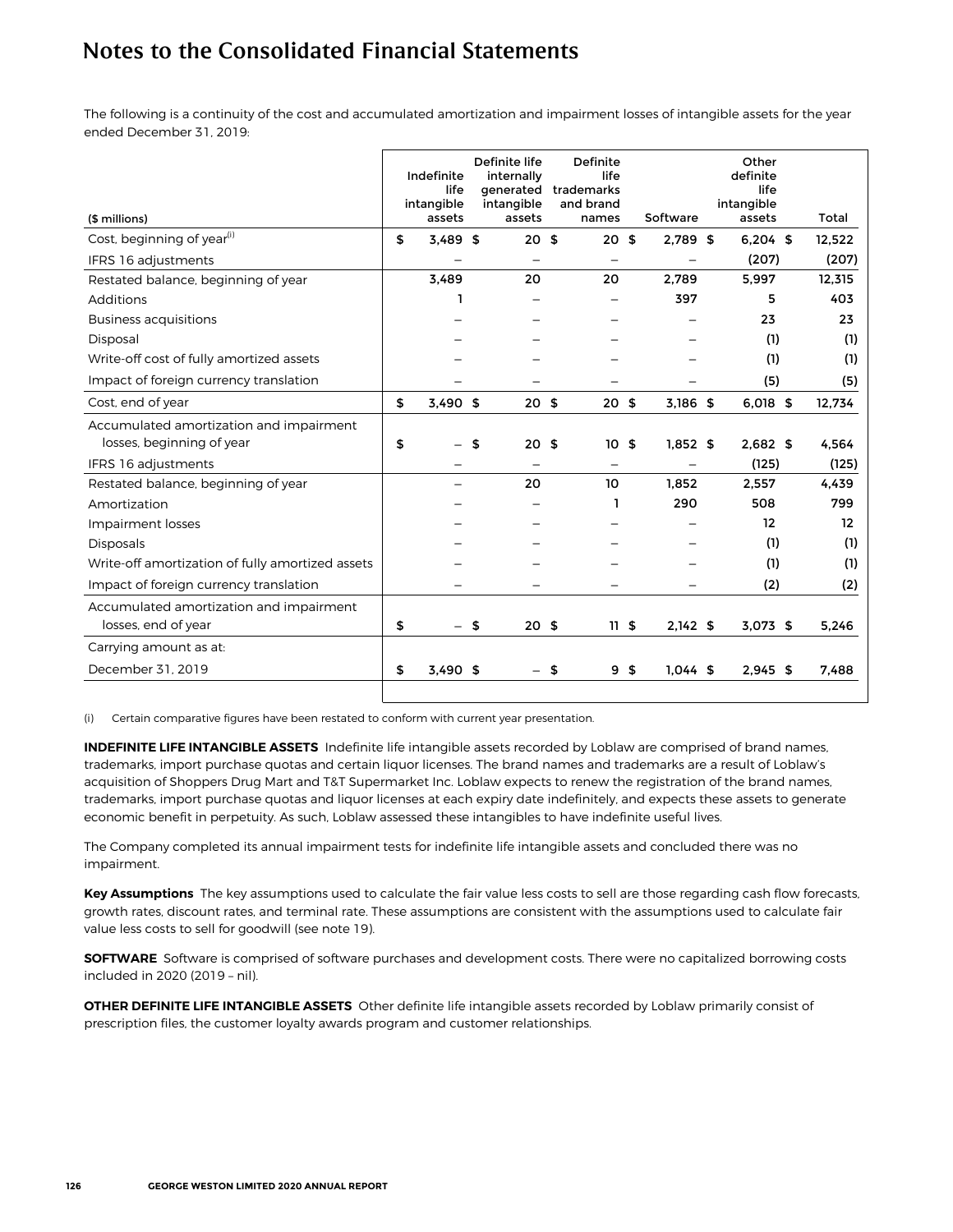### **Note 19. Goodwill**

The following are continuities of the cost and accumulated impairment losses of goodwill for the years ended December 31, 2020 and December 31, 2019:

| (\$ millions)                                    | 2020        | 2019        |
|--------------------------------------------------|-------------|-------------|
| Cost, beginning of year                          | \$<br>5,842 | \$<br>5,848 |
| <b>Business acquisitions</b>                     | 2           | 4           |
| Adjusted purchase price allocation               | -           | (1)         |
| Impact of foreign currency translation           | (5)         | (9)         |
| Cost, end of year                                | \$<br>5.839 | \$<br>5,842 |
| Accumulated impairment losses, beginning of year | \$<br>1,067 | \$<br>1,067 |
| Impairment losses                                | -           |             |
| Accumulated impairment losses, end of year       | \$<br>1.067 | \$<br>1,067 |
| Carrying amount as at:                           |             |             |
| December 31                                      | \$<br>4,772 | \$<br>4,775 |
|                                                  |             |             |

The carrying amount of goodwill attributed to each CGU was as follows:

|                             |               | As at |               |  |  |  |
|-----------------------------|---------------|-------|---------------|--|--|--|
| (\$ millions)               | Dec. 31, 2020 |       | Dec. 31, 2019 |  |  |  |
| Weston Foods                | 298<br>\$     | \$    | 303           |  |  |  |
| Shoppers Drug Mart          | 2,976         |       | 2,974         |  |  |  |
| Market                      | 375           |       | 375           |  |  |  |
| Discount                    | 461           |       | 461           |  |  |  |
| T&T Supermarket Inc.        | 129           |       | 129           |  |  |  |
| Other                       | 533           |       | 533           |  |  |  |
| Carrying amount of goodwill | 4,772<br>\$   | \$    | 4,775         |  |  |  |
|                             |               |       |               |  |  |  |

The Company completed its annual impairment tests for goodwill and concluded that there was no impairment.

**KEY ASSUMPTIONS** The key assumptions used to calculate the fair value less costs to sell are cash flow forecasts, growth rates, discount rate, and terminal rate. These assumptions are considered to be Level 3 in the fair value hierarchy.

The weighted average cost of capital was determined to be 7.1% to 9.3% (2019 – 7.1% to 9.3%) and was based on a risk-free rate, an equity risk premium adjusted for betas of comparable publicly traded companies, an unsystematic risk premium, an after-tax cost of debt based on corporate bond yields and the capital structure of comparable public traded companies.

Cash flow projections were discounted using a rate derived from an after-tax weighted average cost of capital. As at year end 2020, the after-tax discount rate used in the recoverable amount calculations was 7.1% to 9.3% (2019 – 7.1% to 9.3%). The pretax discount rate was 9.7% to 12.7% (2019 – 9.7% to 12.7%).

The Company included a minimum of three years of cash flows in its discounted cash flow models. The cash flow forecasts were extrapolated beyond the three year period using an estimated long-term growth rate of 2.0% (2019 – 2.0%). The budgeted adjusted EBITDA<sup>(i)</sup> growth was based on the strategic plans approved by GWL's and Loblaw's Board of Directors.

(i) Excludes certain items and is used internally by management when analyzing segment underlying operating performance.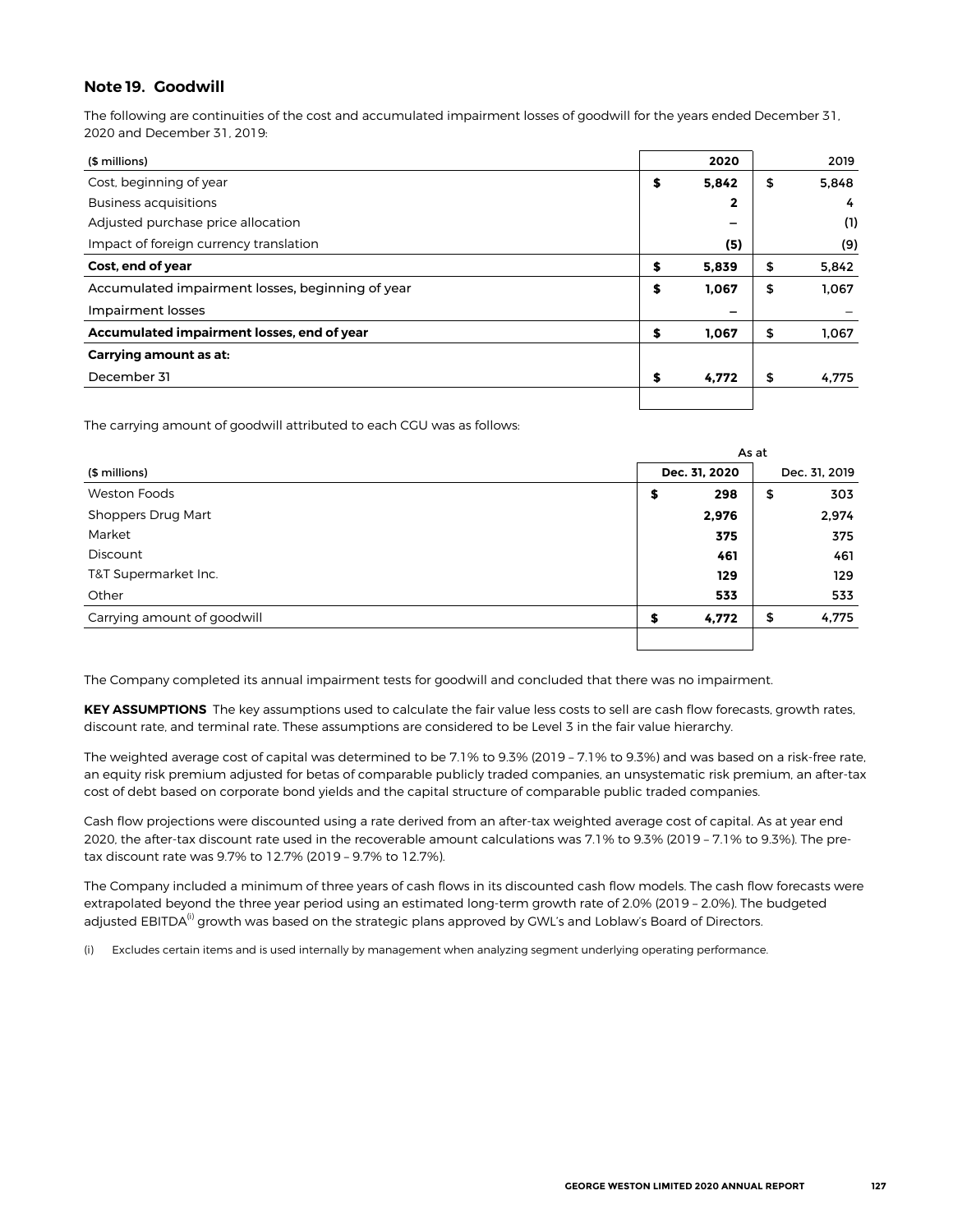## **Note 20. Other Assets**

The components of other assets were as follows:

|                                                                          |    | As at         |               |
|--------------------------------------------------------------------------|----|---------------|---------------|
| (\$ millions)                                                            |    | Dec. 31, 2020 | Dec. 31, 2019 |
| Fair value of equity forward (note 33)                                   | \$ | 630           | \$<br>537     |
| Sundry investments and other receivables <sup>(i)</sup>                  |    | 145           | 43            |
| Net accrued benefit plan asset (note 29)                                 |    | 184           | 249           |
| Finance lease receivable (note 32)                                       |    | 77            | 73            |
| Mortgages, loans and notes receivable                                    |    | 168           | 188           |
| Other                                                                    |    | 159           | 177           |
| <b>Total Other Assets</b>                                                | \$ | 1.363         | \$<br>1.267   |
| Current portion of mortgages, loans and notes receivable <sup>(ii)</sup> |    | (49)          | (87)          |
| <b>Other Assets</b>                                                      | S  | 1.314         | \$<br>1.180   |
|                                                                          |    |               |               |

**(i)** In 2020, Shoppers Drug Mart Inc. agreed to invest a total of \$75 million in Maple Corporation ("Maple"), the leading virtual care provider in Canada, in exchange for a significant minority stake. The investment will be made in two tranches. As at December 31, 2020, tranche one had been executed and the Company invested \$61 million in exchange for approximately 24% of the ownership interest in Maple. The tranche two investment is expected to be executed in the third quarter of 2021.

(ii) Current portion of mortgages, loans and note receivable are included in prepaid expenses and other assets in the consolidated balance sheets.

## **Note 21. Customer Loyalty Awards Program Liability**

The carrying amount of the liability associated with Loblaw's customer loyalty awards programs ("loyalty liability") was as follows:

|                   |               | As at |               |  |  |  |  |  |
|-------------------|---------------|-------|---------------|--|--|--|--|--|
| (\$ millions)     | Dec. 31, 2020 |       | Dec. 31, 2019 |  |  |  |  |  |
| Loyalty liability | 194           | - 13  | 191           |  |  |  |  |  |
|                   |               |       |               |  |  |  |  |  |

The majority of the Company's loyalty liability, which is a contract liability, is expected to be redeemed and recognized as revenue within one year of issuance.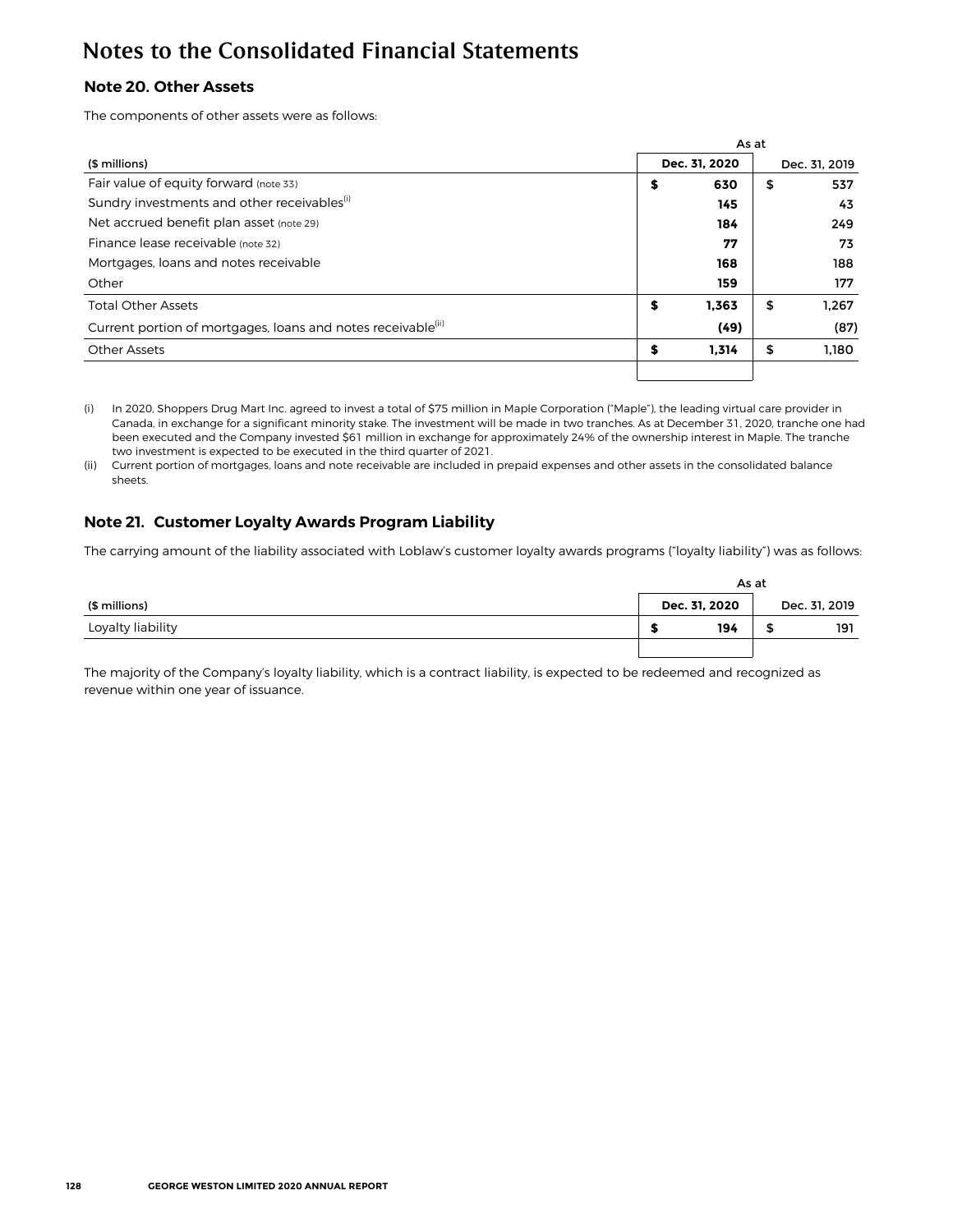### **Note 22. Provisions**

The following are continuities of provisions for the years ended December 31, 2020 and December 31, 2019:

| (\$ millions)                          | 2020                     | 2019      |
|----------------------------------------|--------------------------|-----------|
| Provisions, beginning of year          | \$<br>237                | \$<br>372 |
| IFRS 16 adjustment                     | -                        | (80)      |
| Restated balance, beginning of year    | \$<br>237                | \$<br>292 |
| Additions                              | 106                      | 104       |
| Payments                               | (98)                     | (142)     |
| Reversals                              | (19)                     | (16)      |
| Impact of foreign currency translation | $\overline{\phantom{m}}$ | (1)       |
| Provisions, end of year                | \$<br>226                | \$<br>237 |
|                                        |                          |           |

|                                            | As at |               |    |               |  |  |  |
|--------------------------------------------|-------|---------------|----|---------------|--|--|--|
| (\$ millions)                              |       | Dec. 31, 2020 |    | Dec. 31, 2019 |  |  |  |
| Carrying amount of provisions recorded in: |       |               |    |               |  |  |  |
| Current provisions                         |       | 109           | \$ | 147           |  |  |  |
| Non-current provisions                     |       | 117           |    | 90            |  |  |  |
| Provisions                                 | ъ     | 226           | S  | 237           |  |  |  |
|                                            |       |               |    |               |  |  |  |

Provisions consist primarily of amounts recorded in respect of restructuring, self-insurance, environmental and decommissioning liabilities, certain onerous costs on leased properties, legal claims, the Loblaw Card Program and a MEPP withdrawal liability.

The Company's accrued insurance liabilities were \$86 million (2019 – \$79 million), of which \$47 million (2019 – \$44 million) was included in non-current provisions and \$39 million (2019 – \$35 million) in current provisions. Included in total accrued insurance liabilities were \$19 million (2019 – \$20 million) of U.S. workers' compensation liabilities. The related cost and accrued workers' compensation liabilities are based on actuarial valuations which are dependent on assumptions determined by management. The discount rate used in determining the 2020 U.S. workers' compensation cost and liability was 2.0% (2019 – 2.0%). The total workers' compensation liability is equal to the ultimate actuarial loss estimate less any actual losses paid to date. Any change in the workers' compensation liability is recognized immediately in operating income.

In 2020, the U.S. workers' compensation cost associated with the worker's compensation liabilities was \$4 million (2019 – \$4 million).

**COMPETITION BUREAU INVESTIGATION** In 2017, the Company and Loblaw announced actions taken to address their involvement in an industry-wide price-fixing arrangement. In connection with the arrangement, Loblaw offered customers a \$25 Loblaw Card, which can be used to purchase items sold in Loblaw grocery stores across Canada. As at December 31, 2020, the Loblaw Card Program liability is \$15 million (2019 – \$17 million). Loblaw expects that Loblaw Cards issued to customers will be an offset against civil liability. The charge recorded for the Loblaw Card Program should not be viewed as an estimate of damages (see note 35).

**RESTRUCTURING AND OTHER RELATED COSTS** The Company continues to execute on a multi-year plan, initiated in 2018, that focuses on improving processes and generating efficiencies across administrative, store, manufacturing and distribution network infrastructure. Many initiatives are underway to reduce the complexity and cost of business operations, ensuring a low cost operating structure that allows for continued investments in the Company's strategic growth areas. As at December 31, 2020, the provision related to restructuring and other related costs was \$71 million (2019 – \$79 million).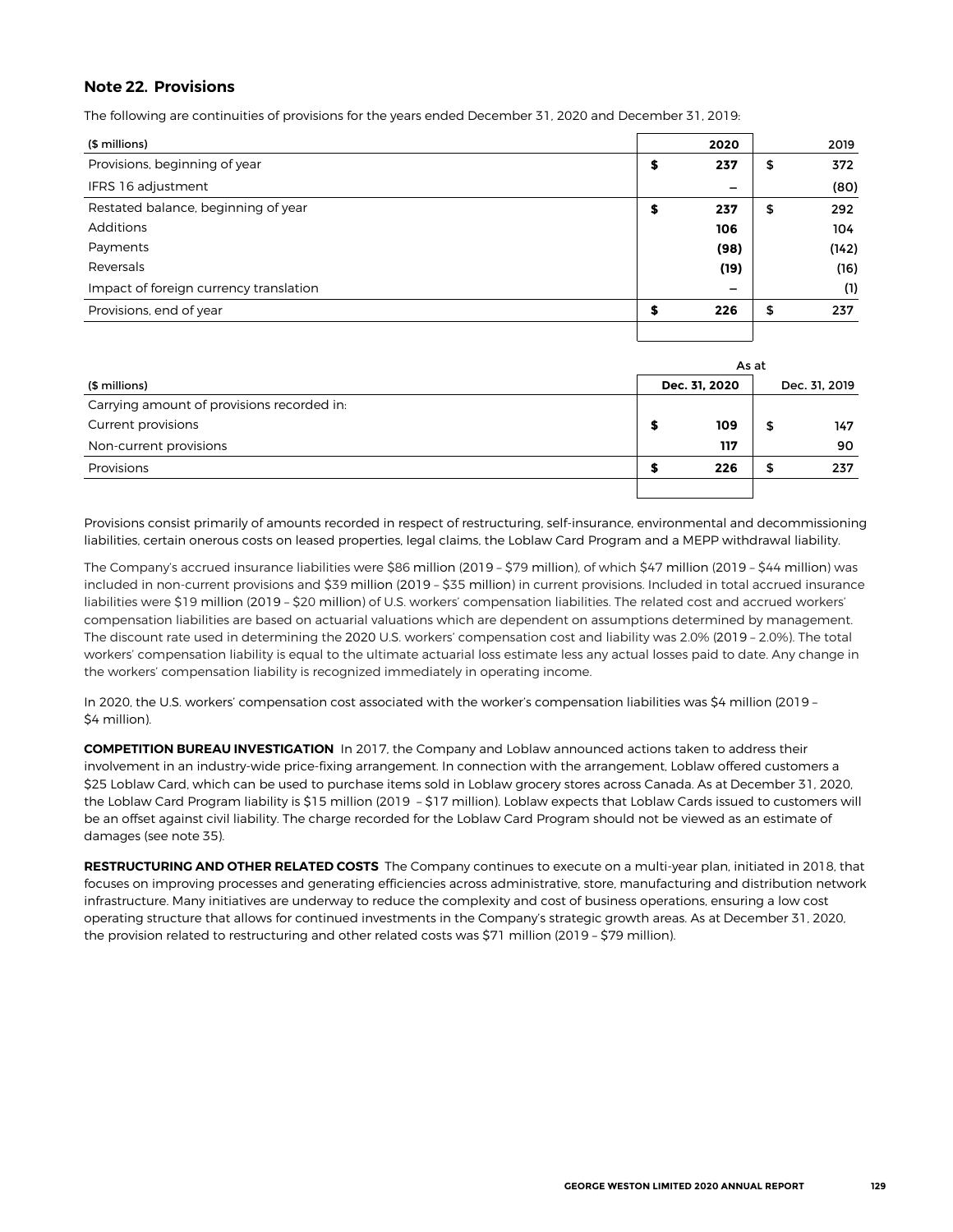## **Note 23. Short-Term Debt**

The components of short-term debt were as follows:

|                                                   |               | As at |               |  |  |  |  |  |
|---------------------------------------------------|---------------|-------|---------------|--|--|--|--|--|
| (\$ millions)                                     | Dec. 31. 2020 |       | Dec. 31, 2019 |  |  |  |  |  |
| Other Independent Securitization Trusts (note 12) | 575           |       | 775           |  |  |  |  |  |
| Series B Debentures <sup>(1)</sup>                | 760           |       | 714           |  |  |  |  |  |
| Short-term debt                                   | 1.335         |       | 1,489         |  |  |  |  |  |
|                                                   |               |       |               |  |  |  |  |  |

(i) Series B Debentures issued by GWL are due on demand and pay a current weighted average interest rate of 1.55% (2019 – 2.55%). The Series A 7.00% (see note 24) and Series B Debentures are secured by a pledge of 9.6 million Loblaw common shares.

**OTHER INDEPENDENT SECURITIZATION TRUSTS** The outstanding short-term debt balances relate to credit card receivables securitized to the Other Independent Securitization Trusts with recourse (see note 12).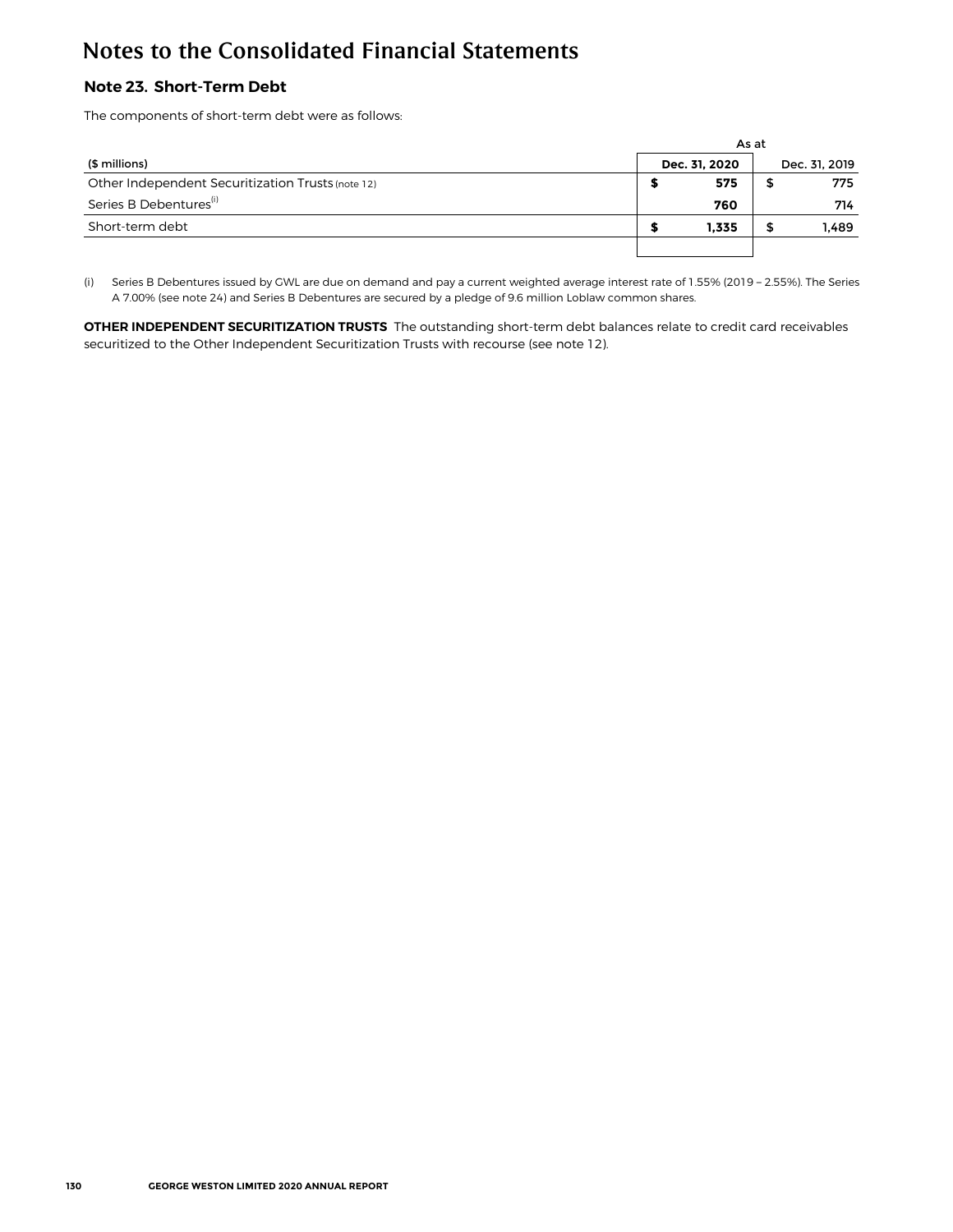## **Note 24. Long-Term Debt**

The components of long-term debt were as follows: As at a components of long-term debt were as follows:

| (\$ millions)                                                                          |                                                                        | Dec. 31, 2020            | Dec. 31, 2019 |
|----------------------------------------------------------------------------------------|------------------------------------------------------------------------|--------------------------|---------------|
| <b>Debentures</b>                                                                      |                                                                        |                          |               |
| George Weston Limited Notes                                                            | Series A, 7.00%, due 2031 <sup>(i)</sup>                               | \$<br>466                | \$<br>466     |
|                                                                                        | 4.12%, due 2024                                                        | 200                      | 200           |
|                                                                                        | 7.10%, due 2032                                                        | 150                      | 150           |
|                                                                                        | 6.69%, due 2033                                                        | 100                      | 100           |
| Loblaw Companies Limited Notes                                                         | 5.22%, due 2020                                                        |                          | 350           |
|                                                                                        | 4.86%, due 2023                                                        | 800                      | 800           |
|                                                                                        | 3.92% due 2024                                                         | 400                      | 400           |
|                                                                                        | 6.65%, due 2027                                                        | 100                      | 100           |
|                                                                                        | 6.45%, due 2028                                                        | 200                      | 200           |
|                                                                                        | 4.49%, due 2028                                                        | 400                      | 400           |
|                                                                                        | 6.50%, due 2029                                                        | 175                      | 175           |
|                                                                                        | 2.28%, due 2030                                                        | 350                      |               |
|                                                                                        | 11.40%, due 2031                                                       |                          |               |
|                                                                                        | Principal                                                              | 151                      | 151           |
|                                                                                        | Effect of coupon repurchase                                            | 33                       | 15            |
|                                                                                        | 6.85%, due 2032                                                        | 200                      | 200           |
|                                                                                        | 6.54%, due 2033                                                        | 200                      | 200           |
|                                                                                        | 8.75%, due 2033                                                        | 200                      | 200           |
|                                                                                        | 6.05%, due 2034                                                        | 200                      | 200           |
|                                                                                        | 6.15%, due 2035                                                        | 200                      | 200           |
|                                                                                        | 5.90%, due 2036                                                        | 300                      | 300           |
|                                                                                        | 6.45%, due 2039                                                        | 200                      | 200           |
|                                                                                        | 7.00%, due 2040                                                        | 150                      | 150           |
|                                                                                        | 5.86%, due 2043                                                        | 55                       | 55            |
| <b>Choice Properties Debentures</b>                                                    | Series B 4.90%, due 2023                                               | 200                      | 200           |
|                                                                                        | Series C 3.50%, due 2021                                               |                          | 250           |
|                                                                                        | Series D 4.29%, due 2024                                               | 200                      | 200           |
|                                                                                        | Series E 2.30%, due 2020                                               |                          | 250           |
|                                                                                        | Series F 4.06%, due 2025                                               | 200                      | 200           |
|                                                                                        | Series G 3.20%, due 2023                                               | 250                      | 250           |
|                                                                                        | Series H 5.27%, due 2046                                               | 100                      | 100           |
|                                                                                        | Series   3.01%, due 2022                                               | 300                      | 300           |
|                                                                                        | Series J 3.55%, due 2025                                               | 350                      | 350           |
|                                                                                        | Series K 3.56%, due 2024                                               | 550                      | 550           |
|                                                                                        | Series L 4.18%, due 2028                                               | 750                      | 750           |
|                                                                                        | Series M 3.53%, due 2029                                               | 750                      | 750           |
|                                                                                        | Series N 2.98%, due 2030                                               | 400                      |               |
|                                                                                        | Series O 3.83%, due 2050                                               | 100                      |               |
|                                                                                        | Series P 2.85%, due 2027                                               | 500                      |               |
|                                                                                        | Series 8 3.60%, due 2020                                               | $\overline{\phantom{0}}$ | 300           |
|                                                                                        | Series 9 3.60%, due 2021                                               | 200                      | 200           |
|                                                                                        | Series 10 3.60%, due 2022                                              | 300                      | 300           |
|                                                                                        | Series B-C 4.32%, due 2021                                             | $\overline{\phantom{0}}$ | 100           |
|                                                                                        | Series D-C 2.95%, due 2023<br>2.30% - 5.60%, due 2021 - 2038 (note 15) | 125                      | 125           |
| <b>Long-Term Debt Secured by Mortgage</b><br><b>Guaranteed Investment Certificates</b> | 0.20% - 3.78%, due 2021 - 2025                                         | 1,207<br>1,185           | 1,231         |
| Independent Securitization Trust (note 12)                                             | 2.23%, due 2020                                                        |                          | 1,311<br>250  |
|                                                                                        | 2.71%, due 2022                                                        | 250                      | 250           |
|                                                                                        | 3.10%, due 2023                                                        | 250                      | 250           |
|                                                                                        | 2.28%, due 2024                                                        | 250                      | 250           |
|                                                                                        | 1.34%, due 2025                                                        | 300                      |               |
|                                                                                        |                                                                        |                          |               |
| <b>Independent Funding Trusts</b>                                                      |                                                                        | 512                      | 505           |
| <b>Choice Properties Credit Facility</b>                                               |                                                                        |                          | 132           |
| <b>Choice Properties Construction Loans</b>                                            |                                                                        | 25                       | 25            |
| <b>Transaction costs and other</b>                                                     |                                                                        | (41)                     | (37)          |
| <b>Total long-term debt</b>                                                            |                                                                        | \$<br>14,443             | \$<br>14,554  |
| Less amount due within one year                                                        |                                                                        | 924                      | 1,842         |
| Long-term debt                                                                         |                                                                        | \$<br>13,519             | \$<br>12,712  |
|                                                                                        |                                                                        |                          |               |

(i) The Series A, 7.00% and Series B Debentures (see note 23) are secured by a pledge of 9.6 million Loblaw common shares.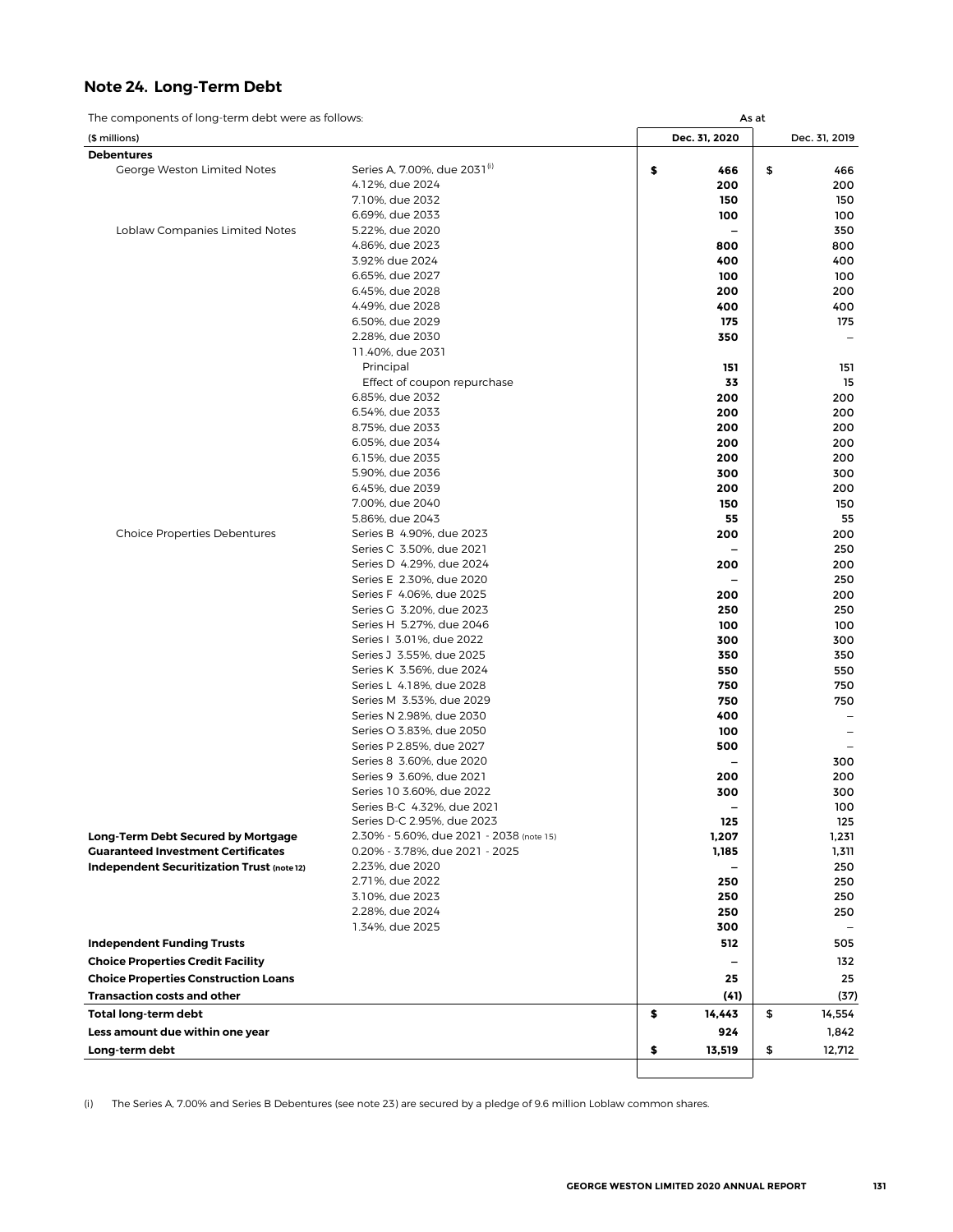Significant long-term debt transactions are described below:

**DEBENTURES** The following table summarizes the debentures issued in the years ended as indicated:

|                                               |          |                            |    | 2020             | 2019      |
|-----------------------------------------------|----------|----------------------------|----|------------------|-----------|
|                                               | Interest | Maturity                   |    | <b>Principal</b> | Principal |
| (\$ millions)                                 | Rate     | Date                       |    | Amount           | Amount    |
| Loblaw Companies Limited notes                | 2.28%    | May 7, 2030 <sup>(i)</sup> | \$ | 350              | \$        |
| Choice Properties senior unsecured debentures |          |                            |    |                  |           |
| - Series M                                    | 3.53%    | June 11, 2029              |    | -                | 750       |
| - Series N                                    | 2.98%    | March 4, 2030              |    | 400              |           |
| – Series O                                    | 3.83%    | March 4, 2050              |    | 100              |           |
| - Series P                                    | 2.85%    | May 21, 2027               |    | 500              |           |
| Total debentures issued                       |          |                            | s  | 1,350            | \$<br>750 |
|                                               |          |                            |    |                  |           |

(i) In connection with this issuance, during 2020, \$350 million of bond forward agreements were settled, resulting in a realized fair value loss of \$34 million before income taxes, which was cumulatively recorded in other comprehensive loss as unrealized prior to settlement. The loss will be reclassified to the statements of earnings over the life of the May 7, 2030 notes. This settlement also resulted in a net effective interest rate of 3.34% on the May 7, 2030 notes issued.

The following table summarizes the debentures and term loans repaid in the years ended as indicated:

|                                               |          |                                   | 2020             | 2019        |
|-----------------------------------------------|----------|-----------------------------------|------------------|-------------|
|                                               | Interest | Maturity                          | <b>Principal</b> | Principal   |
| (\$ millions)                                 | Rate     | Date                              | <b>Amount</b>    | Amount      |
| Loblaw Companies Limited notes                | 5.22%    | June 18, 2020                     | \$<br>350        | \$          |
| Choice Properties senior unsecured debentures |          |                                   |                  |             |
| - Series 7                                    | 3.00%    | September 20, 2019 <sup>(1)</sup> |                  | 200         |
| - Series 8                                    | 3.60%    | April 20, 2020                    | 300              |             |
| – Series B-C                                  | 4.32%    | January 15, 2021                  | 100              |             |
| – Series C                                    | 3.50%    | February 8, 2021                  | 250              |             |
| – Series C-C                                  | 2.56%    | November 30, $2019^{(i)}$         |                  | 100         |
| – Series E                                    | 2.30%    | September 14, 2020                | 250              |             |
| Choice Properties - Term Loan                 | Variable | May 4, 2022 <sup>(ii)</sup>       |                  | 175         |
| Choice Properties - Term Loan                 | Variable | May 4, 2023 <sup>(iii)</sup>      |                  | 625         |
| Total debentures and term loans repaid        |          |                                   | \$<br>1,250      | \$<br>1,100 |
|                                               |          |                                   |                  |             |

(i) Choice Properties senior unsecured debentures Series 7 and Series C-C were redeemed on June 27, 2019.

(ii) Choice Properties term loan facility bearing interest at variable rates of either Prime plus 0.45% or Bankers' Acceptance rate plus 1.45% were redeemed on June 11, 2019.

(iii) Choice Properties term loan facility bearing interest at variable rates of either Prime plus 0.45% or Bankers' Acceptance rate plus 1.45% were redeemed on June 11, 2019 and September 30, 2019.

## **GUARANTEED INVESTMENT CERTIFICATES ("GICs")** The following table summarizes PC Bank's GIC activity, before

commissions, for the years ended as follows:

| (\$ millions)              |     | 2020  |   | 2019  |
|----------------------------|-----|-------|---|-------|
| Balance, beginning of year |     | 1,311 | Ð | 1,141 |
| GICs issued                |     | 410   |   | 453   |
| <b>GICs matured</b>        |     | (536) |   | (283) |
| Balance, end of year       | -20 | 1,185 | Ф | 1,311 |
|                            |     |       |   |       |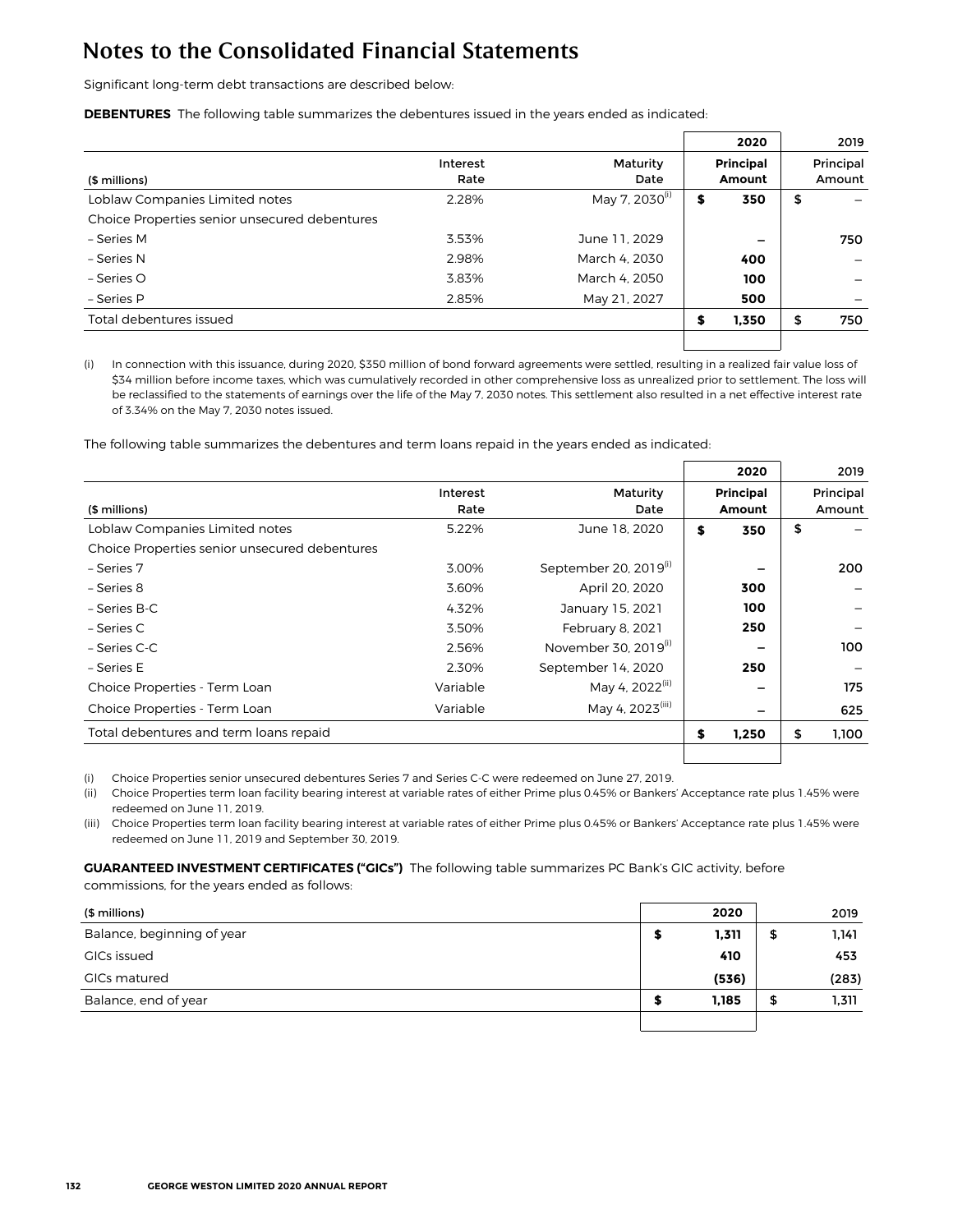**INDEPENDENT SECURITIZATION TRUST** The notes issued by *Eagle* are debentures, which are collateralized by PC Bank's credit card receivables (see note 12).

During 2020, *Eagle* issued \$300 million (2019 – \$250 million) of senior and subordinated term notes with a maturity date of July 17, 2025 (2019 – July 17, 2024) at a weighted average interest rate of 1.34% (2019 – 2.28%). In connection with this issuance, \$200 million (2019 – \$250 million) of bond forward agreements were settled, resulting in a realized fair value loss of \$11 million (2019 – \$8 million) before income taxes, which was cumulatively recorded in other comprehensive loss as unrealized prior to settlement. The loss will be reclassified to the statements of earnings over the life of the aforementioned *Eagle* notes. This settlement also resulted in a net effective interest rate of 2.07% (2019 – 2.94%) on the *Eagle* notes issued. (see note 33).

During 2020, \$250 million of the senior and subordinated term notes at a weighted average interest rate of 2.23% previously issued by *Eagle*, matured and were repaid on September 17, 2020. As a result, there was a net change in the balances related to *Eagle* notes of \$50 million. There were no repayments of notes issued by *Eagle* in 2019.

**INDEPENDENT FUNDING TRUSTS** As at year end 2020, the independent funding trusts had drawn \$512 million (2019 – \$505 million) from the revolving committed credit facility that is the source of funding to the independent funding trusts.

The revolving committed credit facility relating to the independent funding trusts has a maturity date until May 27, 2022.

**COMMITTED CREDIT FACILITIES** The components of the committed lines of credit available as at year end 2020 and 2019 were as follows:

|                                        |                                | As at |                  |   |               |  |           |               |
|----------------------------------------|--------------------------------|-------|------------------|---|---------------|--|-----------|---------------|
|                                        |                                |       |                  |   | Dec. 31, 2020 |  |           | Dec. 31, 2019 |
|                                        | Maturity                       |       | <b>Available</b> |   |               |  | Available |               |
| (\$ millions)                          | Date                           |       | <b>Credit</b>    |   | <b>Drawn</b>  |  | Credit    | <b>Drawn</b>  |
| Loblaw committed credit facility       | October 7, 2023 <sup>(i)</sup> | S     | 1.000            | S |               |  | 1.000     | \$            |
| Choice Properties committed syndicated |                                |       |                  |   |               |  |           |               |
| credit facility                        | May 4, 2023                    |       | 1.500            |   | -             |  | 1.500     | 132           |
| Total committed credit facilities      |                                |       | 2,500            | S |               |  | 2.500     | \$<br>132     |
|                                        |                                |       |                  |   |               |  |           |               |

(i) In 2020, Loblaw amended its committed credit facility and extended the maturity date from June 10, 2021 to October 7, 2023.

These facilities contain certain financial covenants (see note 28).

**LONG-TERM DEBT DUE WITHIN ONE YEAR** The components of long-term debt due within one year were as follows:

|                                    | As at |               |               |                   |  |  |
|------------------------------------|-------|---------------|---------------|-------------------|--|--|
| (\$ millions)                      |       | Dec. 31, 2020 | Dec. 31, 2019 |                   |  |  |
| Debentures                         | э     | 196           | \$            | 897               |  |  |
| <b>GICs</b>                        |       | 597           |               | 527               |  |  |
| Independent Securitization Trust   |       | -             |               | 250               |  |  |
| Long-term debt secured by mortgage |       | 106           |               | 156               |  |  |
| <b>Construction Loans</b>          |       | 25            |               | $12 \overline{ }$ |  |  |
| Long-term debt due within one year |       | 924           | \$            | 1,842             |  |  |
|                                    |       |               |               |                   |  |  |

**SCHEDULE OF REPAYMENTS** The schedule of repayment of long-term debt, based on maturity is as follows:

| (\$ millions)                               | Dec. 31, 2020 |        |
|---------------------------------------------|---------------|--------|
| 2021                                        | Ş             | 929    |
| 2022                                        |               | 1,736  |
| 2023                                        |               | 1,870  |
| 2024                                        |               | 1,889  |
| 2025                                        |               | 1,165  |
| Thereafter                                  |               | 6,895  |
| Long-Term Debt (excludes transaction costs) | S             | 14,484 |
|                                             |               |        |

See note 33 for the fair value of long-term debt.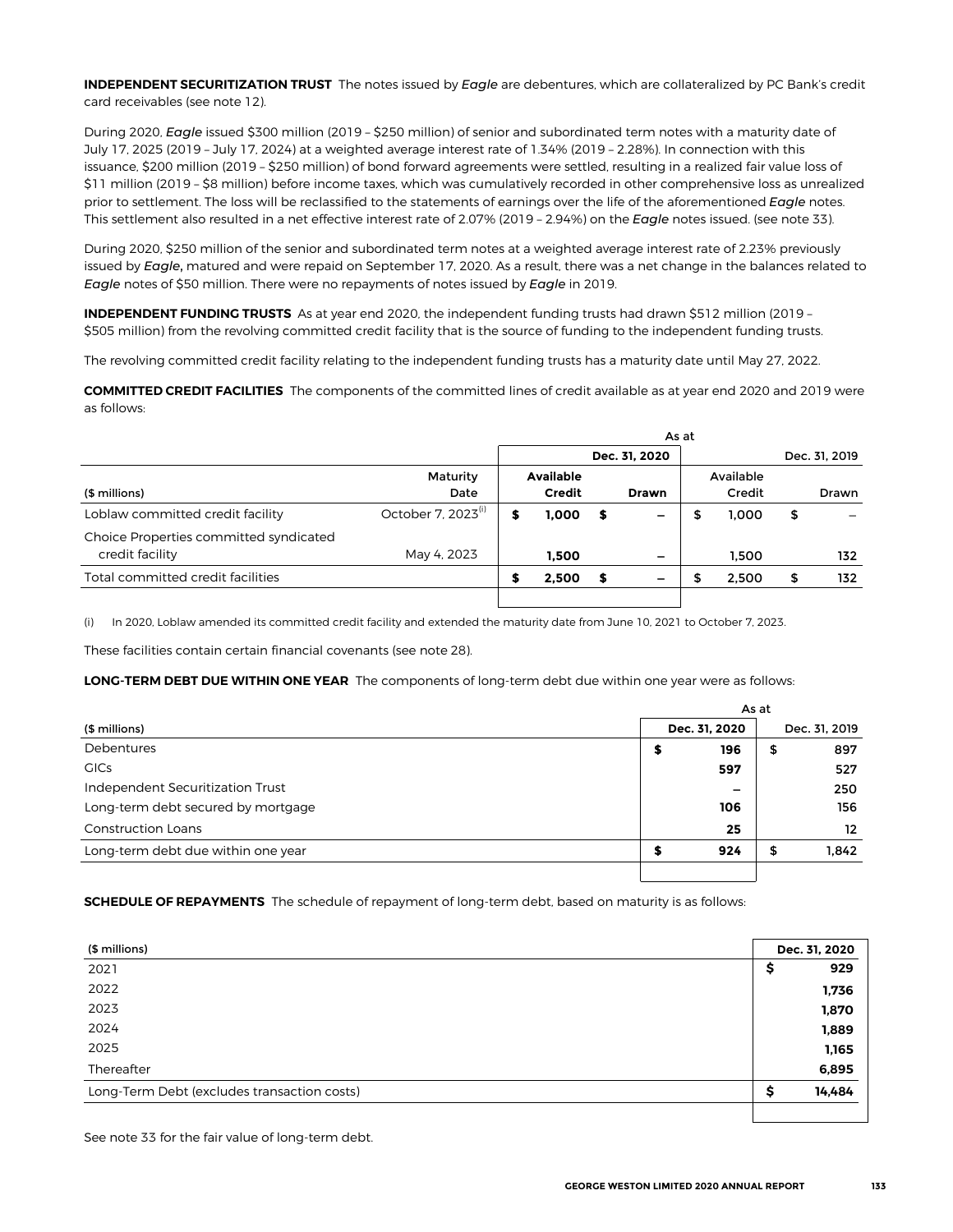**RECONCILIATION OF LONG-TERM DEBT** The following table reconciles the changes in cash flows from financing activities for long-term debt for the years ended as indicated:

| (\$ millions)                                                      |   | 2020    | 2019         |
|--------------------------------------------------------------------|---|---------|--------------|
| Total long-term debt, beginning of year                            | S | 14.554  | \$<br>15.318 |
| Reclassification of finance lease obligations due to IFRS 16       |   | -       | (535)        |
| Restated balance, beginning of year                                |   | 14.554  | 14.783       |
| Long-term debt issuances <sup>(1)</sup>                            |   | 2,492   | 1.438        |
| Long-term debt repayments                                          |   | (2,598) | (1,690)      |
| Total cash flow (used in) from long-term debt financing activities |   | (106)   | (252)        |
| Other non-cash changes                                             |   | (5)     | 23           |
| Total non-cash long-term debt activities                           |   | (5)     | 23           |
| Total long-term debt, end of year                                  |   | 14.443  | \$<br>14,554 |
|                                                                    |   |         |              |

(i) Includes net movements from the independent funding trust, which are revolving debt instruments.

### **Note 25. Other Liabilities**

The components of other liabilities were as follows:

|                                               | As at |               |               |     |  |  |  |
|-----------------------------------------------|-------|---------------|---------------|-----|--|--|--|
| (\$ millions)                                 |       | Dec. 31, 2020 | Dec. 31, 2019 |     |  |  |  |
| Financial liabilities <sup>(i)</sup>          | \$    | 661           | \$            | 431 |  |  |  |
| Net defined benefit plan obligation (note 29) |       | 382           |               | 375 |  |  |  |
| Other long-term employee benefit obligation   |       | 129           |               | 128 |  |  |  |
| Equity-based compensation liability (note 30) |       | 7             |               | 7   |  |  |  |
| Other                                         |       | 18            |               | 16  |  |  |  |
| Other liabilities                             | S     | 1.197         | \$            | 957 |  |  |  |
|                                               |       |               |               |     |  |  |  |

(i) In 2020, Choice Properties disposed or partially disposed of 17 properties (2019 – 31 properties) to third parties for aggregate consideration of \$233 million (2019 – \$435 million). On consolidation, these transactions were not recognized as a sale of assets as under the terms of the leases, the Company did not relinquish control of the properties for purposes of IFRS 16 "Leases" and IFRS 15 "Revenue from Contracts with Customers". Instead, the proceeds from the transactions were recognized as financial liabilities and as at December 31, 2020, \$5 million (December 31, 2019 – \$4 million) was recorded in trade payables and other liabilities and \$661 million (December 31, 2019 – \$431 million) was recorded in other liabilities.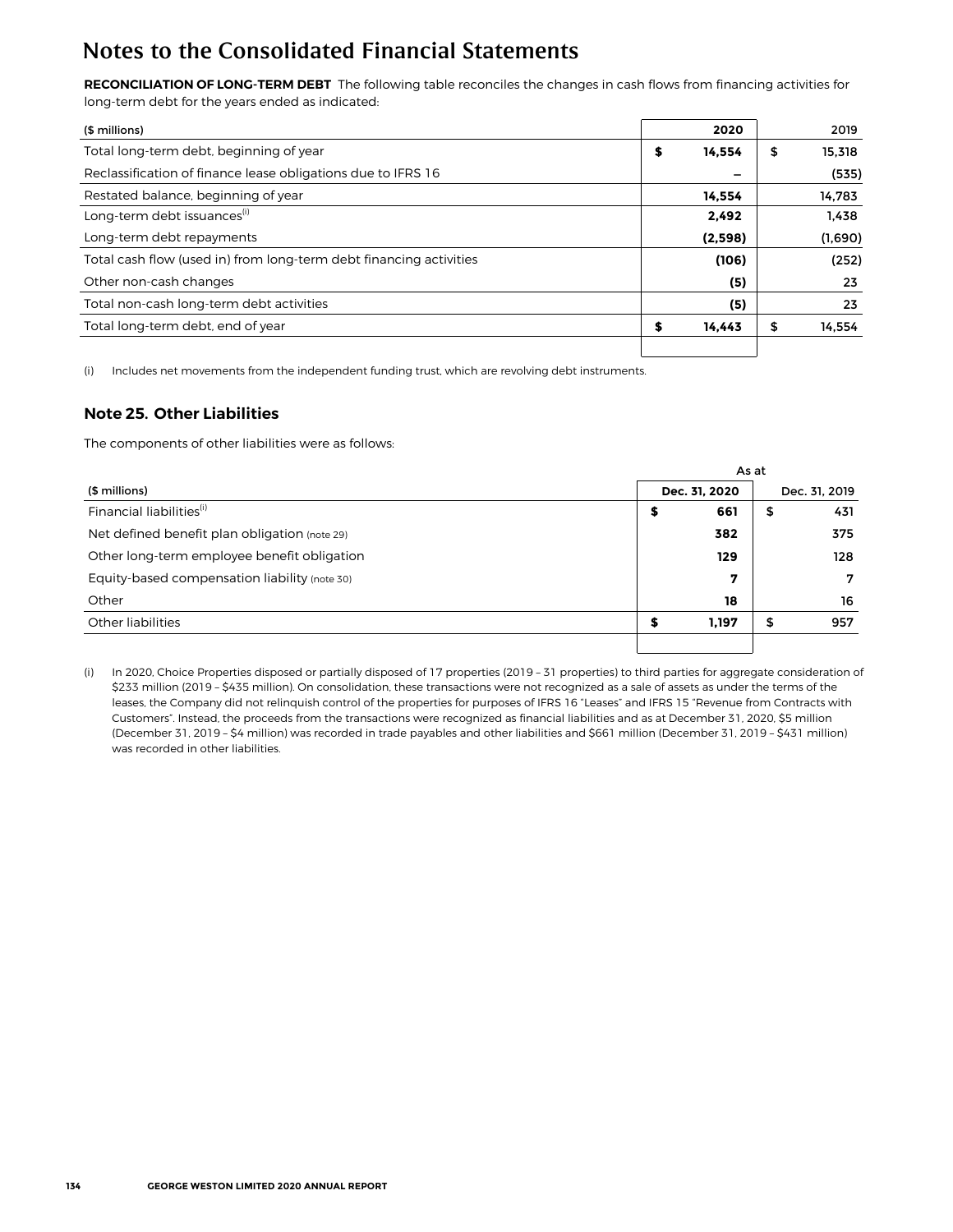## **Note 26. Share Capital**

The components of share capital were as follows:

|                              | As at         |    |               |  |  |  |
|------------------------------|---------------|----|---------------|--|--|--|
| (\$ millions)                | Dec. 31, 2020 |    | Dec. 31, 2019 |  |  |  |
| Common share capital         | 2,782<br>\$   | \$ | 2,809         |  |  |  |
| Preferred shares. Series I   | 228           |    | 228           |  |  |  |
| Preferred shares, Series III | 196           |    | 196           |  |  |  |
| Preferred shares, Series IV  | 197           |    | 197           |  |  |  |
| Preferred shares, Series V   | 196           |    | 196           |  |  |  |
| Share capital                | 3,599<br>S    | \$ | 3,626         |  |  |  |
|                              |               |    |               |  |  |  |

**COMMON SHARE CAPITAL (AUTHORIZED – UNLIMITED)** Common shares issued are fully paid and have no par value. The following table summarizes the activity in the Company's common shares issued and outstanding for the years ended December 31, 2020 and December 31, 2019:

|                                                                      |                                      |    | 2020                       |                                      | 2019                       |
|----------------------------------------------------------------------|--------------------------------------|----|----------------------------|--------------------------------------|----------------------------|
| (\$ millions except where otherwise indicated)                       | Number of<br>Common<br><b>Shares</b> |    | Common<br>Share<br>Capital | Number of<br>Common<br><b>Shares</b> | Common<br>Share<br>Capital |
| Issued and outstanding, beginning of year                            | 153,667,750                          | S  | 2,809                      | 153,370,108                          | \$<br>2,766                |
| Issued for settlement of stock options (note 30)                     | 6.666                                |    |                            | 529,965                              | 47                         |
| Purchased and cancelled                                              | (1,300,000)                          |    | (24)                       | (232, 323)                           | (4)                        |
| Issued and outstanding, end of year                                  | 152,374,416                          | \$ | 2,786                      | 153,667,750                          | \$<br>2,809                |
| Shares held in trusts, beginning of year                             | (88, 832)                            |    |                            | (120, 305)                           |                            |
| Purchased for future settlement of RSUs and PSUs                     | (229,000)                            |    | (4)                        | (60,000)                             | (1)                        |
| Released for settlement of RSUs and PSUs (note 30)                   | 63,307                               |    | -                          | 91,473                               |                            |
| Shares held in trusts, end of year                                   | (254, 525)                           |    | (4)                        | (88, 832)                            |                            |
| Issued and outstanding, net of shares held in trusts,<br>end of year | 152,119,891                          | s  | 2,782                      | 153,578,918                          | \$<br>2,809                |
| Weighted average outstanding, net of shares held<br>in trusts        | 153,406,800                          |    |                            | 153,537,411                          |                            |
|                                                                      |                                      |    |                            |                                      |                            |

**Preferred Shares, Series I (authorized – 10.0 million)** GWL has 9.4 million 5.80% non-voting Preferred Shares, Series I outstanding, with a face value of \$235 million, which entitle the holders to a fixed cumulative preferred cash dividend of \$1.45 per share per annum which will, if declared, be payable quarterly. GWL may, at its option, redeem for cash, in whole or in part, these outstanding preferred shares at \$25.00 per share, together with all accrued and unpaid dividends to the redemption date.

At any time after issuance, GWL may, at its option, give the holders of these preferred shares the right, at the option of the holders, to convert their preferred shares into preferred shares of a further series designated by GWL on a share-for-share basis on a date specified by GWL.

**Preferred Shares, Series III (authorized – 10.0 million)** GWL has 8.0 million 5.20% non-voting Preferred Shares, Series III outstanding, with a face value of \$200 million, which entitle the holders to a fixed cumulative preferred cash dividend of \$1.30 per share per annum which will, if declared, be payable quarterly. GWL may, at its option, redeem for cash, in whole or in part, these outstanding preferred shares at \$25.00 per share, together with all accrued and unpaid dividends to the redemption date.

At any time after issuance, GWL may, at its option, give the holders of these preferred shares the right, at the option of the holders, to convert their preferred shares into preferred shares of a further series designated by GWL on a share-for-share basis on a date specified by GWL.

**Preferred Shares, Series IV (authorized – 8.0 million)** GWL has 8.0 million 5.20% non-voting Preferred Shares, Series IV outstanding, with a face value of \$200 million, which entitle the holders to a fixed cumulative preferred cash dividend of \$1.30 per share per annum which will, if declared, be payable quarterly. GWL may, at its option, redeem for cash, in whole or in part, these outstanding preferred shares at \$25.00 per share, together with all accrued and unpaid dividends to the redemption date.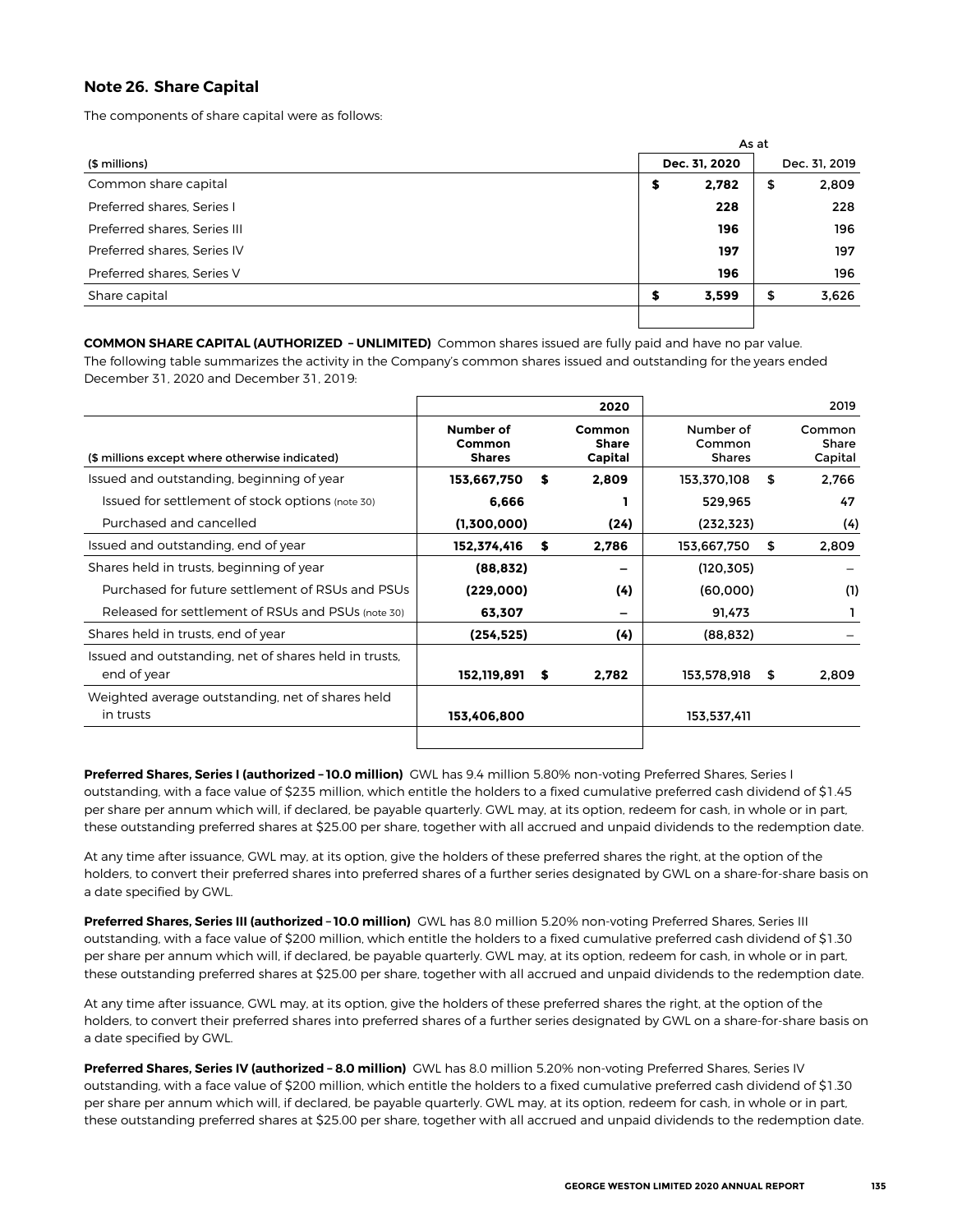At any time after issuance, GWL may, at its option, give the holders of these preferred shares the right, at the option of the holders, to convert their preferred shares into preferred shares of a further series designated by GWL on a share-for-share basis on a date specified by GWL.

**Preferred Shares, Series V (authorized – 8.0 million)** GWL has 8.0 million 4.75% non-voting Preferred Shares, Series V outstanding, with a face value of \$200 million, which entitle the holders to a fixed cumulative preferred cash dividend of \$1.1875 per share per annum which will, if declared, be payable quarterly. GWL may, at its option, redeem for cash, in whole or in part, these outstanding preferred shares at \$25.00 per share, together with all accrued and unpaid dividends to the redemption date.

At any time after issuance, GWL may, at its option, give the holders of these preferred shares the right, at the option of the holders, to convert their preferred shares into preferred shares of a further series designated by GWL on a share-for-share basis on a date specified by GWL.

**DIVIDENDS** The declaration and payment of dividends on the Company's common shares and the amount thereof are at the discretion of the Company's Board which takes into account the Company's financial results, capital requirements, available cash flow, future prospects of the Company's business and other factors considered relevant from time to time. Over time, it is the Company's intention to increase the amount of the dividend while retaining appropriate free cash flow to finance future growth. In the second quarter of 2019, the Board raised the quarterly common share dividend by \$0.010 to \$0.525 per share. In the fourth quarter of 2020, the Board raised the quarterly common share dividend by \$0.025 to \$0.550 per share. The Board declared dividends for the years ended as follows:

| (5)                                           |    | 2020   | 2019         |
|-----------------------------------------------|----|--------|--------------|
| Dividends declared per share <sup>(i)</sup> : |    |        |              |
| Common share                                  | \$ | 2.125  | \$<br>2.090  |
| Preferred share:                              |    |        |              |
| Series I                                      | \$ | 1.45   | \$<br>1.45   |
| Series III                                    | \$ | 1.30   | \$<br>1.30   |
| Series IV                                     | S  | 1.30   | \$<br>1.30   |
| Series V                                      | e  | 1.1875 | \$<br>1.1875 |
|                                               |    |        |              |

(i) Dividends declared on common shares and Preferred Shares, Series III, Series IV and Series V were payable on January 1, 2021 and subsequently paid on January 4, 2021. Dividend declared on Preferred Shares, Series I was paid on December 15, 2020.

The following table summarizes the Company's cash dividends declared subsequent to year end **2020:**

| - Common share     | \$ | 0.550    |
|--------------------|----|----------|
| - Preferred share: |    |          |
| Series I           | \$ | 0.3625   |
| Series III         | \$ | 0.3250   |
| Series IV          | \$ | 0.3250   |
| Series V           | S  | 0.296875 |
|                    |    |          |

(i) Dividends declared on common shares and Preferred Shares, Series III, Series IV and Series V are payable on April 1, 2021. Dividends declared on Preferred Shares, Series I are payable on March 15, 2021.

 $\sim$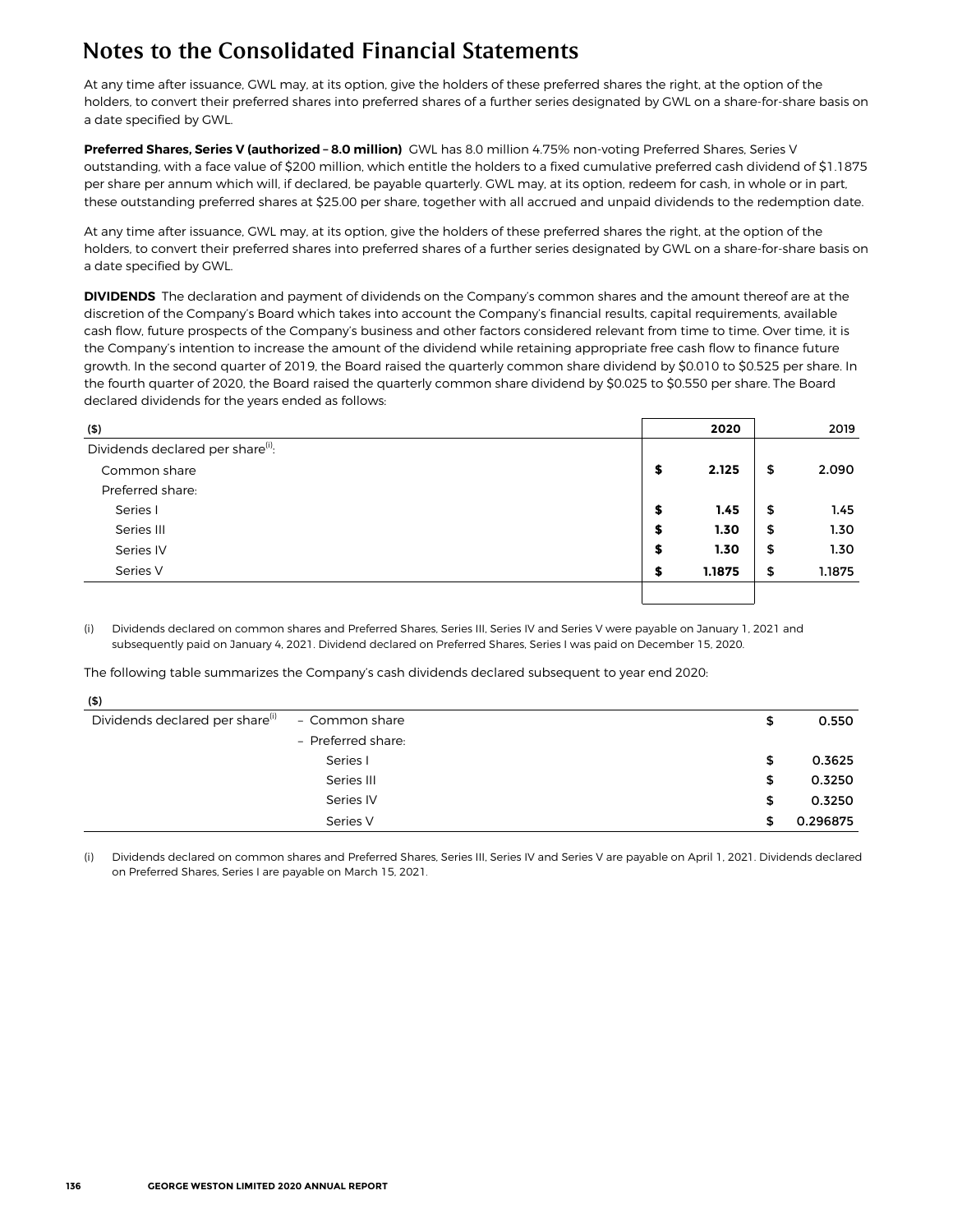**NORMAL COURSE ISSUER BID ("NCIB") PROGRAM** The following table summarizes the Company's activity under its NCIB program for the years ended as follows:

| (\$ millions except where otherwise indicated)                       | 2020       | 2019      |
|----------------------------------------------------------------------|------------|-----------|
| Purchased for future settlement of RSUs and PSUs (number of shares)  | 229,000    | 60,000    |
| Purchased for current settlement of RSUs and DSUs (number of shares) | 33.325     | 64.851    |
| Purchased and cancelled (number of shares)                           | 1,300,000  | 230,698   |
| Cash consideration paid                                              |            |           |
| Purchased and held in trusts                                         | \$<br>(21) | \$<br>(6) |
| Purchased and settled                                                | (3)        | (6)       |
| Purchased and cancelled                                              | (123)      | (25)      |
| Premium charged to retained earnings                                 |            |           |
| Purchased and held in trusts                                         | \$<br>17   | \$<br>4   |
| Purchased and settled                                                |            |           |
| Purchased and cancelled                                              | 99         | 21        |
| Reduction in share capital                                           | \$<br>24   | \$<br>4   |
|                                                                      |            |           |

In the second quarter of 2020, GWL renewed its NCIB program to purchase on the Toronto Stock Exchange ("TSX") or through alternative trading systems up to 7,683,528 of its common shares, representing approximately 5% of issued and outstanding common shares. In accordance with the rules of the TSX, the Company may purchase its common shares from time to time at the then market price of such shares.

Pursuant to an exemption order granted by the Ontario Securities Commission, on December 21, 2020, the Company purchased for cancellation 1,300,000 common shares from an entity controlled by Mr. W. Galen Weston ("Mr. Weston"), the then controlling shareholder of the Company. The common shares were purchased at a price approved by the Ontario Securities Commission and count towards the common shares the Company is entitled to purchase under its NCIB, for aggregate cash consideration of \$123 million.

As of December 31, 2020, 1,300,365 common shares were purchased under its current NCIB, including 1,300,000 common shares purchased from Mr. Weston.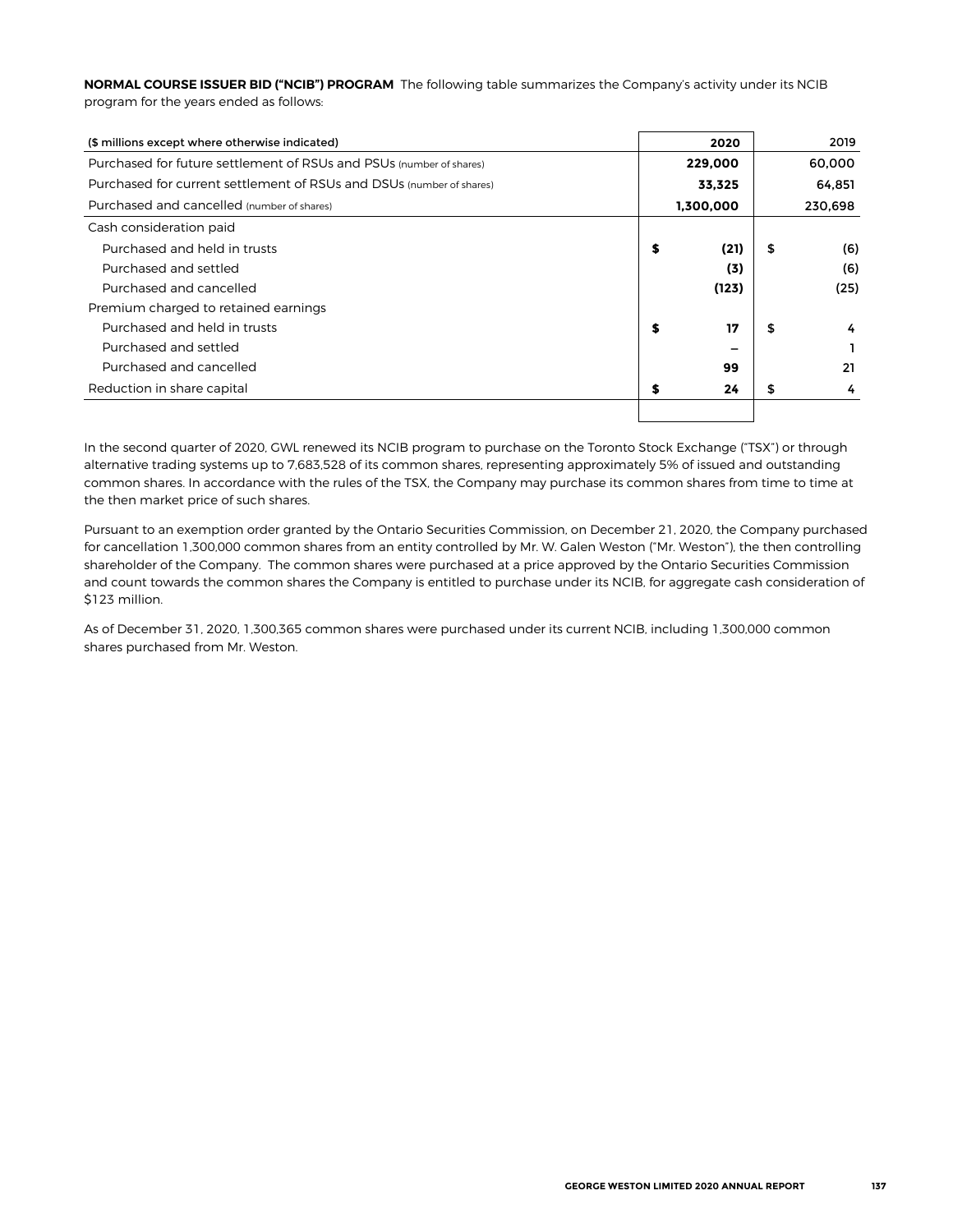## **Note 27. Loblaw Capital Transactions**

LOBLAW PREFERRED SHARES As at year end of 2020, the Second Preferred Shares, Series B in the amount of \$221 million net of \$4 million of after-tax issuance costs, and related cash dividends, were presented as a component of non-controlling interests in the Company's condensed consolidated balance sheet. In 2020, Loblaw declared dividends of \$12 million (2019 – \$12 million) related to the Second Preferred Shares, Series B.

**LOBLAW COMMON SHARES** The following table summarizes Loblaw's common share activity under its equity-based compensation arrangements and NCIB program, and includes the impact on the Company's consolidated financial statements for the years ended as indicated:

| (\$ millions except where otherwise indicated)  | 2020           | 2019           |
|-------------------------------------------------|----------------|----------------|
| <b>Issued</b> (number of shares)                | 1,187,274      | 2,408,158      |
| Purchased and held in trusts (number of shares) | (145,000)      | (900,000)      |
| Purchased and cancelled (number of shares)      | (13, 304, 751) | (13, 613, 225) |
|                                                 | (12, 262, 477) | (12, 105, 067) |
| Cash consideration received (paid)              |                |                |
| Equity-based compensation                       | \$<br>30       | \$<br>82       |
| Purchased and held in trusts                    | (10)           | (62)           |
| Purchased and cancelled                         | (888)          | (937)          |
|                                                 | (868)<br>\$    | \$<br>(917)    |
| Increase (decrease) in contributed surplus      |                |                |
| Equity-based compensation                       | S<br>16        | \$<br>25       |
| Purchased and held in trusts                    | (3)            | (19)           |
| Purchased and cancelled                         | (226)          | (176)          |
|                                                 | (213)<br>\$    | \$<br>(170)    |
|                                                 |                |                |

**NORMAL COURSE ISSUER BID** During 2020, the TSX accepted an amendment to Loblaw's NCIB. The amendment permitted Loblaw to purchase its common shares from GWL under Loblaw's NCIB, pursuant to an automatic disposition plan agreement among Loblaw's broker, Loblaw and GWL, in order for GWL to maintain its proportionate ownership interest in Loblaw. Pursuant to an exemption order granted by the Ontario Securities Commission, on December 21, 2020, Loblaw purchased for cancellation 3,269,208 common shares from an entity controlled by Mr. Weston, the then controlling shareholder of GWL (see note 37). The common shares were purchased at a price approved by the Ontario Securities Commission and count towards the common shares Loblaw is entitled to purchase under its NCIB.

During the second quarter of 2020, Loblaw renewed its NCIB to purchase on the TSX or through alternative trading systems up to 17,888,888 of Loblaw's common shares, representing approximately 5% of issued and outstanding common shares. In accordance with the rules of the TSX, Loblaw may purchase its common shares from time to time at the then market price of such shares. As at December 31, 2020, Loblaw had purchased 10,547,174 common shares for cancellation under its current NCIB.

During the year ended 2020, 4,940,680 Loblaw common shares were purchased from GWL under the Loblaw NCIB for cancellation, for aggregate cash consideration of \$336 million, and 3,269,208 common shares purchased from an entity controlled by Mr. Weston, for aggregate cash consideration of \$205 million.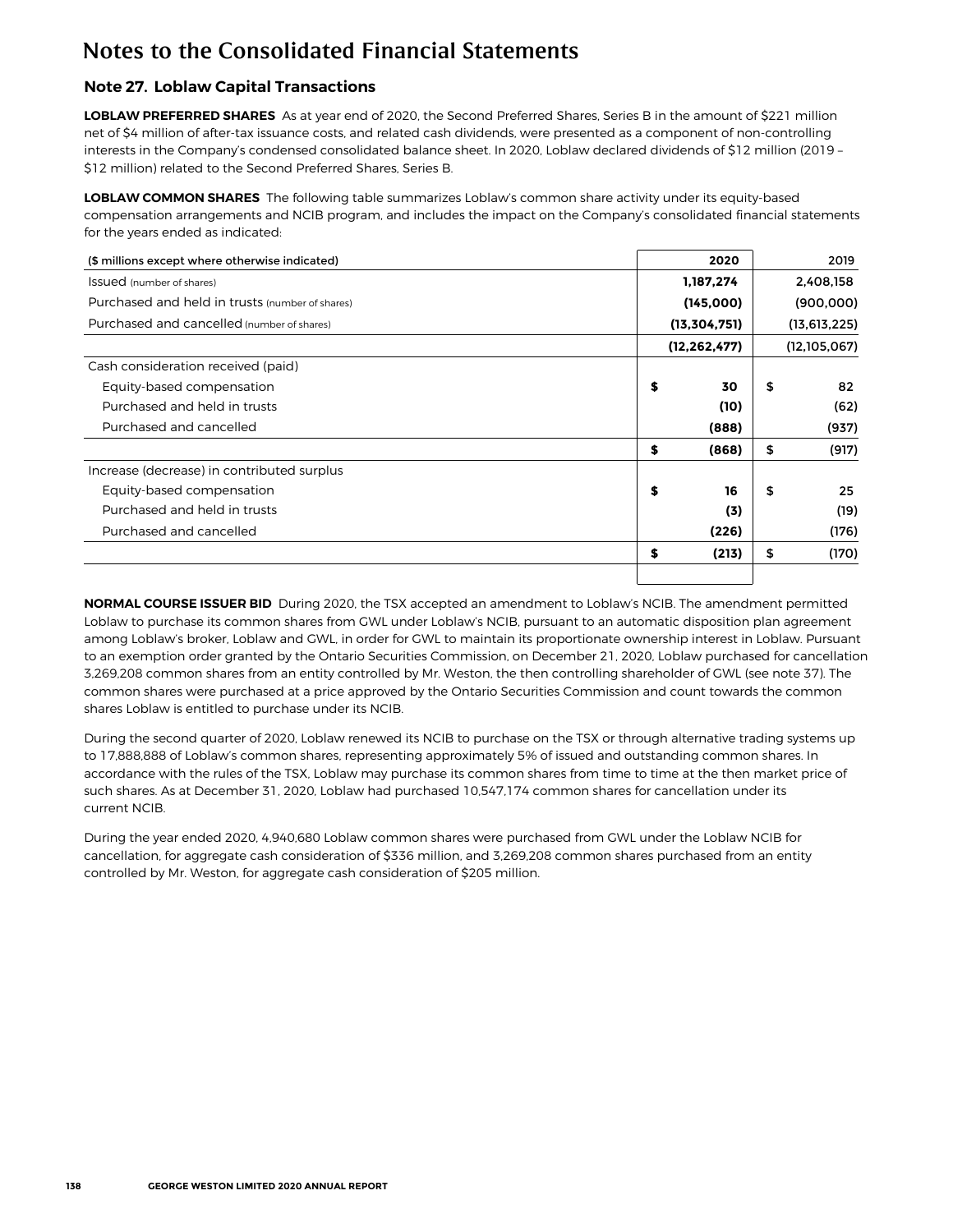## **Note 28. Capital Management**

In order to manage its capital structure, the Company may, among other activities, adjust the amount of dividends paid to shareholders, purchase shares for cancellation pursuant to its NCIB program, issue new shares or issue or repay long-term debt with the objective of:

- ensuring sufficient liquidity is available to support its financial obligations and to execute its operating and strategic plans;
- maintaining financial capacity and flexibility through access to capital to support future development of the business; • minimizing the after-tax cost of its capital while taking into consideration current and future industry, market and economic risks and conditions;
- utilizing short-term funding sources to manage its working capital requirements and long-term funding sources to manage the long-term capital investments of the business; and
- targeting an appropriate leverage and capital structure for the Company and each of its reportable operating segments.

The Company has policies in place which govern debt financing plans and risk management strategies for liquidity, interest rates and foreign exchange. These policies outline measures and targets for managing capital, including a range for leverage consistent with the desired credit rating. Management and the Audit Committee regularly review the Company's compliance with, and performance against, these policies. In addition, management regularly reviews these policies to ensure they remain consistent with the risk tolerance acceptable to the Company.

The following table summarizes the Company's total capital under management:

|                                                               | As at         |        |               |        |  |  |  |  |  |
|---------------------------------------------------------------|---------------|--------|---------------|--------|--|--|--|--|--|
| (\$ millions)                                                 | Dec. 31, 2020 |        | Dec. 31, 2019 |        |  |  |  |  |  |
| Bank indebtedness                                             | \$            | 86     | \$            | 18     |  |  |  |  |  |
| Demand deposits from customer                                 |               | 24     |               |        |  |  |  |  |  |
| Short-term debt                                               |               | 1,335  |               | 1,489  |  |  |  |  |  |
| Long-term debt due within one year                            |               | 924    |               | 1,842  |  |  |  |  |  |
| Long-term debt                                                |               | 13,519 |               | 12,712 |  |  |  |  |  |
| Certain other liabilities <sup>(i)</sup>                      |               | 737    |               | 500    |  |  |  |  |  |
| Fair value of financial derivatives related to the above debt |               | (630)  |               | (537)  |  |  |  |  |  |
| Total debt excluding lease liabilities                        | \$            | 15,995 | \$            | 16,024 |  |  |  |  |  |
| Lease liabilities due within one year                         |               | 799    |               | 857    |  |  |  |  |  |
| Lease liabilities                                             |               | 4,206  |               | 4,250  |  |  |  |  |  |
| Total debt including lease liabilities                        | \$            | 21,000 | \$            | 21,131 |  |  |  |  |  |
| Equity attributable to shareholders of the Company            |               | 7,811  |               | 7,609  |  |  |  |  |  |
| Total capital under management                                | \$            | 28,811 | \$            | 28,740 |  |  |  |  |  |
|                                                               |               |        |               |        |  |  |  |  |  |

Includes financial liabilities of \$666 million (2019 - \$435 million) recorded primarily as a result of Choice Properties' transactions.

**SHORT FORM BASE SHELF PROSPECTUS** In 2019, Loblaw filed a Short Form Base Shelf Prospectus, which allows for the potential issuance of up to \$2 billion of unsecured debentures and/or preferred shares over a 25-month period.

In 2019, *Eagle* filed a Short Form Base Shelf Prospectus, which allows for the potential issuance of up to \$1.25 billion of notes over a 25-month period.

**COVENANTS AND REGULATORY REQUIREMENTS** Loblaw is subject to certain key financial and non-financial covenants under its existing credit facility, certain debentures and letters of credit. These covenants, which include interest coverage and leverage ratios, as defined in the respective agreements, are measured by Loblaw on a quarterly basis to ensure compliance with these agreements. As at year end 2020 and throughout the year, Loblaw was in compliance with each of the covenants under these agreements.

Loblaw is subject to externally imposed capital requirements from the Office of the Superintendent of Financial Institutions ("OSFI"), the primary regulator of PC Bank. PC Bank's capital management objectives are to maintain a consistently strong capital position while considering the economic risks generated by its credit card receivables portfolio and to meet all regulatory capital requirements as defined by OSFI. PC Bank uses Basel III as its regulatory capital management framework, which includes a common equity Tier 1 capital ratio of 7.0%, a Tier 1 capital ratio of 8.5% and a total capital ratio of 10.5%. In addition to the regulatory capital ratios requirement, PC Bank is subject to the Basel III Leverage ratio. PC Bank is also subject to the OSFI's Guideline on Liquidity Adequacy Requirements ("LARs"). The LARs guideline establishes standards based on the Basel III framework, including a Liquidity Coverage Ratio standard. As at year end 2020 and throughout the year, PC Bank has met all applicable regulatory requirements.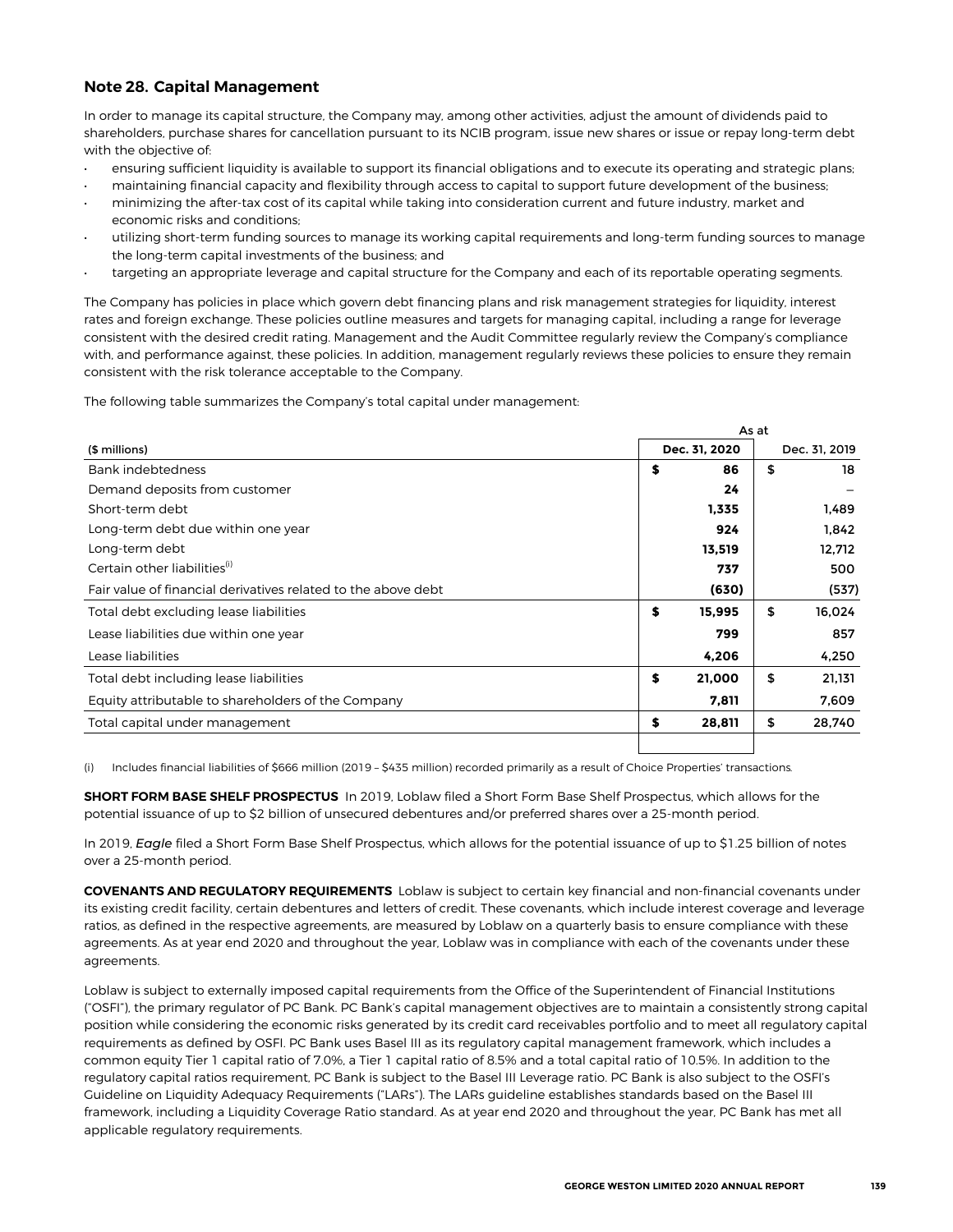Choice Properties has certain key financial covenants in its debentures and committed credit facilities which include debt service ratios and leverage ratios, as defined in the respective agreements. These ratios are measured by Choice Properties on an on-going basis to ensure compliance with the agreements. As at year end 2020 and throughout the year, Choice Properties was in compliance with each of the key financial covenants under these agreements.

In addition, the Company has wholly-owned subsidiaries that engage in insurance related activities. These subsidiaries each exceeded their minimum regulatory capital and surplus requirements as at year end 2020.

### **Note 29. Post-Employment and Other Long-Term Employee Benefits**

**POST-EMPLOYMENT BENEFITS** The Company sponsors a number of pension plans, including registered defined benefit pension plans, registered defined contribution pension plans and supplemental unfunded arrangements providing pension benefits in excess of statutory limits. Certain obligations of the Company under these supplemental pension arrangements are secured by a standby letter of credit issued by a major Canadian chartered bank.

GWL's and Loblaw's Pension Committees ("the Committees") oversee the Company's pension plans. The Committees are responsible for assisting GWL's and Loblaw's Boards in fulfilling their general oversight responsibilities for the plans. The Committees assist the Boards with oversight of management's administration of the plans, pension investment and monitoring responsibilities, and compliance with legal and regulatory requirements.

The Company's defined benefit pension plans are primarily funded by the Company, predominantly non-contributory and the benefits are, in general, based on career average earnings subject to limits. The funding is based on a solvency valuation for which the assumptions may differ from the assumptions used for accounting purposes as detailed in this note.

The Company also offers certain other defined benefit plans other than pension plans. These other defined benefit plans are generally not funded, are mainly non-contributory and include health care, life insurance and dental benefits. Employees eligible for these other defined benefit plans are those who retire at certain ages having met certain service requirements. The majority of other defined benefit plans for current and future retirees include a limit on the total benefits payable by the Company.

The Company's defined benefit pension plans and other defined benefit plans expose it to a number of actuarial risks, such as longevity risk, interest rate risk and market risk.

In Canada, the Company also has a national defined contribution plan for salaried employees. All newly hired salaried employees are only eligible to participate in this defined contribution plan.

The Company also contributes to various MEPPs, which are administered by independent boards of trustees generally consisting of an equal number of union and employer representatives. The Company's responsibility to make contributions to these plans is limited by amounts established pursuant to its collective agreements.

The Company expects to make contributions in 2021 to its defined benefit and defined contribution plans and the MEPPs in which it participates as well as make benefit payments to the beneficiaries of the supplemental unfunded defined benefit pension plans, other defined benefit plans and other long-term employee benefit plans.

**OTHER LONG-TERM EMPLOYEE BENEFITS** The Company offers other long-term employee benefit plans that include long-term disability benefits and continuation of health care and dental benefits while on disability.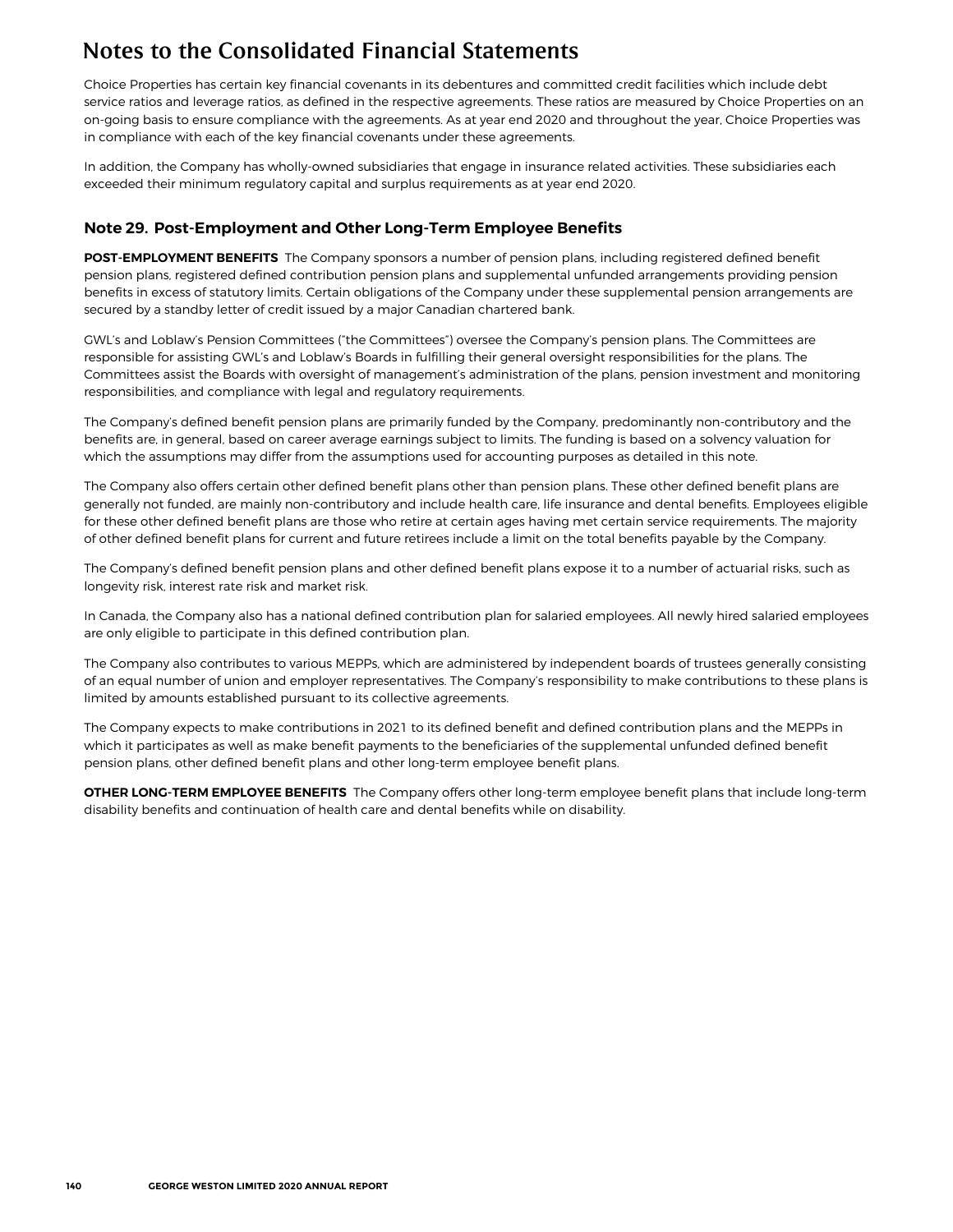**DEFINED BENEFIT PENSION PLANS AND OTHER DEFINED BENEFIT PLANS** Information on the Company's defined benefit pension plans and other defined benefit plans, in aggregate, is summarized as follows:

|                                                         |    |                                                                    |                                                           | As at |                                               |                                      |
|---------------------------------------------------------|----|--------------------------------------------------------------------|-----------------------------------------------------------|-------|-----------------------------------------------|--------------------------------------|
|                                                         |    |                                                                    | Dec. 31, 2020                                             |       |                                               | Dec. 31, 2019                        |
| (\$ millions)                                           |    | <b>Defined</b><br><b>Benefit</b><br><b>Pension</b><br><b>Plans</b> | Other<br><b>Defined</b><br><b>Benefit</b><br><b>Plans</b> |       | Defined<br><b>Benefit</b><br>Pension<br>Plans | Other<br>Defined<br>Benefit<br>Plans |
| Present value of funded obligations                     |    | \$ (2,026) \$                                                      |                                                           | \$    | $(1,670)$ \$                                  |                                      |
| Present value of unfunded obligations                   |    | (208)                                                              | (168)                                                     |       | (196)                                         | (156)                                |
| Total present value of defined benefit obligations      | S. | $(2,234)$ \$                                                       | (168)                                                     | \$    | $(1,866)$ \$                                  | (156)                                |
| Fair value of plan assets                               |    | 2,207                                                              |                                                           |       | 1,899                                         |                                      |
| Total funded status of (obligations) surpluses          | \$ | $(27)$ \$                                                          | (168)                                                     | \$    | 33 \$                                         | (156)                                |
| Assets not recognized due to asset ceiling              |    | (3)                                                                |                                                           |       | (3)                                           |                                      |
| Total net defined benefit plan obligations              | \$ | $(30)$ \$                                                          | (168)                                                     | \$    | 30 \$                                         | (156)                                |
| Recorded on the consolidated balance sheets as follows: |    |                                                                    |                                                           |       |                                               |                                      |
| Other assets (note 20)                                  | \$ | 184S                                                               |                                                           | \$    | 249S                                          |                                      |
| Other liabilities (note 25)                             | S  | $(214)$ \$                                                         | (168)                                                     | \$    | $(219)$ \$                                    | (156)                                |

The following are the continuities of the fair value of plan assets and the present value of the defined benefit plan obligations:

|                                                |    |                                                                    |                                             |   | 2020  |                                               |                                             |      | 2019  |
|------------------------------------------------|----|--------------------------------------------------------------------|---------------------------------------------|---|-------|-----------------------------------------------|---------------------------------------------|------|-------|
| (\$ millions)                                  |    | <b>Defined</b><br><b>Benefit</b><br><b>Pension</b><br><b>Plans</b> | Other<br>Defined<br><b>Benefit</b><br>Plans |   | Total | Defined<br><b>Benefit</b><br>Pension<br>Plans | Other<br>Defined<br><b>Benefit</b><br>Plans |      | Total |
| Changes in the fair value of plan assets       |    |                                                                    |                                             |   |       |                                               |                                             |      |       |
| Fair value, beginning of year                  | S  | 1.899S                                                             |                                             | S | 1.899 | \$<br>$1,802$ \$                              |                                             | \$   | 1.802 |
| <b>Employer contributions</b>                  |    | 47                                                                 |                                             |   | 47    | 47                                            |                                             |      | 47    |
| Employee contributions                         |    | 4                                                                  |                                             |   | 4     | 3                                             |                                             |      | 3     |
| Benefits paid                                  |    | (52)                                                               |                                             |   | (52)  | (58)                                          |                                             |      | (58)  |
| Interest income                                |    | 62                                                                 |                                             |   | 62    | 64                                            |                                             |      | 64    |
| Actuarial gains in other comprehensive income  |    | 252                                                                |                                             |   | 252   | 231                                           |                                             |      | 231   |
| Settlements <sup>(i)</sup>                     |    | (1)                                                                |                                             |   | (1)   | (187)                                         |                                             |      | (187) |
| Other                                          |    | (4)                                                                |                                             |   | (4)   | (3)                                           |                                             |      | (3)   |
| Fair value, end of year                        | S  | $2,207$ \$                                                         |                                             | S | 2,207 | \$<br>$1,899$ \$                              |                                             | - \$ | 1,899 |
| Changes in the present value of the            |    |                                                                    |                                             |   |       |                                               |                                             |      |       |
| defined benefit plan obligations               |    |                                                                    |                                             |   |       |                                               |                                             |      |       |
| Balance, beginning of year                     | \$ | $1.866$ \$                                                         | 156S                                        |   | 2.022 | \$<br>$1.742$ \$                              | 152S                                        |      | 1.894 |
| Current service cost                           |    | 67                                                                 | 4                                           |   | 71    | 61                                            | 5                                           |      | 66    |
| Interest cost                                  |    | 62                                                                 | 5                                           |   | 67    | 64                                            | 5                                           |      | 69    |
| Benefits paid                                  |    | (64)                                                               | (7)                                         |   | (71)  | (73)                                          | (8)                                         |      | (81)  |
| Employee contributions                         |    | 4                                                                  |                                             |   | 4     | 3                                             |                                             |      | 3     |
| Actuarial losses in other comprehensive income |    | 300                                                                | 10                                          |   | 310   | 246                                           | 2                                           |      | 248   |
| Settlements <sup>(i)</sup>                     |    | (1)                                                                |                                             |   | (1)   | (177)                                         |                                             |      | (177) |
| Balance, end of year                           | S  | $2,234$ \$                                                         | 168 <sub>5</sub>                            |   | 2.402 | \$<br>$1.866$ \$                              | 156 \$                                      |      | 2.022 |
|                                                |    |                                                                    |                                             |   |       |                                               |                                             |      |       |

(i) Settlements relate to annuity purchases.

In 2020 and 2019, the Company completed annuity purchases with respect to former employees. These activities are designed to reduce the Company's defined benefit pension plan obligations and decrease future risks and volatility associated with these obligations. The Company paid \$1 million (2019 – \$187 million) from the impacted plans' assets to settle \$1 million (2019 – \$177 million) of pension obligations and recorded settlement nominal charge (2019 – \$10 million) in SG&A. The settlement charges resulted from the difference between the amount paid for the annuity purchases and the value of the Company's defined benefit plan obligations related to these annuity purchases at the time of the settlement.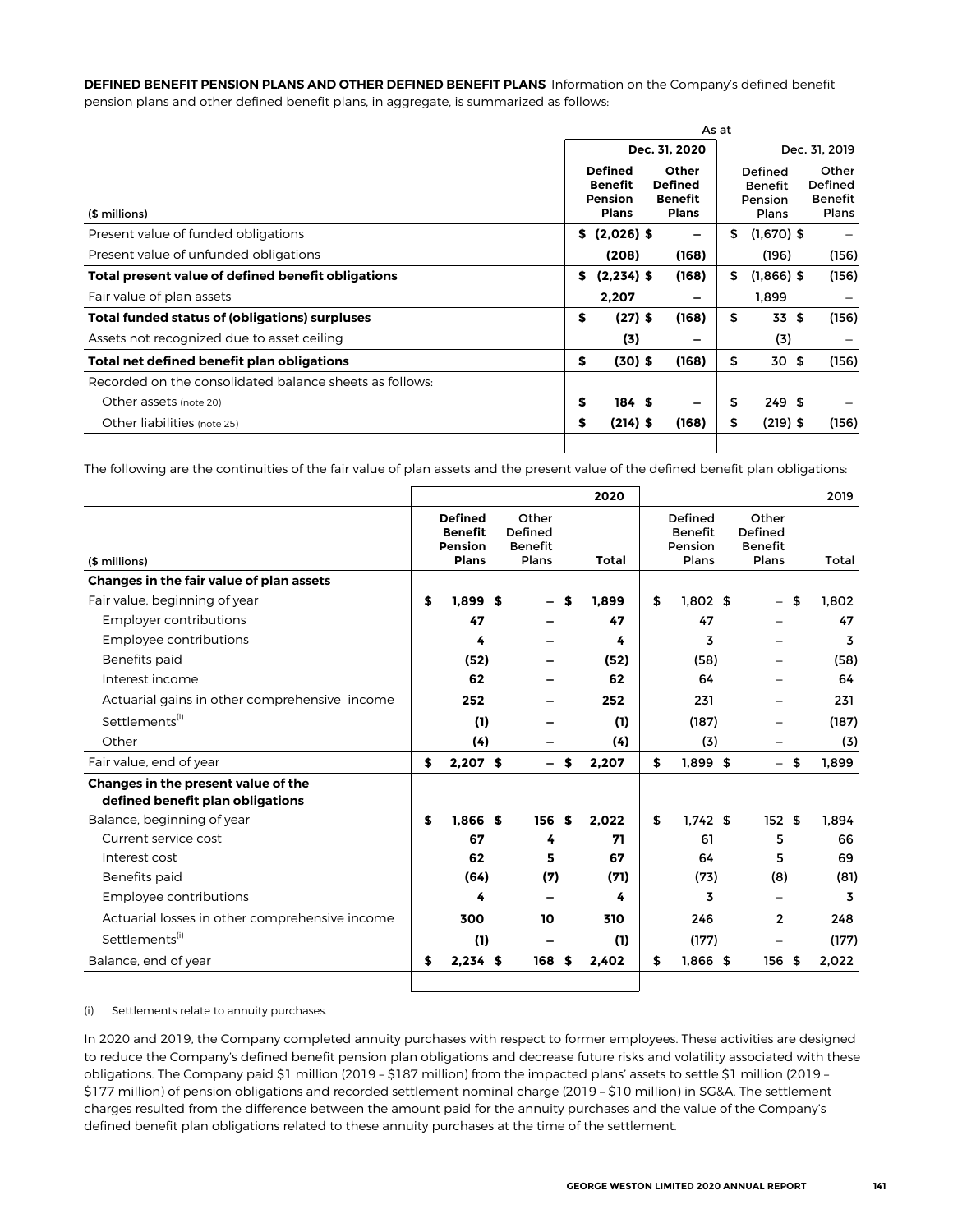For the year ended 2020, the actual return on plan assets was \$314 million (2019 – \$295 million).

The net defined benefit obligation can be allocated to the plans' participants as follows:

- Active plan participants 63% (2019 63%)
- Deferred plan participants 12% (2019 14%)
- Retirees 25% (2019 23%)

During 2021, the Company expects to contribute approximately \$45 million (2020 – contributed \$47 million) to its registered defined benefit pension plans. The actual amount paid may vary from the estimate based on actuarial valuations being completed, investment performance, volatility in discount rates, regulatory requirements and other factors.

The net cost recognized in net earnings before income taxes for the Company's defined benefit pension plans and other defined benefit plans was as follows:

|                                                       |                                                                    |                                                           |                | 2020  |   |                                               |                                             | 2019  |
|-------------------------------------------------------|--------------------------------------------------------------------|-----------------------------------------------------------|----------------|-------|---|-----------------------------------------------|---------------------------------------------|-------|
| (\$ millions)                                         | <b>Defined</b><br><b>Benefit</b><br><b>Pension</b><br><b>Plans</b> | Other<br><b>Defined</b><br><b>Benefit</b><br><b>Plans</b> |                | Total |   | Defined<br><b>Benefit</b><br>Pension<br>Plans | Other<br>Defined<br><b>Benefit</b><br>Plans | Total |
| Current service cost                                  | \$<br>67 \$                                                        |                                                           | 4S             | 71    | S | 61S                                           | 5 <sub>5</sub>                              | 66    |
| Interest cost on net defined benefit plan obligations |                                                                    | 5                                                         |                | 5     |   |                                               | 5                                           | 5     |
| Settlement charges <sup>(i)</sup>                     |                                                                    |                                                           |                |       |   | 10                                            |                                             | 10    |
| Other                                                 | 4                                                                  |                                                           |                | 4     |   |                                               |                                             |       |
| Net post-employment defined benefit costs             | 71 S                                                               |                                                           | 9 <sup>5</sup> | 80    |   | 74 S                                          | 10S                                         | 84    |

#### (i) Relates to annuity purchases.

The actuarial losses (gains) recognized in other comprehensive income for defined benefit plans were as follows:

|                                                                                                              |                                                                    |                                                                  |   | 2020         |                                               |                                             | 2019                  |
|--------------------------------------------------------------------------------------------------------------|--------------------------------------------------------------------|------------------------------------------------------------------|---|--------------|-----------------------------------------------|---------------------------------------------|-----------------------|
| (\$ millions)                                                                                                | <b>Defined</b><br><b>Benefit</b><br><b>Pension</b><br><b>Plans</b> | <b>Other</b><br><b>Defined</b><br><b>Benefit</b><br><b>Plans</b> |   | Total        | Defined<br><b>Benefit</b><br>Pension<br>Plans | Other<br>Defined<br><b>Benefit</b><br>Plans | Total                 |
| Return on plan assets excluding amounts included<br>in interest income<br>Experience adjustments             | \$<br>$(252)$ \$                                                   | $\overline{\phantom{0}}$<br>(3)                                  | S | (252)<br>(3) | \$<br>$(231)$ \$<br>3                         | (21)                                        | (231)<br>- \$<br>(18) |
| Actuarial losses from change in financial<br>assumptions                                                     | 300                                                                | 13                                                               |   | 313          | 243                                           | 23                                          | 266                   |
| Change in liability arising from asset ceiling                                                               |                                                                    |                                                                  |   |              | (19)                                          |                                             | (19)                  |
| Total net actuarial losses (gains) losses recognized<br>in other comprehensive income before<br>income taxes | \$<br>48 S                                                         | 10S                                                              |   | 58           | \$<br>$(4)$ \$                                |                                             | 2 <sub>5</sub><br>(2) |
| Income tax expenses on actuarial (gains)<br>lOSSeS (note 8)                                                  | (13)                                                               | (2)                                                              |   | (15)         |                                               |                                             |                       |
| Actuarial losses (gains) net of income tax expenses                                                          | \$<br>35S                                                          | 8\$                                                              |   | 43           | \$<br>$(3)$ \$                                |                                             | 2 <sub>5</sub><br>(1) |
|                                                                                                              |                                                                    |                                                                  |   |              |                                               |                                             |                       |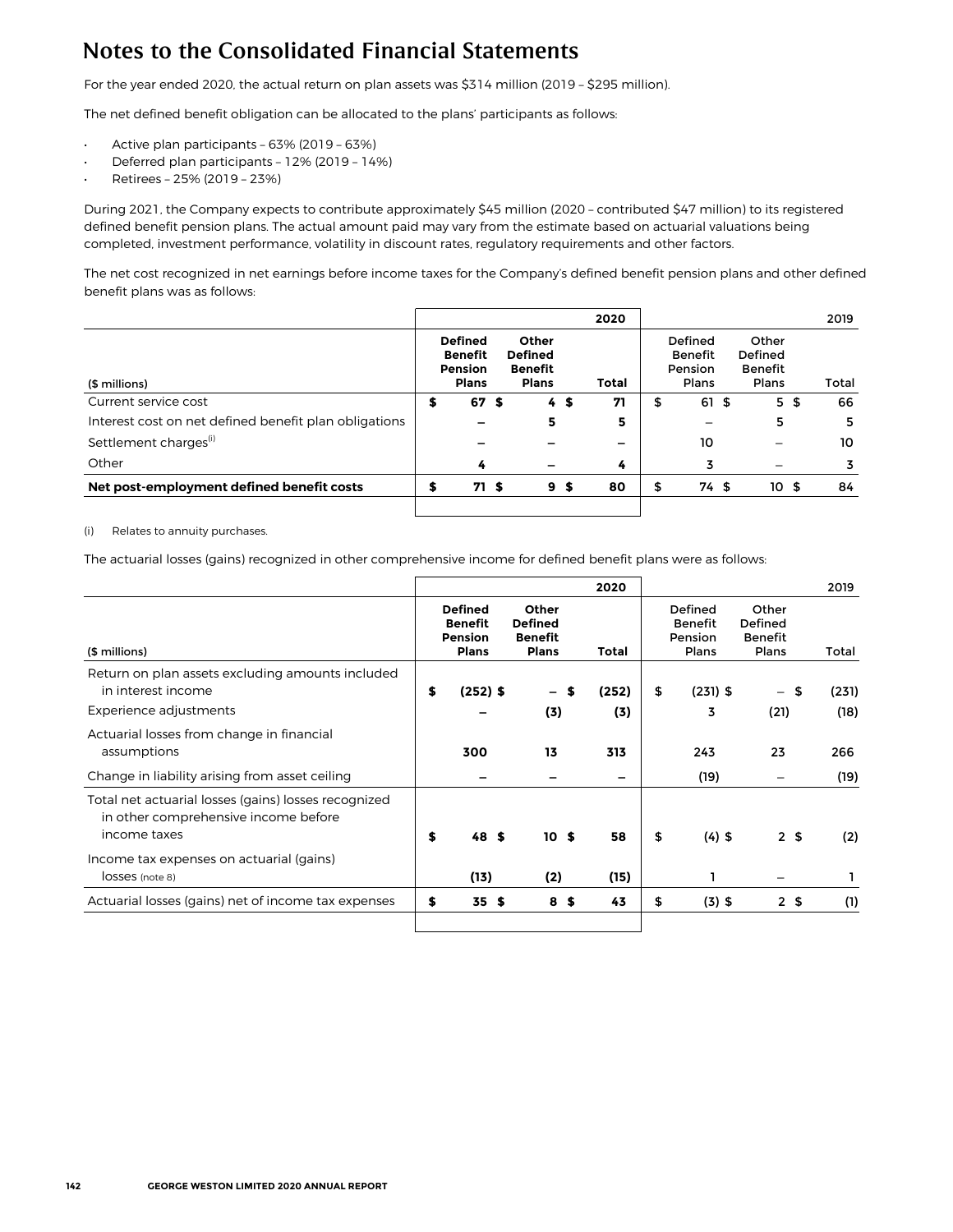The cumulative actuarial (gains) losses before income taxes recognized in equity for the Company's defined benefit plans were as follows:

|                                                                            |   |                                                                    |                                                           | 2020  |    |                                        |                                             | 2019  |
|----------------------------------------------------------------------------|---|--------------------------------------------------------------------|-----------------------------------------------------------|-------|----|----------------------------------------|---------------------------------------------|-------|
| (\$ millions)                                                              |   | <b>Defined</b><br><b>Benefit</b><br><b>Pension</b><br><b>Plans</b> | Other<br><b>Defined</b><br><b>Benefit</b><br><b>Plans</b> | Total |    | Defined<br>Benefit<br>Pension<br>Plans | Other<br>Defined<br><b>Benefit</b><br>Plans | Total |
| Cumulative amount, beginning of year                                       | э | $(57)$ \$                                                          | $(81)$ \$                                                 | (138) | \$ | $(53)$ \$                              | $(83)$ \$                                   | (136) |
| Net actuarial losses (gains) recognized in<br>the year before income taxes |   | 48                                                                 | 10                                                        | 58    |    | (4)                                    | 2                                           | (2)   |
| Cumulative amount, end of year                                             | л | $(9)$ \$                                                           | $(71)$ \$                                                 | (80)  | л  | $(57)$ \$                              | $(81)$ \$                                   | (138) |
|                                                                            |   |                                                                    |                                                           |       |    |                                        |                                             |       |

**COMPOSITION OF PLAN ASSETS** The defined benefit pension plan assets are held in trust and consist of the following asset categories:

|                                                 | As at |       |               |    |       |               |  |  |  |  |
|-------------------------------------------------|-------|-------|---------------|----|-------|---------------|--|--|--|--|
| (\$ millions except where otherwise indicated)  |       |       | Dec. 31, 2020 |    |       | Dec. 31, 2019 |  |  |  |  |
| <b>Equity securities</b>                        |       |       |               |    |       |               |  |  |  |  |
| Canadian - pooled funds                         | \$    | 13    | 1%            | \$ | 66    | 4%            |  |  |  |  |
| - pooled funds<br>Foreign                       |       | 1,195 | 53%           |    | 575   | 30%           |  |  |  |  |
| <b>Total equity securities</b>                  | \$    | 1,208 | 54%           | \$ | 641   | 34%           |  |  |  |  |
| <b>Debt securities</b>                          |       |       |               |    |       |               |  |  |  |  |
| Fixed income securities - government            | \$    | 743   | 34%           | \$ | 865   | 45%           |  |  |  |  |
| - corporate                                     |       | 79    | 4%            |    | 200   | 10%           |  |  |  |  |
| Fixed income pooled funds $^{(i)}$ - government |       |       | -%            |    | 36    | 2%            |  |  |  |  |
| - corporate                                     |       |       | -%            |    | 14    | 1%            |  |  |  |  |
| <b>Total debt securities</b>                    | \$    | 822   | 38%           | \$ | 1,115 | 58%           |  |  |  |  |
| Other investments                               | \$    | 125   | 6%            | \$ | 125   | 7%            |  |  |  |  |
| Cash and cash equivalents                       | \$    | 52    | 2%            | \$ | 18    | 1%            |  |  |  |  |
| <b>Total</b>                                    | \$    | 2,207 | 100%          | \$ | 1,899 | 100%          |  |  |  |  |
|                                                 |       |       |               |    |       |               |  |  |  |  |

(i) Both government and corporate securities may be included within the same fixed income pooled fund.

As at year end 2020 and 2019, the defined benefit pension plans did not directly include any GWL, Loblaw or Choice Properties securities.

All equity and debt securities and other investments are valued based on quoted prices (unadjusted) in active markets for identical assets or liabilities or based on inputs other than quoted prices in active markets that are observable for the asset or liability, either directly as prices or indirectly, either derived from prices or as per agreements for contractual returns.

The Company's asset allocation reflects a balance of interest rate sensitive investments, such as fixed income investments, and equities, which are expected to provide higher returns over the long-term. The Company's targeted asset allocations are actively monitored and adjusted on a plan by plan basis to align the asset mix with the liability profiles of the plans.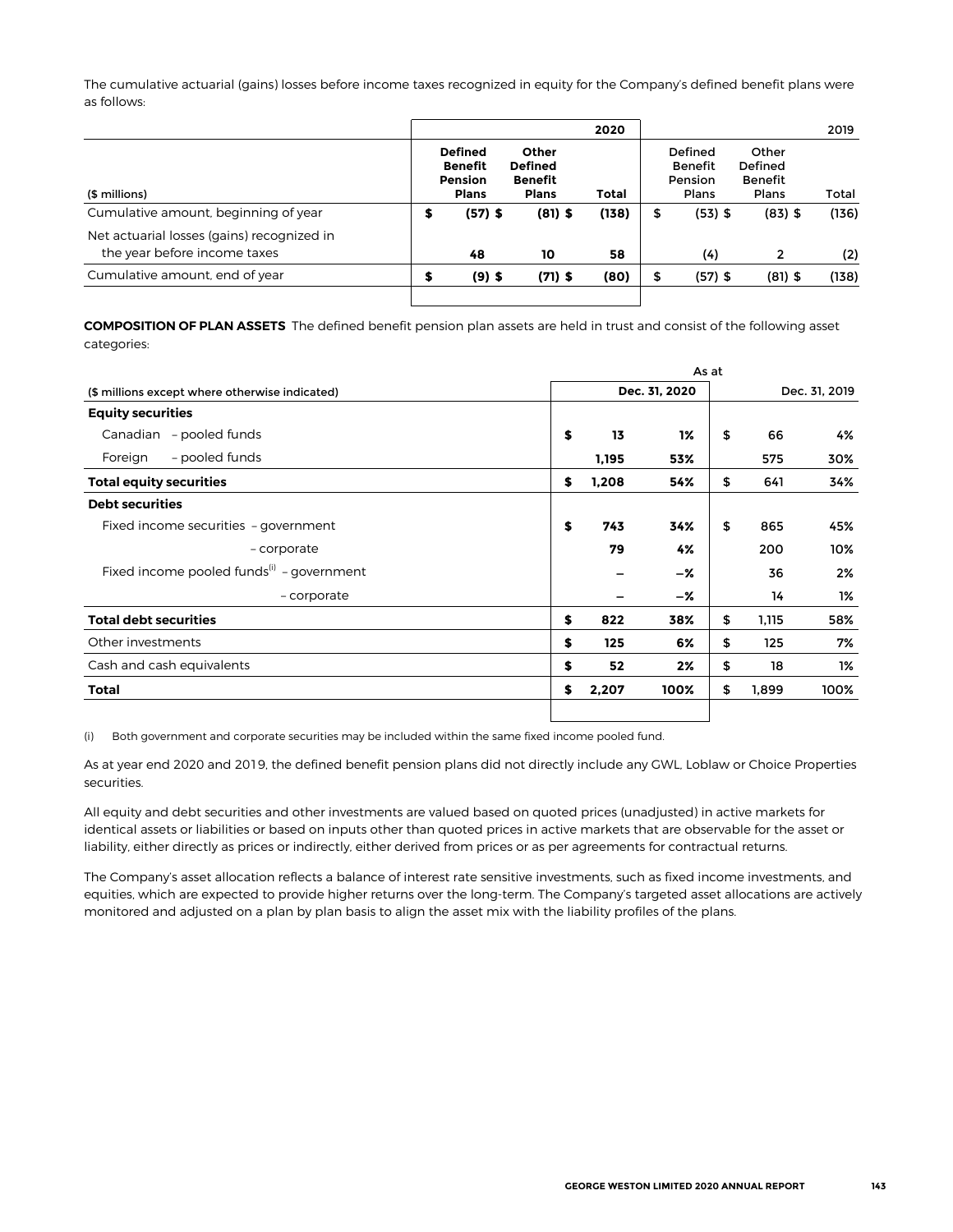**PRINCIPAL ACTUARIAL ASSUMPTIONS** The principal actuarial assumptions used in calculating the Company's defined benefit plan obligations and net defined benefit plan cost for the year were as follows (expressed as weighted averages):

|                                         |                                                                    | 2020                                               |                                               | 2019                                        |
|-----------------------------------------|--------------------------------------------------------------------|----------------------------------------------------|-----------------------------------------------|---------------------------------------------|
|                                         | <b>Defined</b><br><b>Benefit</b><br><b>Pension</b><br><b>Plans</b> | Other<br><b>Defined</b><br>Benefit<br><b>Plans</b> | Defined<br><b>Benefit</b><br>Pension<br>Plans | Other<br>Defined<br><b>Benefit</b><br>Plans |
| <b>Defined Benefit Plan Obligations</b> |                                                                    |                                                    |                                               |                                             |
| Discount rate                           | 2.50%                                                              | 2.50%                                              | 3.25%                                         | 3.00%                                       |
| Rate of compensation increase           | 3.00%                                                              | n/a                                                | 3.00%                                         | n/a                                         |
| Mortality table <sup>(i)</sup>          |                                                                    | CPM-RPP2014Pub/Priv CPM-RPP2014Pub/Priv            | CPM-RPP2014Pub/Priv                           | CPM-RPP2014Pub/Priv                         |
|                                         | <b>Generational</b>                                                | <b>Generational</b>                                | Generational                                  | Generational                                |
| <b>Net Defined Benefit Plan Cost</b>    |                                                                    |                                                    |                                               |                                             |
| Discount rate                           | 3.25%                                                              | 3.00%                                              | 4.00%                                         | 4.00%                                       |
| Rate of compensation increase           | 3.00%                                                              | n/a                                                | 3.00%                                         | n/a                                         |
| Mortality table <sup>(i)</sup>          |                                                                    | CPM-RPP2014Pub/Priv CPM-RPP2014Pub/Priv            | CPM-RPP2014Pub/Priv                           | CPM-RPP2014Pub/Priv                         |
|                                         | <b>Generational</b>                                                | <b>Generational</b>                                | Generational                                  | Generational                                |
|                                         |                                                                    |                                                    |                                               |                                             |

n/a – not applicable

(i) Public or private sector mortality table is used depending on the prominent demographics of each plan.

The weighted average duration of the defined benefit obligations as at year end 2020 is 19.1 years (2019 – 18.5 years).

The growth rate of health care costs, primarily drug and other medical costs, for the other defined benefit plan obligations as at year end 2020 was estimated at 4.50% and is expected to remain at 4.50% as at year end 2021.

**SENSITIVITY OF KEY ACTUARIAL ASSUMPTIONS** The following table outlines the key assumptions for 2020 (expressed as weighted averages) and the sensitivity of a 1% change in each of these assumptions on the defined benefit plan obligations and the net defined benefit plan cost.

The sensitivity analysis provided in the table is hypothetical and should be used with caution. The sensitivities of each key assumption have been calculated independently of any changes in other key assumptions. Actual experience may result in changes in a number of key assumptions simultaneously. Changes in one factor may result in changes in another, which could amplify or reduce the impact of such assumptions.

|                                      |                                           | <b>Defined Benefit Pension Plans</b>                                                                                                  |       |    |          |    |                                                                | <b>Other Defined Benefit Plans</b> |                                                                            |  |
|--------------------------------------|-------------------------------------------|---------------------------------------------------------------------------------------------------------------------------------------|-------|----|----------|----|----------------------------------------------------------------|------------------------------------|----------------------------------------------------------------------------|--|
| Increase (Decrease)<br>(\$ millions) |                                           | Net<br><b>Defined</b><br><b>Defined</b><br><b>Benefit</b><br><b>Benefit</b><br>Plan<br>Plan Cost <sup>(1)</sup><br><b>Obligations</b> |       |    |          |    | <b>Defined</b><br><b>Benefit</b><br>Plan<br><b>Obligations</b> |                                    | <b>Net</b><br><b>Defined</b><br><b>Benefit</b><br>Plan Cost <sup>(1)</sup> |  |
| Discount rate                        |                                           |                                                                                                                                       | 2.50% |    | 3.25%    |    | 2.50%                                                          |                                    | 3.00%                                                                      |  |
| Impact of:                           | 1% increase                               | \$                                                                                                                                    | (390) | \$ | (27)     | \$ | (22)                                                           | \$                                 | -                                                                          |  |
|                                      | 1% decrease                               | S                                                                                                                                     | 475   | \$ | 26       | \$ | 29                                                             | \$                                 |                                                                            |  |
|                                      | Expected growth rate of health care costs |                                                                                                                                       |       |    |          |    |                                                                |                                    |                                                                            |  |
| Impact of:                           | 1% increase                               |                                                                                                                                       | n/a   |    | $n/a$ \$ |    | 16                                                             | \$                                 |                                                                            |  |
|                                      | 1% decrease                               |                                                                                                                                       | n/a   |    | $n/a$ \$ |    | (13)                                                           | \$                                 | (1)                                                                        |  |

n/a – not applicable

(i) Discount rate and expected growth rate of health care costs sensitivity is for current service and interest costs only.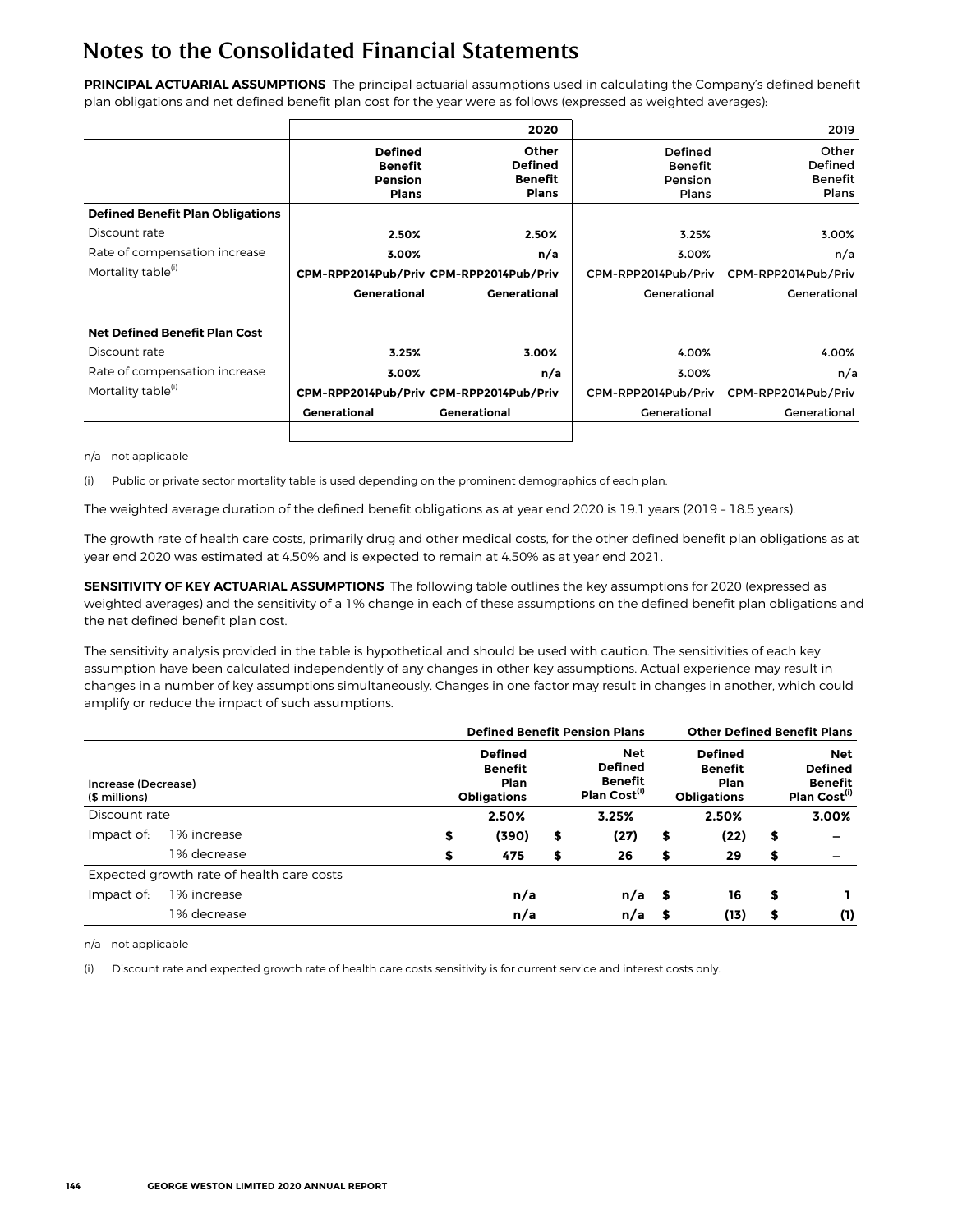**MULTI-EMPLOYER PENSION PLANS** During 2020, the Company recognized an expense of \$75 million (2019 – \$66 million) in operating income, which represents the contributions made in connection with MEPPs. During 2020, the Company expects to continue to make contributions into these MEPPs.

Loblaw, together with its franchises, is the largest participating employer in the Canadian Commercial Workers Industry Pension Plan ("CCWIPP"), with approximately 60,000 (2019 – 55,000) employees as members. Included in the 2020 expense described above are contributions of \$73 million (2019 – \$64 million) to CCWIPP.

**POST-EMPLOYMENT AND OTHER LONG-TERM EMPLOYEE BENEFIT COSTS** The net cost recognized in net earnings before income taxes for the Company's post-employment and other long-term employee benefit plans was as follows:

| (\$ millions)                                                   |   | 2020 |    | 2019 |
|-----------------------------------------------------------------|---|------|----|------|
| Net post-employment defined benefit cost <sup>(i)</sup>         | S | 80   | \$ | 84   |
| Defined contribution costs <sup>(ii)</sup>                      |   | 36   |    | 34   |
| Multi-employer pension plan costs <sup>(iii)</sup>              |   | 75   |    | 66   |
| Total net post-employment benefit costs                         | S | 191  | \$ | 184  |
| Other long-term employee benefit costs <sup>(iv)</sup>          |   | 33   |    | 43   |
| Net post-employment and other long-term employee benefit costs  | S | 224  | \$ | 227  |
| Recorded on the consolidated statements of earnings as follows: |   |      |    |      |
| Operating income (note 31)                                      | S | 215  | S  | 218  |
| Net interest expense and other financing charges (note 7)       |   | 9    |    | 9    |
| Net post-employment and other long-term employee benefits costs |   | 224  | \$ | 227  |
|                                                                 |   |      |    |      |

(i) Includes nominal settlement charge (2019 – \$10 million) related to annuity purchases.

(ii) Amounts represent the Company's contributions made in connection with defined contribution plans.

(iii) Amounts represent the Company's contributions made in connection with MEPPs.

(iv) Other long-term employee benefit costs include \$4 million (2019 – \$4 million) of net interest expense and other financing charges.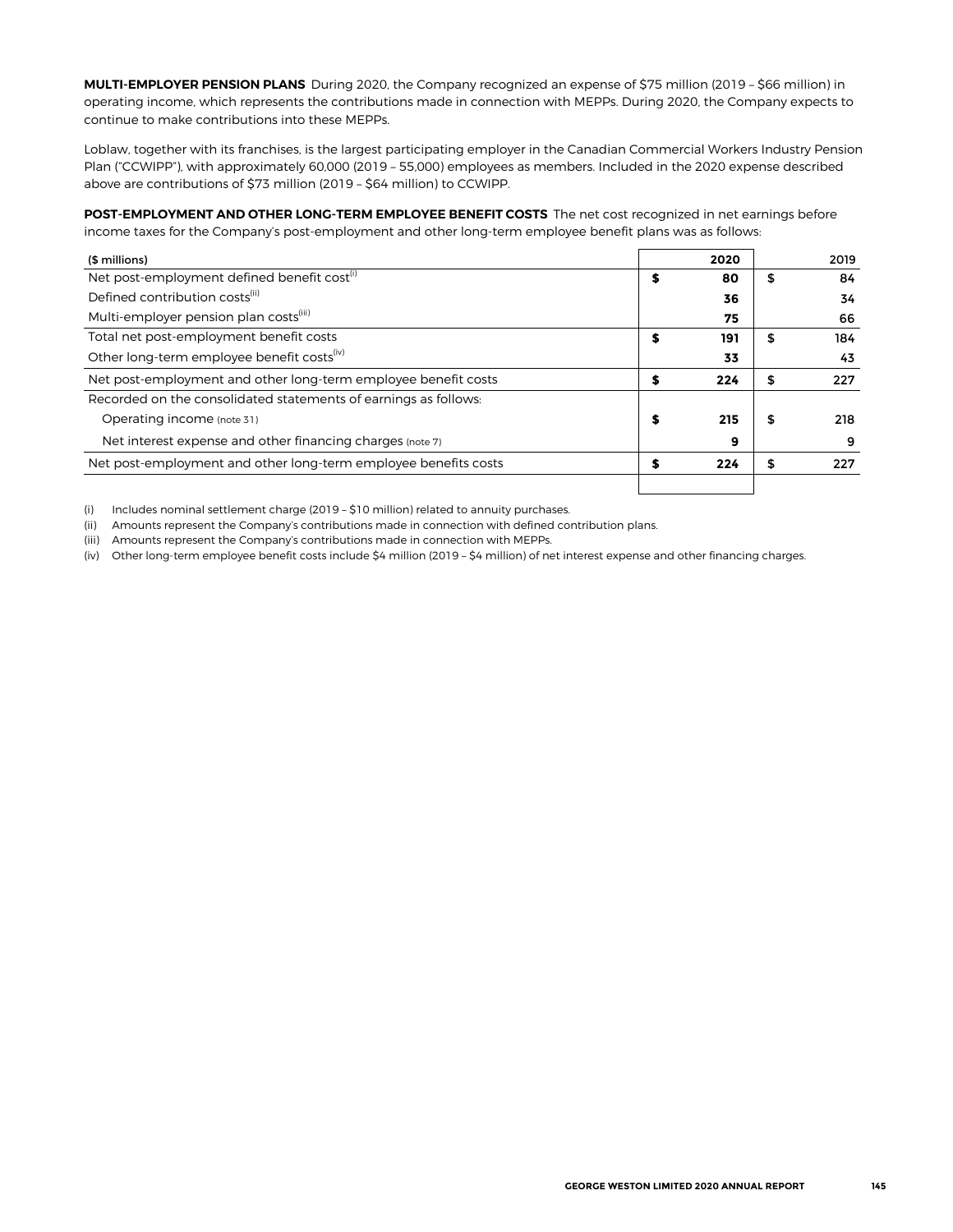## **Note 30. Equity-Based Compensation**

The Company's equity-based compensation arrangements include stock option plans, RSU plans, PSU plans, DSU plans, EDSU plans and Choice Properties' unit-based compensation plans. The Company's costs recognized in SG&A related to its equity-based compensation arrangements in 2020 were \$67 million (2019 – \$69 million).

The following is the carrying amount of the Company's equity-based compensation arrangements:

|                                      |               | As at |               |
|--------------------------------------|---------------|-------|---------------|
| (\$ millions)                        | Dec. 31, 2020 |       | Dec. 31, 2019 |
| Trade payables and other liabilities |               |       | 8             |
| Other liabilities (note 25)          |               |       | 7             |
| Contributed surplus                  | 125           |       | 113           |
|                                      |               |       |               |

Details related to the equity-based compensation plans of GWL and Loblaw are as follows:

**STOCK OPTION PLANS** GWL maintains a stock option plan for certain employees. Under this plan, GWL may grant options for up to 6,453,726 of its common shares.

Loblaw maintains a stock option plan for certain employees. Under this plan, Loblaw may grant options for up to 28,137,162 of its common shares.

The following is a summary of GWL's stock option plan activity:

|                                        |                                                | 2020                                                         |                                  | 2019                                           |
|----------------------------------------|------------------------------------------------|--------------------------------------------------------------|----------------------------------|------------------------------------------------|
|                                        | <b>Options</b><br><b>(number</b><br>of shares) | Weighted<br>Average<br><b>Exercise</b><br><b>Price/Share</b> | Options<br>(number<br>of shares) | Weighted<br>Average<br>Exercise<br>Price/Share |
| Outstanding options, beginning of year | 1,246,718                                      | \$<br>100.22                                                 | 1.548.044                        | \$<br>90.82                                    |
| Granted                                | 548.868                                        | \$<br>104.15                                                 | 427.523                          | \$<br>93.17                                    |
| Exercised <sup>(i)</sup>               | (6,666)                                        | \$<br>84.20                                                  | (595, 496)                       | \$<br>75.09                                    |
| Forfeited/cancelled                    | (42, 437)                                      | \$<br>103.33                                                 | (53,096)                         | \$<br>107.45                                   |
| Expired                                |                                                | \$<br>-                                                      | (80, 257)                        | \$<br>62.96                                    |
| Outstanding options, end of year       | 1,746,483                                      | \$<br>101.44                                                 | 1.246.718                        | \$<br>100.22                                   |
| Options exercisable, end of year       | 674.386                                        | \$<br>101.41                                                 | 455.884                          | \$<br>101.07                                   |

(i) During 2019, GWL settled 65,531 stock options in cash.

The following table summarizes information about GWL's outstanding stock options:

|                               |                                            |                                                                 |                                                       |                                                   | 2020                                                         |
|-------------------------------|--------------------------------------------|-----------------------------------------------------------------|-------------------------------------------------------|---------------------------------------------------|--------------------------------------------------------------|
|                               |                                            | <b>Outstanding Options</b>                                      |                                                       | <b>Exercisable Options</b>                        |                                                              |
| Range of Exercise Prices (\$) | Number of<br><b>Options</b><br>Outstanding | Weighted<br>Average<br>Remaining<br>Contractual<br>Life (years) | Weighted<br>Average<br><b>Exercise</b><br>Price/Share | Number of<br><b>Exercisable</b><br><b>Options</b> | Weighted<br>Average<br><b>Exercise</b><br><b>Price/Share</b> |
| \$81.92 - \$96.88             | 508.963                                    | 4                                                               | \$<br>91.17                                           | 174.196                                           | \$<br>87.33                                                  |
| \$96.89 - \$104.48            | 729,955                                    | 5.                                                              | \$<br>103.16                                          | 204.607                                           | \$<br>100.61                                                 |
| $$104.49 - $123.73$           | 507.565                                    | 3                                                               | \$<br>109.27                                          | 295.583                                           | \$<br>110.25                                                 |
|                               | 1.746.483                                  |                                                                 | \$<br>101.44                                          | 674.386                                           | \$<br>101.41                                                 |

During 2020, GWL issued common shares on the exercise of stock options with a weighted average market share price of \$93.05 (2019 – \$102.67) per common share and received cash consideration of \$1 million (2019 – \$40 million).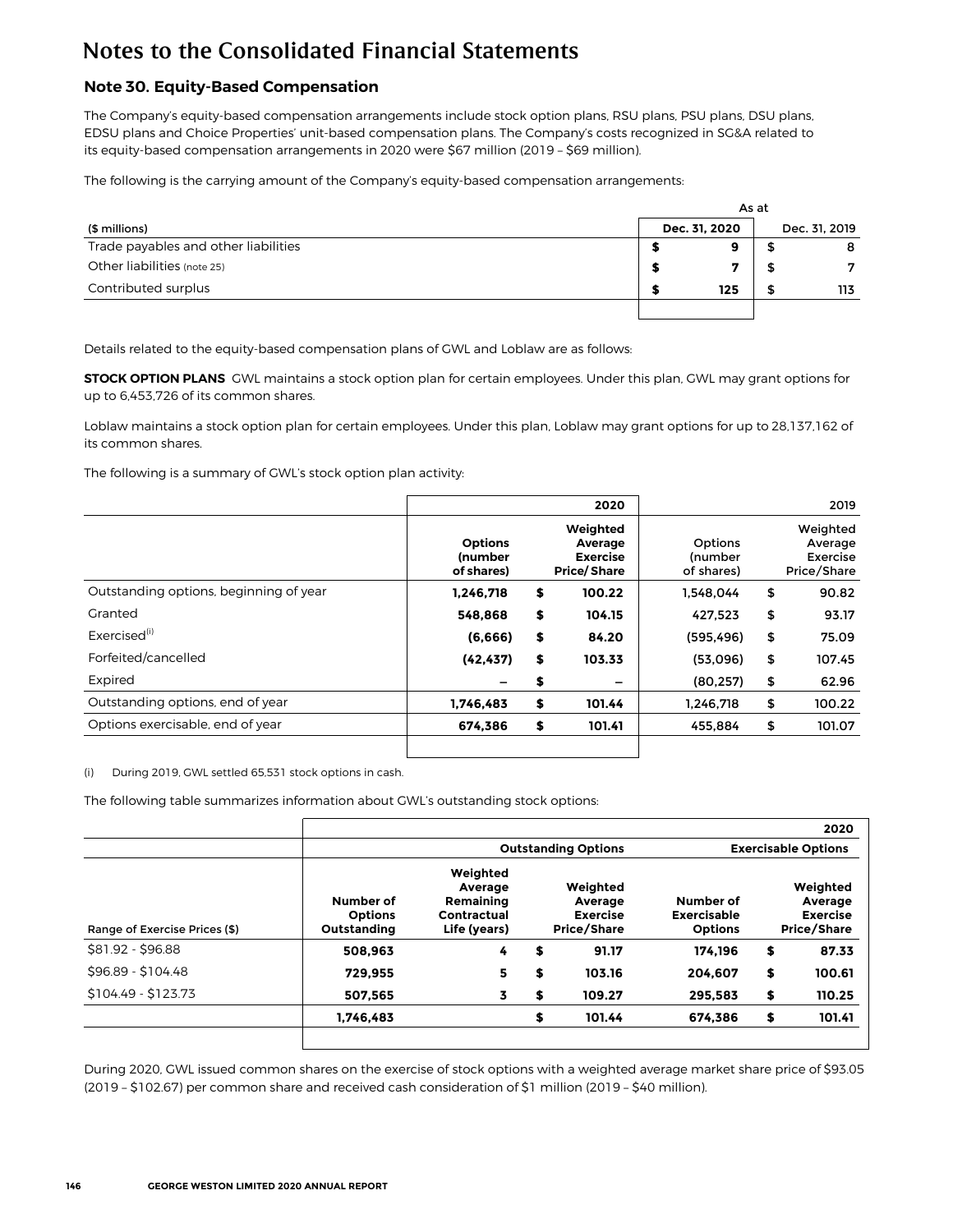During 2020, GWL granted stock options with a weighted average exercise price of \$104.15 (2019 – \$93.17) per common share and a fair value of \$6 million (2019 - \$5 million). The assumptions used to measure the grant date fair value of the GWL options granted during the years ended under the Black-Scholes stock option valuation model were as follows:

|                                 | 2020              | 2019              |
|---------------------------------|-------------------|-------------------|
| Expected dividend yield         | 2.0%              | 2.2%              |
| Expected share price volatility | 14.3% - 14.9%     | 14.9% - 15.4%     |
| Risk-free interest rate         | 0.9%              | $1.7\% - 1.8\%$   |
| Expected life of options        | $4.9 - 6.7$ years | $4.8 - 6.7$ years |
|                                 |                   |                   |

Estimated forfeiture rates are incorporated into the measurement of stock option plan expense. The forfeiture rate applied as at year end 2020 was 1.4% (2019 – 0.8%).

The following is a summary of Loblaw's stock option plan activity:

|                                        |                                                | 2020                                                  |                                         | 2019                                           |
|----------------------------------------|------------------------------------------------|-------------------------------------------------------|-----------------------------------------|------------------------------------------------|
|                                        | <b>Options</b><br><b>(number</b><br>of shares) | Weighted<br>Average<br><b>Exercise</b><br>Price/Share | Options<br><i>(number</i><br>of shares) | Weighted<br>Average<br>Exercise<br>Price/Share |
| Outstanding options, beginning of year | 6,317,922                                      | \$<br>57.57                                           | 7.509.631                               | \$<br>51.60                                    |
| Granted                                | 1.851.415                                      | \$<br>70.03                                           | 1.552.458                               | \$<br>65.66                                    |
| Exercised <sup>(i)</sup>               | (601,756)                                      | \$<br>50.32                                           | (2,345,820)                             | \$<br>43.82                                    |
| Forfeited/cancelled                    | (307, 936)                                     | \$<br>61.28                                           | (398, 347)                              | \$<br>57.88                                    |
| Outstanding options, end of year       | 7,259,645                                      | \$<br>61.19                                           | 6,317,922                               | \$<br>57.57                                    |
| Options exercisable, end of year       | 2,758,738                                      | \$<br>55.99                                           | 2.117.144                               | \$<br>52.79                                    |

(i) During 2019, Loblaw settled 459,087 stock options in cash.

The following table summarizes information about Loblaw's outstanding stock options:

|                               |                                            |                                                                 |    |                                                              |                                                   |    | 2020                                                         |  |
|-------------------------------|--------------------------------------------|-----------------------------------------------------------------|----|--------------------------------------------------------------|---------------------------------------------------|----|--------------------------------------------------------------|--|
|                               |                                            | <b>Outstanding Options</b>                                      |    |                                                              | <b>Exercisable Options</b>                        |    |                                                              |  |
| Range of Exercise Prices (\$) | Number of<br><b>Options</b><br>Outstanding | Weighted<br>Average<br>Remaining<br>Contractual<br>Life (years) |    | Weighted<br>Average<br><b>Exercise</b><br><b>Price/Share</b> | Number of<br><b>Exercisable</b><br><b>Options</b> |    | Weighted<br>Average<br><b>Exercise</b><br><b>Price/Share</b> |  |
| \$39.97 - \$57.38             | 2.352.828                                  | 3                                                               | \$ | 53.66                                                        | 1.415.505                                         | \$ | 52.27                                                        |  |
| \$57.84 - \$65.57             | 2.998.885                                  | 4                                                               | \$ | 61.55                                                        | 1.325.775                                         | \$ | 59.82                                                        |  |
| $$65.58 - $70.19$             | 1.907.932                                  | 6                                                               | \$ | 69.91                                                        | 17.458                                            | \$ | 67.46                                                        |  |
|                               | 7.259.645                                  |                                                                 | \$ | 61.19                                                        | 2.758.738                                         | \$ | 55.99                                                        |  |
|                               |                                            |                                                                 |    |                                                              |                                                   |    |                                                              |  |

During 2020, Loblaw issued common shares on the exercise of stock options with a weighted average market share price of \$68.22 (2019 – \$69.21) per common share and received cash consideration of \$30 million (2019 – \$82 million).

During 2020, Loblaw granted stock options with a weighted average exercise price of \$70.03 (2019 – \$65.66) per common share and a fair value of \$13 million (2019 – \$12 million). The assumptions used to measure the grant date fair value of the Loblaw options granted during the years ended as indicated under the Black-Scholes stock option valuation model were as follows:

|                                 | 2020            | 2019              |
|---------------------------------|-----------------|-------------------|
| Expected dividend yield         | $1.9\%$         | $1.8\%$           |
| Expected share price volatility | $13.5 - 20.1%$  | $13.7 - 15.7%$    |
| Risk-free interest rate         | $0.3 - 1.2%$    | $1.4\% - 1.8\%$   |
| Expected life of options        | 3.7 - 6.2 years | $3.7 - 6.2$ years |
|                                 |                 |                   |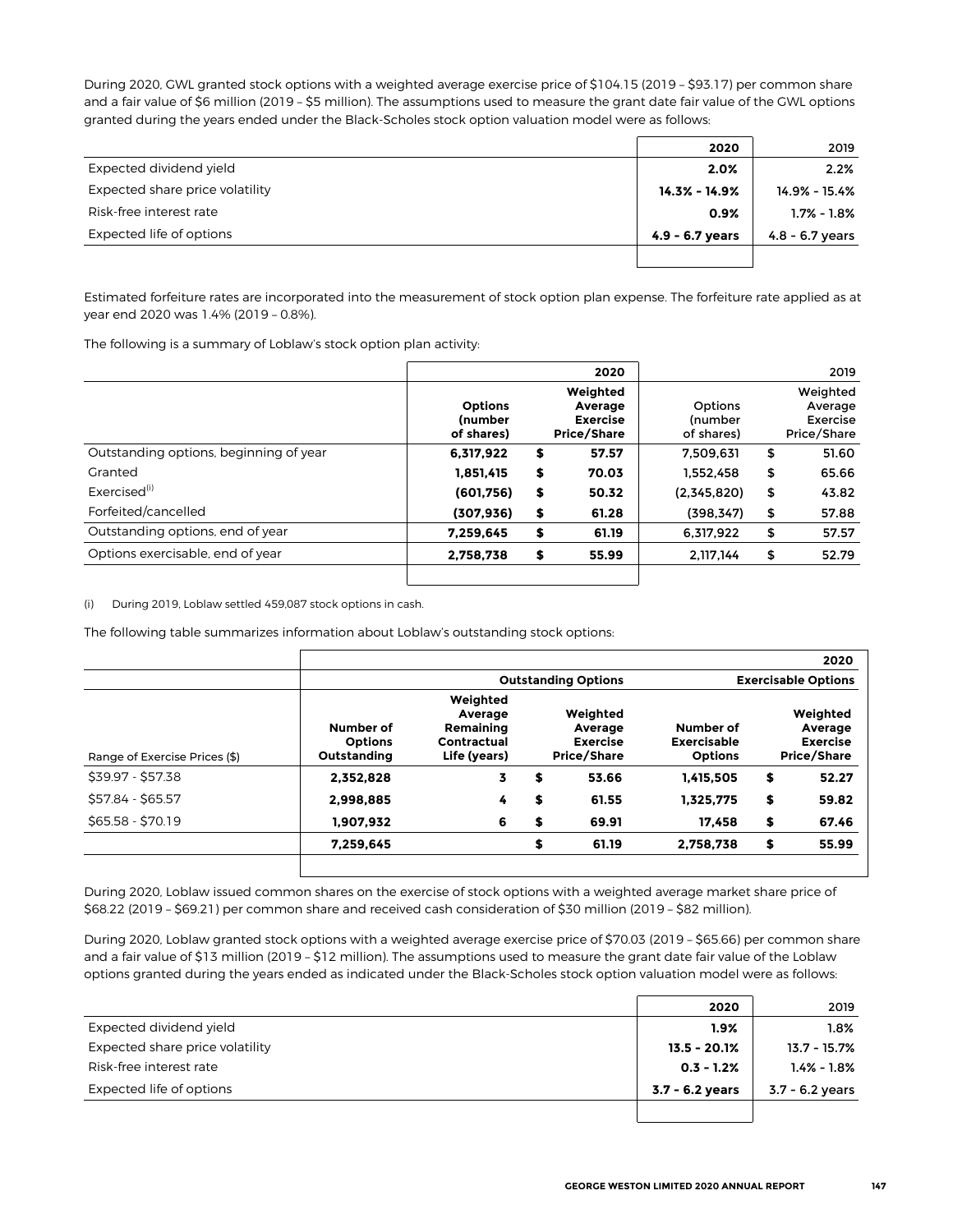Estimated forfeiture rates are incorporated into the measurement of stock option plan expense. The forfeiture rate applied as at year end 2020 and 2019 was 9.0%.

**RESTRICTED SHARE UNIT PLANS** The following is a summary of GWL's and Loblaw's RSU plan activity:

|                                     |           | <b>GWL</b> | Loblaw     |            |  |
|-------------------------------------|-----------|------------|------------|------------|--|
| (Number of awards)                  | 2020      | 2019       | 2020       | 2019       |  |
| Outstanding RSUs, beginning of year | 136,788   | 166.034    | 1,032,832  | 1,024,275  |  |
| Granted                             | 47,957    | 37.264     | 242,797    | 355,311    |  |
| Reinvested                          | 2.741     | 2,749      | 23.666     | 17,125     |  |
| Settled                             | (48, 291) | (54, 774)  | (367, 020) | (274, 335) |  |
| Forfeited                           | (6, 157)  | (14, 485)  | (38,003)   | (89, 544)  |  |
| Outstanding RSUs, end of year       | 133,038   | 136,788    | 894.272    | 1,032,832  |  |
|                                     |           |            |            |            |  |

The fair value of GWL's and Loblaw's RSUs granted during 2020 was \$5 million (2019 – \$4 million) and \$17 million (2019 – \$24 million), respectively.

**PERFORMANCE SHARE UNIT PLANS** The following is a summary of GWL's and Loblaw's PSU plan activity:

|                                     | <b>GWL</b> |           | Loblaw     |            |  |
|-------------------------------------|------------|-----------|------------|------------|--|
| (Number of awards)                  | 2020       | 2019      | 2020       | 2019       |  |
| Outstanding PSUs, beginning of year | 114.473    | 89,656    | 662,695    | 674,945    |  |
| Granted                             | 58,555     | 69,951    | 237.391    | 258.261    |  |
| Reinvested                          | 3.026      | 2.074     | 16.301     | 11.264     |  |
| Settled                             | (20, 425)  | (40, 341) | (218, 955) | (235, 881) |  |
| Forfeited                           | (4,571)    | (6, 867)  | (31,032)   | (45, 894)  |  |
| Outstanding PSUs, end of year       | 151.058    | 114,473   | 666.400    | 662,695    |  |
|                                     |            |           |            |            |  |

The fair value of GWL's and Loblaw's PSUs granted during 2020 was \$6 million (2019 – \$6 million) and \$17 million (2019 – \$16 million), respectively.

**SETTLEMENT OF AWARDS FROM SHARES HELD IN TRUSTS** The following table summarizes GWL's settlement of RSUs and PSUs from shares held in trusts for the years ended as indicated:

| (Number of awards)             | 2020   | 2019   |
|--------------------------------|--------|--------|
| Settled                        | 68.716 | 95.115 |
| Released from trusts (note 26) | 63,307 | 91,473 |
|                                |        |        |

During 2020, the settlement of awards from shares held in trusts resulted in \$6 million increase (2019 – \$9 million) in retained earnings and a nominal increase (2019 – \$1 million) in share capital.

**DIRECTOR DEFERRED SHARE UNIT PLANS** The following is a summary of GWL's and Loblaw's DSU plan activity:

|                                     |           | <b>GWL</b> |                          | Loblaw  |  |  |
|-------------------------------------|-----------|------------|--------------------------|---------|--|--|
| (Number of awards)                  | 2020      | 2019       | 2020                     | 2019    |  |  |
| Outstanding DSUs, beginning of year | 155,418   | 186,600    | 336,897                  | 296,329 |  |  |
| Granted                             | 22,878    | 22,937     | 35,008                   | 34,895  |  |  |
| Reinvested                          | 3,111     | 3,116      | 8,576                    | 5,673   |  |  |
| Settled                             | (31, 870) | (57, 235)  | $\overline{\phantom{0}}$ |         |  |  |
| Outstanding DSUs, end of year       | 149,537   | 155,418    | 380,481                  | 336,897 |  |  |
|                                     |           |            |                          |         |  |  |

The fair value of GWL's and Loblaw's DSUs granted during 2020 was \$2 million (2019 – \$2 million) and \$2 million (2019 – \$2 million), respectively.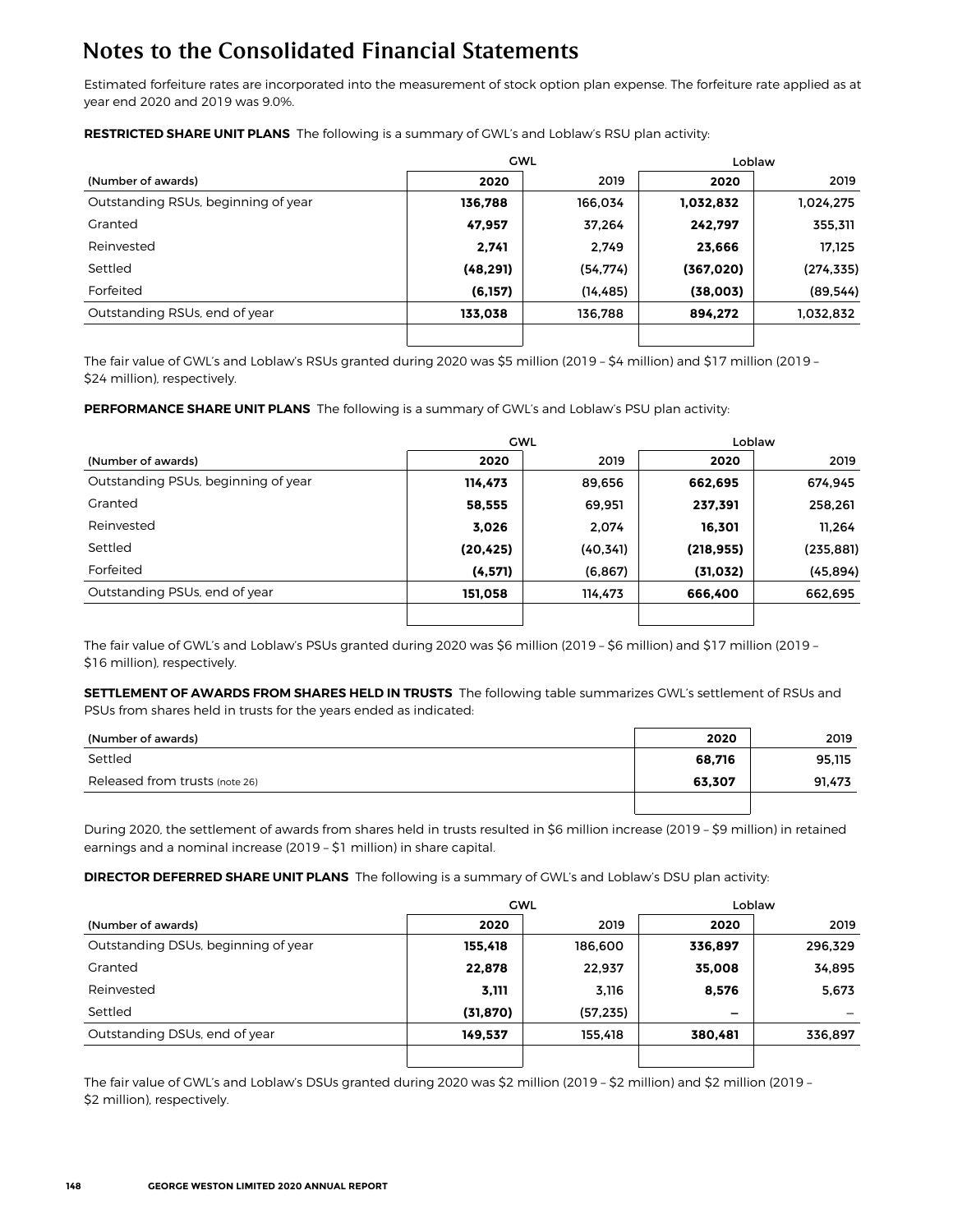#### **EXECUTIVE DEFERRED SHARE UNIT PLANS** The following is a summary of GWL's and Loblaw's EDSU plan activity:

|                                      |                          | <b>GWL</b>               | Loblaw                   |         |  |
|--------------------------------------|--------------------------|--------------------------|--------------------------|---------|--|
| (Number of awards)                   | 2020                     | 2019                     | 2020                     | 2019    |  |
| Outstanding EDSUs, beginning of year | 43,947                   | 43,065                   | 45,258                   | 45,473  |  |
| Granted                              | $\overline{\phantom{0}}$ | $\overline{\phantom{0}}$ | 10,310                   | 4,796   |  |
| Reinvested                           | 964                      | 882                      | 1,288                    | 846     |  |
| Settled                              | $\overline{\phantom{0}}$ |                          | $\overline{\phantom{m}}$ | (5,857) |  |
| Outstanding EDSUs, end of year       | 44,911                   | 43.947                   | 56,856                   | 45,258  |  |
|                                      |                          |                          |                          |         |  |

There were no GWL EDSUs granted in 2020 and 2019. The fair value of Loblaw's EDSUs granted during 2020 was \$1 million (2019 – nominal).

**CHOICE PROPERTIES** The following are details related to the unit-based compensation plans of Choice Properties:

**UNIT OPTION PLAN** Choice Properties maintains a Unit Option plan for certain employees. Under this plan, Choice Properties may grant Unit Options totaling up to 19,744,697 Units, as approved at the annual and special meeting of Unitholders on April 29, 2015. The Unit Options vest in tranches over a period of four years.

The following is a summary of Choice Properties' Unit Option plan activity:

|                     | 2020                                          |                     | 2019                                           |
|---------------------|-----------------------------------------------|---------------------|------------------------------------------------|
| Number of<br>awards | Weighted<br>average<br>exercise<br>price/unit | Number of<br>awards | Weighted<br>average<br>exercise<br>price/ unit |
| 1,287,314           | \$<br>12.51                                   | 3.764.107           | \$<br>11.66                                    |
| (148, 794)          | \$<br>12.09                                   | (2,048,060)         | \$<br>11.04                                    |
| (54, 414)           | \$<br>13.15                                   | (417, 439)          | \$<br>11.96                                    |
| (1,466)             | \$<br>13.93                                   | (11.294)            | \$<br>14.21                                    |
| 1,082,640           | \$<br>12.54                                   | 1.287.314           | \$<br>12.51                                    |
| 706.804             | \$<br>12.56                                   | 561.779             | \$<br>12.27                                    |
|                     |                                               |                     |                                                |

The assumptions used to measure the fair value of the Unit Options under the Black-Scholes model were as follows:

|                                        | 2020              | 2019              |
|----------------------------------------|-------------------|-------------------|
| Expected average distribution yield    | 5.5%              | 5.4%              |
| Expected average Unit price volatility | $15.6\% - 35.0\%$ | 13.9% - 18.3%     |
| Average risk-free interest rate        | $0.01\% - 2.7\%$  | $0.02\% - 1.7\%$  |
| Expected average life of options       | $0.1 - 2.7$ years | $0.1 - 3.6$ years |
|                                        |                   |                   |

**RESTRICTED UNIT PLAN** RUs entitle certain employees to receive the value of the RU award in cash or Units at the end of the applicable vesting period, which is usually three years. The RU plan provides for the crediting of additional RUs in respect of distributions paid on Units for the period when a RU is outstanding. The fair value of each RU granted is measured based on the market value of a Trust Unit at the balance sheet date. There were no RUs vested as at year end 2020 and 2019.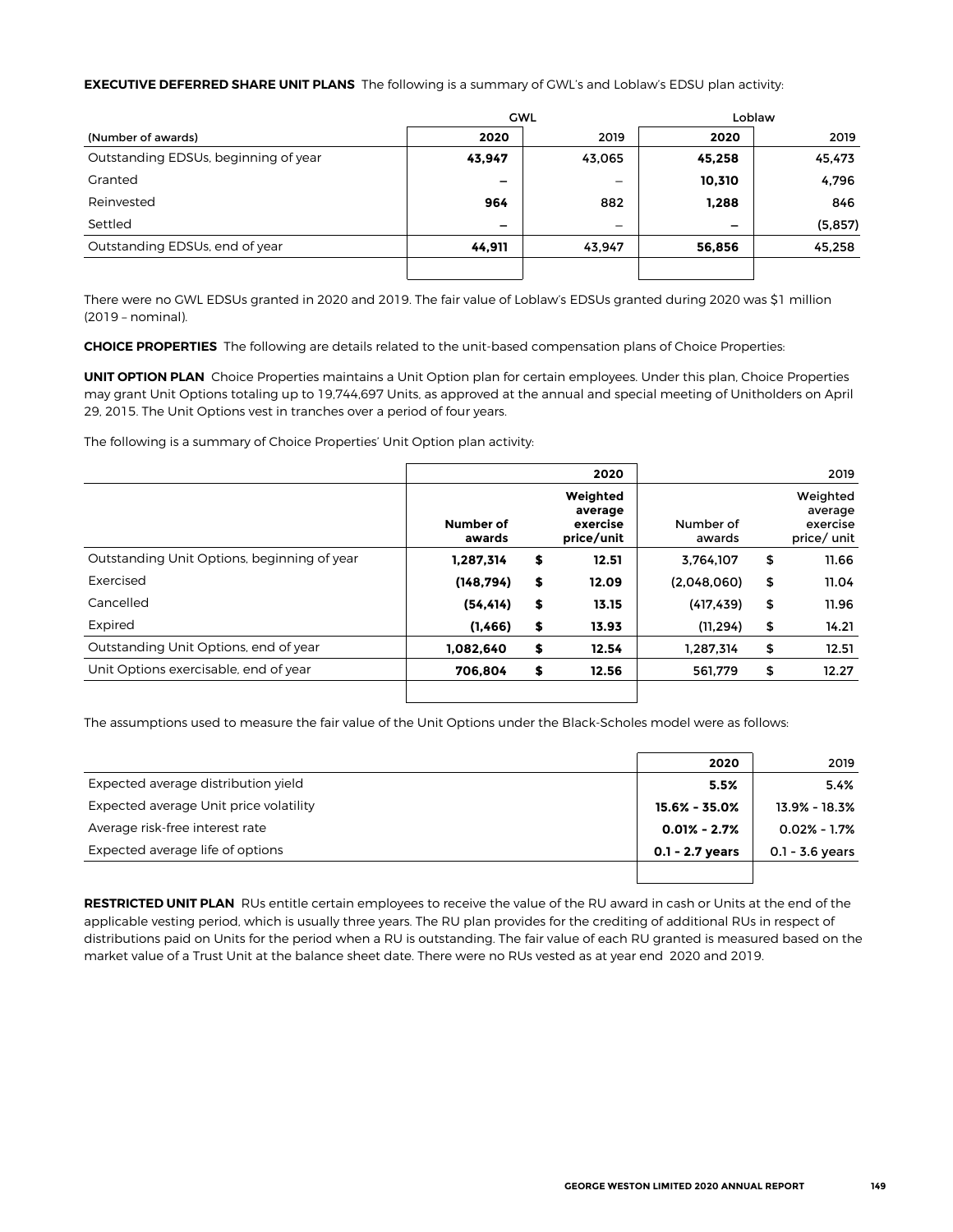The following is a summary of Choice Properties' RU plan activity:

| (Number of awards)                 | 2020       | 2019       |
|------------------------------------|------------|------------|
| Outstanding RUs, beginning of year | 484.544    | 446,341    |
| Granted                            | 69,227     | 239,483    |
| Reinvested                         | 24,451     | 26,547     |
| Exercised                          | (161, 044) | (106, 355) |
| Cancelled                          | (11, 465)  | (121, 472) |
| Outstanding RUs, end of year       | 405,713    | 484,544    |
|                                    |            |            |

**UNIT-SETTLED RESTRICTED UNIT PLAN** Under the terms of the URU plan, certain employees were granted URUs, which are subject to vesting conditions and disposition restrictions. Typically, full vesting of the URUs would not occur until the employee has remained with Choice Properties for three or five years from the date of grant. Depending on the nature of the grant, the URUs are subject to a six or seven-year holding period during which the Units cannot be disposed. There were 764,385 URUs vested, but still subject to disposition restrictions as at year end 2020 (2019 – 1,147,753).

The following is a summary of Choice Properties' URU plan activity for units not yet vested:

| (Number of awards)                  | 2020       | 2019       |
|-------------------------------------|------------|------------|
| Outstanding URUs, beginning of year | 624,419    | 717,815    |
| Granted                             | 159.083    | 155,946    |
| Forfeited                           | -          | (40, 796)  |
| Vested                              | (194, 968) | (208, 546) |
| Outstanding URUs, end of year       | 588.534    | 624,419    |
|                                     |            |            |

**PERFORMANCE UNIT PLAN** PUs entitle certain employees to receive the value of the PU award in cash or Units at the end of the applicable performance period, which is usually three years in length, based on Choice Properties achieving certain performance conditions. The PU plan provides for the crediting of additional PUs in respect of distributions paid on Units for the period when a PU is outstanding. The fair value of each PU granted is measured based on the market value of a Trust Unit at the balance sheet date. There were no PUs vested as at year end 2020 and 2019.

The following is a summary of Choice Properties' PU plan activity:

| (Number of awards)                 | 2020      | 2019      |
|------------------------------------|-----------|-----------|
| Outstanding PUs, beginning of year | 103,868   | 104,449   |
| Granted                            | 59,273    | 50,686    |
| Reinvested                         | 7,241     | 5,867     |
| Exercised                          | (40, 205) | (58, 282) |
| Cancelled                          | (3, 543)  | (21, 471) |
| Added by performance factor        | 9,061     | 22,619    |
| Outstanding PUs, end of year       | 135,695   | 103,868   |
|                                    |           |           |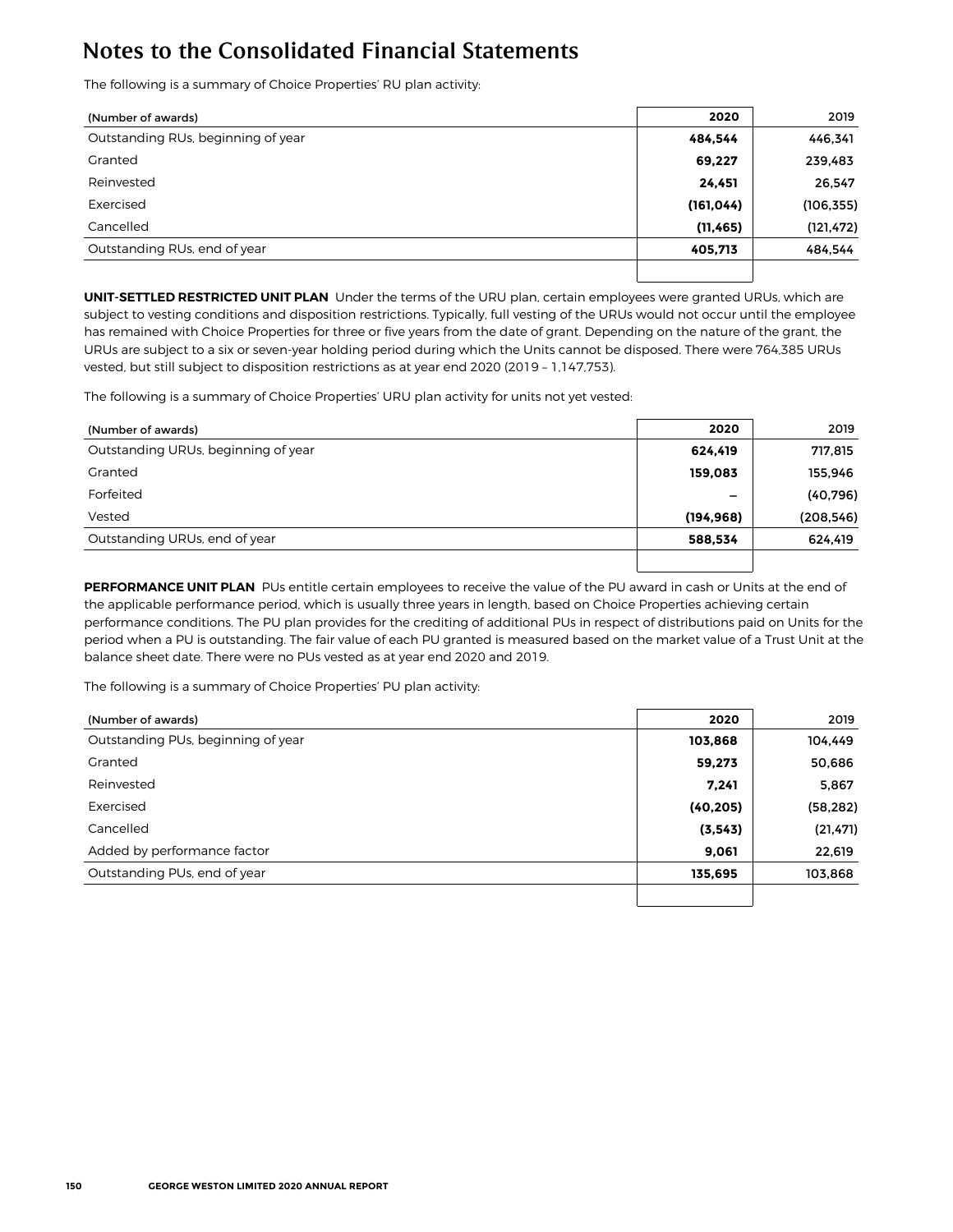**TRUSTEE DEFERRED UNIT PLAN** Members of the Choice Properties' Board of Trustees, who are not management of Choice Properties, are required to receive a portion of their annual retainer in the form of DUs and may also elect to receive up to 100% of their remaining fees in DUs. Distributions paid earn fractional DUs, which are treated as additional awards. The fair value of each DU granted is measured based on the market value of a Unit at the balance sheet date. All DUs vest when granted, however, they cannot be exercised while Trustees are members of the Board.

The following is a summary of Choice Properties' DU plan activity:

| (Number of awards)                         | 2020    | 2019       |
|--------------------------------------------|---------|------------|
| Outstanding Trustee DUs, beginning of year | 277,139 | 302,589    |
| Granted                                    | 76,632  | 68,123     |
| Reinvested                                 | 17,338  | 17,046     |
| Cancelled                                  | -       | (185)      |
| Exercised                                  | (2,819) | (110, 434) |
| Outstanding Trustee DUs, end of year       | 368,290 | 277,139    |
|                                            |         |            |

### **Note 31. Employee Costs**

Included in operating income were the following employee costs:

| (\$ millions)                                          |   | 2020  |    | 2019  |
|--------------------------------------------------------|---|-------|----|-------|
| Wages, salaries and other short-term employee benefits | 5 | 7,450 | \$ | 6,620 |
| Post-employment benefits (note 29)                     |   | 186   |    | 179   |
| Other long-term employee benefits (note 29)            |   | 29    |    | 39.   |
| Equity-based compensation                              |   | 61    |    | 56.   |
| Capitalized to fixed assets and intangible assets      |   | (69)  |    | (63)  |
| Employee costs                                         |   | 7,657 | ⊅  | 6,831 |
|                                                        |   |       |    |       |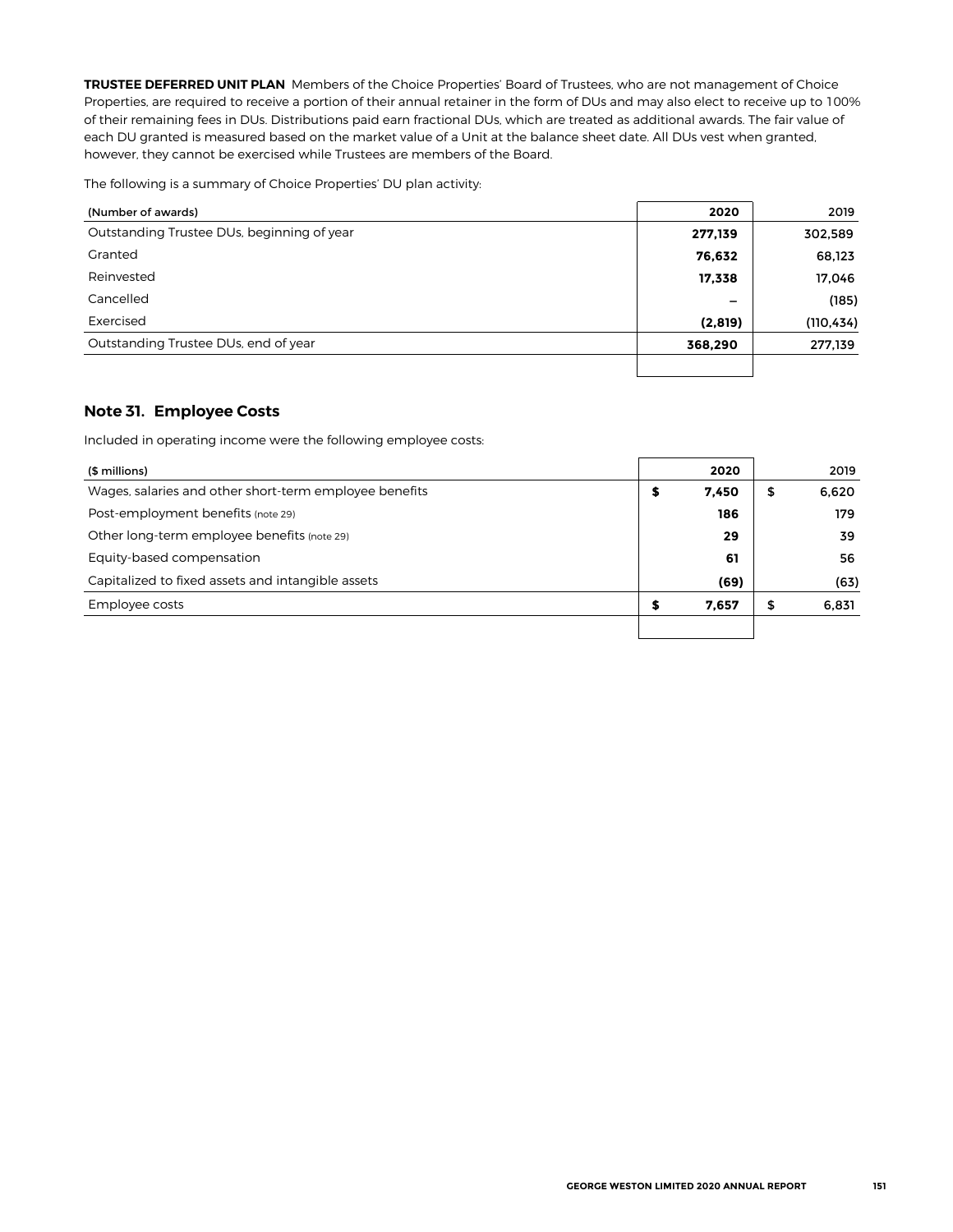### **Note 32. Leases**

The Company leases certain of Loblaw's retail stores and distribution centres, Weston Foods' bakeries and distribution centres, corporate offices, passenger vehicles, trailers and IT equipment. Leases of Loblaw's retail stores are a substantial portion of the Company's lease portfolio. Loblaw retail store leases typically have an initial lease term with additional renewal options available thereafter.

The Company has owned and leased properties that are leased and subleased to third parties, respectively. Owned properties are held to either earn rental income, for capital appreciation, or both. Subleases are primarily related to non-consolidated franchise stores, medical centres and ancillary tenants within Loblaw stores.

#### **AS A LESSEE**

**Right-of-Use Assets** The following is a continuity of the cost and accumulated depreciation of right-of-use assets for the year ended December 31, 2020:

|                                               |             |          |      | 2020         |
|-----------------------------------------------|-------------|----------|------|--------------|
| (\$ millions)                                 | Property    | Other    |      | <b>Total</b> |
| Cost                                          |             |          |      |              |
| Balance, beginning of year                    | \$<br>4.588 | \$<br>70 | S    | 4.658        |
| Lease additions, net of terminations          | 165         |          |      | 165          |
| Lease extensions and other items              | 386         | 17       |      | 403          |
| Balance, end of year                          | \$<br>5,139 | \$<br>87 | s    | 5,226        |
| <b>Accumulated depreciation</b>               |             |          |      |              |
| Balance, beginning of year                    | \$<br>560   | \$<br>24 | - \$ | 584          |
| Depreciation                                  | 557         | 21       |      | 578          |
| Impairment losses, net of reversals (note 15) | 21          |          |      | 21           |
| Balance, end of year                          | \$<br>1,138 | \$<br>45 | \$   | 1,183        |
| Carrying amount as at December 31, 2020       | \$<br>4,001 | \$<br>42 | S.   | 4,043        |
|                                               |             |          |      |              |

The following is a continuity of the cost and accumulated depreciation of right-of-use assets for the year ended December 31, 2019:

|                                         |             |          | 2019        |
|-----------------------------------------|-------------|----------|-------------|
| (\$ millions)                           | Property    | Other    | Total       |
| Cost                                    |             |          |             |
| Balance, beginning of year              | \$<br>4,046 | \$<br>68 | \$<br>4,114 |
| Lease additions                         | 176         | 2        | 178         |
| Lease extensions and other items        | 366         |          | 366         |
| Balance, end of year                    | \$<br>4,588 | \$<br>70 | \$<br>4,658 |
| <b>Accumulated depreciation</b>         |             |          |             |
| Balance, beginning of year              | \$          | \$       | \$          |
| Depreciation                            | 544         | 24       | 568         |
| Impairment losses (note 15)             | 16          |          | 16          |
| Balance, end of year                    | \$<br>560   | \$<br>24 | \$<br>584   |
| Carrying amount as at December 31, 2019 | \$<br>4,028 | \$<br>46 | \$<br>4,074 |
|                                         |             |          |             |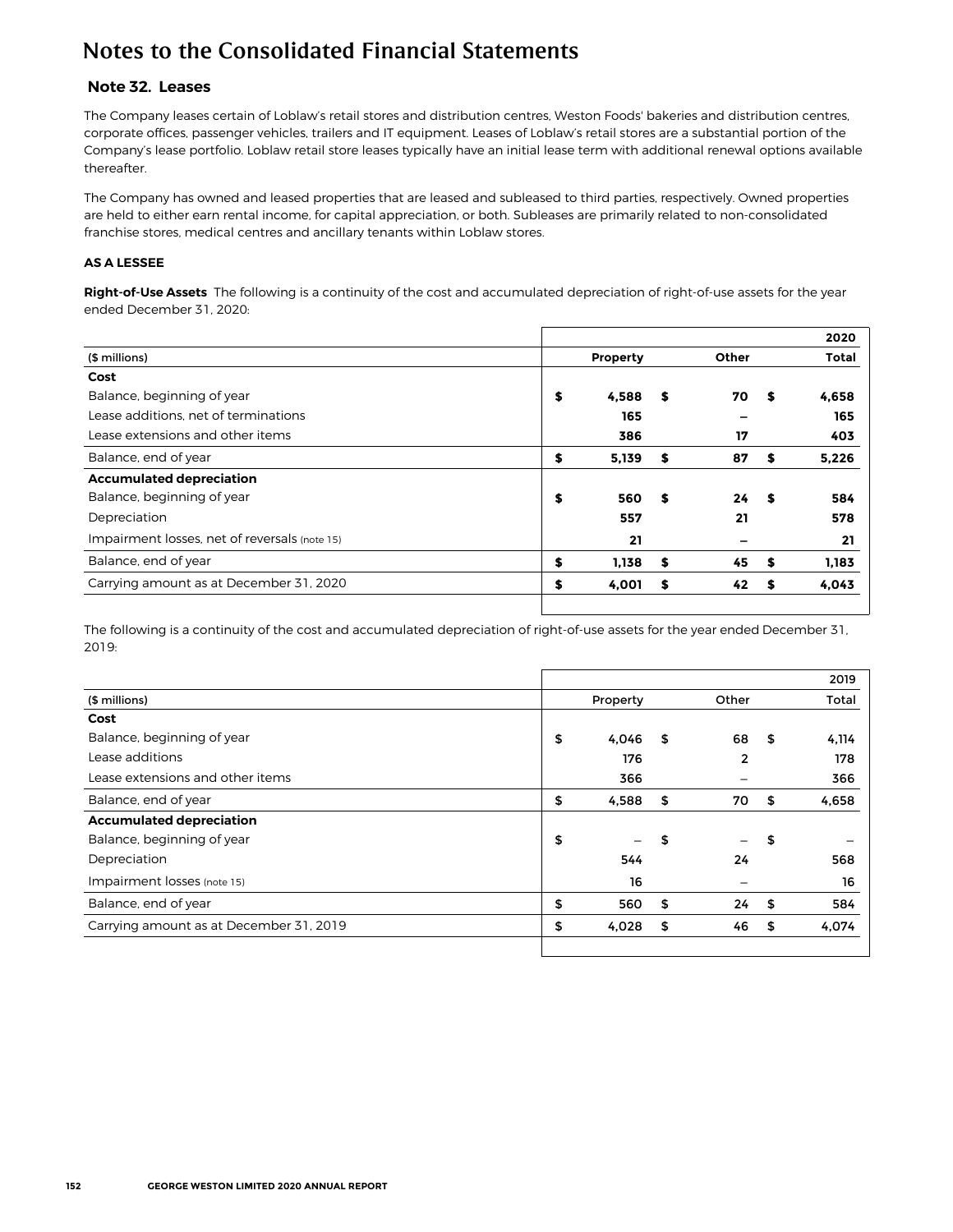**Lease Liabilities** The following is the continuity of lease liabilities for the year ended December 31, 2020 and December 31, 2019:

| (\$ millions)                                  |   | 2020  | 2019        |
|------------------------------------------------|---|-------|-------------|
| Balance, beginning of year                     | s | 5,107 | \$<br>5,086 |
| Lease additions, net of terminations           |   | 161   | 178         |
| Lease extensions and other items               |   | 387   | 363         |
| Lease payments                                 |   | (857) | (734)       |
| Interest expense on lease liabilities (note 7) |   | 207   | 214         |
| Balance, end of year                           | s | 5,005 | \$<br>5.005 |
| Lease liabilities due within one year          | s | 799   | \$<br>857   |
| Lease liabilities                              |   | 4,206 | 4,250       |
| Total lease liabilities                        | S | 5,005 | \$<br>5,107 |
|                                                |   |       |             |

**Liquidity** The future undiscounted contractual lease payments are as follows:

|                                       |  |      |      |      |          |      |          |      |      |      |     | As at         |       |  |       |
|---------------------------------------|--|------|------|------|----------|------|----------|------|------|------|-----|---------------|-------|--|-------|
| Payments due by year<br>Dec. 31. 2020 |  |      |      |      |          |      |          |      |      |      |     | Dec. 31, 2019 |       |  |       |
| (\$ millions)                         |  | 2021 |      | 2022 |          | 2023 |          | 2024 |      | 2025 |     | Thereafter    | Total |  | Total |
| Lease payments                        |  | 804  | - \$ | 684  | <b>S</b> | 660  | <b>S</b> | 560  | - ST | 487  | 56. | 1.849         | 5.044 |  | 5,303 |
|                                       |  |      |      |      |          |      |          |      |      |      |     |               |       |  |       |

As at December 31, 2020, the Company had a future undiscounted cash flow of \$270 million (December 31, 2019 – \$208 million) related to leases not yet commenced but committed to.

**Short-Term Leases** The Company has short-term leases that are primarily related to trailer rentals and certain properties. During 2020, \$25 million (2019 – \$28 million) was recognized in cost of inventories sold and SG&A.

**Variable Lease Payments** The Company makes variable lease payments for property tax and insurance charges on leased properties. The Company also has certain retail store leases where portions of the lease payments are contingent on a percentage of retail sales. During 2020, \$235 million (2019 – \$227 million) was recognized in SG&A.

**Extension Options** Substantially all of Loblaw's retail store leases have extension options for additional lease terms. As at December 31, 2020, approximately 15% (December 31, 2019 – 14%) of the lease liabilities are related to extension options that were deemed reasonably certain to be exercised.

As at December 31, 2020, approximately \$6 billion (December 31, 2019 – \$5 billion) of discounted future lease payments are related to extension options that were not deemed to be reasonably certain to be exercised and were not included in lease liabilities. These future lease payments are discounted at the incremental borrowing rates associated with the current lease liability profile.

**Sale and Leaseback Transactions** During 2020, Loblaw disposed of and leased back one office property, and recognized a loss of \$1 million (2019 – nominal gain) in SG&A.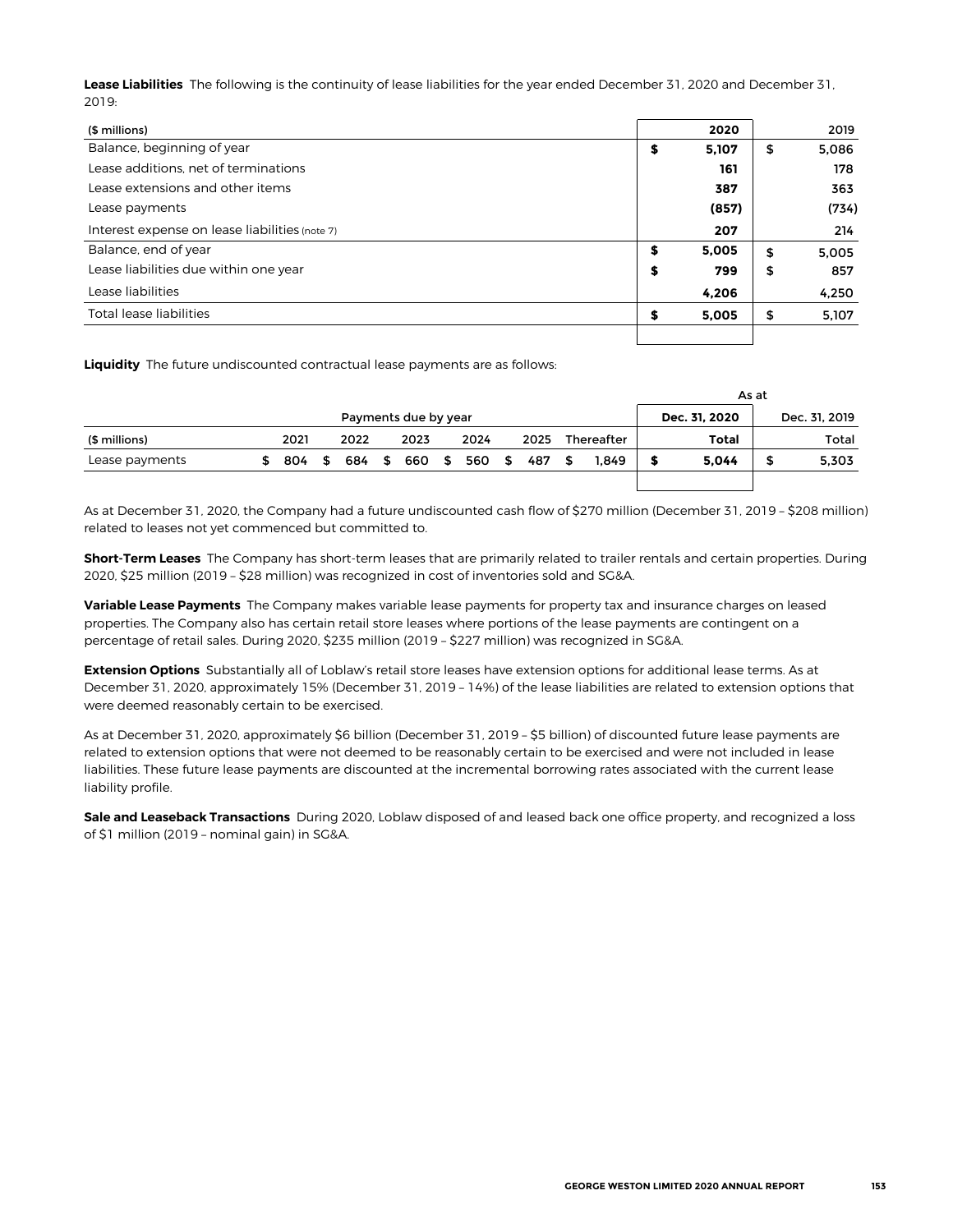#### **AS A LESSOR**

**Finance Leases** Finance lease receivable is included in other assets on the Company's consolidated balance sheet (see note 20). During 2020, the Company recognized finance interest income of \$3 million (2019 – \$4 million) and impairment losses of \$5 million (2019 – nil). The future finance lease payments to be received by the Company relating to properties that are subleased to third parties are as follows:

| Payments to be received by year<br>Dec. 31, 2020 |      |    |      |   |      |     |                      |  |           |      |       |                   |       | Dec. 31, 2019 |
|--------------------------------------------------|------|----|------|---|------|-----|----------------------|--|-----------|------|-------|-------------------|-------|---------------|
|                                                  | 2021 |    | 2022 |   | 2023 |     | 2024                 |  | 2025      |      |       |                   | Total | Total         |
| \$                                               | 15.  | \$ |      |   |      |     |                      |  | 6         | - \$ | 273   | s                 | 332   | \$<br>82      |
|                                                  | (4)  |    | (3)  |   | (3)  |     | (2)                  |  | (2)       |      | (238) |                   | (252) | (9)           |
| \$                                               | 11.  | \$ |      | S |      |     |                      |  | 4         | - \$ | 35    | s                 | 80    | 73            |
|                                                  |      |    |      |   | 11   | 14S | 15S<br>$12 \quad$ \$ |  | 9S<br>7 S |      |       | <b>Thereafter</b> |       | As at         |

**Operating Leases** During 2020, the Company recognized operating lease income of \$373 million (2019 – \$371 million), of which \$20 million (2019 – \$23 million) is related to subleases of right-of-use assets.

The future undiscounted operating lease payments to be received by the Company are as follows:

|                                 |    |        |  |      |  |                      |  |      |  |               |      |               |       | As at |       |  |
|---------------------------------|----|--------|--|------|--|----------------------|--|------|--|---------------|------|---------------|-------|-------|-------|--|
| Payments to be received by year |    |        |  |      |  |                      |  |      |  | Dec. 31, 2020 |      | Dec. 31, 2019 |       |       |       |  |
| (\$ millions)                   |    | 2021   |  | 2022 |  | 2023                 |  | 2024 |  | 2025          |      | Thereafter    | Total |       | Total |  |
| Operating lease income          | \$ | 388 \$ |  |      |  | 351 \$ 312 \$ 269 \$ |  |      |  | 228           | - \$ | 599           | 2.147 | \$    | 2.474 |  |
|                                 |    |        |  |      |  |                      |  |      |  |               |      |               |       |       |       |  |

The Company has certain owned land and buildings that it leases to third parties, which as at December 31, 2020 had a net carrying amount of \$1 billion (2019 – \$1 billion).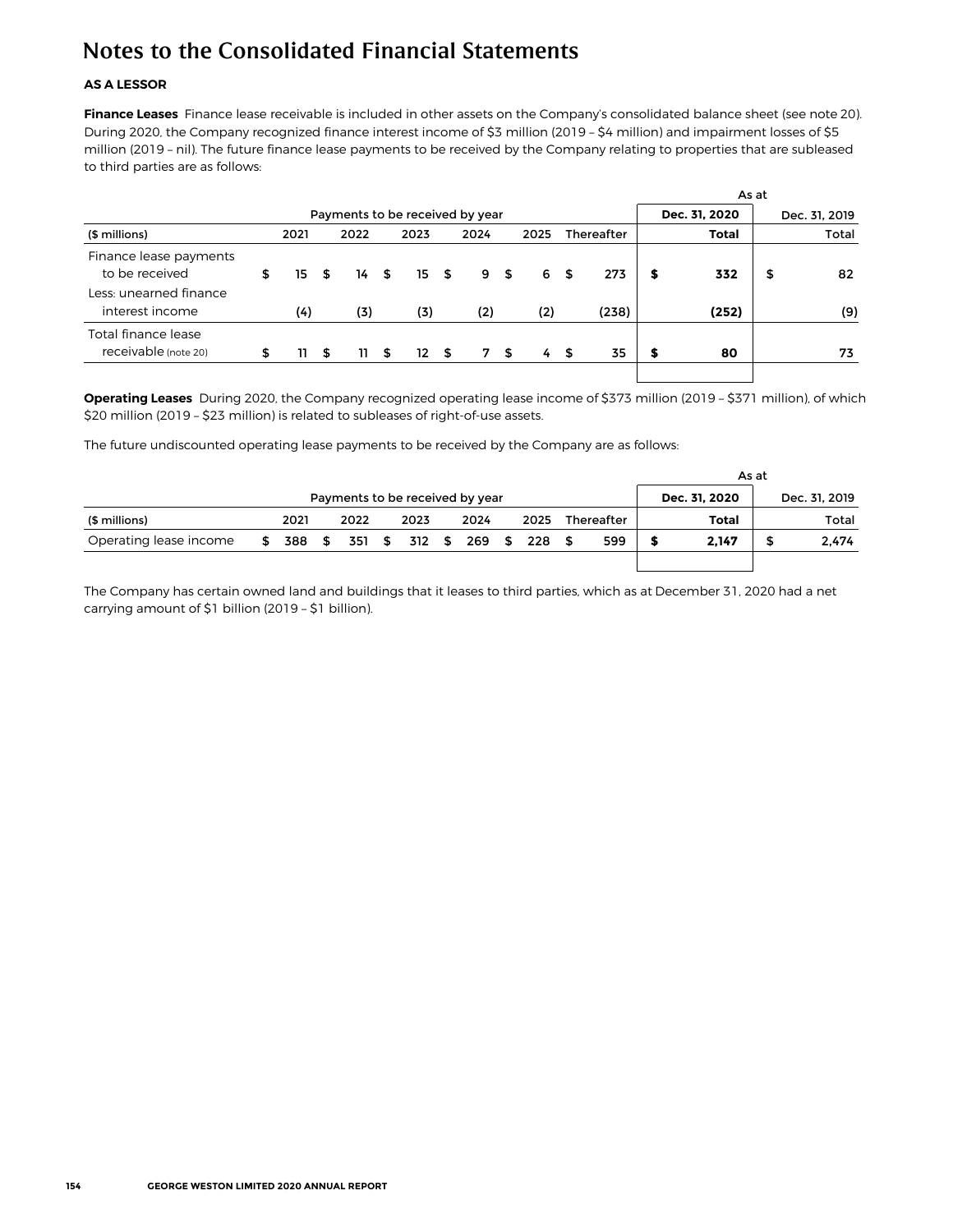### **Note 33. Financial Instruments**

The following table presents the fair value and fair value hierarchy of the Company's financial instruments and excludes financial instruments measured at amortized cost that are short-term in nature. The carrying values of the Company's financial instruments approximate their fair values except for long-term debt.

|                                                                   | As at   |         |         |               |         |                  |         |                |  |  |  |  |  |
|-------------------------------------------------------------------|---------|---------|---------|---------------|---------|------------------|---------|----------------|--|--|--|--|--|
|                                                                   |         |         |         | Dec. 31, 2020 |         | Dec. 31, 2019(i) |         |                |  |  |  |  |  |
| (\$ millions)                                                     | Level 1 | Level 2 | Level 3 | <b>Total</b>  | Level 1 | Level 2          | Level 3 | Total          |  |  |  |  |  |
| <b>Financial assets</b>                                           |         |         |         |               |         |                  |         |                |  |  |  |  |  |
| Amortized cost:                                                   |         |         |         |               |         |                  |         |                |  |  |  |  |  |
| Franchise Ioans receivable                                        | \$      |         |         |               | \$      | \$               | 19      | 19<br>\$       |  |  |  |  |  |
| Certain other assets <sup>(ii)</sup>                              |         |         | 113     | 113           |         |                  | 116     | 116            |  |  |  |  |  |
| Fair value through other comprehensive income:                    |         |         |         |               |         |                  |         |                |  |  |  |  |  |
| Certain long-term investments and<br>other assets <sup>(ii)</sup> | 117     |         |         | 117           | 50      |                  |         | 50             |  |  |  |  |  |
| Fair value through profit and loss:                               |         |         |         |               |         |                  |         |                |  |  |  |  |  |
| Security deposits                                                 | 75      |         |         | 75            | 76      |                  |         | 76             |  |  |  |  |  |
| Certain other assets <sup>(ii)</sup>                              |         |         | 79      | 79            |         |                  | 86      | 86             |  |  |  |  |  |
| Certain long-term investments and<br>other assets(ii)             |         | 20      |         | 20            |         | 21               |         | 21             |  |  |  |  |  |
| Derivatives included in accounts receivable                       | 3       | (2)     |         | 1             | 1       | $\overline{2}$   |         | 3              |  |  |  |  |  |
| Derivatives included in prepaid expenses and<br>other assets      |         |         | 3       | 3             | 5       |                  | ı       | 6              |  |  |  |  |  |
| Derivatives included in other assets                              |         | 630     |         | 630           |         | 537              |         | 537            |  |  |  |  |  |
| <b>Financial liabilities</b>                                      |         |         |         |               |         |                  |         |                |  |  |  |  |  |
| Amortized cost:                                                   |         |         |         |               |         |                  |         |                |  |  |  |  |  |
| Long-term debt                                                    |         | 16.389  |         | 16,389        |         | 15,839           |         | 15.839         |  |  |  |  |  |
| Certain other liabilities <sup>(ii)</sup>                         |         |         | 668     | 668           |         |                  | 444     | 444            |  |  |  |  |  |
| Fair value through other comprehensive income:                    |         |         |         |               |         |                  |         |                |  |  |  |  |  |
| Derivatives included in trade payables and<br>other liabilities   |         |         |         |               |         | $\mathbf{2}$     |         | $\overline{2}$ |  |  |  |  |  |
| Fair value through profit and loss:                               |         |         |         |               |         |                  |         |                |  |  |  |  |  |
| Trust Unit liability                                              | 3,600   |         |         | 3,600         | 3,601   |                  |         | 3,601          |  |  |  |  |  |
| Derivatives included in trade payables and<br>other liabilities   | 4       | 14      |         | 18            |         | 8                |         | 8              |  |  |  |  |  |
|                                                                   |         |         |         |               |         |                  |         |                |  |  |  |  |  |

(i) Certain comparative figures have been restated to conform with current year presentation.

(ii) Certain other assets, certain other long-term investments and other assets, and certain other liabilities are included in the consolidated balance sheets in Other Assets and Other Liabilities, respectively.

There were no transfers between the levels of the fair value hierarchy during the periods presented.

During 2020, a loss of \$2 million (2019 – loss of \$3 million) was recognized in operating income on financial instruments designated as amortized cost. In addition, a net gain of \$268 million (2019 – net gain of \$614 million) was recognized in earnings before income taxes on financial instruments required to be classified as fair value through profit or loss.

**Cash and Cash Equivalents, Short-Term Investments and Security Deposits** As at the end of 2020, the Company had cash and cash equivalents, short-term investments and security deposits of \$3,231 million (2019 – \$2,139 million), including U.S. dollars of \$199 million (2019 – \$68 million).

During 2020, a loss of \$28 million (2019 – loss of \$49 million) was recognized in other comprehensive income related to the effect of foreign currency translation on the Company's U.S. net investment in foreign operations.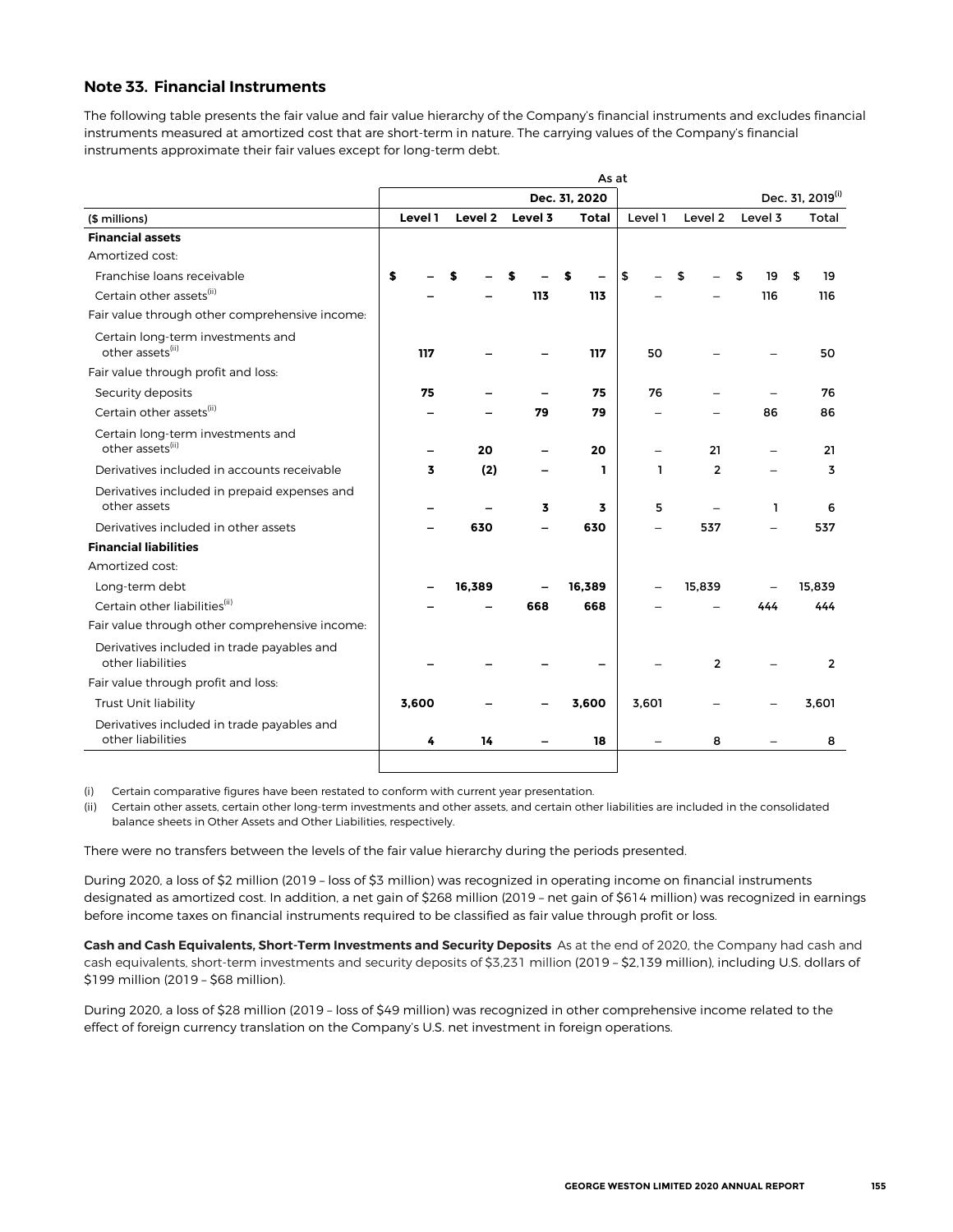**Franchise Loans Receivable** As at year end 2020, the value of Loblaw franchise loans receivable is nil (2019 – \$19 million). In 2020, Loblaw recorded nil (2019 – gain of \$1 million) in operating income related to these loans receivable.

**Embedded Derivatives** The Level 3 financial instruments classified as fair value through profit or loss consist of Loblaw embedded derivatives on purchase orders placed in neither Canadian dollars nor the functional currency of the vendor. These derivatives are valued using a market approach based on the differential in exchange rates and timing of settlement. The significant unobservable input used in the fair value measurement is the cost of purchase orders. Significant increases (decreases) in any one of the inputs would result in a significantly higher (lower) fair value measurement.

During 2020, a gain of \$2 million (2019 – gain of \$4 million) was recognized in operating income related to these derivatives. In addition, as at year end 2020, a corresponding \$3 million asset was included in prepaid expenses and other assets (2019 – \$1 million asset). As at year end 2020, a 1% increase (decrease) in foreign currency exchange rates would result in a gain (loss) in fair value of \$1 million.

**Equity Derivative Contracts** As at year end 2020, Weston Holdings Limited ("WHL"), a subsidiary of GWL, held an outstanding equity forward sale agreement based on 9.6 million Loblaw common shares at an initial forward sale price of \$48.50 per Loblaw common share. As at year end 2020, the forward rate was \$128.30 (2019 – \$123.64) per Loblaw common share. In 2020, a fair value gain of \$47 million (2019 – loss of \$69 million) was recorded in net interest expense and other financing charges related to this agreement (see note 7).

**Trust Unit Liability** In 2020, a fair value gain of \$239 million (2019 – loss of \$550 million) was recorded in net interest expense and other financing charges (see note 7).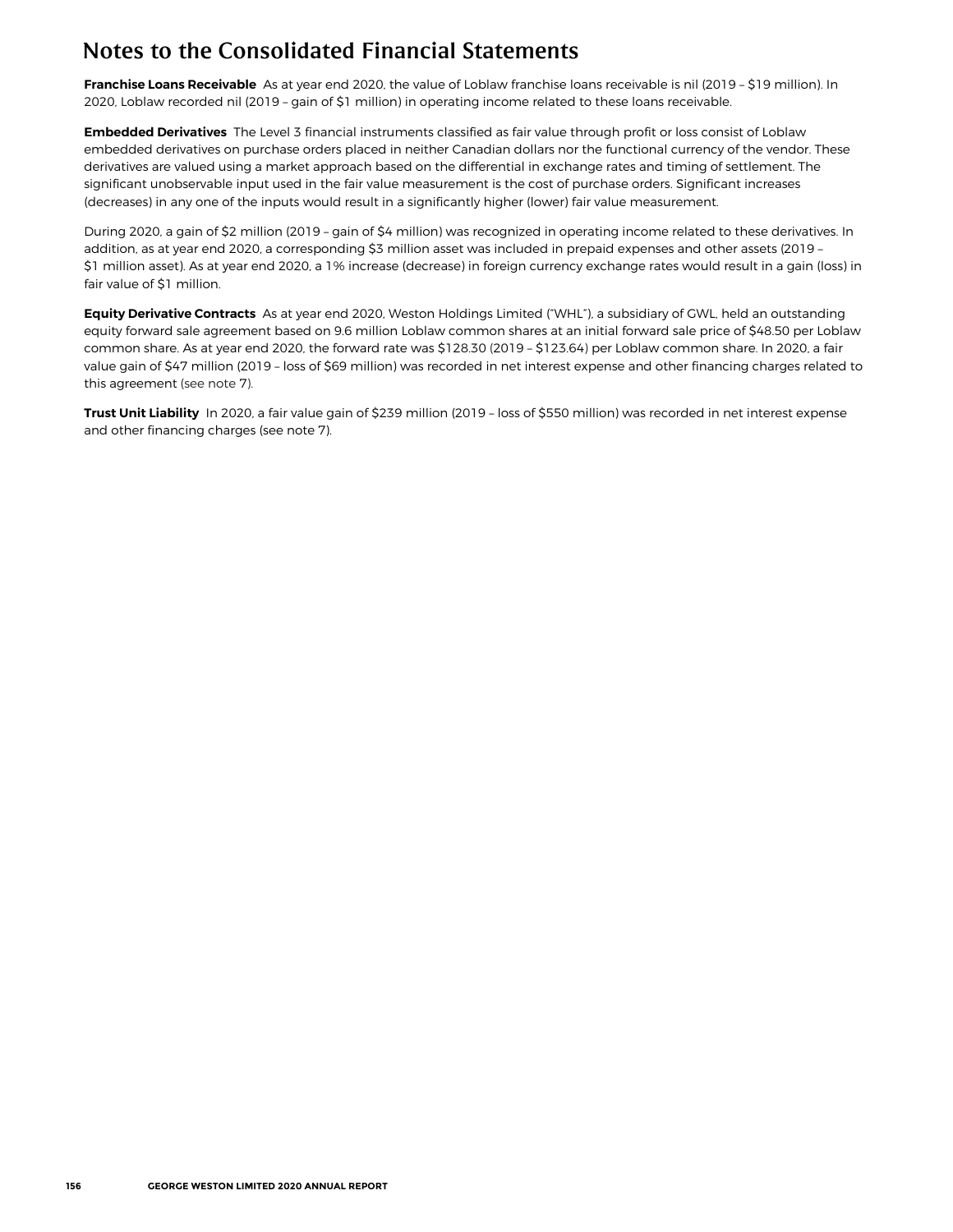**Other Derivatives** The Company uses bond forwards and interest rate swaps, to manage its anticipated exposure to fluctuations in interest rates on future debt issuances. The Company also uses futures, options and forward contracts to manage its anticipated exposure to fluctuations in commodity prices and exchange rates in its underlying operations. The following is a summary of the fair values recognized in the consolidated balance sheet and the net realized and unrealized gains (losses) before income taxes related to the Company's other derivatives:

|                                                                   |             |                             |    |                                         |      | Dec. 31, 2020 |
|-------------------------------------------------------------------|-------------|-----------------------------|----|-----------------------------------------|------|---------------|
|                                                                   | (liability) | Gain/<br>(loss)<br>recorded |    | Gain/(loss)<br>recorded in<br>operating |      |               |
| (\$ millions)                                                     | fair value  | in OCI                      |    | income                                  |      |               |
| Derivatives designated as cash flow hedges                        |             |                             |    |                                         |      |               |
| Interest Rate Risk - Bond Forwards <sup>(i)</sup>                 | \$          |                             | S  | $(40)$ \$                               |      | (5)           |
| Interest Rate Risk - Interest Rate Swaps(ii)                      |             | 7                           |    | (3)                                     |      | (4)           |
| Total derivatives designated as cash flow hedges                  | \$          | 7                           | \$ | $(43)$ \$                               |      | (9)           |
| Derivatives not designated in a formal hedging relationship       |             |                             |    |                                         |      |               |
| Foreign Exchange and Other Forwards                               | \$          | $(6)$ \$                    |    |                                         | - \$ | (4)           |
| <b>Other Non-Financial Derivatives</b>                            |             | (4)                         |    |                                         |      | (20)          |
| Total derivatives not designated in a formal hedging relationship | \$          | $(10)$ \$                   |    | -                                       | \$   | (24)          |
| <b>Total derivatives</b>                                          | \$          | (3)                         | S  | $(43)$ \$                               |      | (33)          |

(i) PC Bank uses bond forwards, with a notional value of \$25 million, to manage its interest risk related to future debt issuances. The fair value of the derivatives is included in trade payables and other liabilities. During 2020, PC Bank settled \$200 million of bond forward and the Company issued and settled \$350 million of bond forward. The Company has concluded that these hedges were effective as at their respective settlement date.

(ii) PC Bank uses interest rate swaps, with a notional value of \$225 million, to manage its interest risk related to future debt issuances. The fair value of the derivatives is included in trade payables and other liabilities.

|                                                                           |                                    |          |        |                             |      | Dec. 31, 2019                           |  |
|---------------------------------------------------------------------------|------------------------------------|----------|--------|-----------------------------|------|-----------------------------------------|--|
|                                                                           | <b>Net</b><br>asset<br>(liability) |          |        | Gain/<br>(loss)<br>recorded |      | Gain/(loss)<br>recorded in<br>operating |  |
| (\$ millions)                                                             | fair value                         |          | in OCI |                             |      | income                                  |  |
| Derivatives designated as cash flow hedges                                |                                    |          |        |                             |      |                                         |  |
| Foreign Exchange Currency Risk - Foreign Exchange Forwards <sup>(1)</sup> | \$                                 | $-$      | - \$   | $(1)$ \$                    |      |                                         |  |
| Interest Rate Risk - Bond Forwards <sup>(ii)</sup>                        |                                    |          |        | (6)                         |      |                                         |  |
| Interest Rate Risk - Interest Rate Swaps(iii)                             |                                    | (4)      |        | (2)                         |      | (1)                                     |  |
| Total derivatives designated as cash flow hedges                          | \$                                 | (4)      | \$     | $(9)$ \$                    |      |                                         |  |
| Derivatives not designated in a formal hedging relationship               |                                    |          |        |                             |      |                                         |  |
| Foreign Exchange and Other Forwards                                       | \$                                 | $(3)$ \$ |        |                             | \$   | (18)                                    |  |
| <b>Other Non-Financial Derivatives</b>                                    |                                    | 6        |        |                             |      | 19                                      |  |
| Total derivatives not designated in a formal hedging relationship         | \$                                 | 3        | \$     | $\overline{\phantom{0}}$    | \$   |                                         |  |
| <b>Total derivatives</b>                                                  | \$                                 | (1)      | \$     | (9)                         | - \$ |                                         |  |

(i) PC Bank uses foreign exchange forwards, with a notional value of \$5 million USD, to manage its foreign exchange currency risk related to certain U.S. payables. The fair value of the derivatives is included in prepaid expenses and other assets.

(ii) PC Bank uses bond forwards, with a notional value of \$50 million, to manage its interest risk related to future debt issuances. The fair value of the derivatives is included in trade payables and other liabilities.

(iii) PC Bank uses interest rate swaps, with a notional value of \$300 million, to manage its interest risk related to future debt issuances. The fair value of the derivatives is included in trade payables and other liabilities.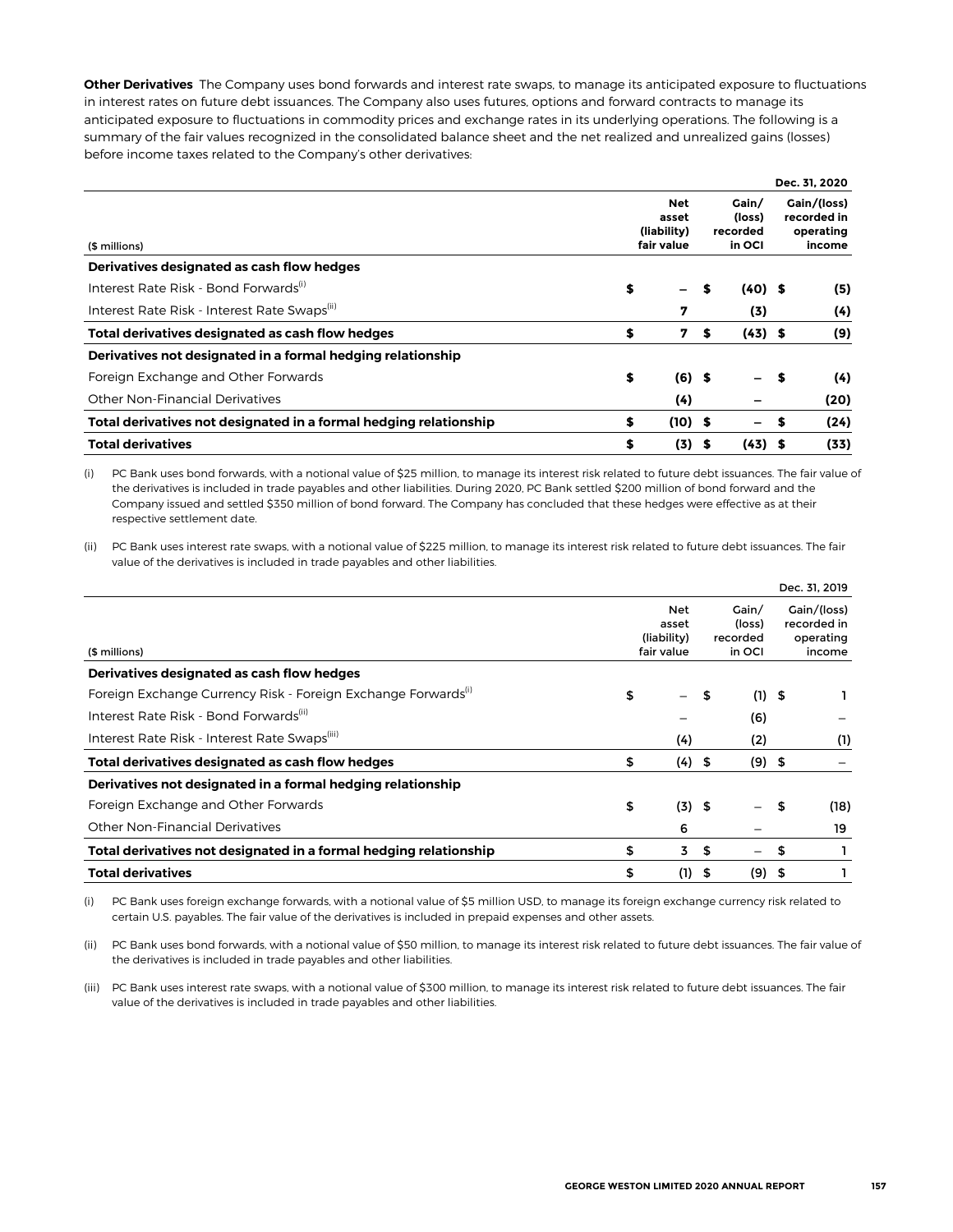## **Note 34. Financial Risk Management**

As a result of holding and issuing financial instruments, the Company is exposed to certain risks. The following is a description of those risks and how the exposures are managed:

**LIQUIDITY RISK** Liquidity risk is the risk that the Company is unable to generate or obtain sufficient cash or its equivalents in a cost effective manner to fund its obligations as they come due. The Company is exposed to liquidity risk through, among other areas, PC Bank, which requires a reliable source of funding for its credit card business. PC Bank relies on its securitization programs, demand deposits from customers and the acceptance of GIC deposits to fund the receivables of its credit cards. The Company would experience liquidity risks if it fails to maintain appropriate levels of cash and short-term investments, is unable to access sources of funding or fails to appropriately diversify sources of funding. If any of these events were to occur, they could adversely affect the financial performance of the Company.

Liquidity risk is mitigated by maintaining appropriate levels of cash and cash equivalents and short-term investments, actively monitoring market conditions, and by diversifying sources of funding, including the Company's committed credit facilities, and maintaining a well diversified maturity profile of debt and capital obligations.

| (\$ millions)                                                | 2021                | 2022       | 2023       | 2024       | 2025     | Thereafter               | Total(ii) |  |
|--------------------------------------------------------------|---------------------|------------|------------|------------|----------|--------------------------|-----------|--|
| Long-term debt including<br>interest payments <sup>(i)</sup> | \$<br>1.493<br>- \$ | $2.274$ \$ | $2.359$ \$ | 2.090S     | 1.510S   | $8.946$ \$               | 18.672    |  |
| Foreign exchange forward contracts                           | 399                 | 28         | —          |            |          |                          | 427       |  |
| Short-term debt (note 23)                                    | 1.335               |            | —          |            |          | $\overline{\phantom{m}}$ | 1.335     |  |
| Financial liabilities <sup>(iii)</sup>                       | 43                  | 41         | 45         | 45         | 49       | 245                      | 468       |  |
| Bank indebtedness                                            | 86                  |            |            |            |          |                          | 86        |  |
| Demand deposits from customers                               | 24                  |            |            |            |          |                          | 24        |  |
| Certain other liabilities                                    | 3                   |            |            |            |          |                          |           |  |
| Total                                                        | \$<br>3.383<br>S    | $2.343$ \$ | $2.404$ \$ | $2.135$ \$ | 1.559 \$ | 9.191<br>55              | 21.015    |  |

**Maturity Analysis** The following are the undiscounted contractual maturities of significant financial liabilities as at December 31, 2020:

(i) Fixed interest payments are based on the maturing face values and annual interest for each instrument, including GICs, long-term independent securitization trusts and an independent funding trust, as well as annual payment obligations for structured entities and mortgages. Variable interest payments are based on the forward rates as at year end 2020.

(ii) The Trust Unit liability has been excluded as this liability does not have a contractual maturity date. The Company also excluded trade payables and other liabilities, which are due within the next 12 months.

(iii) Represents the contractual payments that Loblaw is committed to related to the Choice Properties' dispositions (see note 25).

**FOREIGN CURRENCY EXCHANGE RATE RISK** The Company's consolidated financial statements are expressed in Canadian dollars, however, a portion of the Company's (excluding Loblaw's) net assets are denominated in U.S. dollars through both its net investment in foreign operations in the U.S. and its other foreign subsidiaries with a functional currency that is the same as that of the Company. The U.S. dollar denominated net assets are translated into Canadian dollars at the foreign currency exchange rate in effect at the balance sheet date. As a result, the Company is exposed to foreign currency translation gains and losses. Those gains and losses arising from the translation of the U.S. dollar denominated assets of foreign subsidiaries with a functional currency that is the same as that of the Company are included in operating income, while translation gains and losses on the net investment in foreign operations in the U.S. are recorded in accumulated other comprehensive income (loss). The Company estimates that based on the U.S. net assets held by foreign operations that have the same functional currency as that of the Company at the end of 2020, an appreciation of the Canadian dollar of one cent relative to the U.S. dollar would result in a nominal loss in earnings before income taxes.

Revenues and expenses of all foreign operations are translated into Canadian dollars at the foreign currency exchange rates that approximate the rates in effect at the dates when such items are recognized. An appreciating U.S. dollar relative to the Canadian dollar will positively impact operating income and net earnings, while a depreciating U.S. dollar relative to the Canadian dollar will have the opposite impact.

Weston Foods and Loblaw are also exposed to fluctuations in the prices of U.S. dollar denominated purchases as a result of changes in U.S. dollar exchange rates. A depreciating Canadian dollar relative to the U.S. dollar will negatively impact operating income and net earnings, while an appreciating Canadian dollar relative to the U.S. dollar will have the opposite impact. Weston Foods and Loblaw entered into derivative instruments in the form of futures contracts and forward contracts to manage their current and anticipated exposure to fluctuations in U.S. dollar exchange rates.

**CREDIT RISK** The Company is exposed to credit risk resulting from the possibility that counterparties could default on their financial obligations to the Company, including derivative instruments, cash and cash equivalents, short-term investments, security deposits, PC Bank's credit card receivables, finance lease receivable, pension assets held in the Company's defined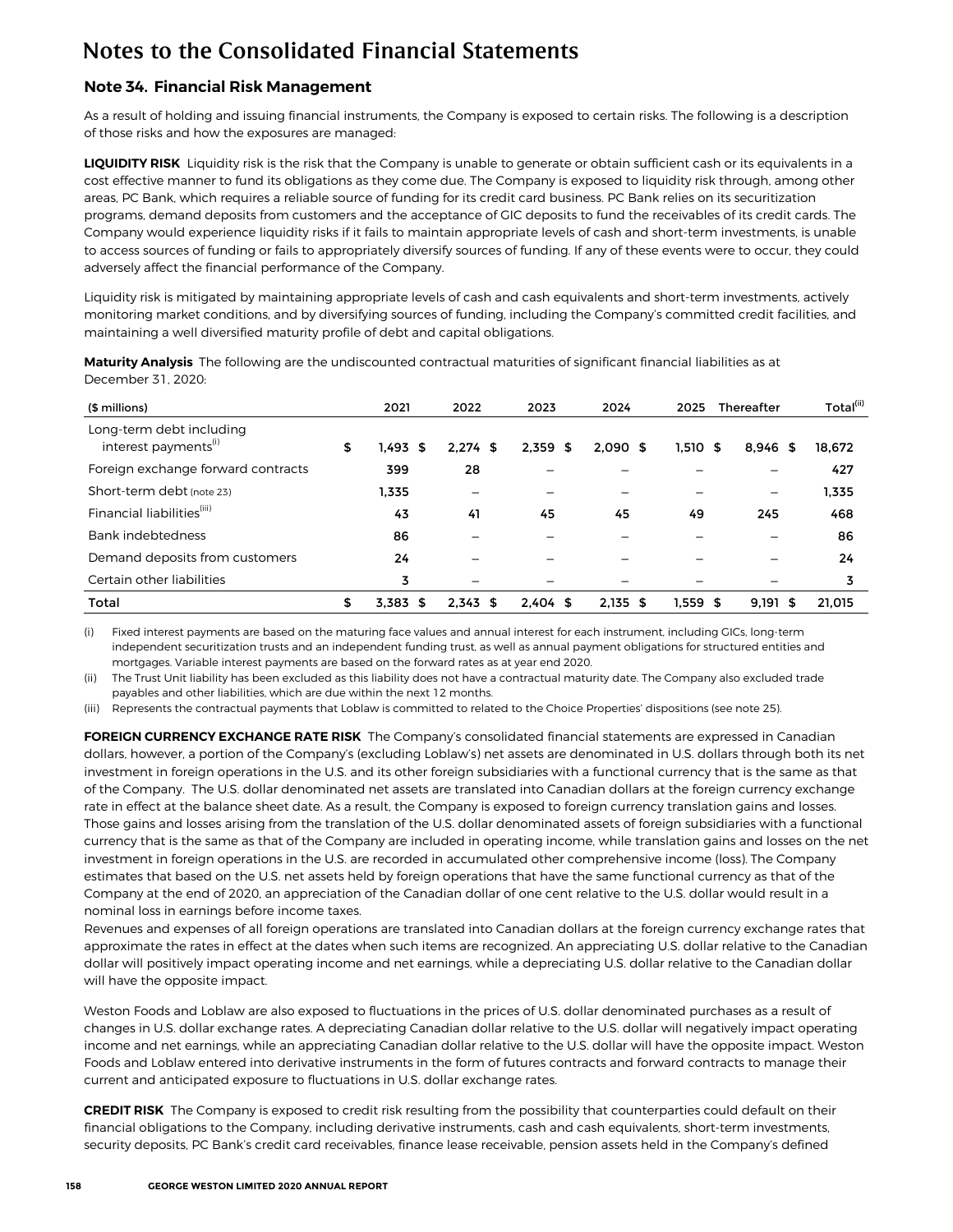benefit plans, Loblaw's accounts receivable and other receivables from Weston Foods' customers and suppliers. Failure to manage credit risk could adversely affect the financial performance of the Company.

The risk related to derivative instruments, cash and cash equivalents, short-term investments and security deposits is reduced by policies and guidelines that require that the Company enters into transactions only with counterparties or issuers that have a minimum long-term "A-" credit rating from a recognized credit rating agency and place minimum and maximum limits for exposures to specific counterparties and instruments.

Choice Properties mitigates the risk of credit loss relating to rent receivables by evaluating the creditworthiness of new tenants, obtaining security deposits wherever permitted by legislation, ensuring its tenant mix is diversified and by limiting its exposure to any one tenant except Loblaw. Choice Properties establishes an allowance for doubtful accounts that represents the estimated losses with respect to rents receivable. The allowance is determined on a tenant-by-tenant basis based on the specific factors related to the tenant.

PC Bank manages its credit card receivable risk by employing stringent credit scoring techniques, actively monitoring the credit card portfolio and reviewing techniques and technology that can improve the effectiveness of the collection process. In addition, these receivables are dispersed among a large, diversified group of credit card customers.

Loblaw's finance lease receivable and Loblaw's accounts receivable including amounts due from franchisees, governments, prescription sales covered by third-party drug plans, independent accounts and amounts owed from vendors and tenants, and other receivables from Weston Foods' customers and suppliers, are actively monitored on an ongoing basis and settled on a frequent basis in accordance with the terms specified in the applicable agreements.

The Company's maximum exposure to credit risk as it relates to derivative instruments is approximated by the positive fair market value of the derivatives on the consolidated balance sheets (see note 33).

Refer to notes 11 and 12 for additional information on the credit quality performance of Loblaw's credit card receivables and other receivables, mentioned above, of Loblaw and Weston Foods.

**COMMON SHARE AND TRUST UNIT PRICE RISK** Changes in the Loblaw common share price impact the Company's net interest expense and other financing charges. The obligation of WHL under the equity forward sale agreement based on 9.6 million Loblaw common shares, which matures in 2031, is secured by the underlying Loblaw common shares. At maturity, if the forward price is greater (less) than the market price of the Loblaw common shares, WHL will receive (pay) cash equal to the difference between the notional value and the market value of the forward contract. A one dollar increase in the market value of the underlying shares of the equity forward, with all other variables held constant, would result in an increase of \$10 million in net interest expense and other financing charges.

The Company is exposed to market price risk from Choice Properties' Trust Units that are held by unitholders other than the Company. These Trust Units are presented as a liability on the Company's consolidated balance sheets as they are redeemable for cash at the option of the holders. The liability is recorded at fair value at each reporting period based on the market price of Trust Units. The change in the fair value of the liability negatively impacts net earnings when the Trust Unit price increases and positively impacts net earnings when the Trust Unit price declines. A one dollar increase in the market value of Trust Units, with all other variables held constant, would result in an increase of \$276 million in net interest expense and other financing charges.

**INTEREST RATE RISK** The Company is exposed to interest rate risk from fluctuations in interest rates on its floating rate debt and from the refinancing of existing financial instruments. The Company manages interest rate risk by monitoring the respective mix of fixed and floating rate debt and by taking action as necessary to maintain an appropriate balance considering current market conditions, with the objective of maintaining the majority of its debt at fixed interest rates. The Company estimates that a 100 basis point increase (decrease) in short-term interest rates, with all other variables held constant, would result in an increase (decrease) of \$19 million in net interest expense and other financing charges.

**COMMODITY PRICE RISK** Weston Foods' costs are directly impacted by fluctuations in the prices of commodity linked raw materials such as wheat flours, sugars, vegetable oils, cocoa powders and chocolate. Loblaw is also exposed to fluctuations in commodity prices as a result of the indirect effect of changing commodity prices on the price of consumer products. In addition, both Weston Foods and Loblaw are exposed to increases in the prices of energy in operating, in the case of Weston Foods, its bakeries and distribution networks, and, in the case of Loblaw, its stores and distribution networks. Rising commodity prices could adversely affect the financial performance of the Company and the impact could be material. Both Weston Foods and Loblaw use purchase commitments and derivative instruments in the form of futures contracts, option contracts and forward contracts to manage their current and anticipated exposure to fluctuations in commodity prices. The Company estimates that based on the outstanding derivative contracts held by the Company as at year end 2020, a 10% decrease in relevant commodity prices, with all other variables held constant, would result in a net loss of \$9 million in earnings before income taxes. This amount excludes the offsetting impact of the commodity price risk inherent in the transactions being hedged.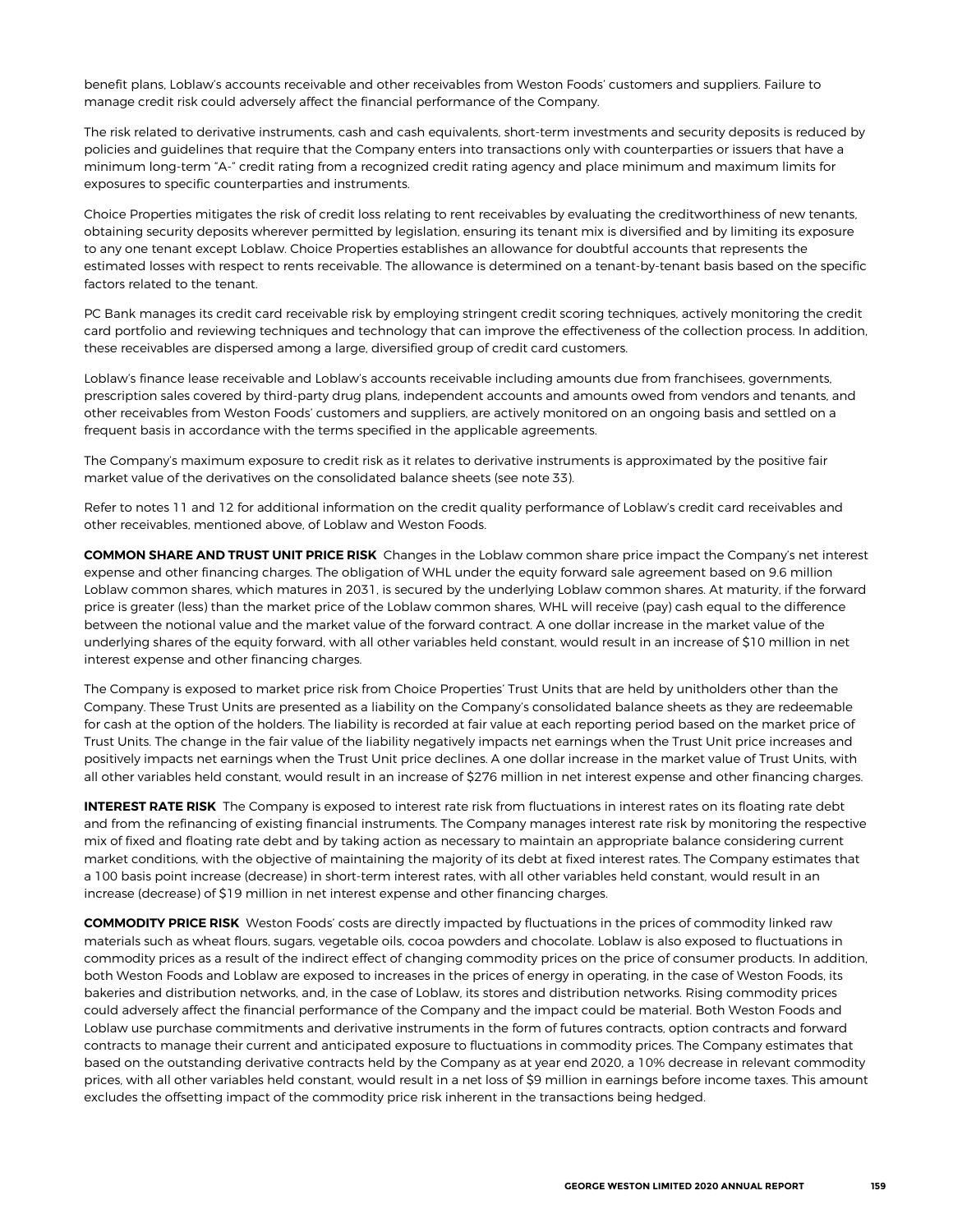## **Note 35. Contingent Liabilities**

In the ordinary course of business, the Company is involved in and potentially subject to, legal actions and proceedings. In addition, the Company is subject to tax audits from various tax authorities on an ongoing basis. As a result, from time to time, tax authorities may disagree with the positions and conclusions taken by the Company in its tax filings or legislation could be amended or interpretations of current legislation could change, any of which events could lead to reassessments.

There are a number of uncertainties involved in such matters, individually or in aggregate, and as such, there is a possibility that the ultimate resolution of these matters may result in a material adverse effect on the Company's reputation, operations, financial condition or performance in future periods. It is not currently possible to predict the outcome of the Company's legal actions and proceedings with certainty. Management regularly assesses its position on the adequacy of accruals or provisions related to such matters and will make any necessary adjustments.

The following is a description of the Company's significant legal proceedings:

Shoppers Drug Mart has been served with an Amended Statement of Claim in a class action proceeding that has been filed in the Ontario Superior Court of Justice ("Superior Court") by two licensed Associates, claiming various declarations and damages resulting from Shoppers Drug Mart's alleged breaches of the Associate Agreement, in the amount of \$500 million. The class action comprises all of Shoppers Drug Mart's current and former licensed Associates residing in Canada, other than in Québec, who are parties to Shoppers Drug Mart's 2002 and 2010 forms of the Associate Agreement. On July 9, 2013, the Superior Court certified as a class proceeding portions of the action. The Superior Court imposed a class closing date based on the date of certification. New Associates after July 9, 2013 are not members of the class. Loblaw believes this claim is without merit and is vigorously defending it. Loblaw does not currently have any significant accruals or provisions for this matter recorded in the consolidated financial statements.

In 2017, the Company and Loblaw announced actions taken to address their role in an industry-wide price-fixing arrangement involving certain packaged bread products. The arrangement involved the coordination of retail and wholesale prices of certain packaged bread products over a period extending from late 2001 to March 2015. Under the arrangement, the participants regularly increased prices on a coordinated basis. Class action lawsuits have been commenced against the Company and Loblaw as well as a number of other major grocery retailers and another bread wholesaler. In December 2019, a proposed class action on behalf of independent distributors was commenced against the Company and Weston Foods. It is too early to predict the outcome of such legal proceedings. Neither the Company nor Loblaw believes that the ultimate resolution of such legal proceedings will have a material adverse impact on its financial condition or prospects. The Company's cash balances far exceed any realistic damages scenario and therefore it does not anticipate any impacts on its or Loblaw's dividend, dividend policy or share buyback plans. The Company has not recorded any amounts related to the potential civil liability associated with the class action lawsuits in 2020 or prior on the basis that a reliable estimate of the liability cannot be determined at this time. The Company and Loblaw will continue to assess whether a provision for civil liability associated with the class action lawsuits can be reliably estimated and will record an amount in the period at the earlier of when a reliable estimate of liability can be determined or the matter is ultimately resolved. As a result of admission of participation in the arrangement and cooperation in the Competition Bureau's investigation, the Company and Loblaw will not face criminal charges or penalties.

In August 2018, the Province of British Columbia filed a class action against numerous opioid manufacturers and distributors, including Loblaw and its subsidiaries, Shoppers Drug Mart Inc. and Sanis Health Inc. The claim contains allegations of breach of the Competition Act, fraudulent misrepresentation and deceit and negligence, and seeks damages (unquantified) for the expenses incurred by the province in paying for opioid prescriptions and other healthcare costs related to opioid addiction and abuse in British Columbia. In May 2019, two further opioid-related class actions were commenced in each of Ontario and Quebec against a large group of defendants, including Sanis Health Inc. In February 2020, a further opioid-related class action was commenced in British Columbia against a large group of defendants, including Sanis Health Inc., Shoppers Drug Mart Inc. and Loblaw. The allegations in the Ontario, Quebec and the civil British Columbia class actions are similar to the allegations against manufacturer defendants in the Province of British Columbia class action, except that these May 2019 and February 2020 claims seek recovery of damages on behalf of opioid users directly. Loblaw believes these proceedings are without merit and is vigorously defending them. Loblaw does not currently have any significant accruals or provisions for these matters recorded in the consolidated financial statements.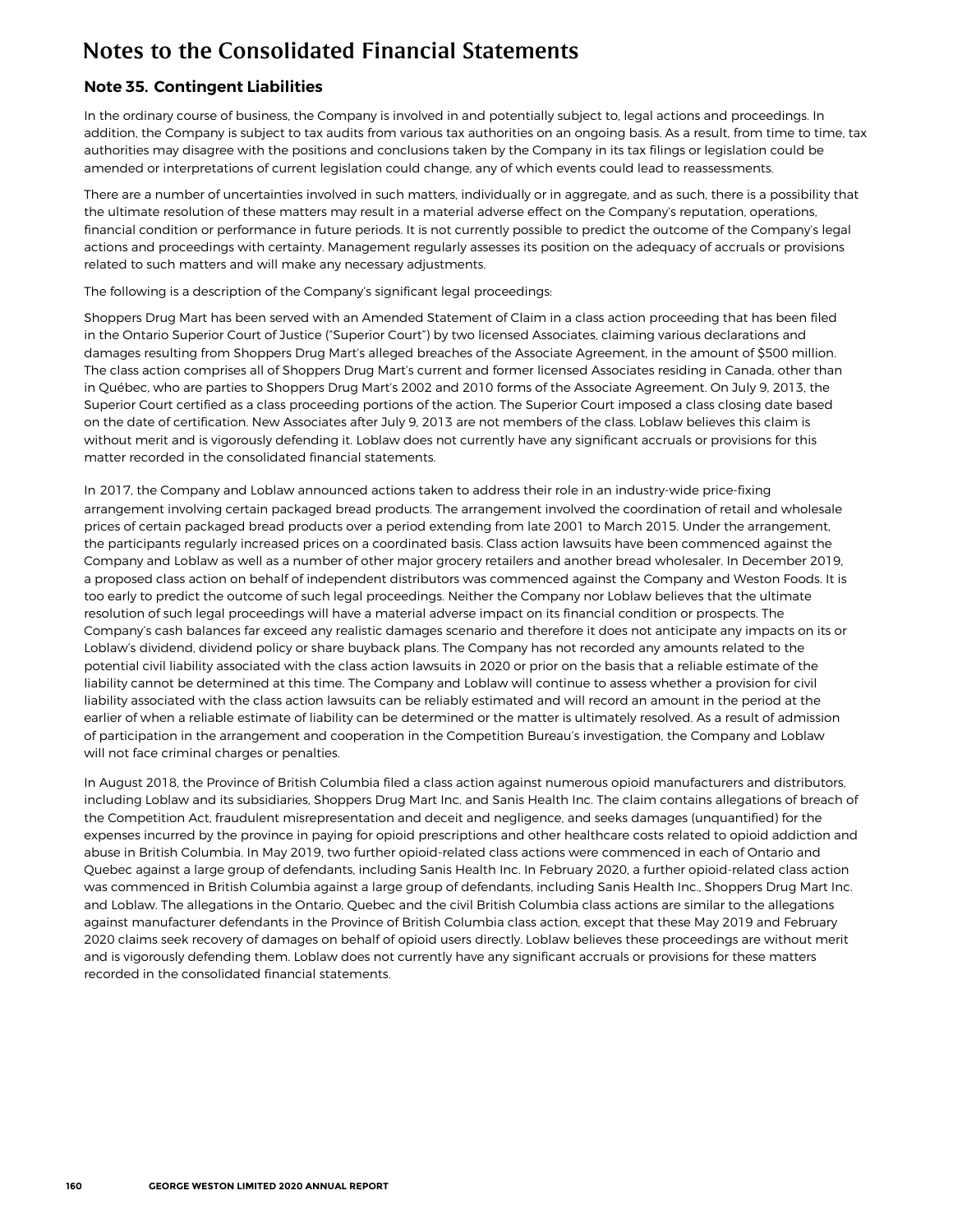Loblaw has been reassessed by the Canada Revenue Agency and the Ontario Ministry of Finance on the basis that certain income earned by Glenhuron, a wholly owned Barbadian subsidiary of Loblaw that was wound up in 2013, should be treated, and taxed, as income in Canada. The reassessments, which were received between 2015 and 2019, are for the 2000 to 2013 taxation years. On September 7, 2018, the Tax Court released its decision relating to the 2000 to 2010 taxation years. The Tax Court ruled that certain income earned by Glenhuron should be taxed in Canada based on a technical interpretation of the applicable legislation. On October 4, 2018, Loblaw filed a Notice of Appeal with the Federal Court of Appeal. On October 15, 2019, the matter was heard by the Federal Court of Appeal and on April 23, 2020, the Federal Court of Appeal released its decision and reversed the decision of the Tax Court. On October 29, 2020, the Supreme Court granted the Crown leave to appeal and on November 30, 2020, the Crown filed a Notice of Appeal with the Supreme Court. Subsequent to the end of the year, the Supreme Court scheduled the hearing of the appeal for May 13, 2021. Loblaw has not reversed any portion of the \$367 million of charges recorded during the third quarter of 2018, of which \$176 million was recorded in interest and \$191 million was recorded in income taxes.

**INDEMNIFICATION PROVISIONS** The Company from time to time enters into agreements in the normal course of its business, such as service and outsourcing arrangements, lease agreements in connection with business or asset acquisitions or dispositions, and other types of commercial agreements. These agreements by their nature may provide for indemnification of counterparties. These indemnification provisions may be in connection with breaches of representations and warranties or in respect of future claims for certain liabilities, including liabilities related to tax and environmental matters. The terms of these indemnification provisions vary in duration and may extend for an unlimited period of time. In addition, the terms of these indemnification provisions vary in amount and certain indemnification provisions do not provide for a maximum potential indemnification amount. Indemnity amounts are dependent on the outcome of future contingent events, the nature and likelihood of which cannot be determined at this time. As a result, the Company is unable to reasonably estimate its total maximum potential liability in respect of indemnification provisions. Historically, the Company has not made any significant payments in connection with these indemnification provisions.

### **Note 36. Financial Guarantees**

The Company established letters of credit used in connection with certain obligations mainly related to real estate transactions, benefit programs, purchase orders and guarantees with a gross potential liability of approximately \$413 million (2019 – \$416 million). In addition, Loblaw and Choice Properties have provided to third parties the following significant guarantees:

**ASSOCIATE GUARANTEES** Loblaw has arranged for its Associates to obtain financing to facilitate their inventory purchases and fund their working capital requirements by providing guarantees to various Canadian chartered banks that support Associate loans. As at year end 2020, Loblaw's maximum obligation in respect of such guarantees was \$580 million (2019 – \$580 million) with an aggregate amount of \$470 million (2019 – \$468 million) in available lines of credit allocated to the Associates by the various banks. As at year end 2020, the Associates had drawn an aggregate amount of \$86 million (2019 – \$18 million) against these available lines of credit. Any amounts drawn by the Associates are included in bank indebtedness on the Company's consolidated balance sheets. As recourse in the event that any payments are made under the guarantees, Loblaw holds a firstranking security interest on all assets of Associates, subject to certain prior-ranking statutory claims.

**INDEPENDENT FUNDING TRUSTS** The full balance relating to the debt of the independent funding trusts has been consolidated on the balance sheets of the Company (see note 24). As at year end 2020, Loblaw has agreed to provide a credit enhancement of \$64 million (2019 – \$64 million) in the form of a standby letter of credit for the benefit of the independent funding trusts representing not less than 10% (2019 – not less than 10%) of the principal amount of the loans outstanding. This credit enhancement allows the independent funding trusts to provide financing to Loblaw's franchisees. As well, each franchisee provides security to the independent funding trusts for its obligations by way of a general security agreement. In the event that a franchisee defaults on its loan and Loblaw has not, within a specified time period, assumed the loan, or the default is not otherwise remedied, the independent funding trusts would assign the loan to Loblaw and draw upon this standby letter of credit. This standby letter of credit has never been drawn upon. Loblaw has agreed to reimburse the issuing bank for any amount drawn on the standby letter of credit.

**LEASE OBLIGATIONS** In connection with historical dispositions of certain of its assets, Loblaw has assigned leases to third parties. Loblaw remains contingently liable for these lease obligations in the event any of the assignees are in default of their lease obligations. The minimum rent, which does not include other lease related expenses such as property tax and common area maintenance charges, was in aggregate, approximately \$12 million (2019 – \$12 million). Additionally, Loblaw has guaranteed lease obligations of a third-party distributor in the amount of \$3 million (2019 – \$2 million).

**GLENHURON BANK LIMITED SURETY BOND** In connection with the Canada Revenue Agency's reassessment of Loblaw on certain income earned by Glenhuron (see note 35), Loblaw arranged for a surety bond to the Ministry of Finance in order to appeal the reassessments. As a result of the decision of the Tax Court and incremental payments by Loblaw, the amount of the surety bond is \$52 million (2019 – \$49 million).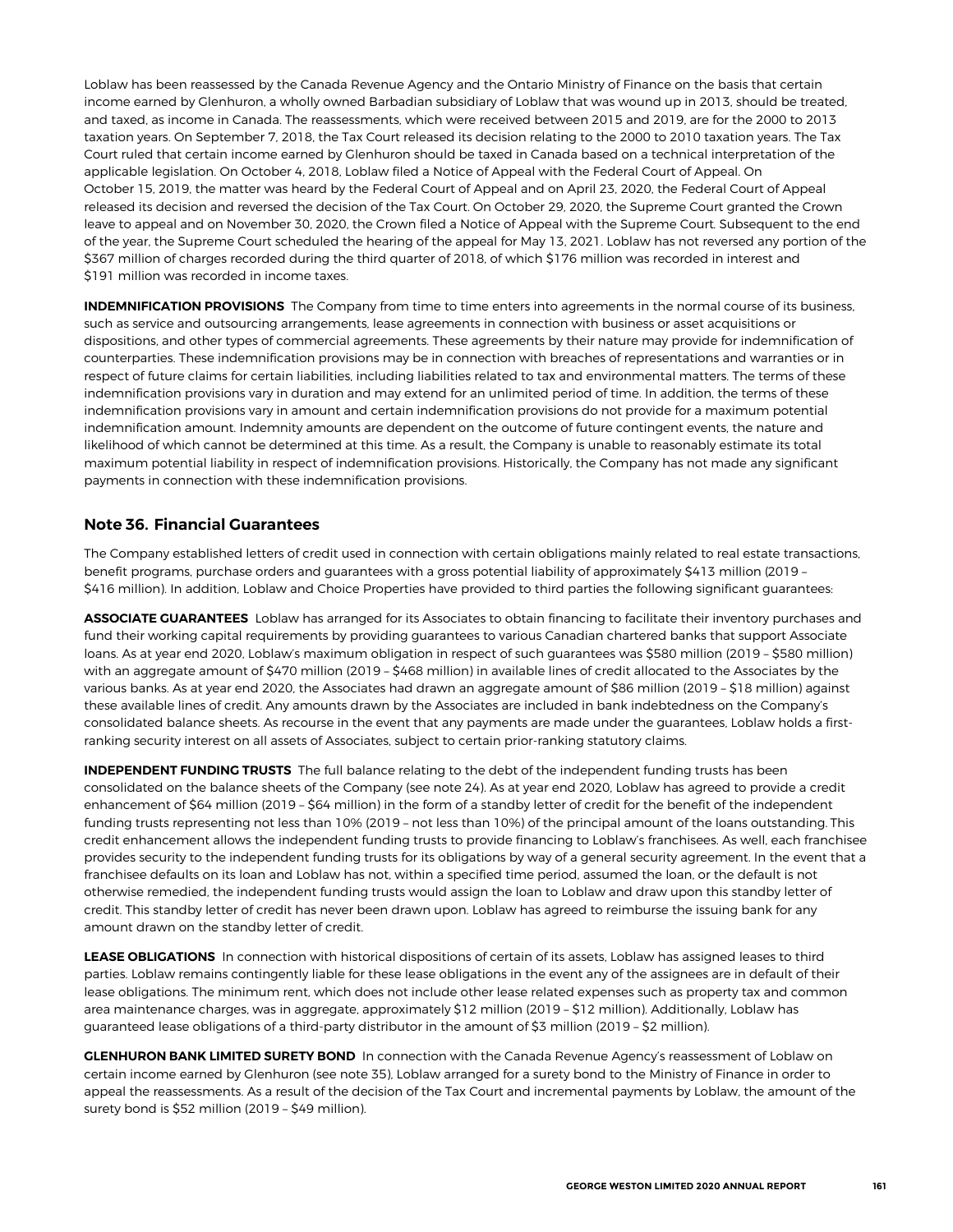## Notes to the Consolidated Financial Statements

**CASH COLLATERALIZATION** As at year end 2020, GWL and Loblaw had agreements to cash collateralize certain uncommitted credit facilities up to amounts of \$52 million (2019 – \$45 million) and \$102 million (2019 – \$103 million), respectively. As at year end 2020, GWL and Loblaw had \$52 million (2019 – \$45 million) and a nominal amount (2019 – \$1 million) deposited with major financial institutions, respectively, and classified as security deposits on the consolidated balance sheets.

**FINANCIAL SERVICES** Loblaw has provided a guarantee on behalf of PC Bank to MasterCard® International Incorporated ("MasterCard®") for accepting PC Bank as a card member and licensee of MasterCard® As at year end 2020, the guarantee on behalf of PC Bank to MasterCard® was U.S. dollars \$190 million (2019 - U.S. dollars \$190 million).

Loblaw had in place an irrevocable standby letter of credit from a major Canadian chartered bank on behalf of one of its whollyowned subsidiaries in the amount of \$11 million (2019 – \$11 million).

Letters of credit for the benefit of independent securitization trusts with respect to the securitization programs of PC Bank have been issued by major financial institutions. These standby letters of credit can be drawn upon in the event of a major decline in the income flow from or in the value of the securitized credit card receivables. Loblaw has agreed to reimburse the issuing banks for any amount drawn on the standby letters of credit. The aggregate gross potential liability under these arrangements for the Other Independent Securitization Trusts was \$52 million (2019 – \$70 million), which represented approximately 9% (2019 – 10%) of the securitized credit card receivables amount (see note 12).

**CHOICE PROPERTIES** Letters of credit to support guarantees related to its investment properties including maintenance and development obligations to municipal authorities are issued by Choice Properties. As at year end 2020, the aggregate gross potential liability related to these letters of credit totaled \$34 million (2019 – \$36 million).

Choice Properties' credit facility and debentures are guaranteed by each of the General Partner, the Partnership and any other person that becomes a subsidiary of Choice Properties (with certain exceptions). In the case of default by Choice Properties, the Indenture Trustee will be entitled to seek redress from the Guarantors for the guaranteed obligations in the same manner and upon the same terms that it may seek to enforce the obligations of Choice Properties. These guarantees are intended to eliminate structural subordination, which would otherwise arise as a consequence of Choice Properties' assets being primarily held in its various subsidiaries.

CPH Master Limited Partnership guarantees certain debt assumed by purchasers in connection with past dispositions of properties made by CREIT before the acquisition. These guarantees will remain until the debt is modified, refinanced or extinguished. Credit risks arise in the event that the purchasers default on repayment of their debt. These credit risks are mitigated by the recourse which Choice Properties has under these guarantees, in which case it would have a claim against the underlying property. The estimated amount of debt as at year end 2020 subject to such guarantees, and therefore the maximum exposure to credit risk, was \$36 million (2019 – \$37 million) with an estimated weighted average remaining term of 2.5 years (2019 – 3.5 years).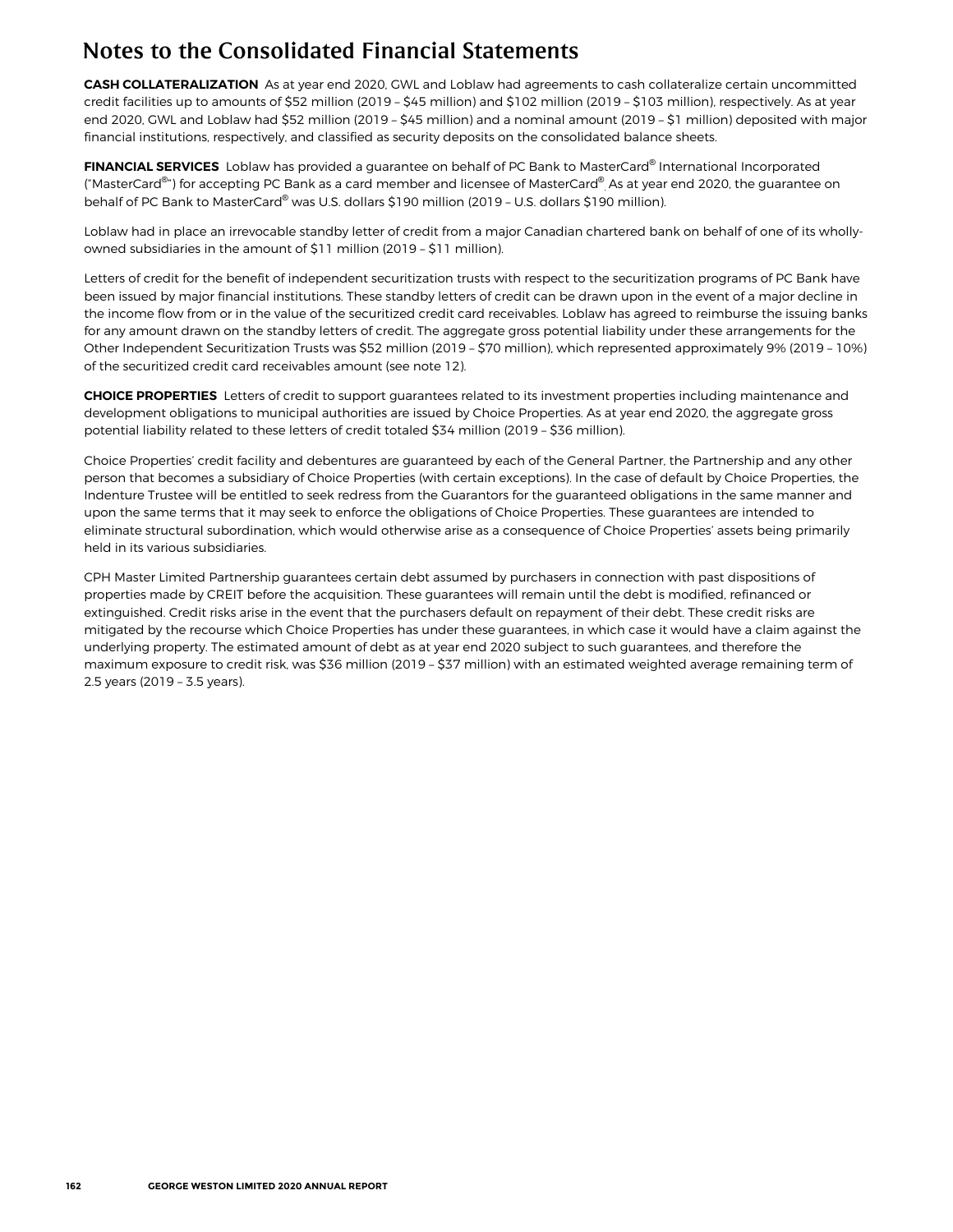### **Note 37. Related Party Transactions**

Galen G. Weston beneficially owns or controls, directly and indirectly, through Wittington, a total of 78,647,040 of GWL's common shares, representing approximately 51.6% of GWL's outstanding common shares (2019 - Mr. W Galen Weston owned or controlled approximately 53.2%).

In the ordinary course of business, the Company enters into various transactions with related parties. These transactions are measured at the exchange amount, which is the amount of consideration established and agreed upon by the related parties. Transactions between the Company and its consolidated entities have been eliminated on consolidation and are not disclosed in this note.

In 2020, the Company made rental payments to Wittington in the amount of \$3 million (2019 – \$5 million). As at year end 2020 and 2019, there were no rental payments outstanding.

In 2020, inventory purchases from Associated British Foods plc, a related party by virtue of a common director of such entity's parent company and GWL's parent company, amounted to \$51 million (2019 – \$38 million). As at year end 2020, \$3 million (2019 – \$2 million) was included in trade payables and other liabilities relating to these inventory purchases.

#### **TRANSACTION BETWEEN CHOICE PROPERTIES AND WITTINGTON**

On July 31, 2020, Choice Properties acquired two real estate assets from Wittington Properties Limited, a subsidiary of Wittington, for an aggregate purchase price of \$209 million, excluding transaction costs, which was satisfied in full by the issuance of 16.5 million Trust Units of Choice Properties.

The assets acquired included: (i) the Weston Centre, an office and retail property in Toronto, Ontario for \$129 million and (ii) the remaining 60% interest in a joint venture between Choice Properties and Wittington Properties Limited for \$80 million, less a cost-to-complete receivable of \$16 million, giving Choice Properties 100% ownership of the joint venture.

**Weston Centre** The Company had multiple lease arrangements with Wittington, in addition to existing leases with Choice Properties at the Weston Centre. Upon acquisition of the property, the Company recognized a gain of \$6 million in operating income from the derecognition of its net impact of lease obligations and right-of-use assets associated with the property and will cease paying rents to Wittington. Due to continued tenancy on the property through its group of companies, \$51 million was recorded in fixed assets as own-use property and \$78 million was recorded in investment properties.

**Operating Lease** Choice Properties entered into a ten-year lease for office space with Wittington that commenced in 2014. Lease payments totaled \$3 million over the term of the lease. As of the acquisition date, Choice Properties de-recognized its right-of-use assets and lease liabilities with the office lease and will cease paying rents to Wittington.

**Joint Venture** In 2014, a joint venture, partnership known as West Block between Choice Properties and Wittington Properties Limited, completed the acquisition of a parcel of land located on 500 Lakeshore Boulevard West in Toronto, Ontario from Loblaw. Choice Properties used the equity method of accounting to record its 40% interest in the joint venture.

During the second quarter of 2020, Loblaw recognized \$65 million of right-of-use assets and lease liabilities related to the leases of retail stores and a corporate office with the joint venture.

During the third quarter of 2020, Choice Properties acquired the remaining 60% interest of the joint venture, after which the investment was accounted for on a consolidated basis. As a result of the increase in ownership, the Company recorded a \$5 million fair value loss before income taxes in other comprehensive income, and a gain of \$4 million in operating income from the derecognition of its net impact of lease obligations and right-of-use assets associated with the property and will cease paying rents to Wittington. Due to continued tenancy on the property through its group of companies, \$95 million was recorded in fixed assets as own-use property and \$13 million was recorded in investment properties. Wittington will continue to act as the development and construction manager for the commercial space until development is completed.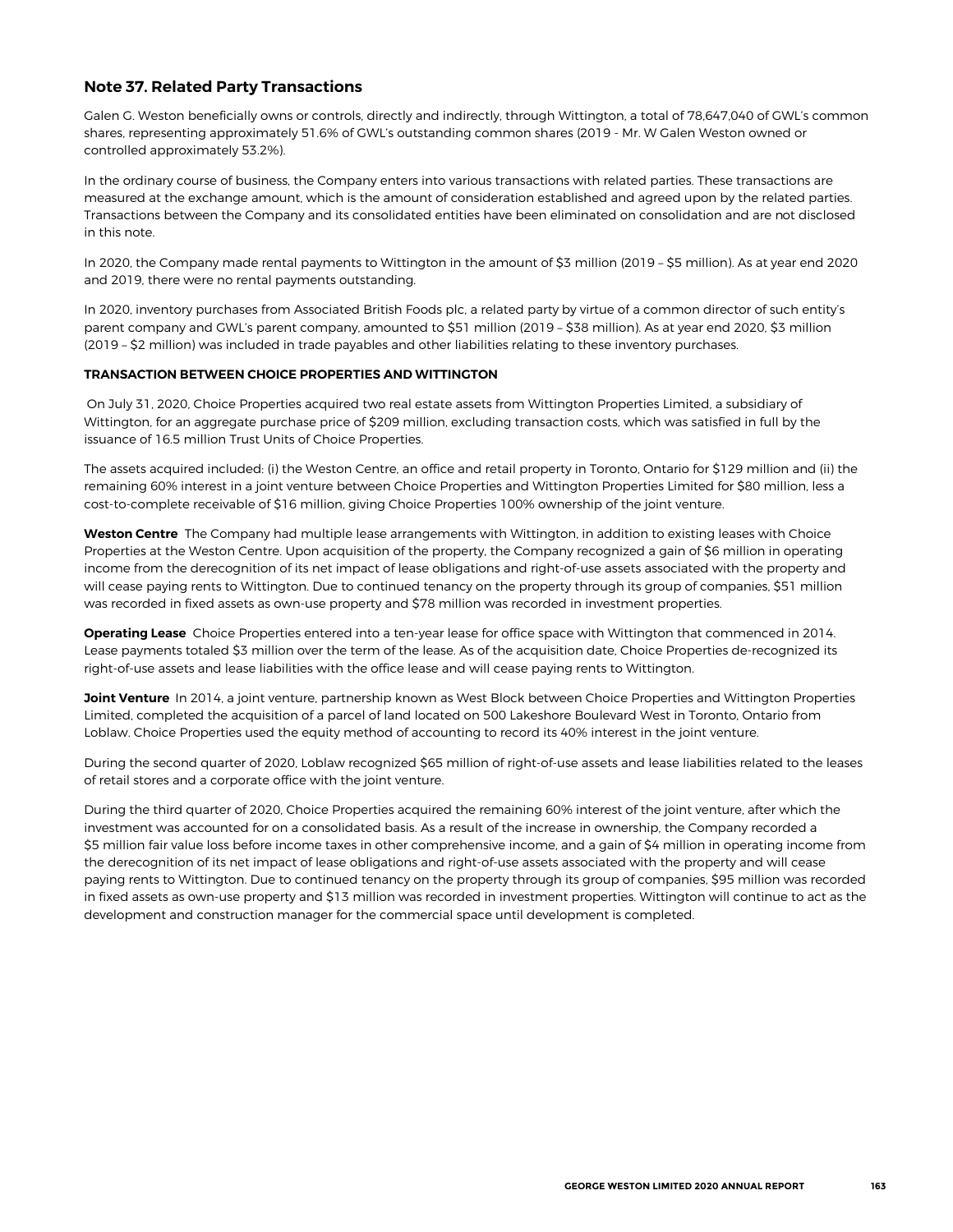## Notes to the Consolidated Financial Statements

**VENTURE FUND** During the second quarter of 2020, GWL, Loblaw and a wholly-owned subsidiary of Wittington became limited partners in a limited partnership formed by Wittington ("Venture Fund"). A wholly-owned subsidiary of Wittington is the general partner of the Venture Fund, which hired an external fund manager to oversee the Venture Fund. The purpose of the Venture Fund is to pursue venture capital investing in innovative businesses that are in technology-oriented companies at all stages of the start-up life cycle that operate in commerce, healthcare, and food sectors and are based in North America. Each of the three limited partners have a 33% interest in the Fund. The Company participates in the Fund's Investment Committee which, among other items, approves the initial investments. The Company uses the equity method of accounting to record its consolidated 66% interest in the Venture Fund. The Company has a consolidated capital commitment of \$66 million over a 10-year period. In 2020, on a consolidated basis, the Company invested \$13 million in the Venture Fund, which was recorded in other assets. Subsequent to year-end 2020, on a consolidated basis, the Company invested an additional \$5 million in the Venture Fund.

**POST-EMPLOYMENT BENEFIT PLANS** The Company sponsors a number of post-employment plans, which are related parties. Contributions made by the Company to these plans are disclosed in note 29.

**INCOME TAX MATTERS** From time to time, the Company and Wittington may enter into agreements to make elections that are permitted or required under applicable income tax legislation with respect to affiliated corporations.

**COMPENSATION OF KEY MANAGEMENT PERSONNEL** The Company's key management personnel is comprised of certain members of the executive team of GWL, Loblaw, Weston Foods and Wittington, as well as members of the Boards of GWL, Loblaw and Wittington to the extent that they have the authority and responsibility for planning, directing and controlling the day-to-day activities of the Company.

Annual compensation of key management personnel that is directly attributable to the Company was as follows:

| (\$ millions)                                                  | 2020 | 2019 |
|----------------------------------------------------------------|------|------|
| Salaries, director fees and other short-term employee benefits | 12   |      |
| Equity-based compensation                                      | יי   |      |
| Total compensation                                             | 23   | 24   |
|                                                                |      |      |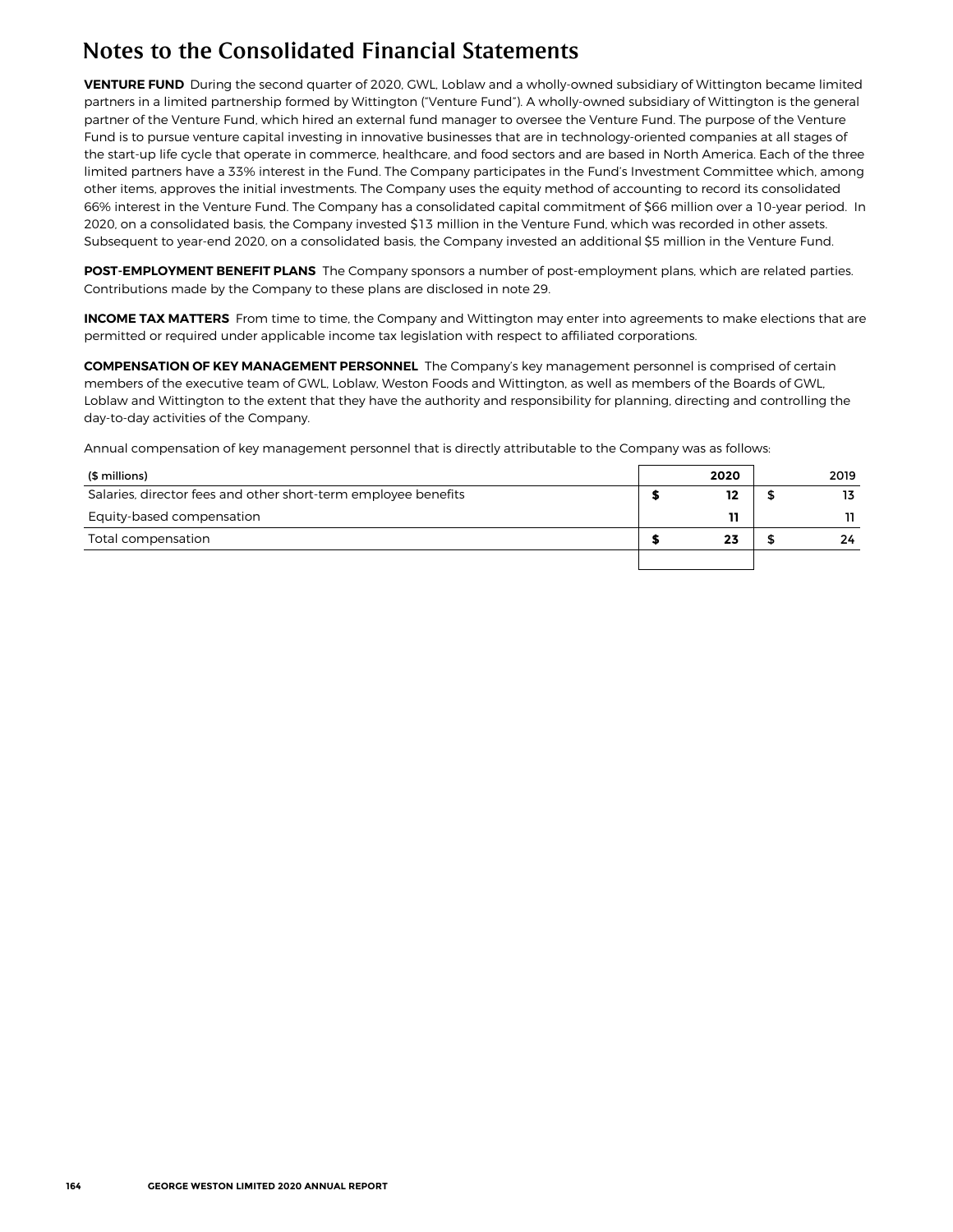## **Note 38. Segment Information**

The Company has three reportable operating segments: Loblaw, Choice Properties and Weston Foods. Other and Intersegment includes eliminations, intersegment adjustments related to the consolidation, cash and short-term investments held by the Company and all other company level activities that are not allocated to the reportable operating segments, as further illustrated below.

The accounting policies of the reportable operating segments are the same as those described in the Company's summary of significant accounting policies (see note 2). The Company measures each reportable operating segment's performance based on adjusted EBITDA<sup>(i)</sup> and adjusted operating income<sup>(i)</sup>. No reportable operating segment is reliant on any single external customer.

|                                                                 |     |            |      |                             |                 |                           | 2020  |                  |                      |                 |                           | 2019        |
|-----------------------------------------------------------------|-----|------------|------|-----------------------------|-----------------|---------------------------|-------|------------------|----------------------|-----------------|---------------------------|-------------|
| (\$ millions)                                                   |     | Loblaw     |      | Choice<br><b>Properties</b> | Weston<br>Foods | Other and<br>Intersegment | Total | Loblaw           | Choice<br>Properties | Weston<br>Foods | Other and<br>Intersegment | Total       |
| Revenue                                                         | s.  | 52,714     | \$   | 1,271                       | $$2,062$ \$     | $(1,342)$ \$ 54,705       |       | \$48,037         | \$<br>1,289          | \$<br>2,155     | \$<br>$(1,372)$ \$        | 50.109      |
| Operating income (loss)                                         | \$  | $2,357$ \$ |      | 622 \$                      | 3               | \$<br>$(94)$ \$           | 2,888 | \$<br>$2,262$ \$ | 890 \$               | 72S             | $(266)$ \$                | 2,958       |
| Net interest expense<br>(income) and other<br>financing charges |     | 742        |      | 173                         | (1)             | (83)                      | 831   | 747              | 1,472                | ı               | (516)                     | 1,704       |
| <b>Earnings (loss) before</b>                                   |     |            |      |                             |                 |                           |       |                  |                      |                 |                           |             |
| income taxes                                                    | s   | $1.615$ \$ |      | 449S                        | 4\$             | $(11)$ \$                 | 2.057 | \$<br>1,515      | \$<br>$(582)$ \$     | 71 \$           | 250                       | \$<br>1,254 |
| <b>Operating income (loss)</b>                                  | \$. | 2,357      | - \$ | 622 \$                      | 3 <sub>5</sub>  | $(94)$ \$                 | 2.888 | \$<br>2,262      | \$<br>890 \$         | 72 \$           | $(266)$ \$                | 2,958       |
| Depreciation and                                                |     |            |      |                             |                 |                           |       |                  |                      |                 |                           |             |
| amortization                                                    |     | 2,596      |      | 3                           | 175             | (347)                     | 2,427 | 2,524            |                      | 147             | (354)                     | 2,318       |
| Adjusting items <sup>(1)</sup>                                  |     | 80         |      | 254                         | 22              | (64)                      | 292   | 118              | 23                   | 4               | 62                        | 207         |
| Adjusted EBITDA <sup>(1)</sup>                                  | \$  | $5,033$ \$ |      | 879                         | \$<br>$200$ \$  | (505) \$                  | 5,607 | \$<br>$4,904$ \$ | 914                  | \$<br>223S      | $(558)$ \$                | 5,483       |
| Depreciation and<br>amortization <sup>(11)</sup>                |     | 2,087      |      | 3                           | 145             | (347)                     | 1,888 | 2,016            |                      | 138             | (354)                     | 1,801       |
| <b>Adjusted operating</b><br>income (loss) <sup>(1)</sup>       | s   | $2,946$ \$ |      | 876 \$                      | 55S             | $(158)$ \$                | 3,719 | \$<br>2,888 \$   | 913S                 | 85S             | $(204)$ \$                | 3,682       |
|                                                                 |     |            |      |                             |                 |                           |       |                  |                      |                 |                           |             |

(i) Certain items are excluded from operating income (loss) to derive adjusted EBITDA<sup>(1)</sup>. Adjusted EBITDA<sup>(1)</sup> is used internally by management when analyzing segment underlying operating performance.

(ii) Excludes \$509 million (2019 – \$508 million) of amortization of intangible assets acquired with Shoppers Drug Mart, recorded by Loblaw and \$30 million (2019 – \$9 million) of accelerated depreciation recorded by Weston Foods, related to restructuring and other related costs.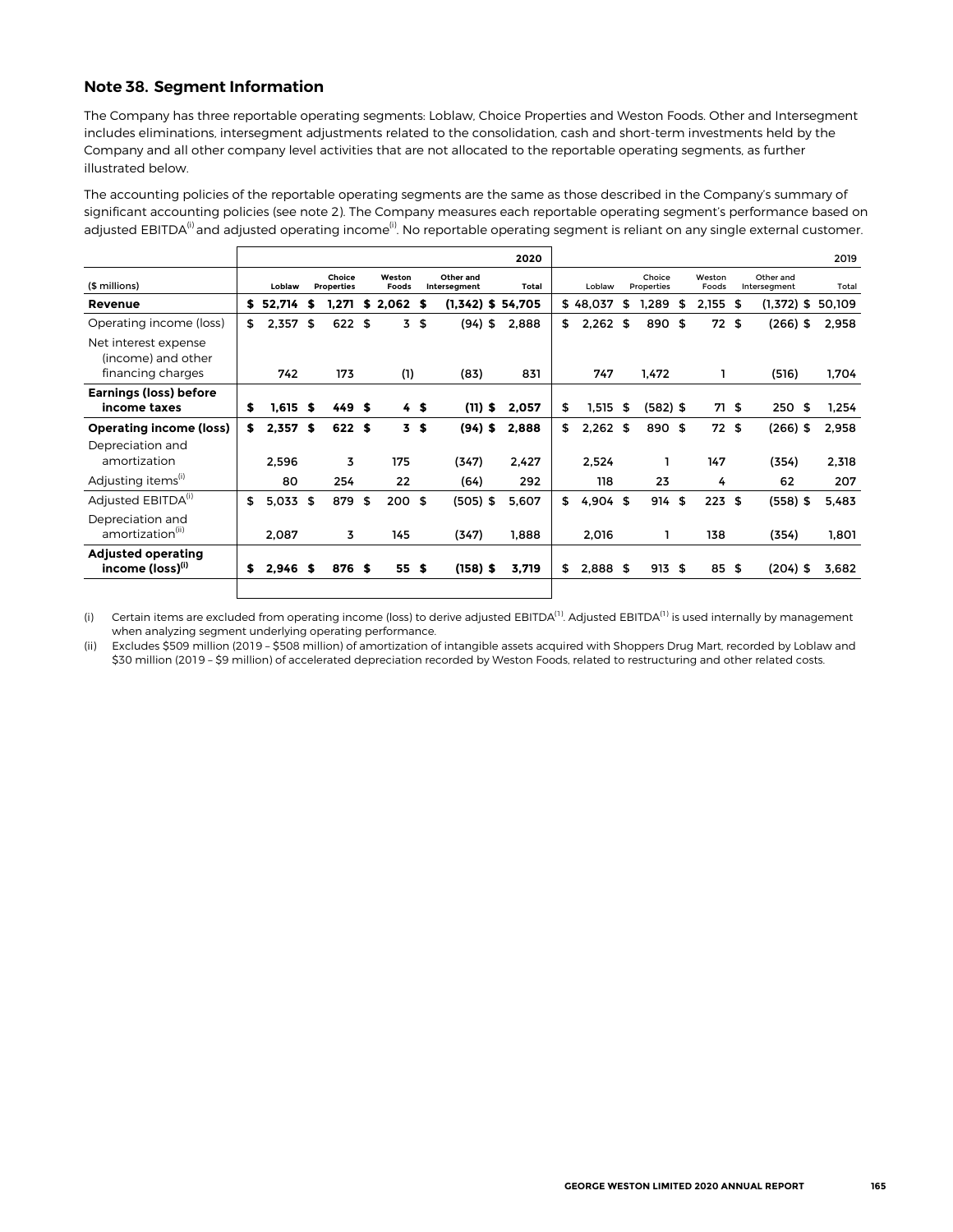# Notes to the Consolidated Financial Statements

Other and Intersegment includes the following items:

|                                                                                                                                              |    |              |                     | 2020                                                                                     |                    |                     |                                                                            | 2019  |
|----------------------------------------------------------------------------------------------------------------------------------------------|----|--------------|---------------------|------------------------------------------------------------------------------------------|--------------------|---------------------|----------------------------------------------------------------------------|-------|
| (\$ millions)                                                                                                                                |    | Revenue      | Operating<br>Income | <b>Net Interest</b><br><b>Expense</b><br>and Other<br><b>Financing</b><br><b>Charges</b> | Revenue            | Operating<br>Income | <b>Net Interest</b><br><b>Expense</b><br>and Other<br>Financing<br>Charges |       |
| Elimination of internal lease arrangements                                                                                                   | s  | $(512)$ \$   | $(96)$ \$           | (134)                                                                                    | \$<br>$(531)$ \$   | $(148)$ \$          |                                                                            | (170) |
| Elimination of cost recovery                                                                                                                 |    | (202)        |                     |                                                                                          | (209)              |                     |                                                                            |       |
| Elimination of lease surrender                                                                                                               |    | (5)          |                     |                                                                                          | (3)                |                     |                                                                            |       |
| Loblaw's net gain on sale leaseback of property to<br><b>Choice Properties</b>                                                               |    |              |                     |                                                                                          |                    | (7)                 |                                                                            |       |
| Recognition of depreciation on Choice Properties'<br>investment properties classified as fixed assets by the<br>Company and measured at cost |    |              | (45)                |                                                                                          |                    | (37)                |                                                                            |       |
| Fair value adjustment on investment properties                                                                                               |    |              | 72                  |                                                                                          |                    | (85)                |                                                                            |       |
| Elimination of fair value adjustment on Choice Properties'<br><b>Exchangeable Units</b>                                                      |    |              |                     | 354                                                                                      |                    |                     |                                                                            | (932) |
| Fair value adjustment on Trust Unit liability                                                                                                |    |              |                     | (239)                                                                                    |                    |                     |                                                                            | 550   |
| Elimination of unit distributions on Exchangeable Units<br>paid by Choice Properties to GWL                                                  |    |              |                     | (289)                                                                                    |                    |                     |                                                                            | (289) |
| Unit distributions on Trust Units paid by Choice<br>Properties, excluding amounts paid to GWL                                                |    |              |                     | 223                                                                                      |                    |                     |                                                                            | 203   |
| Elimination of intercompany sales                                                                                                            |    | (623)        |                     |                                                                                          | (629)              |                     |                                                                            |       |
| Fair value adjustment of the forward sale agreement for<br>9.6 million Loblaw common shares                                                  |    |              |                     | (47)                                                                                     |                    |                     |                                                                            | 69    |
| Choice Properties issuance costs                                                                                                             |    |              |                     |                                                                                          |                    |                     |                                                                            | 14    |
| Asset impairments, net of recoveries                                                                                                         |    |              | (6)                 | $\overline{\phantom{0}}$                                                                 |                    | 38                  |                                                                            |       |
| Gain on sale of a property                                                                                                                   |    |              | 15                  |                                                                                          |                    |                     |                                                                            |       |
| Other                                                                                                                                        |    |              | (34)                | 49                                                                                       |                    | (27)                |                                                                            | 39    |
| <b>Total Consolidated</b>                                                                                                                    | \$ | $(1,342)$ \$ | $(94)$ \$           | (83)                                                                                     | \$<br>$(1.372)$ \$ | $(266)$ \$          |                                                                            | (516) |
|                                                                                                                                              |    |              |                     |                                                                                          |                    |                     |                                                                            |       |